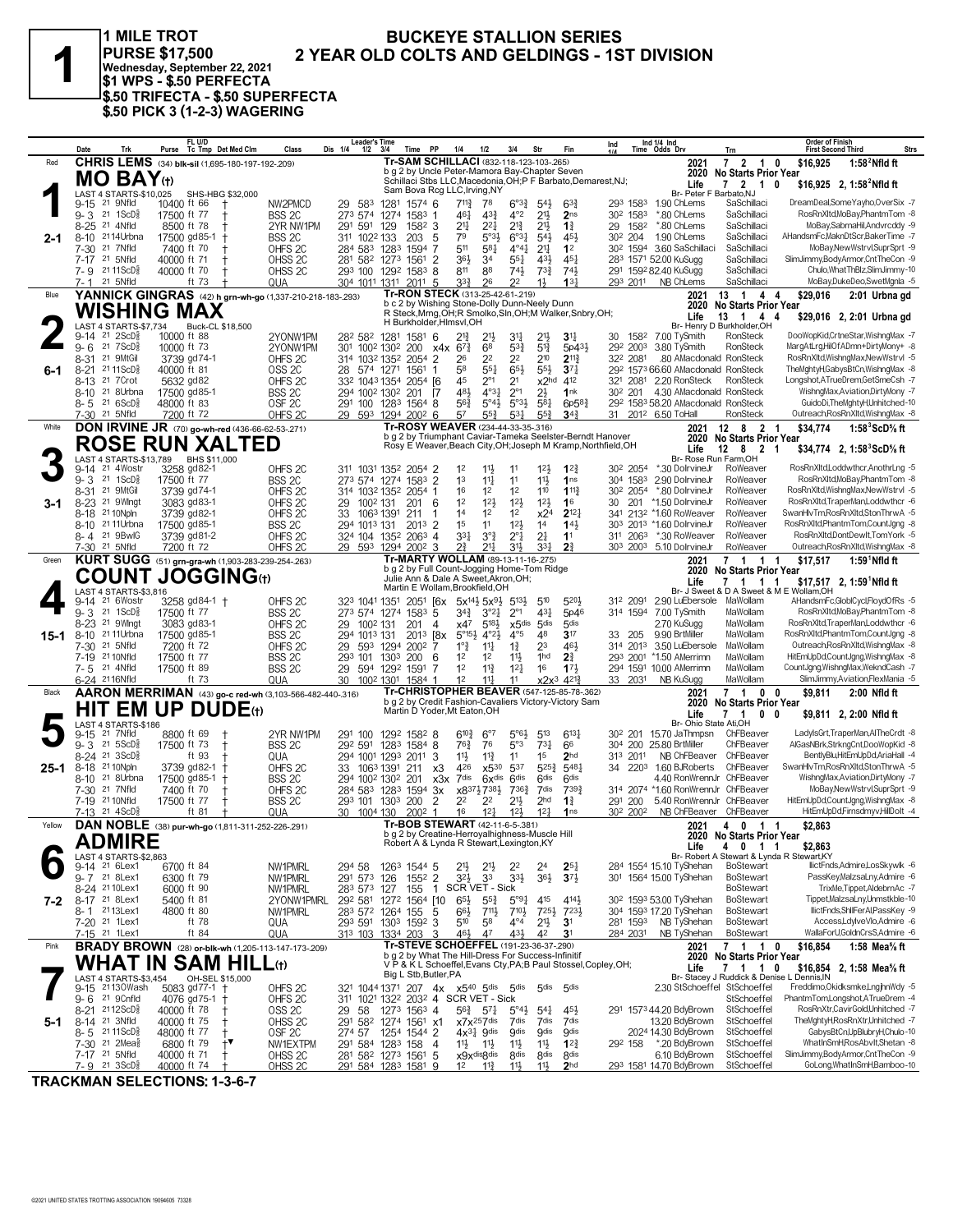## **OHIO BREEDERS CHAMPIONSHIP**



**PURSE \$17,500**<br>
Wednesday, September 22, 2021<br>
\$1 WIN & PLACE ONLY **1 MILE TROT \$1 WIN & PLACE ONLY \$.50 PERFECTA - \$.50 TRIFECTA NO SHOW WAGERING**

|         | Trk<br>Date                                                         | FL U/D<br>Tc Tmp Det Med Clm<br>Purse                                | Class<br>Dis 1/4                       | <b>Leader's Time</b><br>1/2                | 3/4<br><b>PP</b><br>Time                                                                              | 1/4                                  | 1/2                                | 3/4                                | Str                                        | Fin                               | Ind                 |      | Ind 1/4 Ind<br>Time Odds Drv                      | Trn                            | <b>Order of Finish</b><br><b>Strs</b><br><b>First Second Third</b>                                               |
|---------|---------------------------------------------------------------------|----------------------------------------------------------------------|----------------------------------------|--------------------------------------------|-------------------------------------------------------------------------------------------------------|--------------------------------------|------------------------------------|------------------------------------|--------------------------------------------|-----------------------------------|---------------------|------|---------------------------------------------------|--------------------------------|------------------------------------------------------------------------------------------------------------------|
| Red     |                                                                     | AARON MERRIMAN (43) go-c red-wh (3,103-566-482-440-316)              |                                        |                                            | Tr-CHRISTOPHER BEAVER (547-125-85-78-.362)                                                            |                                      |                                    |                                    |                                            |                                   |                     |      | 2021                                              | 16<br>0<br>6                   | Q 1:54 <sup>3</sup> SGR1 ad<br>$\overline{\mathbf{2}}$<br>\$62.930                                               |
|         |                                                                     | <b>PURE CHANCE</b>                                                   |                                        |                                            | br m 5 by Triumphant Caviar-Jewell Creek-Credit Winner<br>Christopher F Beaver, Radnor, OH;           |                                      |                                    |                                    |                                            |                                   |                     |      | 2020<br>Life                                      | 3<br>16<br>4<br>13<br>56<br>15 | 0<br>\$123.067<br>1:52 $3$ ScD $\%$ ft<br>5<br>\$501,485 3, 1:52 <sup>2</sup> HoP <sup>7</sup> / <sub>8</sub> ft |
|         | LAST 4 STARTS-\$26,650                                              | OH-SEL \$9,000                                                       |                                        |                                            | Steven J Zeehandelar, Worthington, OH                                                                 |                                      |                                    |                                    |                                            |                                   |                     |      | Br- Jonas L                                       | Schlabach.OH                   |                                                                                                                  |
|         | $21 \t7ScD$<br>$9 - 10$                                             | 25000 ft 70                                                          | <b>OPEN</b>                            | 281 572                                    | 1253 1534 8                                                                                           | 89                                   | 76}<br>$78\frac{1}{2}$             | $75\frac{1}{2}$                    | 52                                         | 431                               |                     |      | 274 1542 4.80 AMerrimn                            | ChFBeaver                      | PasTheVpe,Thunder,JesePoper -8                                                                                   |
|         | 21 10 ScD<br>$9 - 4$<br>21 3 ScD <sup>5</sup><br>$8 - 28$           | 85000 gd69-1<br>$\mathsf{L}$<br>30000 ft 88<br>L                     | OHSS4&UPCH<br>271<br><b>OPEN</b><br>27 | 561<br>552                                 | 1244<br>1541 8<br>1241 1532 3                                                                         | $87\frac{3}{4}$<br>$21\frac{1}{2}$   | 43                                 | $6^{\circ}4\frac{1}{2}$<br>$5^{3}$ | 4 <sup>1</sup><br>41}                      | 2 <sup>3</sup><br>$4^{11}$        |                     |      | 284 1542 31.50 AMerrimn<br>284 1533 16.20 TySmith | ChFBeaver<br>ChFBeaver         | WslynQust,PureChnce,Kikimora -8<br>JalhseSam,PasTheVpe,Refined -7                                                |
| $9 - 5$ | $8 - 14$<br>21 8Nfld                                                | 100000 ft 70<br>L                                                    | ALDRICH-OH                             | 264 544                                    | $1504$ 6<br>1223                                                                                      | 2°3                                  | $2^{\circ}1$                       | 3°3                                | 9121                                       | 912                               | 30                  |      | 1531 50.10 AMerrimn                               | ChFBeaver                      | WslynQust,Refined,MisnAcptd -9                                                                                   |
|         | $21 \t5SCD8$<br>$8 - 6$                                             | 22000 ft 82<br>$\mathbf{L}$                                          | <b>OPEN</b><br>261                     | 554                                        | 1234<br>1524<br>-3                                                                                    | 56}                                  | $5^{\circ}6$                       | $5°3\frac{1}{2}$                   | $6^{2}3$                                   | $5^{2}$                           | 29                  |      | 153 <sup>2</sup> 4.20 AMerrimn                    | ChFBeaver                      | Refined, AFncyFace, Icanflylk -6                                                                                 |
|         | 21 6ScD<br>$7 - 30$                                                 | 22000 ft 76<br>L                                                     | <b>OPEN</b><br>27                      | 564                                        | 1253<br>1531<br>3                                                                                     | 331                                  | 33                                 | $2^{\circ}1\frac{1}{4}$            | $3^{2}$                                    | 3 <sup>3</sup>                    | 28                  |      | 1534 10.00 AMerrimn                               | ChFBeaver                      | MisnAcptd,Refined,PureChnce -5                                                                                   |
|         | $7 - 16$<br>21 8 ScD<br>$21\,2$ ScD $\frac{5}{8}$<br>$7 - 10$       | 22000 ft 73<br>$\mathbf{I}$<br>22000 ft 73                           | <b>OPEN</b><br><b>OPEN</b>             | 264 564<br>273 57                          | 5<br>1244<br>1523<br>1531<br>3<br>1253                                                                | 33<br>$11\frac{1}{2}$                | 33<br>$21\frac{1}{2}$              | 53<br>$21\frac{1}{2}$              | 421<br>2 <sup>11</sup>                     | $2^{13}$<br>2 <sup>11</sup>       | 273 153             |      | 3.40 AMerrimn<br>273 1532 9.20 TrSmith            | ChFBeaver<br>ChFBeaver         | MisnAcptd,PureChnce,JalhseSam -7<br>Refined,PureChnce,JalhseSam -6                                               |
|         | 21<br>$4$ ScD $\frac{5}{8}$<br>7- 2                                 | 22000 ft 74                                                          | <b>OPEN</b>                            | 272 554                                    | 1534 2<br>125                                                                                         | 3 <sup>1</sup>                       | 324                                | 52 <sup>1</sup>                    | 5 <sup>11</sup>                            | 3 <sup>1</sup>                    | 283 154             |      | *2.60 AMerrimn                                    | ChFBeaver                      | LneOfStne,Icanflylk,PureChnce -9                                                                                 |
|         | $6 - 25$<br>$21 \text{ } 7$ ScD $\frac{5}{8}$                       | 22000 ft 81<br>$\mathbf{I}$                                          | <b>OPEN</b>                            | 271 563                                    | $1524$ 6<br>1241                                                                                      | $3^{\circ}13$                        | $11\frac{3}{4}$                    | $11\frac{1}{2}$                    | 1 <sup>1</sup>                             | 2 <sup>1</sup>                    | 284 153             |      | 4.20 AMerrimn                                     | ChFBeaver                      | Refined.PureChnce.TBarrr -7                                                                                      |
|         | 6-12 21 8M1                                                         | 30000 ft 66<br>$\blacktriangle$<br>-L                                | <b>MsVerstlty</b>                      | 264 56                                     | 1244 1514 6                                                                                           | 66                                   | 66 <sup>1</sup>                    | $4^{\circ}2^{\frac{3}{2}}$         | 4 <sup>3</sup>                             | 411                               |                     |      | 263 152 24.20 ScZeron                             | ChFBeaver                      | WhnDvscry, NxtLvlStf, Absattdxp -8                                                                               |
| Blue    | $21 \text{ } 4\text{ScD}^5_8$<br>ճ- 4                               | 17000 ft 84<br>ANTHONY MACDONALD (44) *n blu-red-wh (365-64-51-53-.3 | NW9500L4                               | 272 554                                    | 1522 1<br>1234<br>Tr-JASON MCGINNIS (323-65-44-41-319)                                                | 211,                                 | 211                                | $11\frac{1}{2}$                    | 11                                         | 2 <sup>1</sup>                    |                     |      | 283 1522 1.70 AMerrimn<br>2021                    | ChFBeaver<br>5<br>0<br>14      | ArbisCadt,PureChnce,MugshtMan-10<br>\$27.297<br>$1:533$ Nfld ft<br>$\mathbf{0}$                                  |
|         |                                                                     |                                                                      |                                        |                                            | b g 5 by Manofmanymissions-Fantasy Yankee-Muscles Yankee                                              |                                      |                                    |                                    |                                            |                                   |                     |      | 2020                                              | $\overline{2}$<br>8<br>0       | 2<br>\$27,871<br>1:54 YR ft                                                                                      |
|         | YES(t)(L)                                                           |                                                                      |                                        |                                            | Thestable Yes Group, Guelph, ON, CA                                                                   |                                      |                                    |                                    |                                            |                                   |                     |      | Life                                              | 53<br>16<br>6                  | \$325,171 3, 1:53 Nfld ft<br>6                                                                                   |
|         | LAST 4 STARTS-\$9,632<br>$9 - 15$<br>21 11 Nfld                     | OH-SEL \$16,000<br>10400 ft 66<br>L                                  | NW5000L4                               | 28 574                                     | 125 <sup>3</sup><br>$155^3$ 5                                                                         | $11\frac{3}{4}$                      | 12 <sup>1</sup>                    | 16 <sup>1</sup>                    | 110                                        | 1 <sup>8</sup>                    | 30                  | 1553 | *.30 AMacdonald JaMcGinnis                        | Br- Edward H Lohmeyer, NJ      | Yes,KindClLdy,KysChestr -7                                                                                       |
|         | $9 - 7$<br>2112Nfld                                                 | 10400 ft 74<br>L                                                     | NW5000L4                               | 273 561                                    | 1254 1552 8                                                                                           | $4^{\circ}3$                         | $2^{\circ}$ $\frac{3}{4}$          | 1 <sup>°1</sup>                    | $1\frac{1}{4}$                             | $2p4^2$                           | 30                  | 1554 | 2.60 AMacdonald JaMcGinnis                        |                                | BigBadCvr,SomMrPrnc+MstrMghty+ -9                                                                                |
|         | 21 8Nfld<br>$8 - 30$                                                | 6200 ft 76<br>L<br>t                                                 | NW2000L4                               | 274 562                                    | $1533$ 2<br>1242                                                                                      | 1 <sup>2</sup>                       | 14                                 | 17                                 | 111                                        | 115                               | 291                 | 1533 | *.20 AMacdonald JaMcGinnis                        |                                | Yes,LilysSwnP,GalFrcHnv -9                                                                                       |
| 4-1     | 8-22 <sup>21</sup> 12Nfld                                           | 10000 ft 77<br>$\ddagger$<br>$\mathsf{L}$                            | NW5000L4                               | 273 57                                     | 155<br>1252<br>3                                                                                      | 33}                                  | 43                                 | $43\frac{1}{4}$                    | $5^{3}\frac{3}{4}$                         | $5^{2}$<br>$112\frac{1}{7}$       | 292 1552            |      | 2.00 AMacdonald JaMcGinnis                        |                                | BoNnzaChp,LongLvThK,PerfctCAs -9                                                                                 |
|         | 21 4Nfld<br>8-4<br>$7 - 25$<br>21 1Nfld                             | ft 81<br>$\mathbf{I}$<br>14600 ft 86<br>L                            | QUA<br>NW8500L4                        | 282 572<br>26 <sup>2</sup> 55 <sup>2</sup> | 1571<br>6<br>1272<br>8<br>125<br>1561                                                                 | $11\frac{1}{4}$<br>2 <sub>ns</sub>   | 1 <sup>3</sup><br>$11\frac{1}{4}$  | 14<br>xip3x <sup>2</sup> 8dis      | 18                                         | 8331                              | 294 1571            |      | NB KuSugg<br>372 2024 22.00 AMacdonald JaMcGinnis | JaMcGinnis                     | Yes, Gulty Dsre, Dream Deal -7<br>ImplseBuy,CheryPeep,Quadrngle -9                                               |
|         | 21 9Nfld<br>7-18                                                    | 18000 ft 76<br>L                                                     | <b>OPEN</b>                            | 274 574 1254                               | 1541<br>7                                                                                             | 912                                  | $8^{71}$                           | $86\frac{3}{4}$                    |                                            | $x7x6\frac{1}{2}9be30\frac{1}{4}$ | 33                  |      | 2001 29.30 AMacdonald                             | JaMcGinnis                     | WinngShdw,Jogngtthb,AndovrCnt -9                                                                                 |
|         | 6-27 21 5TgDn§                                                      | 9000 ft 85<br>L                                                      | <b>OPEN</b><br>281                     | 582                                        | 1541<br>7<br>126                                                                                      | 783                                  | 76                                 | 761                                | 761                                        | 793                               | 29                  | 1561 | 8.00 MaMiller                                     | ErvMiller                      | GoldnKrns, MyLnyWinr, CrksdePte -7                                                                               |
|         | 6- 9<br>2114PcD <sup>§</sup>                                        | ft 77<br>L                                                           | Qua                                    | 312 1011 1294                              | 1583 3                                                                                                | 211                                  | $21\frac{1}{4}$                    | 11}                                | 12 <sup>3</sup>                            | 1 <sup>4</sup>                    | 284 1583            |      | NB ErvMiller                                      | ErvMiller                      | Yes,Explsvbry,ShosheDeo -5                                                                                       |
|         | 4-9 21 9YR<br>3-26 <sup>21</sup> 9YR                                | 19500 ft 54<br>L<br>17500 ft 63-1<br>L<br>$^+$                       | NW17800L5<br>NW16050L5                 | 28 572<br>283 581                          | $1554$ 6<br>126<br>1282<br>$1573$ 2                                                                   | <b>SCR VET - Sick</b><br>211         | 21}                                | $21\frac{1}{2}$                    | 4x <sup>4</sup>                            | x7xP88 <sub>1</sub>               | 303 1591            |      | 4.50 BrHolland                                    | ErvMiller<br>ErvMiller         | Mostntrst, TheLstChp, BrthrtyK -7<br>MidvsMont.GosDwnSmt.TheLstChp -8                                            |
|         | 3-17 21 9YR                                                         | 14000 ft 45                                                          | NW10000L5                              | 291 584                                    | 1272 1572 5                                                                                           | 56)                                  | $4^{\circ}5$                       | $3^{\circ}13$                      | 3 <sup>1</sup>                             | 1 <sub>ns</sub>                   | 294 1572            |      | *.30 BrHolland                                    | ErvMiller                      | Yes, MajstcKat, Fomor -8                                                                                         |
| White   |                                                                     | <b>CHRIS PAGE</b> (37) wh-r blu-mar (2,060-341-298-253-.287)         |                                        |                                            | Tr-RON BURKE (3,427-675-578-468-.336)<br>b h 6 by Manofmanymissions-Witty Girl-S J's Photo            |                                      |                                    |                                    |                                            |                                   |                     |      | 2021                                              | 11<br>21<br>4                  | 1:52 ScD% ft<br>2<br>\$218.385                                                                                   |
|         |                                                                     | <b>MISSION ACCEPTED</b> <sup>(L)</sup>                               |                                        |                                            | Burke Rcg Stb, PA; Knox Services & D Wills, OH;                                                       |                                      |                                    |                                    |                                            |                                   |                     |      | 2020<br>Life                                      | 20<br>3<br>4<br>85<br>31<br>13 | \$91,323<br>$1:503M1$ ft<br>-1<br>8 \$1,102,757 4, 1:50 <sup>2</sup> M1 ft                                       |
|         | LAST 4 STARTS-\$59,750                                              |                                                                      |                                        |                                            | Weaver Bruscemi,PA                                                                                    |                                      |                                    |                                    |                                            |                                   |                     |      | Br- Knox Services Inc,OH                          |                                |                                                                                                                  |
|         | $9-17$ 21 $8$ ScD $\frac{3}{8}$<br>$9 - 4$<br>21 8 ScD <sup>5</sup> | 25000 ft 85<br>85000 ft 70<br>L                                      | <b>OPEN</b><br>27<br>OHSS4&UPCH        | 55                                         | 1231<br>$151^3$ 9                                                                                     | 97<br>11}                            | $8^{\circ}6$<br>$11\frac{1}{2}$    | 7°3<br>11                          | 56 <sup>1</sup><br>12 <sup>1</sup>         | $2^{8}$<br>14 <sub>1</sub>        | 292 1531<br>28      | 1522 | *1.50 TySmith<br>*.30 ChPage                      | RoBurke<br>RoBurke             | Refined, MisnAcptd, PasTheVpe -9<br>MisnAcptd,JalhseSam,PasTheVpe -8                                             |
|         | 8-28 <sup>21</sup> 3ScD <sup>3</sup>                                | 30000 ft 88<br>L                                                     | 27<br><b>OPEN</b><br>27                | 564<br>552                                 | 1242 1522 4<br>1241 1532 7                                                                            | 5°3 <sub>1</sub>                     | 3°2                                | $4^{013}$                          | $6^{2}$                                    | 73 <sup>1</sup>                   | 292 154             |      | *.50 ChPage                                       | RoBurke                        | JalhseSam,PasTheVpe,Refined -7                                                                                   |
| $7-5$   | 218SCD <sub>8</sub><br>$8 - 20$                                     | 22000 ft 80<br>$\mathbf{I}$                                          | <b>OPEN</b><br>271                     | 562                                        | 124 <sup>3</sup><br>$152^3$ 6                                                                         | 1 <sup>2</sup>                       | $11\frac{1}{4}$                    | $11\frac{1}{2}$                    | $11\frac{1}{2}$                            | $1\frac{1}{2}$                    | 28                  | 1523 | *.10 ChPage                                       | RoBurke                        | MisnAcptd,Joey,Icanflylk -6                                                                                      |
|         | 21 8Nfld<br>8-14                                                    | 100000 ft 70<br>L                                                    | ALDRICH-OH                             | 264 544                                    | 1223<br>1504<br>7                                                                                     | $4^{\circ}3\frac{1}{4}$              | $44\frac{1}{4}$                    | $5^{3}\frac{3}{4}$                 | 34 <sup>1</sup>                            | 321                               | 274 1511            |      | 5.70 ChPage                                       | RoBurke                        | WslynQust.Refined.MisnAcptd -9                                                                                   |
|         | 21 6ScD<br>$7 - 30$<br>7-25 2112Nfld                                | 22000 ft 76<br>$\mathbf{I}$                                          | 27<br>OPEN                             | 564                                        | 125 <sup>3</sup><br>1531<br>5                                                                         | $11\frac{3}{4}$                      | $11\frac{1}{2}$<br>11}             | $11\frac{1}{4}$                    | $11\frac{1}{4}$<br>1 <sup>3</sup>          | 1nk<br>14                         | 273 1531<br>284 153 |      | *.20 ChPage<br>*.60 RonWrennJr                    | RoBurke<br>RoBurke             | MisnAcptd,Refined,PureChnce -5<br>MisnAcptd.MusclsFrL.WinngShdw -9                                               |
|         | $7-16$<br>21<br>8ScD}                                               | 18000 ft 76<br>$\mathbf{L}$<br>22000 ft 73<br>$\mathsf{L}$           | <b>OPEN HCP</b><br>27<br>OPEN          | 554<br>264 564                             | 153<br>8<br>1241<br>1244<br>$1523$ 4                                                                  | $5^{\circ}5$<br>11}                  | 11}                                | $11\frac{1}{2}$<br>$11\frac{1}{2}$ | 11}                                        | 11 <sup>3</sup>                   | 274 1523            |      | *1.00 ChPage                                      | RoBurke                        | MisnAcptd,PureChnce,JalhseSam -7                                                                                 |
|         | $7 - 10$<br>21<br>$2$ ScD $\frac{5}{8}$                             | 22000 ft 73<br>$\mathbf{I}$                                          | <b>OPEN</b>                            | 273 57                                     | 125 <sup>3</sup><br>1531<br>-6                                                                        | $6^{73}$                             | 67                                 | 65}                                | 441                                        | 43 <sup>3</sup>                   | 272 154             |      | 1.00 HuMyers                                      | RoBurke                        | Refined,PureChnce,JalhseSam -6                                                                                   |
|         | 7-2 21 4ScD                                                         | 22000 ft 74<br>$\mathbf{L}$                                          | OPEN                                   | 272 554                                    | 125<br>1534 9                                                                                         | $1^{\circ}$ ns                       | $11\frac{1}{2}$                    | 1hd                                | $1\frac{1}{4}$                             | 52 <sub>3</sub>                   | 291                 | 1541 | 2.80 ChPage                                       | RoBurke                        | LneOfStne,Icanflylk,PureChnce -9                                                                                 |
|         | 6-18 2110ScD<br>$6-11$ 21 7 ScD <sup>3</sup>                        | 22000 ft 78<br>22000 ft 79                                           | <b>OPEN</b><br><b>OPEN</b>             | 273 56<br>272 562                          | 1531<br>7<br>1241<br>1234<br>152<br>Δ                                                                 | 1 <sup>o</sup> hd<br>$11\frac{3}{4}$ | $11\frac{1}{2}$<br>$11\frac{1}{2}$ | $11\frac{1}{2}$<br>13 <sup>1</sup> | 11}<br>18                                  | $1^{13}$<br>17                    | 29<br>281 152       | 1531 | *.60 ChPage<br>*.05 ChPage                        | RoBurke<br>RoBurke             | MisnAcptd,LneOfStne+JalhseSam+ -7<br>MisnAcptd,JalhseSam,ContOnCdy -8                                            |
| Green   |                                                                     | <b>RONNIE WRENN JR.</b> (35) blk-mar (1.939-397-336-249-.344)        |                                        |                                            | Tr-SAM SCHILLACI (832-118-123-103-265)                                                                |                                      |                                    |                                    |                                            |                                   |                     |      | 2021                                              | $\overline{7}$<br>26<br>4      | 1:53 $^2$ Nfld ft<br>\$67.691<br>5                                                                               |
|         |                                                                     | <b>SHINE ALL THE WAY</b> (t)                                         |                                        |                                            | b g 4 by Dontyouforgetit-Heres Holly-Angus Hall                                                       |                                      |                                    |                                    |                                            |                                   |                     |      | 2020                                              | 16<br>4<br>6                   | $\overline{2}$<br>\$27,911<br>1:56 Nfld ft                                                                       |
|         | LAST 4 STARTS-\$12,450                                              |                                                                      |                                        |                                            | Victor J Gray Sr, Lebanon, OH;<br>Pay Dirt Racing LLC, Liberty Twp, OH; Colin J Hurst, Maineville, OH |                                      |                                    |                                    |                                            |                                   |                     |      | Life<br>Br- Daniel J Miller.OH                    | 43 11 10                       | $\overline{7}$<br>\$95,644  4, 1:53 <sup>2</sup> Nfld ft                                                         |
|         | 21 10Nfld<br>$9-12$                                                 | 14500 ft 78                                                          | NW8000L4                               | 272 57                                     | 1252 1532 5                                                                                           | 21}                                  | 21}                                | $2^{13}$                           | 2 <sup>11</sup>                            | 1 <sub>ns</sub>                   | 273 1532            |      | 1.80 RonWrennJr SaSchillaci                       |                                | ShinAlThW,ThatsABdB,Hercmschr -9                                                                                 |
|         | 21 5Nfld<br>$9 - 7$                                                 | 10400 ft 79                                                          | NW5000L4                               | 283 574                                    | 127<br>$155^3$ 6                                                                                      | 2°ns                                 | 11}                                | 11                                 | $12\frac{3}{4}$                            | 1 <sup>2</sup>                    | 283 1553            |      | 2.00 RonWrennJr SaSchillaci                       |                                | ShinAlThW,Metmnthhl,AndovrCnt -9                                                                                 |
|         | 8-25 21 2Nfld                                                       | gd 73-1<br>$^{+}$                                                    | QUA<br>30 <sup>1</sup>                 | 1004 130                                   | 1582 4                                                                                                | 16                                   | $11\frac{1}{4}$                    | 1 <sup>2</sup>                     | 1 <sup>3</sup>                             | 193                               | 282 1582            |      | NB SaSchillaci                                    | SaSchillaci                    | ShinAlThW,SwanCntry,TaurusK -4                                                                                   |
| 3-1     | 8-22 <sup>21</sup> 10Nfld<br>21 7Urbna<br>$8 - 10$                  | 10000 ft 77<br>10000 gd85-1                                          | NW5000L4<br>28<br>29<br>SigSeries      | 572<br>592                                 | 1254<br>1552 3<br>1284<br>158<br>x3x                                                                  | $44\frac{1}{4}$<br>8 <sub>dis</sub>  | 561<br>817                         | 65<br>819                          | $6x^{4}\frac{3}{4}$<br>$8^{17}\frac{1}{2}$ | x7xp85<br>819                     | 293 1562<br>291     | 2014 | 3.20 RonWrennJr<br>2.00 JeNisonger                | SaSchillaci<br>ViGraySr        | AndovrCnt,KysChestr,DancWthsm -8<br>KLove.Workntnbr.Tootie -8                                                    |
|         | 8-3 2115 Wapak                                                      | 3500 gd64-1                                                          | 29<br>SigSeries                        | 583                                        | 129<br>1591<br>[8                                                                                     | 611                                  | $67\frac{3}{4}$                    | $2^{\circ}2$                       | 2 <sup>1</sup>                             | 2 <sup>11</sup>                   | 30                  | 1592 | *.90 JeNisonger                                   | ViGravSr                       | WindsngPt,ShinAlThW,KLove -8                                                                                     |
|         | 21 1Nfld<br>$7 - 25$                                                | 14600 ft 86                                                          | NW8500L4                               | 262 552                                    | 125<br>1561<br>$\overline{4}$                                                                         | 1 <sup>o</sup> ns                    | $21\frac{1}{4}$                    | 2 <sub>ns</sub>                    | $1\frac{1}{4}$                             | $43\frac{3}{4}$                   | 32                  | 157  | 6.50 RonWrennJr SaSchillaci                       |                                | ImplseBuy,CheryPeep,Quadrngle -9                                                                                 |
|         | 21 4Nfld<br>7-18                                                    | 14600 ft 83                                                          | NW8500L4                               | 273 57                                     | 1254<br>$155^2$ 1                                                                                     | 2 <sup>2</sup>                       | 22                                 | 3 <sup>1</sup>                     | 32                                         | $3^{2}$                           | 294 1554            |      | 3.40 RonWrennJr SaSchillaci                       |                                | WildfrSls, ImplseBuy, ShinAIThW -8                                                                               |
|         | 21 6Nfld<br>7-11<br>21 3Nfld<br>6-27                                | 14600 gd73-1<br>14200 gd79-1<br>$\mathbf +$                          | NW8500L4<br>NW8500L4                   | 274 58<br>273 572                          | 126<br>156<br>4<br>126<br>1544 6                                                                      | $1^{\circ}1$<br>55}                  | 2 <sup>1</sup><br>$86\frac{3}{4}$  | 21}<br>$8^{\circ}7\frac{1}{2}$     | 2 <sup>11</sup><br>$7^{10}$ <sup>3</sup>   | $1\frac{3}{4}$<br>$5^{7}$         | 294 156<br>284 1561 |      | 2.60 RonWrennJr SaSchillaci<br>10.20 RonWrennJr   | SaSchillaci                    | ShinAlThW,LongLvThK,LtsGoBcks -9<br>Joanatthb.ImplseBuv.FashnChcl -8                                             |
|         | 6-20 <sup>21</sup> 6Nfld                                            | 12600 ft 80                                                          | NW7000L4                               | 27 552 1242                                | 3<br>154                                                                                              | $2^{\circ}3$                         | $11\frac{1}{2}$                    | 1 <sub>hd</sub>                    | 12 <sup>1</sup>                            | 3 <sup>1</sup>                    | 293 154             |      | 1.40 RonWrennJr SaSchillaci                       |                                | SealSnipr,GoldenSon,ShinAlThW -6                                                                                 |
|         | 6-13 <sup>21</sup> 8Nfld                                            | 10500 ft 79                                                          | NW5500L4                               |                                            | 274 564 1252 1551<br>$\overline{4}$                                                                   |                                      | 11 <sup>1</sup>                    | $1\frac{3}{4}$                     | 12 <sub>3</sub>                            | 12 <sub>1</sub>                   | 294 1551            |      | *.60 RonWrennJr SaSchillaci                       |                                | ShinAlThW.SoWishful.BigBadCvr -8                                                                                 |

**TRACKMAN SELECTIONS: 3-1-4-2**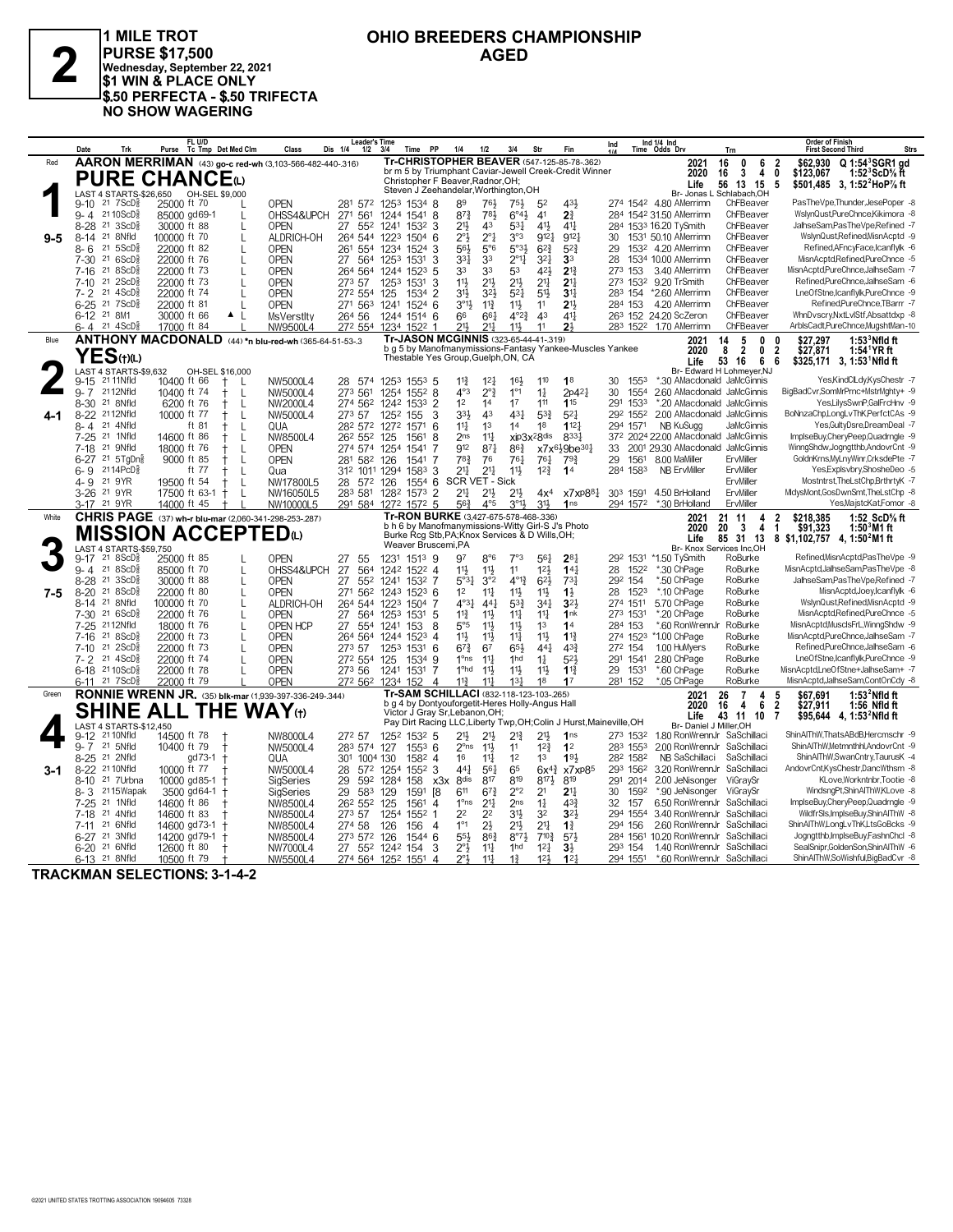3

#### **BUCKEYE STALLION SERIES** 2 YEAR OLD COLTS AND GELDINGS - 2ND DIVISION

**ST DATE T DOOBLE (3-4)**<br>J\$1 WPS - \$.50 PERFECTA<br>\$.50 TRIFECTA - \$.50 SUPERFECTA<br>WAGERING

1 MILE TROT

PURSE \$17,500<br>Wednesday, September 22, 2021<br>\$1 DAILY DOUBLE (3-4)

|         | Trk<br>Date                                                        | FL U/D<br>Tc Tmp Det Med Clm<br>Purse                            | Class                                    | <b>Leader's Time</b><br>Dis 1/4<br>$1/2$ $3/4$ | PP<br>Time                                                                                                                | 1/4<br>1/2                                                              | 3/4<br>Str                             | Fin                                                                       | Ind<br>414           | Ind 1/4 Ind<br>Time Odds Drv                                 | Trn                                      | <b>Order of Finish</b><br>Strs<br><b>First Second Third</b>                               |
|---------|--------------------------------------------------------------------|------------------------------------------------------------------|------------------------------------------|------------------------------------------------|---------------------------------------------------------------------------------------------------------------------------|-------------------------------------------------------------------------|----------------------------------------|---------------------------------------------------------------------------|----------------------|--------------------------------------------------------------|------------------------------------------|-------------------------------------------------------------------------------------------|
| Red     |                                                                    | <b>ANDREW MCCARTHY</b> (35) r blu-grn (1,457-271-222-192-.315)   |                                          |                                                | Tr-LOGAN POWELL (172-16-20-26-.208)                                                                                       |                                                                         |                                        |                                                                           |                      | 2021                                                         | 9<br>0<br>4                              | $\overline{2}$<br>\$21,286<br>$2:001$ Nfld ft                                             |
|         | <b>OUTREACH</b> (t)                                                |                                                                  |                                          |                                                | b g 2 by Uncle Peter-Lovebeinglucky-Lucky Chucky<br>Allan Schmucker Jr, Harlan, IN                                        |                                                                         |                                        |                                                                           |                      | 2020                                                         | No Starts Prior Year                     |                                                                                           |
|         | LAST 4 STARTS-\$5,446                                              | SHS-HBG \$6,000                                                  |                                          |                                                |                                                                                                                           |                                                                         |                                        |                                                                           |                      | Life                                                         | 9 4 0 2                                  | \$21,286 2, 2:00 <sup>1</sup> Nfld ft<br>Br- Richard C Beinhauer & Regina M Beinhauer, PA |
|         | 21 7 Cnfld<br>9- 6                                                 | 4076 gd75-1 +                                                    | OHFS <sub>2C</sub>                       | 313 1033 135                                   | 2043.3                                                                                                                    | 22<br>2 <sup>2</sup>                                                    | 3°2                                    | 33<br>35 <sup>3</sup>                                                     | 302 2054             | NB ChLems                                                    | ScCox                                    | AHandsmFc,GlobICycl,Outreach -5                                                           |
|         | 218SCD <sub>8</sub><br>$9 - 3$                                     | 17500 ft 70                                                      | BSS <sub>2C</sub>                        | 293 1013 1303                                  | 2001<br>1x                                                                                                                | 9194                                                                    | 9°173 x9363 9453                       | 953                                                                       | 324 2104             | 4.70 ChLems                                                  | ScCox                                    | FrostyTrb,NewWstrvl,Andvrcddy -9<br>FlexMania.SpirtRdge.DreamOnIt -6                      |
|         | 21 2Wingt<br>8-23<br>8-13 <sup>21</sup> 4Jeff                      | 3183 gd81-1<br>5715 gd76-1                                       | OHFS <sub>2C</sub><br>OHFS <sub>2C</sub> | 294 1013 1313<br>34<br>1072 140                | 2094 2                                                                                                                    | 2011 3 SCR VET - Sick<br>1 <sup>2</sup><br>$12\frac{1}{4}$              | $12\frac{3}{4}$                        | $12\frac{3}{4}$<br>$14\frac{1}{4}$                                        |                      | 294 2094 *.50 ChLems                                         | ScCox<br>ScCox                           | Outreach, NormanHil, Wtch MyBrs -5                                                        |
| 4-1     | 21 1Urbna<br>$8 - 10$                                              | 17500 gd85-1                                                     | BSS <sub>2C</sub>                        | 30                                             | 102 1323 2023 3                                                                                                           | $1^{\circ}$<br>11                                                       | 11                                     | $1\frac{3}{4}$<br>3 <sup>12</sup>                                         | 30 <sup>2</sup> 203  | *1.70 ChLems                                                 | ScCox                                    | StayTuned,PineRockt,Outreach -8                                                           |
|         | 21 5Nfld<br>$7 - 30$                                               | 7200 ft 72                                                       | OHFS <sub>2C</sub>                       | 29                                             | 593 1294 2002 2                                                                                                           | 451<br>$4^{\circ}4$                                                     | $4^{\circ}2$                           | 1 <sup>3</sup><br>$1\frac{3}{4}$                                          |                      | 301 2002 *1.50 GrGrismore                                    | ScCox                                    | Outreach, Ros Rn XItd, Wishing Max -8                                                     |
|         | 7-27 21 7Pain                                                      | 6300 gd82-1                                                      | OHFS <sub>2C</sub>                       | 321 1043 1361                                  | 3<br>208                                                                                                                  | 33}<br>34                                                               | $2^{\circ}1$                           | $2\frac{1}{2}$<br>$1\frac{1}{4}$                                          | 313 208              | NB ChLems                                                    | ScCox                                    | Outreach, ATrueDrem, AnothrLng -8                                                         |
|         | 7-19 21 11 Nfld                                                    | 17500 ft 77                                                      | BSS <sub>2C</sub>                        |                                                | 291 591 1292 2001<br>$\mathcal{P}$                                                                                        | 3°23<br>3°3                                                             | $11\frac{1}{2}$                        | 1 <sup>2</sup><br>$1\frac{1}{2}$                                          |                      | 304 2001 5.60 ChLems                                         | ScCox                                    | Outreach,StayTuned,TomYork -8                                                             |
| Blue    |                                                                    | AARON MERRIMAN (43) go-c red-wh (3,103-566-482-440-316)          |                                          |                                                | Tr-CHRISTOPHER BEAVER (547-125-85-78-.362)<br>b g 2 by Triumphant Caviar-Bamaslastchance-Iron Duke                        |                                                                         |                                        |                                                                           |                      | 2021<br>2020                                                 | 11 0 4 4<br><b>No Starts Prior Year</b>  | \$13,139                                                                                  |
|         |                                                                    | <b>NEW WESTERVILLE(t)</b>                                        |                                          |                                                | S H Stewart, Paris, KY; C F Beaver, Radnor, OH;                                                                           |                                                                         |                                        |                                                                           |                      | Life                                                         | 11<br>$0 \t4 \t4$                        | \$13,139                                                                                  |
|         | LAST 4 STARTS-\$5,477                                              |                                                                  |                                          |                                                | S J Zeehandelar, Worthington, OH                                                                                          |                                                                         |                                        |                                                                           |                      |                                                              |                                          | Br- S H Stewart, KY; C F Beaver & S J Zeehandelar, OH                                     |
|         | $9-14$ 21 $2$ ScD $\frac{5}{8}$<br>$9 - 3$<br>21 $8ScD\frac{5}{8}$ | 10000 ft 88<br>17500 ft 70                                       | 2YONW1PM<br>BSS <sub>2C</sub>            | 293 1013 1303                                  | 282 582 1281 1581<br>-3<br>200 <sup>1</sup> 5                                                                             | x720}719}716}<br>66}<br>$56\frac{1}{2}$                                 | $4^{\circ}4^{\frac{1}{4}}$             | 7161<br>718<br>2 <sup>11</sup><br>2 <sup>2</sup>                          |                      | 30 <sup>2</sup> 2014 9.40 ChPage<br>291 2003 22.50 BrtMiller | ChFBeaver<br>ChFBeaver                   | DooWopKid,CrtneStar,WishngMax -7<br>FrostyTrb,NewWstrvl,Andvrcddy -9                      |
|         | 8-31 21 9MtGil                                                     | 3739 gd74-1 +                                                    | OHFS <sub>2C</sub>                       |                                                | 314 1032 1352 2054 5                                                                                                      | 411                                                                     | $4^{\circ}x^{5}\frac{3}{4}3^{28}$      | 3 <sup>12</sup><br>$3^{14}$                                               |                      | 273 2083 NTS BJRoberts                                       | ChFBeaver                                | RosRnXltd.WishnqMax.NewWstrvl -5                                                          |
| 9-1     | 21 5Hick<br>$8 - 26$                                               | 5458 gd84-1                                                      | OHFS <sub>2C</sub>                       |                                                | 334 1064 1393 2093 x3x 5 <sup>113</sup>                                                                                   | 471                                                                     | $2^{\circ}1$                           | $3^{13}$<br>1 <sub>ns</sub>                                               | 210<br>301           | 5.50 BJRoberts                                               | ChFBeaver                                | SwanHlvTm,PerryDelL,NewWstrvl -6                                                          |
|         | 21 1Urbna<br>8-10                                                  | 17500 gd85-1                                                     | BSS 2C                                   | 30                                             | 102 132 <sup>3</sup> 202 <sup>3</sup> 5x                                                                                  | 8xdis x8dis 8dis                                                        |                                        | <b>8dis</b><br><b>8dis</b>                                                |                      | 5.40 RonWrennJr ChFBeaver                                    |                                          | StayTuned,PineRockt,Outreach -8                                                           |
|         | 21 6BwlG<br>8- 4                                                   | $3739$ gd81-2 +                                                  | OHFS <sub>2C</sub>                       |                                                | 303 1012 1333 207                                                                                                         | 550}<br>x2x 545                                                         | 4 <sub>dis</sub>                       | 3294<br>$3^{25\frac{3}{4}}$                                               |                      | 2121 *.40 BJRoberts                                          | ChFBeaver                                | SwanHlvTm,DeepStorm,NewWstrvl -5                                                          |
|         | 7-30 21 7Nfld<br>7-26 <sup>21</sup> 3Mary                          | 7400 ft 70<br>$\pm$<br>5470 gd81-1 †                             | OHFS <sub>2C</sub><br>OHFS <sub>2T</sub> | 32<br>103                                      | 284 583 1283 1594 1<br>1334 203<br>5                                                                                      | 21}<br>211<br>21                                                        | $2i^{\circ}1$<br>21                    | $11\frac{1}{4}$<br>2 <sup>2</sup><br>つき<br>21,                            |                      | 312 2001 45.60 BJRoberts<br>291 2031 3.80 BJRoberts          | ChFBeaver<br>ChFBeaver                   | MoBay, New Wstrvl, SuprSprt -9<br>TheMghtyH,NewWstrvl,SpirtCash -5                        |
| White   |                                                                    | <b>SHAWN BARKER II</b> (30) blu-wh-c red (711-65-76-78-187)      |                                          |                                                | <b>Tr-DAVID G MORGAN (20-1-0-2-.083)</b>                                                                                  |                                                                         |                                        |                                                                           |                      | 2021                                                         | 50<br>$\mathbf{0}$                       | $\overline{\mathbf{2}}$<br>\$2,932                                                        |
|         | ZIN(t)                                                             |                                                                  |                                          |                                                | b g 2 by Team Six-Heres Ethel-Equinox Bi                                                                                  |                                                                         |                                        |                                                                           |                      |                                                              | 2020 No Starts Prior Year                |                                                                                           |
|         |                                                                    |                                                                  |                                          |                                                | Linda L Polk, Zanesville, OH                                                                                              |                                                                         |                                        |                                                                           |                      | Life<br>Br- Fred C Polk.OH                                   | 50<br>0 <sub>2</sub>                     | \$2,932                                                                                   |
|         | LAST 4 STARTS-\$1,532<br>$9-14$ 21 $9$ ScD $\frac{5}{8}$           | 10000 ft 81<br>$\mathbf +$                                       | 2YONW1PM                                 |                                                | 283 592 1272 1572 4                                                                                                       | $6x^{8}$ $x8^{22}$ $8^{22}$                                             |                                        | $7^{23}\frac{3}{4}$<br>7253                                               |                      | 304 2023 20.00 ShBarkerII                                    | DGMorgan                                 | OutsdThFr,WhatThBlz,RsRnXndr -8                                                           |
|         | $9 - 6$<br>$21 \text{ } 3SCD\frac{5}{8}$                           | ft 83<br>$\ddagger$                                              | QUA                                      |                                                | 311 1012 1311 2011 1                                                                                                      | 21<br>2 <sup>2</sup>                                                    | $2^{21}$                               | 21}<br>$2\frac{3}{4}$                                                     | 294 2012             | NB DGMorgan                                                  | DGMorgan                                 | Itscheprt, Zin, Srgnmrtme -4                                                              |
|         | 21 1Wdsfd<br>8-25                                                  | 5128 gd90-2                                                      | OHFS <sub>2C</sub>                       | 33 1063 137                                    | $2064 \times 1$                                                                                                           | $34\frac{1}{4}$<br>1 <sub>ns</sub>                                      | $2o$ ns                                | $2\frac{1}{2}$<br>3 <sup>1</sup>                                          | 207<br>30            | NB DGMorgan                                                  | DGMorgan                                 | Okidksmke.GrndpaPte.Zin -7                                                                |
| 25-1    | 21 2Zane<br>8-16<br>7-19 21 11 Nfld                                | 5091 gd77-1                                                      | OHFS <sub>2C</sub>                       |                                                | 334 1053 1374 2083 6x<br>291 591 1292 2001                                                                                | 610<br>610                                                              | $4^{99}$                               | 45}<br>393                                                                |                      | 304 2102 13.40 DGMorgan                                      | DGMorgan<br>DGMorgan                     | Freddimo, Okidksmke, Zin -6<br>Outreach,StayTuned,TomYork -8                              |
|         | 7-5 21 2Nfld                                                       | 17500 ft 77<br>17500 ft 89                                       | BSS <sub>2C</sub><br>BSS <sub>2C</sub>   |                                                | 4x<br>294 594 1294 200<br>-7                                                                                              | 8 <sub>dis</sub><br>x8 <sup>dis</sup><br>611<br>$5^{\circ}7\frac{1}{2}$ | 8 <sub>dis</sub><br>$2^{\circ}$ ns     | 8xdis x8xdis<br>$2^{21}$<br>44                                            |                      | 5.50 RyStahl<br>31 2004 20.70 KuSugg                         | DGMorgan                                 | MscleCont.Shamrock.BndbeStar -7                                                           |
|         | 6-21 2119ScD <sup>5</sup>                                          | ft 84                                                            | <b>QUA</b>                               | 28<br>591 128                                  | $156^2$ 4                                                                                                                 | $67\frac{1}{2}$<br>$78\frac{3}{4}$                                      | 693                                    | 6191<br>$6^{16}$                                                          | 30 <sup>2</sup> 2001 | NB DGMorgan                                                  | DGMorgan                                 | HustInmcs.CavirGold.WhatThBlz -7                                                          |
| Green   |                                                                    | TREVOR SMITH (25) blk-gra-wh (1,494-156-167-177-206)             |                                          |                                                | Tr-TODD LUTHER (659-105-84-82-.272)                                                                                       |                                                                         |                                        |                                                                           |                      | 2021                                                         | 10 1 1                                   | $\overline{\mathbf{2}}$<br>\$10,350<br>$2:04^4$ Cel gd                                    |
|         |                                                                    | <b>MAKIN DAT SCRILLA(t)</b>                                      |                                          |                                                | b c 2 by Uncle Peter-Count On Kami-Full Count<br>Black Magic Racing, LLC, Blacklick, OH                                   |                                                                         |                                        |                                                                           |                      | 2020                                                         | No Starts Prior Year<br>$10 \t1 \t1 \t2$ |                                                                                           |
|         | LAST 4 STARTS-\$788                                                | OH-SEL \$40,000                                                  |                                          |                                                |                                                                                                                           |                                                                         |                                        |                                                                           |                      | Life<br>Br- Rose Run Farm, OH                                |                                          | \$10,350 2, 2:04 <sup>4</sup> Cel gd                                                      |
|         | 2118Knton<br>9-9                                                   | 3131 gd72                                                        | OHFS <sub>2C</sub>                       |                                                | 311 1052 1361 2082 x2                                                                                                     | $5^{12}$<br>$3^{\circ}2$                                                | $3^{3}\frac{1}{2}$                     | 39 <sub>1</sub><br>335                                                    |                      | 333 2102 2.40 CaMcCown ToLuther                              |                                          | DooWopLou,MilsOfMsc,MaknDtScr -5                                                          |
|         | $9 - 3$<br>218SCD <sub>8</sub><br>21 6Green                        | 17500 ft 70<br>$\pm$                                             | BSS <sub>2C</sub>                        | 293 1013 1303                                  | 2001<br>2                                                                                                                 | 43}                                                                     | $3xip31⁄48341$                         | 7x <sup>36</sup> / <sub>2</sub> x8x <sup>47</sup>                         |                      | 321 2093 16.80 TrSmith                                       | ToLuther                                 | FrostyTrb,NewWstrvl,Andvrcddy -9<br>MyGuyWrps,Justthrlr,CsSamPowr -6                      |
| $9 - 2$ | 8-26<br>$8 - 20$<br>21 3Green                                      | 8265 sy 77<br>5912 gd85-1                                        | 2YR FUT<br>OHFS <sub>2C</sub>            |                                                | 31 <sup>2</sup> 103 <sup>1</sup> 134 <sup>3</sup> 204 <sup>1</sup> 4x<br>304 1011 1303 2002 3x                            | x5xdis6xdis 6dis<br>x7xdis7dis                                          | 7dis                                   | 5 <sub>dis</sub><br>5 <sub>dis</sub><br>7dis<br><b>Gdis</b>               |                      | 1.60 TrSmith<br>4.50 ScCisco                                 | ToLuther<br>ToLuther                     | Shamrock, MrSteele, WekndCash -7                                                          |
|         | 21 5 Cel<br>8-16                                                   | 5862 gd75-1                                                      | OHFS <sub>2C</sub>                       |                                                | 321 1041 1352 2044 1                                                                                                      | 31<br>$1^{\circ}$                                                       | 12 <sup>1</sup>                        | 13 <sup>1</sup><br>11                                                     |                      | 292 2044 *1.70 CaMcCown                                      | ToLuther                                 | MaknDtScr,Unclepttk,BckyeCash -6                                                          |
|         | 8-10 2114Urbna                                                     | 17500 gd85-1                                                     | BSS <sub>2C</sub>                        | 311 1022 133                                   | 203<br>-4                                                                                                                 | 32}<br>$2^{\circ}1$                                                     | $2^{\circ}1$                           | 23<br>$2^{3}$                                                             |                      | 303 2034 5.00 TrSmith                                        | ToLuther                                 | AHandsmFc,MaknDtScr,BakerTime -7                                                          |
|         | 8-5 21 1ScD <sup>5</sup>                                           | 48000 ft 85<br>t                                                 | OSF <sub>2C</sub>                        | 28 574 127                                     | $155^2$ 6                                                                                                                 | $7^{14}\frac{1}{4}$ $7^{09}\frac{3}{4}$                                 | $8^{\circ}11\frac{3}{4}$               | 9233<br>930}<br>7dis<br>7dis                                              |                      | 32 2012 55.70 TrSmith                                        | ToLuther                                 | CavirGold,CrtneStar,RosRnXtr-10                                                           |
| Black   | 7-17 <sup>21</sup> 1Nfld                                           | 40000 ft 71<br>DAN NOBLE (38) pur-wh-go (1,811-311-252-226-.291) | OHSS <sub>2C</sub>                       | 274 581 127                                    | 1564 1<br>Tr-DEBORAH SWARTZ (179-28-25-25-281)                                                                            | $x6x922$ gdis                                                           | 8 <sub>dis</sub>                       |                                                                           |                      | 23.20 TrSmith<br>2021                                        | ToLuther<br>94<br>$\overline{1}$         | CavirGold,GuidoDi,NoEdgeLns -9<br>$\overline{2}$<br>\$15,617<br>$2:00^2$ ScD% ft          |
|         |                                                                    | <b>TIME</b>                                                      |                                          |                                                | br g 2 by Long Tom-Marjorie Hall-Striking Sahbra                                                                          |                                                                         |                                        |                                                                           |                      | 2020                                                         | No Starts Prior Year                     |                                                                                           |
|         | <b>BAKER</b><br>LAST 4 STARTS-\$5.834                              |                                                                  |                                          |                                                | Deborah S Swartz, Spring Valley, OH                                                                                       |                                                                         |                                        |                                                                           |                      | Life<br>Br- Troyer Farms, OH                                 | 9 4 1                                    | $\overline{2}$<br>\$15,617 2, 2:00 <sup>2</sup> ScD <sup>5</sup> / <sub>8</sub> ft        |
|         | 21 4Knton<br>$9 - 9$                                               | 3131 gd68                                                        | OHFS <sub>2C</sub>                       | 30                                             | 102 1323 204<br>-5                                                                                                        | $12\frac{1}{2}$<br>$12\frac{1}{2}$                                      | $13\frac{1}{2}$                        | 1197<br>110                                                               | 312 204              | 3.30 DaNoble                                                 | DeSwartz                                 | BakerTime,FrostyTrb,TomDaBomb -5                                                          |
|         | $9 - 2$<br>21 7 Find                                               | 5799 gd79-1                                                      | OHFS <sub>2C</sub>                       |                                                | 322 1021 1344 2061<br>-5                                                                                                  | 364<br>$3^{7}\frac{1}{2}$                                               | $3^{21}$                               | 3 <sup>1</sup><br>2nk                                                     | 2061<br>31           | NB JaBrewer                                                  | DeSwartz                                 | BckyeCash,BakerTime,LongKen -5                                                            |
|         | 8-10<br>2114Urbna                                                  | 17500 gd85-1                                                     | BSS 2C                                   | 311 1022 133                                   | 203<br>- 17                                                                                                               | 441,<br>$4^{\circ}2\frac{1}{2}$                                         | $4^{\circ}2$                           | 3 <sup>4</sup><br>43                                                      |                      | 30 <sup>2</sup> 2034 *1.80 TvSmith                           | DeSwartz                                 | AHandsmFc,MaknDtScr,BakerTime -7                                                          |
| 7-2     | $21 \text{ } 1SCD_8^5$<br>8-3<br>7-27 2110ScD <sup>3</sup>         | 9000 ft 82<br>9000 ft 78                                         | 2YONW1PMLC<br>2YONW1PMLC                 | 292 1002 1301<br>294 1002 1303                 | $1593$ 6<br>$2002$ 1                                                                                                      | 711<br>$6^{\circ 5}$<br>$59\frac{3}{4}$<br>$4^{\circ}4^{\frac{1}{2}}$   | $4^{\circ}2\frac{1}{4}$<br>$2^{\circ}$ | 42<br>413<br>$1\frac{3}{4}$<br>$1\frac{11}{2}$                            | 294 2002             | 291 1594 *1.40 TrSmith<br>1.60 TrSmith                       | DeSwartz<br>DeSwartz                     | BndbeStar, AbBrightl, StayTuned -9<br>BakerTime,DirtyMony,HillDolt -7                     |
|         | 7-19 21 6Nfld                                                      | 17500 ft 82                                                      | BSS 2C                                   | 282 574 1273                                   | 159<br>7                                                                                                                  | 79}<br>$7^{\circ}11$                                                    | $4^{\circ\circ}4$                      | 44<br>$3^{24}$                                                            | 311 1593             | 8.70 TrSmith                                                 | DeSwartz                                 | Shamrock,LongCheer,BakerTime -8                                                           |
|         | 21 2Wilm<br>$7-12$                                                 | 3237 gd82                                                        | OHFS <sub>2C</sub>                       |                                                | 32 1041 1341 204<br>[6                                                                                                    | $2^{\circ}$<br>$4^{\circ}6$                                             | $2^{\circ}$                            | 2 <sup>1</sup><br>1 <sub>ns</sub>                                         | 294 204              | 2.10 TrSmith                                                 | DeSwartz                                 | BakerTime,LongKen,Unclepttk -7                                                            |
|         | 7-5 <sup>21</sup> 7Nfld                                            | 17500 ft 89                                                      | BSS <sub>2C</sub>                        | 293 1001 130                                   | 1594 6                                                                                                                    | x718<br>710                                                             | $68\frac{3}{4}$                        | 69<br>6123                                                                |                      | 30 <sup>2</sup> 202 <sup>1</sup> 2.00 TySmith                | DeSwartz                                 | PhantmTom,TomsAce,PineRockt -8                                                            |
| Yellow  |                                                                    | DAVID MILLER (56) wh-pur-b go (1,726-308-261-259-.312)           |                                          |                                                | Tr-MILES WOLLAM (153-10-21-21-187)<br>b c 2 by Full Count-Hooray Katie-Chip Chip Hooray                                   |                                                                         |                                        |                                                                           |                      | 2021                                                         | 8 1 1<br>2020 No Starts Prior Year       | 0<br>\$8.925 Q 2:00 <sup>3</sup> Mea <sup>5</sup> / <sub>8</sub> ft                       |
|         |                                                                    | <b>STRIKING COUNT(1)</b>                                         |                                          |                                                | M Wollam, Crtlnd, OH; R Wollam, Vn, OH; B Troyer, Mdlfld, OH;                                                             |                                                                         |                                        |                                                                           |                      | Life                                                         | 8 1 1 0                                  | \$8,925 2, Q 2:00 3Mea <sup>5</sup> / <sub>8</sub> ft                                     |
|         | LAST 4 STARTS-\$4,375<br>$9 - 3$ 21 5ScD <sup>5</sup> <sub>8</sub> |                                                                  | BSS 2C                                   |                                                | M Wollam, Brkfld, OH<br>292 591 1283 1584 7                                                                               | $65\frac{1}{4}$<br>$6^{\circ}4\frac{1}{2}$                              | $3^{012}$                              | $2\frac{1}{4}$<br>2 <sub>ns</sub>                                         |                      | 294 1584 22.80 DaNoble                                       | Br- David Greg Bartlett, OH<br>MiWollam  | AlGasNBrk,StrkngCnt,DooWopKid -8                                                          |
|         | 8-23 <sup>21</sup> 6 Wingt                                         | 17500 ft 73<br>$3183$ gd82-1 +                                   | OHFS <sub>2C</sub>                       | 30                                             | 1013 1313 2014 x2                                                                                                         | x6 <sup>201</sup> / <sub>2</sub> 6x <sup>15</sup>                       | 69                                     | 6291<br>6 <sup>dis</sup>                                                  |                      | 341 2073 5.40 KuSugg                                         | MiWollam                                 | AHandsmFc,PhantmTom,AnothrLng -7                                                          |
|         | 8-10 21 1 Urbna                                                    | 17500 gd85-1                                                     | BSS <sub>2C</sub>                        | 30<br>102                                      | 1323 2023 x 7x 7dis                                                                                                       | 611                                                                     | $6^{71}$                               | $6^{8}$<br>$6^{15}$                                                       |                      | 313 2053 4.20 ChPage                                         | MiWollam                                 | StayTuned,PineRockt,Outreach -8                                                           |
|         | $8 - 5$ 21 1ScD <sup>5</sup>                                       | 48000 ft 85                                                      | OSF <sub>2C</sub>                        | 28<br>574 127                                  | 15529                                                                                                                     | $8^{15\frac{3}{4}}$<br>811,                                             | 78}                                    | $78\frac{3}{4}$<br>$6^{7}\frac{1}{2}$                                     |                      | 283 1571 81.90 KuSugg                                        | MiWollam                                 | CavirGold,CrtneStar,RosRnXtr-10                                                           |
|         | 7-27 <sup>21</sup> 8Pain                                           | 6300 gd82-1                                                      | OHFS <sub>2C</sub>                       | 313 1044 1351                                  | 206<br>-8                                                                                                                 | 510<br>$5^{7}\frac{1}{2}$                                               | $2^{\circ}1$                           | 1 <sup>5</sup><br>15 <sup>1</sup>                                         | 30 <sup>3</sup> 206  | NB KuSugg                                                    | MiWollam                                 | StrkngCnt,CrtneDlxe,NormanHil -8                                                          |
|         | 7-19 21 11 Nfld<br>7-9 <sup>21</sup> 1ScD <sup>3</sup>             | 17500 ft 77<br>40000 ft 74                                       | BSS <sub>2C</sub><br>OHSS 2C             |                                                | 291 591 1292 2001<br>х8<br>29 584 1292 1583 4                                                                             | 725<br>720<br>55<br>$5^{4^{3}_{2}}$                                     | $6^{\circ}19$<br>$64\frac{3}{4}$       | 58<br>$45\frac{1}{4}$<br>$64\frac{1}{2}$<br>$65\frac{1}{2}$               | 28                   | 2011 7.70 ToHall<br>291 1593 16.90 KuSugg                    | MiWollam<br>MiWollam                     | Outreach,StayTuned,TomYork -8<br>CavirGold,GuidoDi,DsprdoHal -9                           |
|         | 7-2 2110ScD                                                        | 150000 ft 68<br>D.                                               | <b>NEXT GEN</b>                          |                                                | 292 582 1272 157 6                                                                                                        | x8x <sup>37</sup> 8 <sup>34</sup>                                       | 7301                                   | 732}<br>8351                                                              |                      | 303 204 54.20 KuSugg                                         | MiWollam                                 | Chulo.CrtneStar.RosRnXtr -9                                                               |
| Pink    |                                                                    | CHRIS PAGE (37) wh-r blu-mar (2,060-341-298-253-.287)            |                                          |                                                | Tr-RON BURKE (3,427-675-578-468-.336)                                                                                     |                                                                         |                                        |                                                                           |                      | 2021                                                         | 70<br>1 1                                | \$9,550                                                                                   |
|         |                                                                    | <b>AB BRIGHTLIGHT</b> (t)                                        |                                          |                                                | b c 2 by What The Hill-Oaklea Odessa-Balanced Image<br>Burke Rcg Stb & Weaver Bruscemi, PA; Hatfield Stbs, OH; Beasty, NV |                                                                         |                                        |                                                                           |                      | 2020<br>Life                                                 | <b>No Starts Prior Year</b><br>70<br>11  |                                                                                           |
|         | LAST 4 STARTS-\$7.300                                              | OH-SEL \$25,000                                                  |                                          |                                                |                                                                                                                           |                                                                         |                                        |                                                                           |                      | Br- Andy U Byler, OH                                         |                                          | \$9,550                                                                                   |
|         | $9$ ScD $\frac{3}{8}$<br>9-14 21                                   | 10000 ft 81<br>Ť                                                 | 2YONW1PM                                 |                                                | 283 592 1272 1572 6                                                                                                       | 561<br>$5^{\circ}4$                                                     |                                        | xip4x $8^{25\frac{3}{4}}$ $8^{29\frac{1}{2}}$                             |                      | 351 2031 5.60 ChPage                                         | RoBurke                                  | OutsdThFr, WhatThBlz, RsRnXndr -8                                                         |
|         | $9 - 6$ 21 7 ScD <sup>5</sup><br>8-21 21 1ScD <sup>3</sup>         | 10000 ft 73<br>$\mathbf t$<br>40000 ft 86<br>Ť                   | 2YONW1PM<br>OSS <sub>2C</sub>            |                                                | 301 1002 1302 200<br>$\overline{2}$<br>281 581 1273 1563 1                                                                | 33<br>$11\frac{1}{2}$<br>$44\frac{3}{4}$<br>443                         | $1\frac{1}{4}$<br>43                   | 1x <sup>1</sup><br>x2xp5nk<br>$5^{2}3$<br>55                              | 293 200              | *.90 ChPage<br>292 1573 14.90 ChPage                         | RoBurke<br>RoBurke                       | MargAtLrg,HilOfADmn+DirtyMony+ -8<br>Access, GuidoDi, Body Armor -7                       |
|         | 8-14 <sup>21</sup> 5Nfld                                           | 40000 ft 75                                                      | OHSS <sub>2C</sub>                       |                                                | 291 592 1281 1563 3                                                                                                       | 32}<br>$3^{3}\frac{3}{4}$                                               | $43\frac{1}{2}$                        | 35<br>$3^{21}$                                                            |                      | 281 157 50.60 ChPage                                         | RoBurke                                  | SlimJimmy,GuidoDi,AbBrightl -7                                                            |
|         | 8-3 <sup>21</sup> 1ScD <sup>3</sup>                                | 9000 ft 82                                                       | 2YONW1PMLC                               | 292 1002 1301                                  | 1593 4                                                                                                                    | $34\frac{1}{2}$<br>2 <sup>1</sup>                                       | 3 <sup>1</sup>                         | 3 <sup>1</sup><br>$2\frac{1}{2}$                                          |                      | 291 1593 18.50 ChPage                                        | RoBurke                                  | BndbeStar, AbBrightl, StayTuned -9                                                        |
|         | 7-27 <sup>21</sup> 2Mea <sup>5</sup>                               | ft 81                                                            | QUA                                      |                                                | 30 <sup>2</sup> 101 <sup>2</sup> 131 <sup>1</sup> 201 <sup>1</sup> 5                                                      | 2 <sup>1</sup><br>$21\frac{1}{2}$                                       | 32                                     | 44<br>$46\frac{1}{4}$                                                     |                      | 304 2022 NB DaCharlino                                       | RoBurke                                  | UpBlubryH,Selleck,Hitsfrmth -6                                                            |
|         | 7-17 <sup>21</sup> 1Nfld                                           | 40000 ft 71                                                      | OHSS <sub>2C</sub>                       |                                                | 274 581 127 1564 2xip                                                                                                     | $8^{16}\frac{1}{2}$                                                     | x7x <sup>16</sup> 7 <sup>dis</sup>     | 8 <sub>dis</sub><br><b>gdis</b>                                           |                      | 48.00 ChPage                                                 | RoBurke                                  | CavirGold,GuidoDi,NoEdgeLns -9                                                            |
|         | 7-13 <sup>21</sup> 1Mea}                                           | ft 77<br>TRACKMAN OF LEOTIONS C.E.A.T                            | QUA-2YO                                  |                                                | 30 100 <sup>2</sup> 130 <sup>4</sup> 200 <sup>3</sup> 4                                                                   | 3°3<br>$11\frac{1}{2}$                                                  |                                        | $x3^{\circ}2\frac{1}{2}$ 4x <sup>71</sup> / <sub>2</sub> 410 <sup>1</sup> |                      | 312 2023 NB WMWilder                                         | RoBurke                                  | Unhitched,IceBrkrsK,ByeForNow -6                                                          |

TRACKMAN SELECTIONS: 6-5-1-7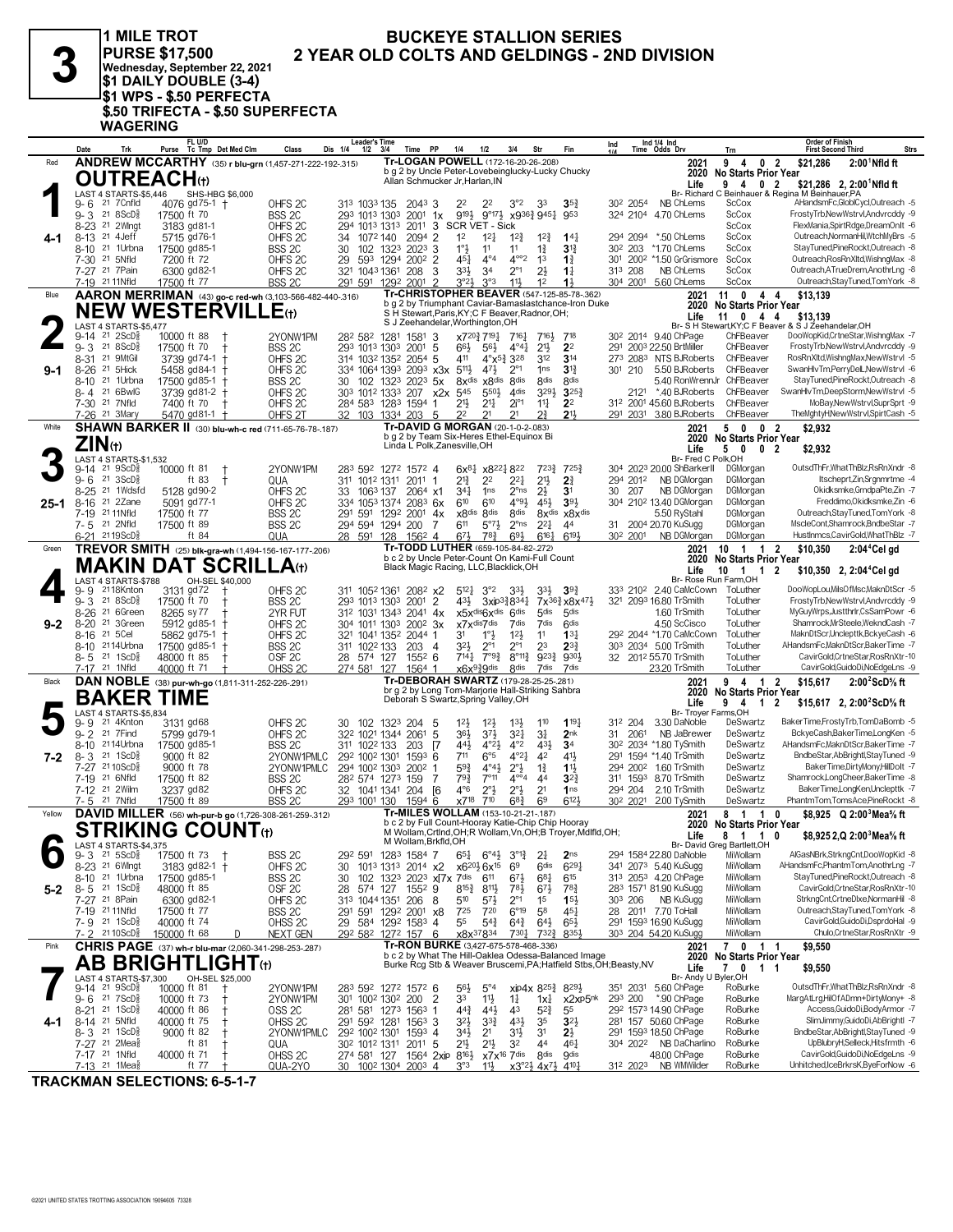

**PURSE \$5,062** Medinesday, September 22, 2021<br>Nednesday, September 22, 2021<br>2ND HALF DAILY DOUBLE S1 WPS - \$.50 PERFECTA! \$.50 TRIFECTA - \$.50 SUPERFECTA<br>\$.50 PICK 5 (4-5-6-7-8) WAGERING

FL U/D

1 MILE PACE

#### OHIO FAIR RACING CONFERENCE 3 YEAR OLD COLTS AND GELDINGS - 1ST DIVISION

Order of Finish

|           | Date                                                                              | Trk                                                 | FL U/D<br>Tc Tmp Det Med Clm<br>Purse                        | Class                           | <b>Leader's Time</b><br>Dis 1/4<br>$1/2$ $3/4$         | Time PP                                                                                              | 1/4<br>1/2                                                                                             | 3/4<br>Str                                               | Fin                                                  | Ind                 | Ind 1/4 Ind<br>Time Odds Drv                                                                                     | Trn                                                                         | <b>Order of Finish</b><br><b>Strs</b><br><b>First Second Third</b>                                      |
|-----------|-----------------------------------------------------------------------------------|-----------------------------------------------------|--------------------------------------------------------------|---------------------------------|--------------------------------------------------------|------------------------------------------------------------------------------------------------------|--------------------------------------------------------------------------------------------------------|----------------------------------------------------------|------------------------------------------------------|---------------------|------------------------------------------------------------------------------------------------------------------|-----------------------------------------------------------------------------|---------------------------------------------------------------------------------------------------------|
| Red       |                                                                                   |                                                     | <b>CHRIS PRESLEY</b> (26) grn-or-wh (420-45-35-67-207)       |                                 |                                                        | Tr-MIKE MEDORS (213-30-21-36-.252)<br>b g 3 by Kf St Patrick-Medoland Taranicol-Yankee Cruiser       |                                                                                                        |                                                          |                                                      |                     | 2021<br>2020                                                                                                     | $\frac{2}{3}$<br>16<br>1<br>5<br>$\overline{2}$<br>3                        | \$11,202<br>1:55 $3$ ScD $\%$ ft                                                                        |
|           |                                                                                   |                                                     | <b>SM ERNEST</b>                                             |                                 |                                                        | Michael W Medors, Pataskala, OH;                                                                     |                                                                                                        |                                                          |                                                      |                     | Life                                                                                                             | 17<br>33<br>5<br>47                                                         | \$14,047<br>2:00 MtGil gd<br>\$25,249 3, 1:55 <sup>3</sup> ScD <sup>5</sup> / <sub>8</sub> ft           |
|           | 9-16                                                                              | LAST 4 STARTS-\$2,590<br>21 6Wostr                  | 5281 gd72-2                                                  | OHFS3C                          |                                                        | Tina L Sutermeister, Pataskala, OH<br>311 1023 1324 2003 1                                           | 22<br>22                                                                                               | 31                                                       | 31}<br>$2\frac{3}{4}$                                |                     | 274 2004 30.10 KeKashJr                                                                                          | MiMedors                                                                    | Br- Michael W Medors & Tina L Sutermeister, OH<br>BigBosHil,SmErnest,CandysPet -6                       |
|           | 9-9 21 5Knton                                                                     |                                                     | 4025 gd68                                                    | OHFS3C                          |                                                        | 274 591 1282 158 5                                                                                   | 57<br>55                                                                                               | $5^{7}$                                                  | 583<br>$56\frac{1}{4}$                               |                     | 294 1593 45.30 ChPresley                                                                                         | <b>MiMedors</b>                                                             | KingsCrsr,CvrSargnt,OceanBlue -5                                                                        |
| 6-1       | 9-4<br>$8 - 31$                                                                   | 21 5Rchwd<br>21 1MtGil                              | 5393 gd78-1<br>5318 gd74-1                                   | OHFS 3C<br>OHFS 3C              | 31 1014 131<br>302 593 1291                            | 1594 4<br>$1592$ 1                                                                                   | 443<br>3°2<br>533<br>32                                                                                | $2^{\circ}$ <sub>4</sub><br>$2\frac{1}{2}$<br>56<br>47   | $44\frac{3}{4}$<br>3 <sup>2</sup>                    |                     | 293 2004 4.50 ChPresley<br>292 1594 26.80 ChPreslev                                                              | <b>MiMedors</b><br>MiMedors                                                 | ImRcknglt,ProfsrPtr,IliniDuke -6<br>SixbyHnv,RcngRngde,SmErnest -6                                      |
|           | 8-13 <sup>21</sup> 8 Crot                                                         |                                                     | 5367 gd82                                                    | OHFS 3C                         |                                                        | 311 1012 1312 159<br>-3                                                                              | 33<br>$2^{\circ}1$                                                                                     | $3^{13}$<br>45                                           | 414                                                  | 30                  | 2014 *1.40 ChPresley                                                                                             | <b>MiMedors</b>                                                             | ImRckngIt,RedCamo,DiveBar -5                                                                            |
|           | 8-9 21 8Mnsf<br>8-4 21 3BwlG                                                      |                                                     | 5381 gd75-2<br>5218 gd81-2                                   | OHFS 3C<br>OHFS <sub>30</sub>   |                                                        | 303 1014 131 2013<br>3<br>303 1042 1344 2022 2                                                       | 2 <sup>2</sup><br>2 <sup>2</sup><br>2 <sup>1</sup><br>31                                               | $2^{21}$<br>$3^{11}$<br>37                               | $3^{2}$<br>$35\frac{1}{4}$<br>$3^{73}$               |                     | 311 2023 39.10 ChPresley<br>29 204 4.10 ChPresley                                                                | MiMedors<br>MiMedors                                                        | PinGrvRcr,BigBosHil,SmErnest -7<br>DoowrhBoy,Royhill,SmErnest -5                                        |
| Blue      |                                                                                   |                                                     | CHRIS LEMS (34) blk-sil (1,695-180-197-192-209)              |                                 |                                                        | Tr-PAMELA YOUNG (80-15-15-7-.321)                                                                    |                                                                                                        |                                                          |                                                      |                     | 2021                                                                                                             | 21 10<br>$\overline{2}$<br>$\frac{3}{3}$                                    | 1:53 Nfld ft<br>\$45.847                                                                                |
|           |                                                                                   |                                                     | <b>BIG BOSS HILL</b>                                         |                                 |                                                        | b g 3 by Racing Hill-Cosmo Blue Chip-Art Major<br>Big Dog Racing, Buckyeye Lake, OH                  |                                                                                                        |                                                          |                                                      |                     | 2020<br>Life                                                                                                     | 6 2<br>0<br>27 12<br>2 6                                                    | \$5,498<br>$2:05$ Leb gd<br>\$51,345 3, 1:53 Nfld ft                                                    |
|           | 9-20                                                                              | LAST 4 STARTS-\$7,883<br>21 6 ASHL                  | LEX-SEL \$15,000<br>5182                                     | OHFS3C                          |                                                        |                                                                                                      | LINE TO BE ANNOUNCED                                                                                   |                                                          |                                                      |                     | Br- Tom Hill.UK<br>JaThmpsn                                                                                      | PaYoung                                                                     |                                                                                                         |
|           | 9-16 21 6Wostr                                                                    |                                                     | 5281 gd72-2                                                  | OHFS3C                          |                                                        | 311 1023 1324 2003 5                                                                                 | 1 <sup>2</sup><br>1 <sup>2</sup>                                                                       | $1\frac{1}{2}$<br>$1\frac{1}{2}$                         | $1\frac{3}{4}$                                       | 274 2003            | *.20 DolrvineJr                                                                                                  | PaYoung                                                                     | BigBosHil,SmErnest,CandysPet -6                                                                         |
| 9-5       | 9-2 21 7 Cantn<br>8-28 2112ScD <sup>3</sup>                                       |                                                     | 5182 gd72-1<br>17500 ft 80                                   | OHFS 3C<br>BSS 3C               | 293 592 1302<br>274 561                                | $200^3$ 5<br>$\overline{2}$<br>1234<br>1512                                                          | $1^{\circ}1\frac{1}{2}$<br>$11\frac{1}{2}$<br>561<br>$5^{\circ}4\frac{1}{2}$                           | $11\frac{1}{2}$<br>$11\frac{1}{4}$<br>3°3                | 1 <sup>2</sup><br>63}<br>56                          | 2003<br>301<br>281  | NB JaThmpsn<br>1523 32.80 JerSmith                                                                               | PaYoung<br>PaYoung                                                          | BigBosHil,LetsTeror,Wigleitjm -5<br>KingsCrsr,FelnWstrn,HrdtAtWrk -7                                    |
|           | 8-23 21 10 Wingt                                                                  |                                                     | 3554 gd83-1                                                  | OHFS 3C                         | 284 59                                                 | 1282 1573 6                                                                                          | $2^{2}$<br>$2^{21}$                                                                                    | $1^{\circ}1$<br>1 <sup>5</sup>                           | $1^{14}$                                             | 291 1573            | *.70 JaThmpsn                                                                                                    | PaYoung                                                                     | BigBosHil,AdlsMcmny,SmileTody -6                                                                        |
|           | 8-13 <sup>21</sup> 2Jeff<br>8-9 21 8Mnsf                                          |                                                     | 5281 gd76-1<br>5381 gd75-2                                   | OHFS 3C<br>OHFS 3C              | 303 1014 131                                           | 30 1001 1302 2001<br>$\overline{2}$<br>2013 6                                                        | 1 <sup>2</sup><br>11<br>471<br>5 <sup>4</sup>                                                          | $1\frac{3}{4}$<br>11}<br>$4^{\circ}\frac{33}{4}$         | 1 <sup>2</sup><br>$2^{2}$<br>2 <sup>4</sup>          | 294 2001            | *.50 JaThmpsn<br>303 2022 3.00 JaThmpsn                                                                          | PaYoung<br>PaYoung                                                          | BigBosHil, Arthur Art, Lets Teror -6<br>PinGrvRcr,BigBosHil,SmErnest -7                                 |
| White     |                                                                                   |                                                     | MITCHELL CUSHING (23) mar-b go-wh (1,001-93-122-111-198)     |                                 |                                                        | Tr-MARK WINTERS (180-24-27-46-.302)                                                                  |                                                                                                        |                                                          |                                                      |                     | 2021                                                                                                             | 90<br>0 <sub>4</sub>                                                        | \$6,834                                                                                                 |
|           |                                                                                   |                                                     | <b>GOTAFOOLISHDESIRE</b>                                     |                                 |                                                        | b g 3 by Mr Apples-Igottadesirefran-Real Desire<br>Jr Stable Llp, Orient, OH                         |                                                                                                        |                                                          |                                                      |                     | Life                                                                                                             | 2020 No Starts Prior Year<br>9004                                           | \$6,834                                                                                                 |
|           | 9-14                                                                              | LAST 4 STARTS-\$3,234<br>21 1ScD <sup>3</sup>       | 10000 ft 88                                                  | <b>HGNW1PMRLT</b>               | 27                                                     | 571 1252 1541 2                                                                                      | $7^{10\frac{1}{4}}$<br>$6^{07}\frac{1}{4}$                                                             | $4^{\circ}4^{\circ}$                                     | 32}<br>3 <sup>12</sup>                               |                     | 28 <sup>2</sup> 154 <sup>3</sup> 6.80 MDCushing                                                                  | Br- Jerry Zosel & Kathy Ratcliff,OH<br>MaWinters                            | DialHimUp.HsrHvpntc.Gotflshds-10                                                                        |
|           | $9 - 6$                                                                           | 21 9ScD                                             | 10000 ft 73                                                  | HGNW1PMRLT                      | 28<br>581                                              | 126 <sup>2</sup> 1554 5                                                                              | $8^{8}$ <sub>4</sub><br>7°6                                                                            | $6^{\circ 4}$ <sup>3</sup>                               | $5^{2}$<br>$5^{2}$                                   |                     | 284 1561 2.80 MDCushing                                                                                          | MaWinters                                                                   | Whttlknbt+JksDobins+MikisShdw--10                                                                       |
| 8-1       | 8-31 21 3ScD <sup>5</sup><br>8-23 <sup>21</sup> 3Lima                             |                                                     | 10000 sy 73-2<br>4175 gd85-2                                 | <b>HGNW1PMRLT</b><br>OHFS 3C    | 274 571 1264<br>294 1011 1292                          | 156<br>$\overline{4}$<br>$\overline{2}$<br>1591                                                      | $56\frac{3}{4}$<br>56<br>$4^{3}\frac{3}{4}$<br>53                                                      | $2^{\circ}$ hd<br>11<br>$44\frac{3}{4}$                  | 31}<br>491<br>415                                    |                     | 292 1561 8.70 MDCushing<br>314 2021 13.90 JeNisonger                                                             | MaWinters<br>MaWinters                                                      | NuzleLodr,DialHimUp,Gotflshds -8<br>Rcknmyshe, ProfsrPtr, YnkSprkI -7                                   |
|           | 8-10 <sup>21</sup> 2ScD <sup>3</sup>                                              |                                                     | 8000 ft 85                                                   | HGNW1PMRLT                      | 271 573 1253                                           | 1552<br>$\overline{4}$                                                                               | 11号<br>$11\frac{1}{2}$                                                                                 | 11<br>11}                                                | 431                                                  | 30 <sup>2</sup> 156 | 3.70 MDCushing                                                                                                   | MaWinters                                                                   | WgleMyWay,DialHimUp,SomHghDrm -8                                                                        |
|           | 8-3 21 8ScD <sup>5</sup><br>6-29 2111ScD                                          |                                                     | 8000 ft 82<br>8000 ft 78                                     | <b>HGNW1PMRLT</b><br>HGNW1PMRLT | 274 573 1261                                           | 1553 [10<br>282 573 1254 1533 2 SCR VET - Sick                                                       | 6 <sup>9</sup><br>66                                                                                   | 63<br>6 <sup>2</sup>                                     | $5^{13}$                                             |                     | 291 156 20.20 MDCushing                                                                                          | MaWinters<br>MaWinters                                                      | RaveRevws, NuzleLodr, VlcyChpRk -9<br>MaplifsDs, UncleRchr, Thr cn Sldr -8                              |
| Green     |                                                                                   |                                                     | TYLER SMITH (28) wh-gra-blk (2,069-260-248-287-238)          |                                 |                                                        | Tr-BRIAN HAYNES (40-12-7-4-.431)                                                                     |                                                                                                        |                                                          |                                                      |                     | 2021                                                                                                             | 18<br>$\mathbf{1}$<br>$\overline{1}$                                        | \$5,639<br>2:03 <sup>3</sup> Troy gd                                                                    |
|           |                                                                                   |                                                     | $\mathsf{JUMPIN\ JIM\ FINN}{}_{\oplus}$                      |                                 |                                                        | b g 3 by Mr Apples-Jen Finn-Ft Apache Hanover<br>Charles J. Bolen, Jeffersonville, OH                |                                                                                                        |                                                          |                                                      |                     | 2020<br>Life                                                                                                     | $\overline{2}$<br>12<br>$\mathbf{0}$<br>4<br>5<br>3<br>30<br>$\overline{1}$ | \$6,404<br>\$12,043 3, 2:03 $\degree$ Troy gd                                                           |
|           | 9-14                                                                              | LAST 4 STARTS-\$800<br>21 1ScD <sup>3</sup>         | 10000 ft 88                                                  | <b>HGNW1PMRLT</b>               | 27<br>571                                              | 1252 1541 8                                                                                          | $6^{8}\frac{1}{2}$<br>771,                                                                             | $66\frac{3}{4}$                                          | $5^{10}$<br>$5^{7}\frac{1}{2}$                       |                     | 292 1561 42.30 TySmith                                                                                           | Br- David A Finfrock, OH<br>JaBolenJr                                       | DialHimUp,HsrHypntc,Gotflshds-10                                                                        |
|           | $9 - 6$                                                                           | 21 9ScD                                             | 10000 ft 73<br>L                                             | HGNW1PMRLT                      | 28<br>581                                              | 126 <sup>2</sup> 1554 3                                                                              | $54\frac{1}{2}$<br>3°21                                                                                | $2^{\circ}1$                                             | 421<br>6 <sup>3</sup>                                |                     | 294 1562 18.60 TySmith                                                                                           | JaBolenJr                                                                   | Whttlknbt+JksDobins+MikisShdw--10                                                                       |
| 20-1      | 8-31 21 3ScD <sup>5</sup><br>8-23 <sup>21</sup> 3Lima                             |                                                     | 10000 sy 73-2<br>L<br>4175 gd85-2<br>L                       | HGNW1PMRLT<br>OHFS 3C           | 294 1011 1292                                          | 274 571 1264 156<br>3<br>1591                                                                        | 45<br>44}<br>$21\frac{1}{4}$<br>3 <sup>1</sup>                                                         | 65<br>681<br>715                                         | $5^{3}\frac{3}{4}$<br>66<br>7291                     | 34                  | 292 1571 20.50 ChBolen<br>205 37.50 ChBolen                                                                      | JaBolenJr<br>JaBolenJr                                                      | NuzleLodr,DialHimUp,Gotflshds -8<br>Rcknmyshe, ProfsrPtr, YnkSprkI -7                                   |
|           | 8-17 21 11 Troy                                                                   |                                                     | 938 gd82-1<br>L                                              | <b>MAIDEN</b>                   |                                                        | 303 1023 1332 2033 3                                                                                 | 1 <sup>1</sup><br>11                                                                                   | 1 <sup>2</sup><br>11                                     | 15 <sup>3</sup>                                      | 301                 | 2033 *.70 ChBolen                                                                                                | JaBolenJr                                                                   | JumpnJmFn,BechJsmne,JustBMiki -4                                                                        |
|           | 8-10 <sup>21</sup> 1ScD <sup>3</sup><br>8-5 21 7 Xenia                            |                                                     | 8000 ft 85<br>L<br>5687 gd85-1                               | HGNW1PMRLT<br>OHFS 3C           |                                                        | 264 562 1244 1543 1<br>293 1004 1303 2002 5                                                          | 33}<br>$33\frac{1}{2}$<br>543<br>543                                                                   | $4^{2}\frac{3}{4}$<br>$4^{\circ}7\frac{1}{4}$            | 491<br>$3^{10}$<br>491<br>414                        |                     | 311 1563 52.00 ChBolen<br>311 2031 22.10 ChBolen                                                                 | JaBolenJr<br>JaBolenJr                                                      | VlcyChpRk,MnhtnJack,JumpnJmFn -7<br>OceanBlue, VintgSvgn, Beebeetee -5                                  |
| Black     |                                                                                   |                                                     | YANNICK GINGRAS (42) h grn-wh-go (1,337-210-218-183-.293)    |                                 |                                                        | Tr-RON STECK (313-25-42-61-.219)<br>b g 3 by Art Official-Hello Camie-Cambest                        |                                                                                                        |                                                          |                                                      |                     | 2021                                                                                                             | 19<br>$\overline{2}$<br>$\overline{2}$<br>3<br>$\overline{\mathbf{3}}$<br>3 | \$15,323<br>$1:56^{\circ}$ Nfld gd                                                                      |
|           |                                                                                   |                                                     | <b>STAHLLEE</b> @                                            |                                 |                                                        | Ronald E Steck, Marengo, OH                                                                          |                                                                                                        |                                                          |                                                      |                     | 2020<br>Life                                                                                                     | $\overline{2}$<br>14<br>33<br>4<br>- 5<br>6                                 | \$13,710<br>2:01 <sup>2</sup> MtVer gd<br>$$29,033$ 3, 1:56 Nfld gd                                     |
|           | 9-14                                                                              | LAST 4 STARTS-\$2,641<br>$2111$ ScD $\frac{3}{8}$   | Buck-CL \$4,700<br>7000 ft 78                                | <b>HGNW2CDCL</b>                | 272 571 1251                                           | 1543 2                                                                                               | 341<br>33                                                                                              | 55<br>31                                                 | $2^{21}$                                             | 284 155             | 5.90 ChPage                                                                                                      | Br- David Greg Bartlett, OH<br>RonSteck                                     | CcOficial,Stahllee,InsegndFr -7                                                                         |
|           | 9-7 21 6Nfld                                                                      |                                                     | 10400 ft 79<br>L                                             | NW2PMCD                         | 27 552 125                                             | 1533 2                                                                                               | 78<br>$75\frac{1}{4}$<br>4°2 <sub>3</sub>                                                              | 86<br>59                                                 | 781<br>$711\frac{1}{4}$                              |                     | 293 1554 68.60 GrGrismore RonSteck<br>313 202 10.10 AMacdonald RonSteck                                          |                                                                             | TheBgPcre,Themystry,CoachLomn -9<br>SixbyHnv,RcngRngde,SmErnest -6                                      |
| 6-1       | 8-31<br>8-18                                                                      | 21 1MtGil<br>21 8Npln                               | 5318 gd74-1<br>L<br>5218 gd82-1<br>$\mathbf{I}$              | OHFS 3C<br>OHFS 3C              | 30 <sup>2</sup> 59 <sup>3</sup> 1291<br>30<br>101 1312 | $159^2$ 3<br>1593<br>$\overline{2}$                                                                  | 54<br>42<br>33                                                                                         | $4^{\circ}6$<br>$5^{3}{}_{4}^{3}$                        | $5^{12}$<br>381<br>3 <sup>12</sup>                   |                     | 294 202 18.20 DHarmon                                                                                            | RonSteck                                                                    | DoowrhBoy,ProfsrPtr,Stahllee -5                                                                         |
|           | 8-13 <sup>21</sup> 3Crot<br>8-10 <sup>21</sup> 6Ber                               |                                                     | 5467 gd82<br>L<br>10536 gd85-2<br>$\mathbf{I}$               | OHFS 3C<br>OHFS 3C              | 292 57<br>30 1024 132                                  | 1261<br><sup>[6</sup><br>1561<br>2034<br>$\overline{2}$                                              | $6^{15\frac{1}{2}}$<br>$6^{11\frac{3}{4}}$<br>$21\frac{1}{2}$<br>34}                                   | 625<br>31}<br>$3^{11}$                                   | 526<br>531<br>3 <sup>2</sup>                         |                     | 311 2022 5.30 Wylrvine<br>32 2041 13.60 AlHawk                                                                   | RonSteck<br>RonSteck                                                        | ProfsrPtr,AtaByChrs,SixbyHnv -6<br>DoowrhBoy,Bubybeach,Stahllee -3                                      |
|           | 8-9 21 8Mnsf                                                                      |                                                     | 5381 gd75-2                                                  | OHFS 3C                         | 303 1014 131                                           | 2013<br>-1                                                                                           | 35<br>431                                                                                              | $55\frac{3}{4}$<br>54                                    | 59                                                   |                     | 311 2032 19.00 CaMcCown                                                                                          | RonSteck                                                                    | PinGrvRcr,BigBosHil,SmErnest -7                                                                         |
| Yellow    |                                                                                   |                                                     | KAYNE KAUFFMAN (43) c red-wh-blk (1,436-138-163-185-.202)    |                                 |                                                        | Tr-PHILIPPE BELANGER (218-25-25-30-.224)<br>b g 3 by Well Said-Best Tussle-Pro Bono Best             |                                                                                                        |                                                          |                                                      |                     | 2021                                                                                                             | $\overline{2}$<br>20<br>3<br>4                                              | \$23,263<br>1:55 $4$ ScD $\%$ ft                                                                        |
|           |                                                                                   |                                                     | WHATUTALKINBOUT                                              |                                 |                                                        | Philippe L Belanger, Celina, OH;                                                                     |                                                                                                        |                                                          |                                                      |                     |                                                                                                                  |                                                                             |                                                                                                         |
|           | 9-15                                                                              | AST 4 STARTS-\$8,161<br>$21 \, 4$ ScD $\frac{5}{8}$ | OH-SEL \$30,000                                              |                                 |                                                        |                                                                                                      |                                                                                                        |                                                          |                                                      |                     | 2020<br>Life                                                                                                     | 11<br>0<br>4<br>$\overline{1}$<br>$\mathbf{2}$<br>31<br>8<br>-4             | \$10,434<br>\$33,697 3, 1:55 <sup>4</sup> ScD% ft                                                       |
|           |                                                                                   |                                                     | 13000 ft 73                                                  | HGNW2PMRLT                      | 281 58                                                 | Jeffrey A Koesters, Coldwater, OH<br>1264 1543 7                                                     | $6^{8}1$<br>$66\frac{1}{2}$                                                                            | $8^{71}$                                                 | $67\frac{1}{4}$<br>$8^{7.3}$                         |                     | 274 156 22.10 JoSutton                                                                                           | PhBelanger                                                                  | Br- J Mclead & W Walters, OH; J Thomson, PA; E Howard, FL<br>MaplifsDs,TakeAStnd,SeasdeJet -9           |
| 20-1      |                                                                                   | $9 - 6$ 21 $9$ ScD $\frac{5}{8}$                    | 10000 ft 73                                                  | <b>HGNW1PMRLT</b>               | 28 581                                                 | 126 <sup>2</sup> 1554 9                                                                              | $3^{\circ}2$ 1 <sup>1</sup> / <sub>4</sub>                                                             | 11                                                       | 1 <sup>hd</sup><br>2p1hd                             |                     | 292 1554 6.10 CaMcCown PhBelanger                                                                                |                                                                             | Whttlknbt+JksDobins+MikisShdw--10                                                                       |
|           | 8-26 21 7Green<br>8-23 <sup>21</sup> 3Lima                                        |                                                     | 7943 gd77<br>4175 gd85-2                                     | 3YR FUT<br>OHFS 3C              |                                                        | 291 59 1274 1562 3<br>3x<br>294 1011 1292 1591                                                       | $43\frac{1}{2}$ $43$<br>783<br>66                                                                      | 3°2<br>$5^{07}\frac{3}{4}$                               | $3^{11}$ $3^{11}$<br>$5^{10}$<br>$5^{15\frac{3}{4}}$ |                     | 28 <sup>2</sup> 156 <sup>3</sup> 6.30 KaKauffman PhBelanger<br>31 <sup>2</sup> 202 <sup>2</sup> 11.20 JuBelanger | PhBelanger                                                                  | Sectnintw,Puingthst,Whttlknbt -5<br>Rcknmyshe, ProfsrPtr, YnkSprkI -7                                   |
|           | 8-16 <sup>21</sup> 7 Cel                                                          |                                                     | 4117 gd75-1                                                  | OHFS3C                          |                                                        | 284 584 1282 1562 6                                                                                  | 712<br>761                                                                                             | $6^{\circ}7$<br>57                                       | 491                                                  |                     | 28 <sup>2</sup> 1581 4.70 BrBates                                                                                | PhBelanger                                                                  | KingsCrsr,FelnWstrn,AmourCrsr -7<br>TugnOnMyH,Whttlknbt,WilysLstW -4                                    |
|           | 8-12 <sup>21</sup> 8 Attc<br>8-4 2111 Wapak                                       |                                                     | 5118 gd81-2<br>3213 gd70-1                                   | OHFS 3C<br>OHFS 3C              | 284 583 128                                            | 2<br>1571<br>303 102 1312 1593 x4x 6dis                                                              | 2 <sup>1</sup><br>$21\frac{1}{4}$<br>6 <sup>dis</sup>                                                  | 2 <sup>4</sup><br>21<br>6 <sup>dis</sup>                 | 2 <sup>5</sup><br>6 <sup>dis</sup><br>5293           | 30<br>1581          | NB JuBelanger PhBelanger<br>205 <sup>2</sup> 6.80 JuBelanger PhBelanger                                          |                                                                             | CvrSargnt, ImagineIt, ProfsrPtr -6                                                                      |
| Pink      |                                                                                   |                                                     | DARREN DOWLER (P) (35) blk-r blu-gra (17-2-3-2-255)          |                                 |                                                        | Tr-DARREN DOWLER (17-2-3-2-255)<br>b g 3 by Racing Hill-Wild West Angel-Western Terror               |                                                                                                        |                                                          |                                                      |                     | 2021<br>2020                                                                                                     | 14<br>7                                                                     | 1:54 <sup>1</sup> ScD% ft<br>\$12,451                                                                   |
|           |                                                                                   |                                                     | <b>RACING RENEGADE</b> (L)                                   |                                 |                                                        | Darren Dowler, Prospect, OH; Lawrence H Bettler, Sunbury, OH                                         |                                                                                                        |                                                          |                                                      |                     | Life                                                                                                             | $\begin{array}{ccc} 2 & 3 & 2 \\ 0 & 1 & 3 \end{array}$<br>21<br>2 4 5      | \$3,108<br>\$15,559 3, 1:54 ScD% ft                                                                     |
|           | 9-16 <sup>21</sup> 9UpSan                                                         | LAST 4 STARTS-\$3,084                               | 11035 gd82-1<br>LA                                           | OHFS 3C                         | 294 1003 132                                           | 1593 [7                                                                                              | $3^{012}$<br>45                                                                                        | $2^{\circ}$ hd                                           | 2 <sub>hd</sub><br>3 <sup>1</sup>                    |                     | 274 1594 11.40 DaDowler                                                                                          | Br- Black Magic Racing, LLC,OH<br>DaDowler                                  | ImRcknglt,FelnWstrn,RcngRngde -7                                                                        |
|           | 9-4 <sup>21</sup> 1 Rchwd<br>8-31 21 1MtGil                                       |                                                     | 5393 gd76-1<br>L<br>5318 gd74-1                              | OHFS 3C                         | 294 1004 1291                                          | $1571$ 3                                                                                             | $3^{2}\frac{3}{4}$<br>$5^{21}$<br>11<br>21                                                             | $5^{2}$<br>4 <sup>4</sup><br>21                          | $44\frac{1}{4}$<br>2 <sub>ns</sub>                   | 282 158             | 5.10 DaDowler<br>30 1592 1.70 DaDowler                                                                           | DaDowler<br>DaDowler                                                        | SirChrlsO,CalvinL,AtaByChrs -6<br>SixbyHnv,RcngRngde,SmErnest -6                                        |
| 6-1       | 8-28 2112ScD <sup>5</sup>                                                         |                                                     | L<br>17500 ft 80<br>L                                        | OHFS 3C<br>BSS 3C               | 30 <sup>2</sup> 59 <sup>3</sup> 1291                   | 1592 6<br>274 561 1234 1512 7                                                                        | $79\frac{1}{2}$<br>$7°5^3$                                                                             | 2∛<br>$5^{\circ}4\frac{1}{2}$<br>75                      | $79\frac{1}{2}$                                      |                     | 283 153111.80 DaDowler                                                                                           | DaDowler                                                                    | KingsCrsr,FelnWstrn,HrdtAtWrk -7                                                                        |
|           | 8-23 <sup>21</sup> 12Lima<br>8-18 <sup>21</sup> 4Npln                             |                                                     | 4175 gd75-2<br>L<br>5218 gd82-1<br>L                         | OHFS 3C<br>OHFS 3C              | 292 1013 131                                           | $2003$ 1<br>1583 4                                                                                   | 21<br>31}<br>$4^{3}\frac{1}{2}$<br>$4^{\circ}1$                                                        | $3^{11}$<br>3 <sup>1</sup><br>$4^{\circ}1^3_4$           | 2 <sub>nk</sub><br>$45\frac{1}{2}$<br>4121           |                     | 292 2003 25.00 DaDowler<br>303 201 5.60 DaDowler                                                                 | DaDowler<br>DaDowler                                                        | CvrSargnt, RcngRngde, CalvinL -6<br>ImRcknglt,TugnOnMyH,DiveBar -5                                      |
|           | 8-4 21 5 ScD                                                                      |                                                     | 9500 ft 83                                                   | <u>HGNW2PMRLT</u>               | 30 100 <sup>2</sup> 130                                | 274 564 1234 1522 7                                                                                  | 78<br>75                                                                                               | $6^{\circ 5}$                                            | 793<br>7153                                          |                     | 303 1552 27.50 DaDowler                                                                                          | DaDowler                                                                    | Cantfndbt, Maplifs Ds, PeyBug - 7                                                                       |
| Gray      |                                                                                   |                                                     | <b>CHRIS PAGE</b> (37) wh-r blu-mar (2,060-341-298-253-.287) |                                 |                                                        | Tr-JOHN FITZGERALD (44-7-10-7-.338)<br>br g 3 by Mr Wiggles-Bubbums-Jenna's Beach Boy                |                                                                                                        |                                                          |                                                      |                     | 2021<br>2020                                                                                                     | 18<br>6<br>4<br>2<br>$0\quad 0$<br>$\mathbf{1}$<br>$\mathbf{1}$             | 1:54 <sup>2</sup> ScD% gd<br>2:01 <sup>4</sup> Mary gd<br>\$25,767<br>\$2,932                           |
| $\bullet$ |                                                                                   |                                                     | <b>PROFESSOR PATRICK</b>                                     |                                 |                                                        | John H Fitzgerald, Marysville, OH                                                                    |                                                                                                        |                                                          |                                                      |                     | Life                                                                                                             | 19<br>742                                                                   | \$28,699 3, 1:54 <sup>2</sup> ScD% gd                                                                   |
|           | 9-16 <sup>21</sup> 9UpSan                                                         | LAST 4 STARTS-\$4,242                               | 11035 gd82-1                                                 | OHFS 3C                         |                                                        | 294 1003 132 1593 3                                                                                  | 2 <sup>1</sup><br>$42\frac{1}{2}$                                                                      | 52                                                       | 433<br>42}                                           | 274 2001            | 2.30 JeNisonger                                                                                                  | Br- John H Fitzgerald, OH<br>JoFitzgerald                                   | ImRcknglt,FelnWstrn,RcngRngde -7                                                                        |
|           | 9-9 2117Knton<br>9-4 21 5 Rchwd                                                   |                                                     | 4025 gd72<br>5393 gd78-1                                     | OHFS3C<br>OHFS 3C               | 31 1014 131                                            | 294 1042 1342 2024 4<br>1594 1                                                                       | $4^{2}\frac{3}{4}$<br>$4^{\circ}2\frac{1}{2}$<br>2 <sup>1</sup><br>2 <sup>1</sup>                      | $3^{01}$<br>$2\frac{3}{4}$<br>3 <sup>1</sup><br>31       | $1^{11}$<br>2 <sub>nk</sub>                          |                     | 281 2024 3.60 HaLeVan<br>283 1594 2.90 HaLeVan                                                                   | JoFitzgerald<br>JoFitzgerald                                                | ProfsrPtr,FelnWstrn,BrghtrDys -6<br>ImRckngIt,ProfsrPtr,IliniDuke -6                                    |
| 4-1       | 8-28 21 7ScD <sup>5</sup>                                                         |                                                     | 17500 ft 84                                                  | BSS 3C                          |                                                        | 273 561 1234 153 8                                                                                   | $8^{11}$<br>$7^\circ$ <sup>8</sup> }                                                                   | $65\frac{1}{2}$                                          | $84\frac{1}{2}$<br>$84\frac{1}{4}$                   | 29                  | 1534 26.00 TrSmith                                                                                               | JoFitzgerald                                                                | KingKlubr, Rcknmyshe, BarnrdHnv -8                                                                      |
|           | 8-23 <sup>21</sup> 3Lima<br>8-18 <sup>21</sup> 8Npln<br>8-13 <sup>21</sup> 3 Crot |                                                     | 4175 gd85-2<br>5218 gd82-1<br>5467 gd82                      | OHFS 3C<br>OHFS3C<br>OHFS 3C    |                                                        | 294 1011 1292 1591 6<br>30 101 1312 1593 5<br>29 <sup>2</sup> 57 126 <sup>1</sup> 156 <sup>1</sup> 1 | 55<br>$4^{\circ}2^{\frac{1}{4}}$<br>$56\frac{1}{4}$<br>$5^{\circ}2\frac{1}{4}$<br>11<br>1 <sup>2</sup> | $2^{11}$<br>26<br>2 <sup>1</sup><br>$2\frac{1}{4}$<br>17 | $2^{12}$<br>2 <sup>11</sup><br>15 <sub>1</sub>       | 32                  | 2013 *.90 CaMcCown<br>282 1594 2.80 CaMcCown<br>30 1561 3.40 LuEbersole                                          | JoFitzgerald<br>JoFitzgerald<br>JoFitzgerald                                | Rcknmyshe, ProfsrPtr, YnkSprkl -7<br>DoowrhBoy,ProfsrPtr,Stahllee -5<br>ProfsrPtr,AtaByChrs,SixbyHnv -6 |

**TRACKMAN SELECTIONS: 2-8-1-5**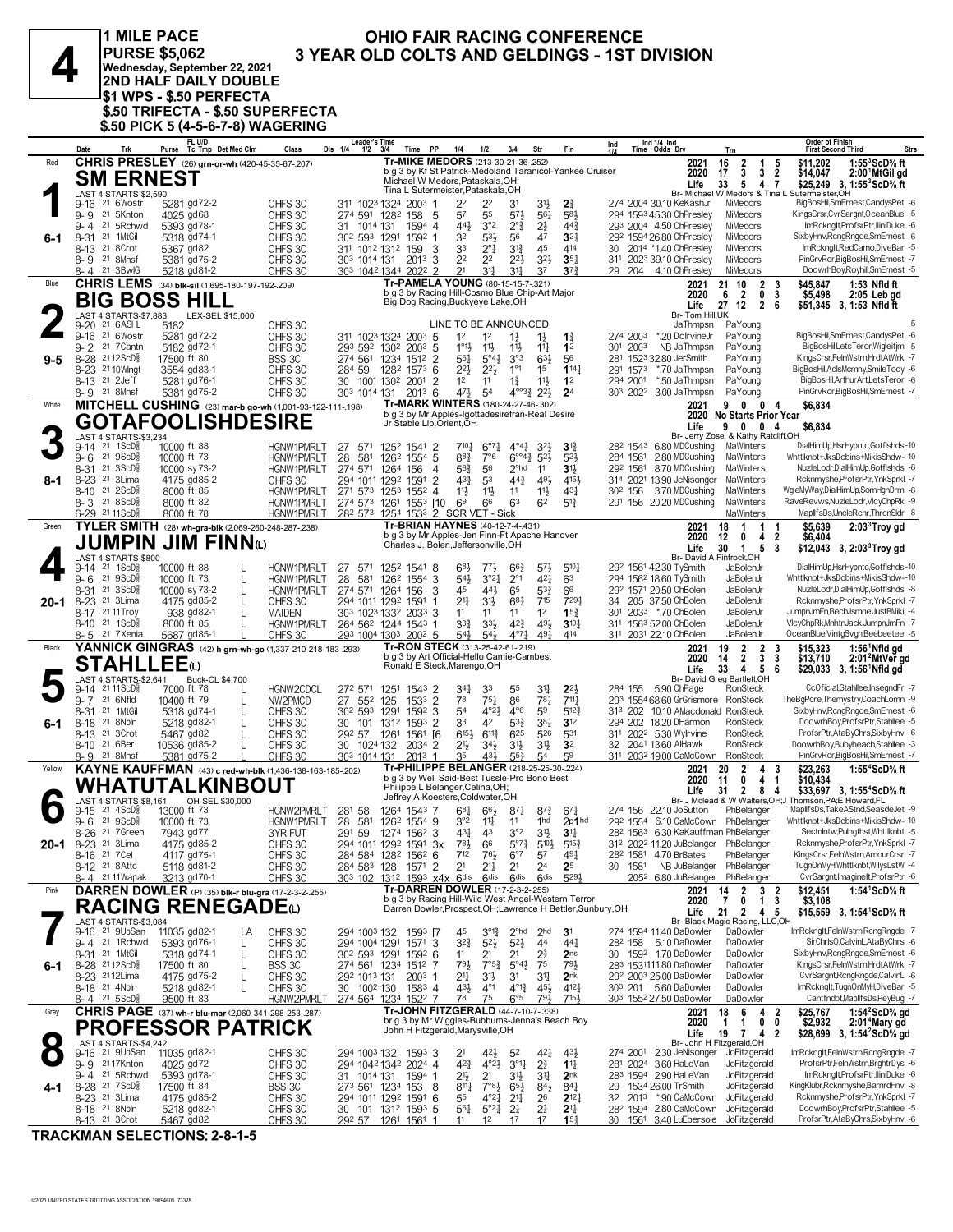

**PURSE \$45,825 Wednesday, September 22, 2021 \$1 WPS - \$.50 PERFECTA \$.50 TRIFECTA - \$.50 PICK 3 (5-6-7) WAGERING**

## **THE BUCKETTE<br>3 YEAR OLD FILLIES - 1ST DIVISION 3 YEAR OLD FILLIES - 1ST DIVISION 5 TOTAL PURSE \$91,650 1 MILE TROT**

|         | Date                     | Trk                                                                    |                              | FL U/D      | Purse Tc Tmp Det Med Clm                 | Class                                                                   | <b>Leader's Time</b><br>Dis 1/4<br>1/2                 | 3/4                                 | PP<br>Time                      | 1/4                                                                                                           | 1/2                                              | 3/4                                           | Str                                   | Fin                                | Ind                                                               | Ind 1/4 Ind<br>Time Odds Drv                                                 | Trn                                                            | <b>Order of Finish</b><br><b>First Second Third</b><br>Strs                                 |
|---------|--------------------------|------------------------------------------------------------------------|------------------------------|-------------|------------------------------------------|-------------------------------------------------------------------------|--------------------------------------------------------|-------------------------------------|---------------------------------|---------------------------------------------------------------------------------------------------------------|--------------------------------------------------|-----------------------------------------------|---------------------------------------|------------------------------------|-------------------------------------------------------------------|------------------------------------------------------------------------------|----------------------------------------------------------------|---------------------------------------------------------------------------------------------|
| Red     |                          |                                                                        |                              |             |                                          | <b>ANDREW MCCARTHY</b> (35) r blu-grn (1,457-271-222-192-.315)          |                                                        |                                     |                                 | Tr-JONAS CZERNYSON (115-14-10-14-211)                                                                         |                                                  |                                               |                                       |                                    |                                                                   | 2021                                                                         | 8<br>1<br>-1                                                   | 1:55 <sup>1</sup> PcD% ft<br>\$10,429<br>-1                                                 |
|         |                          |                                                                        |                              |             |                                          | <b>GOODGOLLYMISSMOLLY</b>                                               |                                                        |                                     |                                 | b f 3 by Love You-Duolotta-Muscles Yankee                                                                     |                                                  |                                               |                                       |                                    | Jonas M Czernyson, Vero Beach, FL; Michael L Carter, Lecanto, FL; | 2020<br>Life                                                                 | 5<br>0<br>$0\quad 0$<br>13<br>$1 \quad 1$<br>$\mathbf{1}$      | \$1,600<br>\$12.029 3. 1:55 <sup>1</sup> PcD% ft                                            |
|         |                          | LAST 4 STARTS-\$3,175                                                  |                              |             | SHS-HBG \$20,000                         |                                                                         |                                                        |                                     |                                 | Geoffrey Dubrowsky, Lakewood, NJ                                                                              |                                                  |                                               |                                       |                                    |                                                                   | Br- Millstream Inc,NJ                                                        |                                                                |                                                                                             |
|         | 9-7 21 4Lex1             | 9-12 <sup>21</sup> 8Lex1                                               | 6300 ft 83                   | ft 75       |                                          | NW1PMRL<br>QUA                                                          | 282 564<br>273 56                                      | 1251 154 1<br>1261                  | 1544 5                          | 21,<br>34}                                                                                                    | $11\frac{1}{2}$<br>33                            | 21<br>$3^{01}\frac{1}{2}$                     | 2 <sup>11</sup><br>$21\frac{1}{2}$    | 2 <sub>ns</sub><br>2 <sup>1</sup>  | 283 155                                                           | 283 154 *2.30 TySmith<br>NB AnMccarthy                                       | JoCzernyson<br>JoCzernyson                                     | RyderInTh,GdGlyMsMl,Slay -9<br>Ineffable,GdGlyMsMl,EdgemrMsc -6                             |
|         | $8 - 29$                 | 21 5Lex1                                                               | 20000 ft 89                  |             |                                          | <b>KYCOMMSER</b>                                                        | 274 561                                                | 124                                 | 1511 8                          | 1012} 108}                                                                                                    |                                                  |                                               | 10161 10dis                           | 10 <sup>dis</sup>                  |                                                                   | 75.30 KaFoget                                                                | JoCzernyson                                                    | Princessa, Altar, Dutiful-10                                                                |
| 5-1     | 8-17 <sup>21</sup> 3Lex1 | 21 2Lex                                                                | 20000 ft 81                  |             |                                          | <b>KYCOMMSER</b>                                                        | 281 564 1251                                           |                                     | 1544 1                          | SCR VET - Sick<br>1 <sup>3</sup>                                                                              |                                                  |                                               |                                       | 4161                               |                                                                   |                                                                              | JoCzernyson                                                    | EazyPass,MatrlGirl,MisClptrc -6<br>MatrIGirl,ShenziAs,TheQueenB -9                          |
|         | 8-8<br>7-24 21 7M1       |                                                                        | 20000 ft 87<br>46450 ft 76   |             | $\blacktriangle$                         | <b>KYCOMMSER</b><br>Geers                                               | 264 543 123<br>27 553                                  | 125                                 | 152<br>$\overline{4}$<br>1522 7 | $65\frac{1}{4}$                                                                                               | 21<br>75}                                        | 25<br>981                                     | 28<br>$9^{11}$                        | 9233                               |                                                                   | 311 1551 55.20 MaKrueger<br>303 1571 65.60 DaDube                            | JoCzernyson<br>JoCzernyson                                     | Adirondck, MisVetHnv, AwsmeTrix -9                                                          |
|         | $7 - 6$                  | 21 $3PCD85$                                                            | 11700 ft 87                  |             |                                          | nw2PM FM                                                                | 273 573 127                                            |                                     | 1571 4                          | $6^{o_{4}}$                                                                                                   | $63\frac{1}{4}$                                  | 75                                            | $54\frac{1}{2}$                       | 6123                               |                                                                   | 313 1593 4.00 SiAllard                                                       | JoCzernyson                                                    | FawnDeTch, MisClptrc, CheesyHnv -9                                                          |
|         | 6-25 21 2M1              | 6-15 <sup>21</sup> 6PcD <sup>5</sup>                                   | 15000 ft 73<br>11700 ft 67   |             |                                          | 4u nw2<br>nw2PM FM                                                      | 263 562<br>28 57                                       | 1261<br>1261                        | $154^3$ 8<br>$155^1$ 6          | 812}<br>$11\frac{1}{4}$                                                                                       | 79<br>$11\frac{1}{2}$                            | $77\frac{1}{2}$<br>$11\frac{1}{4}$            | 893<br>$11\frac{1}{4}$                | 8161<br>1 <sup>1</sup>             |                                                                   | 301 1574 33.30 ViKirby<br>29 1551 3.00 ScZeron                               | JoCzernyson<br>JoCzernyson                                     | Dutiful, KldreKing, Narzario -9<br>GdGlyMsMl,NancyBar,EvilEmprs -9                          |
| Blue    |                          |                                                                        |                              |             |                                          | <b>BRETT MILLER</b> (48) pur-wh-gra (2,153-339-295-251-272)             |                                                        |                                     |                                 | Tr-DOUG RIDEOUT (375-88-61-51-.370)                                                                           |                                                  |                                               |                                       |                                    |                                                                   | 2021                                                                         | $\overline{1}$<br>2 <sub>3</sub><br>17                         | \$36,007<br>2:01 <sup>3</sup> Green gd                                                      |
|         |                          |                                                                        |                              |             | <b>FOUR UNDER PARD</b>                   |                                                                         |                                                        |                                     |                                 | br f 3 by Swan For All-Saucy-Muscle Hill<br>Julie E Rideout, Winchester, IN; Alan L White, Fountain City, IN; |                                                  |                                               |                                       |                                    |                                                                   | 2020                                                                         | $2\quad 0$<br>10<br>$\overline{2}$                             | \$46,590<br>1:58 HoP% gd                                                                    |
|         |                          | LAST 4 STARTS-\$21,021 HOOSIER \$23,000                                |                              |             |                                          |                                                                         |                                                        |                                     |                                 | Dave Gamble, Bradford, OH                                                                                     |                                                  |                                               |                                       |                                    |                                                                   | Life                                                                         | 27<br>$3 \quad 4$<br>Br- Michael Bennett Wilt, MO              | -3<br>\$82,597 2, 1:58 HoP% gd                                                              |
|         | 9-12<br>$9 - 1$          | 21 $7HOP_8^7$<br>21 $8HOP8$                                            | 47000 ft 78                  |             | L                                        | ISS-3F-LG7                                                              | 28 571<br>282 583                                      | 1261                                | 1542 3<br>6                     | 33}<br>$11\frac{1}{4}$                                                                                        | $3^{32}$<br>$2^{13}$                             | 33}<br>$2^{21}$                               | $34\frac{1}{2}$<br>$2^{13}$           | 23<br>$3^{12}$                     | 28                                                                | 155 26.40 JoDeLong<br>155444.30 JoDeLong                                     | DoRideout<br>DoRideout                                         | SwftSwnda,ForUndrPr,ImaDmndBb -6<br>ImaDmndBb.DewtflsGr.ForUndrPr -7                        |
|         | 8-26                     | 21 8Green                                                              | 47500 ft 71<br>7143 gd77     |             | L                                        | ISS-3F-LG6<br>3YR FUT                                                   | 294 100                                                | 127<br>1312                         | 155<br>2013 2                   | 34}                                                                                                           | $3^{2}$                                          | $3^{\circ}1$                                  | 1 <sub>ns</sub>                       | 14                                 | 28<br>30                                                          | 2013 *.90 DoRideout                                                          | DoRideout                                                      | ForUndrPr,ForgtThPs,IndCrBI+ -6                                                             |
| 7-2     | 8-18                     | $2112HoP_8^7$                                                          | 48000 ft 76                  |             | L                                        | ISS-3F-LG5                                                              | 272 56                                                 | 125                                 | 3<br>153                        | 21}                                                                                                           | 33                                               | $2^{\circ}2$                                  | $44\frac{3}{4}$                       | 610                                |                                                                   | 293 155 40.40 SaWidger                                                       | DoRideout                                                      | SwftSwnda,DewtflsGr,ShrlyGdns -7                                                            |
|         | 8-11<br>8-4              | 21 10 Ind1<br>21 10HoP                                                 | 27086 ft 90<br>17500 ft 70   |             | L                                        | <b>HRSMN 3YF</b><br>ISS-Elig3F                                          | 264 553<br>272 583                                     | 1251<br>1282                        | 154<br>4<br>$1554$ 6            | 33<br>3°3 <sub>1</sub>                                                                                        | $3^{2}\frac{3}{4}$<br>$3^{3}\frac{1}{2}$         | $4^{\circ}2$<br>431                           | 421<br>$5^{3}$                        | 44}<br>$4^{3}\frac{3}{4}$          |                                                                   | 291 1544 NB SaWidger<br>273 1563 29.40 BrBates                               | DoRideout<br>DoRideout                                         | SwftSwnda, VlptsSwan, GucisLady -6<br>DewtflsGr,JustHntfS,SistrJean -7                      |
|         | 7-28                     | 21 2HoP                                                                | 15000 ft 86                  |             |                                          | ISS-Elig3F                                                              | 28 57                                                  | 125 <sup>3</sup>                    | 1543 4                          | $11\frac{3}{4}$                                                                                               | $21\frac{1}{2}$                                  | $2^{2^{3}}$                                   | $2^{2}\frac{1}{2}$                    | 2 <sup>2</sup>                     |                                                                   | 284 155 4.60 DoRideout                                                       | DoRideout                                                      | JustHntfS,ForUndrPr,CindyThGr -6                                                            |
|         | 7-21 2112HoP<br>7- 7     | 21 1HoP                                                                | 25000 ft 68                  |             |                                          | 3yF cond                                                                | 28<br>58                                               | 126 <sup>2</sup> 154 <sup>2</sup> 7 |                                 | $9^{16}\frac{3}{4}$<br>211,                                                                                   | $8^{7}\frac{3}{4}$                               | $9^{\circ}11\frac{1}{4}$                      | $8^{9}$                               | $67\frac{1}{4}$                    |                                                                   | 271 1554 76.50 MiOosting<br>28 <sup>2</sup> 156 <sup>3</sup> 12.90 MiOosting | DoRideout<br>DoRideout                                         | ContryGrl,SistrJean,RelDmndsK -9<br>CindyThGr,JustHntfS,ForUndrPr -8                        |
| White   |                          |                                                                        | 15000 ft 84                  |             |                                          | ISS-Elia3F<br><b>BRETT CRAWFORD</b> (34) blk-red-wh (535-55-60-80-.215) | 273 581 1271 1562 3                                    |                                     |                                 | Tr-KYLE SPAGNOLA (203-34-25-33-.290)                                                                          | $3^{2}\frac{3}{4}$                               | 45}                                           | 47                                    | $31\frac{1}{2}$                    |                                                                   | 2021                                                                         | 3<br>3<br>$\mathbf 0$                                          | \$12,375<br>1:57 $1$ Stgaft<br>- 0                                                          |
|         |                          | <b>LEDGES</b> (t)                                                      |                              |             |                                          |                                                                         |                                                        |                                     |                                 | b f 3 by Muscle Hill-Best Of Dreams-Donato Hanover<br>Share A Horse Inc, Monroe Twp, NJ                       |                                                  |                                               |                                       |                                    |                                                                   | 2020                                                                         | $0\quad 0$<br>4<br>0                                           | SO.                                                                                         |
|         |                          | LAST 4 STARTS-\$12,375                                                 |                              |             | LEX-SEL \$75,000                         |                                                                         |                                                        |                                     |                                 |                                                                                                               |                                                  |                                               |                                       |                                    |                                                                   | Life                                                                         | $7^{\circ}$<br>3<br>0 <sub>0</sub>                             | \$12,375 3, 1:57 <sup>1</sup> Stga ft<br>Br- Marvin Katz & Al J Libfeld & Sam A Goldband,ON |
|         | $9-13$                   | 21 9Stga                                                               | 8250 ft 72                   |             |                                          | NW1PMCD                                                                 | 29<br>583                                              | 1274 1571 1                         |                                 | $1\frac{1}{4}$                                                                                                | 11종                                              | $13\frac{1}{2}$                               | $13\frac{3}{4}$                       | 1 <sup>6</sup>                     | 292 1571                                                          |                                                                              | *.30 BrCrawford KySpagnola                                     | Ledges,Palpittns,OneMrgrta -6                                                               |
|         | 8-23                     | 8-30 <sup>21</sup> 10 Stga<br>2115Stga                                 | 8250 ft 81<br>8250 ft 78     |             |                                          | NW1PMCD<br>NW1PMCD                                                      | 291 593<br>291<br>-59                                  | 129<br>1283                         | 1583 2<br>1582 3                | $3^{3}\frac{3}{4}$<br>$11\frac{3}{4}$                                                                         | 3 <sup>31</sup><br>$11\frac{3}{4}$               | $1^{\circ}$<br>$11\frac{3}{4}$                | $13\frac{1}{2}$<br>14                 | 15 <sub>1</sub><br>15 <sup>1</sup> | 293 1583<br>294 1582                                              | 3.30 BrCrawford KySpagnola                                                   | *.15 BrCrawford KySpagnola                                     | Ledges,Palpittns,StormyDng -6<br>Ledges,Palpittns,Henrylmlm -8                              |
| 5-1     | $8 - 10$                 | 21 1Stga                                                               |                              | ft 85       |                                          | Qua                                                                     | 301 1011 1311                                          |                                     | $\overline{2}$<br>200           | 213                                                                                                           | $21\frac{1}{2}$                                  | $21\frac{1}{2}$                               | 2 <sup>3</sup>                        | 2 <sup>1</sup>                     | 284 2001                                                          |                                                                              | NB BrCrawford KySpagnola                                       | WatngOnAW,Ledges,PinBshWlb -5                                                               |
|         | 8-3                      | 21 1Stga<br>2112Stga                                                   |                              | ft 78       |                                          | Qua                                                                     | 293 594 1303<br>292 1001 1312                          |                                     | 3<br>2004                       | 1 <sup>2</sup><br><b>SCR VET - Sick</b>                                                                       | $12\frac{1}{2}$                                  |                                               | xip58 510                             | $59\frac{3}{4}$                    | 303 2024                                                          |                                                                              | NB BrCrawford KySpagnola                                       | MrkOfABst,HolyKoly,DarIngtnH -7<br>FrnchHps,HenryImIm,GrcfITitn -6                          |
|         | 7-26<br>7-19             | 21 1Stga                                                               | 7500 ft 82<br>7500 ft 75     |             |                                          | NW1PMCD<br>2voNW1PMCD                                                   | 593<br>30                                              | 130                                 | 2014 5<br>2003<br>1             | <b>SCR VET - Sick</b>                                                                                         |                                                  |                                               |                                       |                                    |                                                                   |                                                                              | KySpagnola<br>KySpagnola                                       | YankBlstn, ThatsAIFI, Titanama -7                                                           |
|         |                          | 7-13 21 4Stga                                                          |                              | ft 76       |                                          | Qua                                                                     | 314 1021 1314 202 5                                    |                                     |                                 | $1^{\circ}1\frac{1}{2}$                                                                                       | $2^{13}$                                         | $2^{3}\frac{1}{2}$                            | 22                                    | 2 <sub>hd</sub>                    | 293 202                                                           |                                                                              | NB BrCrawford KySpagnola                                       | Widylktht,Ledges,ConTheBmb -5                                                               |
| Green   | 6-19 2117M1              |                                                                        |                              | ft 80       |                                          | Qua<br>JOE BONGIORNO (27) mar-gra-wh (1,442-260-218-196-.310)           | 282 57                                                 | 1253 1541                           | $\mathcal{P}$                   | $7^{16}\frac{1}{4}$<br>Tr-RON BURKE (3,427-675-578-468-.336)                                                  | $720\frac{1}{2}$                                 | 7223                                          | 7243                                  | 734                                | 304 201                                                           | NB HaLandy<br>2021                                                           | HaLandy<br>14<br>$\overline{\mathbf{2}}$<br>5                  | IznogodAm=BostrCstr=SpyBooth -8<br>\$142,300<br>1:53 M1 ft<br>3                             |
|         |                          | <b>HOT AS HILL</b>                                                     |                              |             |                                          |                                                                         |                                                        |                                     |                                 | b f 3 by Muscle Hill-Smarty Pants-Kadabra                                                                     |                                                  |                                               |                                       |                                    |                                                                   | 2020                                                                         | 3<br>0<br>13                                                   | 3<br>\$82,299<br>1:56 M1 ft                                                                 |
|         |                          | LAST 4 STARTS-\$70,000 LEX-SEL \$100,000                               |                              |             |                                          |                                                                         |                                                        |                                     |                                 | Burke Rcg Stb, PA; L Karr, NJ; Knox Services, OH;<br>J&T Silva- Purnel&Libby,FL                               |                                                  |                                               |                                       |                                    |                                                                   | Life                                                                         | 27<br>8<br>$\overline{2}$<br>Br- Stan Klemencic, ON, CA        | 6<br>\$224,599 3, 1:53 M1 ft                                                                |
|         | 9-17 21 6Fhld            |                                                                        | 70000 ft 73                  |             |                                          | NJSDF3f-F                                                               | 284 59                                                 | 1274 1564 4                         |                                 | 43}                                                                                                           | $45\frac{3}{4}$                                  | $3^{\circ 41}$                                | 33                                    | $11\frac{11}{2}$                   | 281 1564                                                          | *.30 JoBongiorno RoBurke                                                     |                                                                | HotAsHill,PubCrawl,Duchespda -8                                                             |
|         | $9 - 10$<br>$8 - 27$     | 21 5Fhld<br>21 5Fhld                                                   | 50000 ft 75<br>10000 ft 90   |             |                                          | GardenSt<br>NJSDF3f-L1                                                  | 283 581<br>294 594 1293                                | 127                                 | 1564 1<br>1581<br>-3            | 11}<br>$1^{\circ}1\frac{1}{2}$                                                                                | $11\frac{1}{2}$<br>$11\frac{3}{4}$               | $11\frac{1}{2}$<br>1 <sup>2</sup>             | 11<br>11                              | $1\frac{3}{4}$<br>1 <sup>4</sup>   | 294 1564<br>283 1581                                              | *.70 JoBongiorno RoBurke<br>*.05 JoBongiorno RoBurke                         |                                                                | HotAsHill,Limoges,SprceCrek -5<br>HotAsHill,Limoges,MveOvrSme -5                            |
| $3 - 2$ | 8-7                      | 2114M1                                                                 | 500000 ft 88                 |             | D                                        | Hambo0aksF                                                              | 264 564 1244 1521                                      |                                     |                                 | 32}                                                                                                           | $4^{2}\frac{1}{2}$                               | 65}                                           | 67                                    | 761                                |                                                                   | 273 1532 21.70 YaGingras                                                     | RoBurke                                                        | BelaBelni.Iteration.CntstdHnv-10                                                            |
|         | 7-31                     | 21 9M1                                                                 | 35000 ft 73                  |             | D                                        | Hambo0aksE                                                              | 28<br>56                                               | 1241 1524 2                         |                                 | 52}                                                                                                           | $5^{\circ}2\frac{1}{2}$                          | $6^{\circ 4}$ <sup>3</sup>                    | 43                                    | 3 <sup>11</sup>                    | 274 153                                                           | 9.50 DaMiller                                                                | RoBurke                                                        | AwsmeTrix, Iteration, HotAsHill-10                                                          |
|         | 7-24 21 7M1<br>$7 - 17$  | 21 3M1                                                                 | 46450 ft 76<br>139500 gd81-1 |             |                                          | Geers<br>D Miller M                                                     | 27<br>553<br>28<br>564                                 | 125<br>125                          | 1522 8<br>1522 7                | $1^{\circ}1\frac{1}{2}$<br>661                                                                                | $2^{\circ}$ $\frac{1}{4}$<br>$6^{o51}$           | 11<br>$4^{\circ}2^{\frac{3}{4}}$              | 2}<br>$3^{2}$                         | 531<br>3 <sup>3</sup>              | 153<br>28<br>27<br>1523                                           | 2.10 DaMiller<br>9.50 YaGingras                                              | RoBurke<br>RoBurke                                             | Adirondck, MisVetHnv, AwsmeTrix -9<br>UAtoDream,LadyChaos,HotAsHill -7                      |
|         | 7-10 21 5M1              |                                                                        | 49550 sy 75-2                |             |                                          | Reynolds                                                                | 282 564 126                                            |                                     | $\overline{2}$<br>153           | $1^{\circ}1$                                                                                                  | $11\frac{1}{4}$                                  | 11                                            | $11\frac{1}{4}$                       | $3^{13}$                           | 272 1532                                                          | 6.00 DaMiller                                                                | RoBurke                                                        | PiperHnv,DarlneHnv,HotAsHill-10                                                             |
|         | 6-18 2113M1              |                                                                        | 12500 ft 78                  |             | ▼                                        | nw6000L5cd                                                              | 272 561 124                                            |                                     | 1511 2                          | 217<br><b>Tr-MELVIN SCHMUCKER (60-9-8-8-269)</b>                                                              | 211                                              | 211                                           | 2 <sup>2</sup>                        | $2^{3}$                            |                                                                   | 273 1514 7.70 JoBongiorno RoBurke                                            |                                                                | TheVetern,HotAsHill,LokInMyEy-10                                                            |
| Black   |                          | <b>GUCCIO'S LADY</b> W                                                 |                              |             | MELVIN SCHMUCKER (P) (42) (16-4-2-1-340) |                                                                         |                                                        |                                     |                                 | br f 3 by Guccio-After Midnight-Donato Hanover                                                                |                                                  |                                               |                                       |                                    |                                                                   | 2021<br>2020                                                                 | $\overline{\mathbf{2}}$<br>15<br>-1<br>12<br>$\mathbf{1}$<br>1 | \$54.360<br>1:55 $^2$ HoP $\%$ sy<br>3<br>1:57 $3$ HoP $\%$ ft<br>\$27,836<br>-1            |
|         |                          | LAST 4 STARTS-\$11,360                                                 |                              |             |                                          |                                                                         |                                                        |                                     |                                 | Melvin Schmucker, Boca Raton, FL                                                                              |                                                  |                                               |                                       |                                    |                                                                   | Life<br>Br- Paul D Johnson.IL                                                | 27<br>3<br>$\overline{2}$                                      | -4<br>\$82,196 3, 1:55 <sup>2</sup> HoP <sup>7</sup> / <sub>8</sub> sy                      |
|         | 9-12                     | 21 7HoP                                                                | 47000 ft 78                  |             |                                          | ISS-3F-LG7                                                              | 28 571                                                 | 1261 1542 1                         |                                 | 45}                                                                                                           | $45\frac{3}{4}$                                  | $45\frac{3}{4}$                               | $5^{73}$                              | 45}                                | 28                                                                | 1552 25.70 PeWrenn                                                           |                                                                | MeSchmucker SwftSwnda,ForUndrPr,ImaDmndBb -6                                                |
|         | $9 - 1$                  | 21 7HoP<br>2114HoP                                                     | 47000 ft 71                  |             |                                          | ISS-3F-LG6                                                              | 273 574 1272 1544 1                                    |                                     |                                 | 32                                                                                                            | $3^{3}\frac{1}{2}$                               | $5^{31}$                                      | $64\frac{3}{4}$                       | 431                                |                                                                   | 272 1552 23.50 MiOosting<br>274 1561 5.40 MiOosting                          | MeSchmucker<br>MeSchmucker                                     | TrsreGmsK.ContrvGrl.QueenOfAI -6<br>VlptsSwan,ShrlyGdns,JustHntfS-10                        |
| 6-1     | 8-25<br>8-18             | $2112HoP_8^7$                                                          | 17500 ft 75<br>48000 ft 76   |             |                                          | ISS-Elia3F<br>ISS-3F-LG5                                                | 282 582<br>272 56                                      | 127<br>125                          | 1551 7<br>153<br>$\overline{2}$ | $10^{15}\frac{3}{4}$<br>691                                                                                   | $8^{\circ 9\frac{3}{4}}$<br>$6^{8}$ <sub>4</sub> | $7^{\circ}7^{\frac{1}{4}}$<br>$66\frac{3}{4}$ | $65\frac{3}{4}$<br>$6^{7}\frac{3}{4}$ | $74\frac{3}{4}$<br>471             | 28                                                                | 1542 13.80 MiOosting                                                         | MeSchmucker                                                    | SwftSwnda,DewtflsGr,ShrlyGdns -7                                                            |
|         | 8-11 21 10 Ind1          |                                                                        | 27086 ft 90                  |             |                                          | <b>HRSMN 3YF</b>                                                        | 264 553                                                | 1251                                | 154<br>6                        | $6^{10}$                                                                                                      | $67\frac{1}{2}$                                  | $5^{\circ}5$                                  | 541                                   | 3 <sup>3</sup>                     |                                                                   | 28 <sup>2</sup> 154 <sup>3</sup> NB MiOosting                                |                                                                | MeSchmucker SwftSwnda, VlptsSwan, GucisLady -6                                              |
|         |                          | 7-28 2114HoP <sub>8</sub><br>7-21 21 10HoP <sub>8</sub>                | 93000 ft 78<br>10500 ft 72   |             |                                          | ISS-31-LG4<br>nw4                                                       | 27<br>294 1001 1292 1563 7                             | 56 125 154 10                       |                                 | $6^{o_2}$<br>$1^{\circ}1^3$                                                                                   | 6<br>1 <sup>2</sup>                              | ხა<br>$11\frac{3}{4}$                         | $14\frac{3}{4}$<br>$1\frac{3}{4}$     | ∕ ०३<br>$3\frac{13}{4}$            |                                                                   | 29 1554 17.40 MIOOSting<br>273 157 8.30 MiOosting                            | MeSchmucker<br>MeSchmucker                                     | ShrlyGdns,ContryGrl,DewtflsGr -9<br>BridgTScs,IngrngMnd,GucisLady -7                        |
|         |                          | $7 - 7$ 21 11 Hop $\frac{7}{8}$                                        | 47000 sy 73                  |             |                                          | ISS-3F-LG3                                                              | 274 572 1264 1552 2                                    |                                     |                                 | $5^{7}\frac{1}{2}$                                                                                            | 5 <sup>7</sup>                                   | 45}                                           | $43\frac{1}{4}$                       | 1 <sub>ns</sub>                    |                                                                   | 273 1552 8.80 MiOosting                                                      |                                                                | MeSchmucker GucisLady, Queen Of Al, TrsreGmsK -6                                            |
|         |                          | $6-30$ 21 7HoP <sub>8</sub>                                            | 22000 gd74                   |             |                                          | 3YO                                                                     | 28 <sup>2</sup> 58 <sup>1</sup> 127 <sup>3</sup> 155 2 |                                     |                                 | $3^{3}\frac{3}{4}$                                                                                            | $3^{3}\frac{3}{4}$                               | 23}                                           | $3^{2^{3}}$                           | $34\frac{1}{4}$                    |                                                                   | 273 1554 34.60 MiOosting                                                     | MeSchmucker                                                    | Brcknrdge,DewtflsGr,GucisLady -6                                                            |
| Yellow  |                          |                                                                        |                              |             |                                          | MIKE WILDER (49) *grn-go-wh (1,001-142-168-158-288)                     |                                                        |                                     |                                 | Tr-NORM PARKER (215-31-32-32-.276)<br>b f 3 by Encore Encore-Treasure Bank-Banker Hall                        |                                                  |                                               |                                       |                                    |                                                                   | 2021<br>2020                                                                 | 16<br>$\frac{5}{1}$<br>$\frac{4}{3}$<br>9                      | 1:54 <sup>4</sup> HoP% ft<br>\$104,509<br>3<br>$\overline{2}$<br>\$47,428<br>1:59 Delaft    |
|         |                          |                                                                        |                              |             | <b>TREASURE GEMS K</b>                   |                                                                         |                                                        |                                     |                                 | Norm Parker Stable Inc, Houston, PA;<br>Thomas L Klosky Jr, Canonsburg, PA                                    |                                                  |                                               |                                       |                                    |                                                                   | Life                                                                         | 25<br>6<br>7 <sub>5</sub>                                      | \$151,937 3, 1:54 <sup>4</sup> HoP% ft                                                      |
|         |                          | LAST 4 STARTS-\$44,150<br>9-12 <sup>21</sup> 8HoP <sub>8</sub> 475     | 47500 ft 78                  |             |                                          | ISS-3F-LG7                                                              | 28 573 127                                             |                                     | 1551 3                          | 331                                                                                                           | $1^{\circ}1^{\circ}$                             | $11\frac{3}{4}$                               | 24                                    | $44\frac{1}{2}$                    | 29                                                                | Br- Robert J Key, PA<br>156 2.30 SaWidger                                    | NoParker                                                       | ContryGrl,QueenOfAl,VlptsSwan -7                                                            |
|         |                          | $9 - 1$ 21 7HoP $\frac{7}{8}$                                          | 47000 ft 71                  |             |                                          | ISS-3F-LG6                                                              | 273 574 1272 1544 5                                    |                                     |                                 | $55\frac{1}{4}$                                                                                               | $56\frac{3}{4}$                                  | $4^{o}2^{1}$                                  | $2^{13}$                              | 1nk                                |                                                                   | 27 1544 6.10 SaWidger                                                        | NoParker                                                       | TrsreGmsK,ContryGrl,QueenOfAI -6                                                            |
| 6-1     |                          | 8-18 2110HoP<br>8-11 <sup>21</sup> 1Mea <sup>5</sup>                   | 48000 ft 76<br>9700 ft 80    |             | ▼                                        | ISS-3F-LG5<br>FMW2NW3EXT                                                | 272 581<br>28 572 1261 1552 3                          | 127                                 | $1543$ 1                        | 211<br>33                                                                                                     | $3^{13}$<br>$44\frac{1}{2}$                      | $5^{3}\frac{3}{4}$<br>$1^{\circ}1\frac{1}{2}$ | $64\frac{3}{4}$<br>11支                | 2 <sup>3</sup><br>$13\frac{3}{4}$  |                                                                   | 272 1551 6.60 SaWidger<br>291 1552 *1.70 HuMyers                             | NoParker<br>NoParker                                           | ContryGrl,TrsreGmsK,SistrJean -8<br>TrsreGmsK,KomnOnStr,WhomShIIL -6                        |
|         |                          | 7-28 2114HoP <sub>8</sub>                                              | 93000 ft 78                  |             |                                          | ISS-3F-LG4                                                              | 27 561 1253 1541 9 SCR VET - Sick                      |                                     |                                 |                                                                                                               |                                                  |                                               |                                       |                                    |                                                                   |                                                                              | NoParker                                                       | ShrlvGdns.ContrvGrl.DewtflsGr -9                                                            |
|         |                          | 7-21 21 4Mea <sup>5</sup>                                              | 9700 ft 75                   |             | ▼                                        | FMW2NW3EXT                                                              | 291 59                                                 | 128                                 | 157 1                           | $43\frac{1}{2}$                                                                                               | $4^{\circ}3\frac{1}{2}$                          | $2^{\circ}1\frac{1}{2}$                       | 32                                    | 3 <sup>3</sup>                     |                                                                   | 292 1573 *1.10 HuMyers                                                       | NoParker                                                       | Alpina,FrankInCn,TrsreGmsK -9<br>GucisLady,QueenOfAl,TrsreGmsK -6                           |
|         |                          | 7-7 2111HoP <sub>8</sub><br>$6-18$ 21 11 Hop <sup>7</sup> <sub>8</sub> | 47000 sy 73<br>47000 ft 74   |             |                                          | ISS-3F-LG3<br>ISS-3F-LG2                                                | 274 572 1264 1552 1<br>284 58                          | 1264 1552 5                         |                                 | 34<br>$11\frac{3}{4}$                                                                                         | $3^{3}\frac{3}{4}$<br>$21\frac{1}{2}$            | 34<br>$2^{13}$                                | $3^{11}$<br>$1\frac{1}{4}$            | 3 <sup>nk</sup><br>$1\frac{13}{4}$ |                                                                   | 274 1552 1.40 SaWidger<br>281 1552 3.90 SaWidger                             | NoParker<br>NoParker                                           | TrsreGmsK,QueenOfAl,ShrlyGdns -6                                                            |
|         |                          | 6-3 2112Mea                                                            |                              | 9800 gd66-1 | ▼                                        | FMNW2EXTPA                                                              | 28 <sup>2</sup> 59                                     | 1274 1574 [10]                      |                                 | 443                                                                                                           | 44                                               | $2^{\circ}1$                                  | 2 <sup>1</sup>                        | $1\frac{3}{4}$                     |                                                                   | 294 1574 1.40 HuMyers                                                        | NoParker                                                       | TrsreGmsK,KnocktGal,PowrInFlw-10                                                            |

**TRACKMAN SELECTIONS: 4-2-1-3**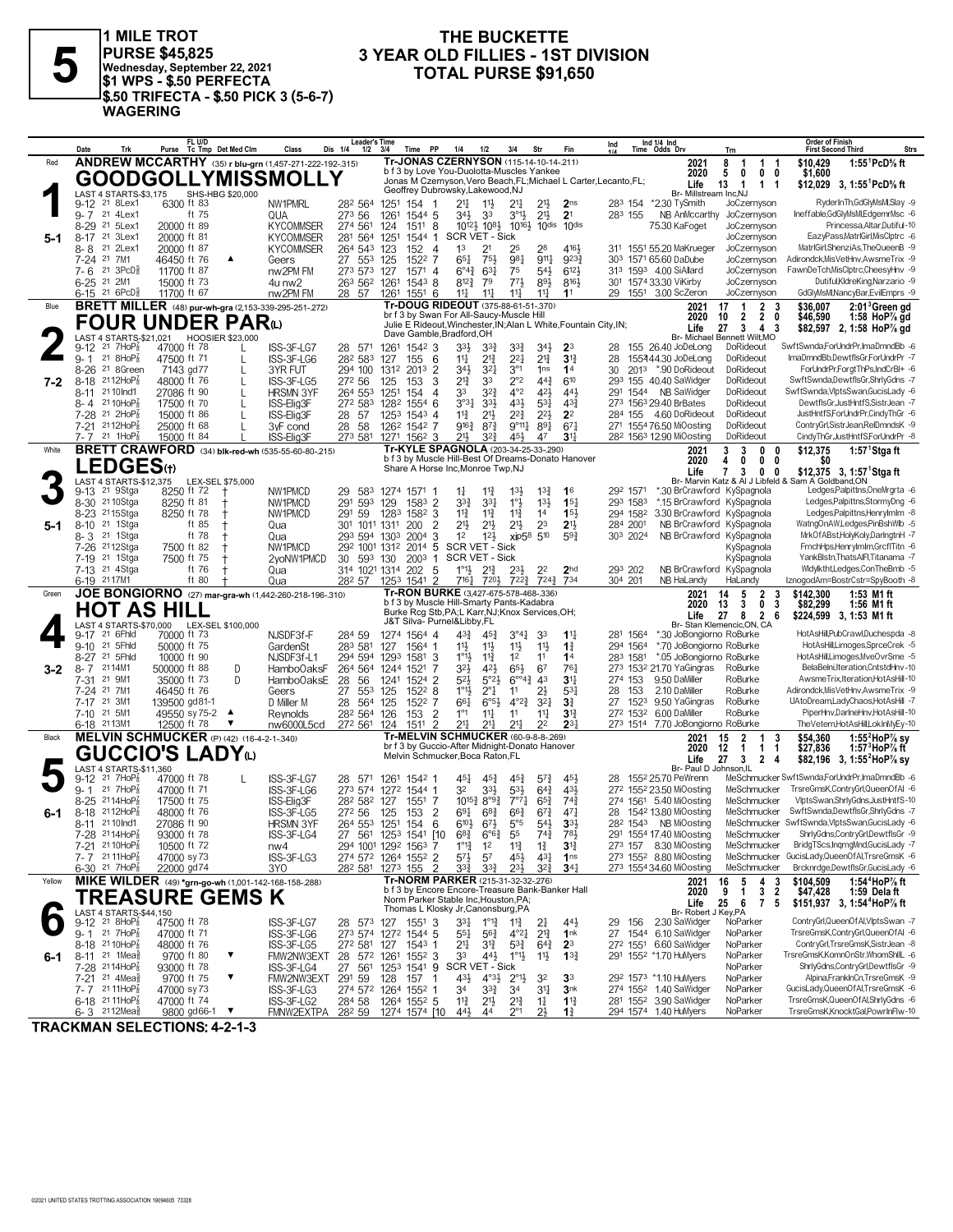1 MILE PACE PURSE \$5,062<br>
PURSE \$5,062 3 YEA<br>
Wednesday, September 22, 2021<br>
\$1 WPS - \$.50 PERFECTA<br>
\$.50 TRIFECTA - \$.50 SUPERFECTA **WAGERING** 

#### OHIO FAIR RACING CONFERENCE 3 YEAR OLD COLTS AND GELDINGS - 2ND DIVISION

|          | Trk<br>Date                                                                   | FL U/D<br>Purse<br>Tc Tmp Det Med Clm                                                | Class<br>Dis 1/4                                 | ∟ea cersime<br>PP<br>1/2<br>3/4<br>Time                                            | 3/4<br>1/4<br>1/2                                                                                                                                       | Str<br>Fin                                                                   | Ind $1/4$ Ind<br>Ind<br>Time Odds Drv                                                                                 | Trn                                                                                                      | Order of Finish<br>Strs<br><b>First Second Third</b>                                                                              |
|----------|-------------------------------------------------------------------------------|--------------------------------------------------------------------------------------|--------------------------------------------------|------------------------------------------------------------------------------------|---------------------------------------------------------------------------------------------------------------------------------------------------------|------------------------------------------------------------------------------|-----------------------------------------------------------------------------------------------------------------------|----------------------------------------------------------------------------------------------------------|-----------------------------------------------------------------------------------------------------------------------------------|
| Red      | IMAGINE IT                                                                    | <b>CAMERON MCCOWN</b> (33) mar-wh-gra (1,022-119-129-112-.223)                       |                                                  |                                                                                    | <b>Tr-KENT WILCOX (47-13-7-6-402)</b><br>b g 3 by If I Can Dream-Cadie's Sure Shot-Gunthatwonthewest<br>Richard H Copp, Hillsdale, MI                   |                                                                              | 2021<br>2020<br>Life                                                                                                  | 24<br>9<br>3<br>10<br>3<br>15<br>$\mathbf{1}$<br>39<br>19<br>4<br>4                                      | \$39,570<br>1:53 Nfld ft<br>\$60,852<br>1:54 <sup>1</sup> Delaft<br>\$100,422 3, 1:53 Nfld ft                                     |
|          | LAST 4 STARTS-\$12,429<br>9-20 <sup>21</sup> 5DELA<br>9-15 2114Mtplr          | 17500<br>10035 gd71-1                                                                | BSS 3C<br>OHFS 3C<br>30                          | 1283 159<br>2<br>100                                                               | LINE TO BE ANNOUNCED<br>$11\frac{1}{2}$<br>1 <sup>3</sup><br>11                                                                                         | $1\frac{11}{2}$<br>14                                                        | NB JaCross<br>30 <sup>2</sup> 159                                                                                     | Br- Richard H Copp, MI<br>CaMcCown KeWilcox<br>KeWilcox                                                  | $-7$<br>ImagineIt,Pulngthst,CalvinL -6                                                                                            |
| 3-1      | 9-9 21 5Knton<br>9-2 <sup>21</sup> 5VnWrt                                     | 4025 gd68<br>10210 gd75-1                                                            | OHFS 3C<br>OHFS 3C                               | 274 591<br>1282 158<br>$\overline{4}$<br>293 592 1272 1584 [7                      | 44<br>433<br>42}<br>49<br>1hd<br>11                                                                                                                     | $41\frac{1}{4}$<br>42<br>11<br>$1\frac{1}{2}$                                | 293 1582 5.10 CaMcCown KeWilcox<br>312 1584 *2.40 CaMcCown                                                            | KeWilcox<br>KeWilcox                                                                                     | KingsCrsr,CvrSargnt,OceanBlue -5<br>ImagineIt,CalvinL,RocknArwy -7<br>JksChamp, ImagineIt, CcOficial -6                           |
| Blue     | 8-26 <sup>21</sup> 9Green<br>8-20 <sup>21</sup> 10Green                       | 7943 gd77<br>4092 gd85-1<br>YANNICK GINGRAS (42) h grn-wh-go (1,337-210-218-183-293) | 3YR FUT<br>OHFS 3C<br>30                         | 291 581 128<br>1571 6<br>593<br>1281 1563 4                                        | $2^{\circ}$ $\frac{3}{4}$<br>$3^{2}$<br>$2^{\circ}1$<br>11<br>$11\frac{1}{2}$<br>1 <sup>3</sup><br>Tr-RON STECK (313-25-42-61-.219)                     | $2\frac{1}{2}$<br>$2\frac{1}{2}$<br>1 <sup>3</sup><br>13 <sup>1</sup>        | 291 1571 *1.20 CaMcCown<br>28 <sup>2</sup> 156 <sup>3</sup> *.80 JeNisonger KeWilcox<br>2021                          | 3<br>5<br>18<br>0                                                                                        | ImagineIt,AmourCrsr,PorBysBgB -6<br>\$11,329                                                                                      |
|          | <b>DIVE BAR</b> (L)<br>LAST 4 STARTS-\$1,264                                  | OH-SEL \$15,000                                                                      |                                                  |                                                                                    | b g 3 by Well Said-Notalkingback-Royal Mattjesty<br>Here's To Us Stable, Millersport, OH;<br>Kris Hawkins, Centerburg, OH                               |                                                                              | 2020<br>Life                                                                                                          | 5<br>$\boldsymbol{2}$<br>12<br>$\mathbf{1}$<br>30<br>1<br>8<br>7<br>Br- Winbak Farm, MD                  | \$28,606<br>1:56 <sup>1</sup> ScD% ft<br>\$39,935 2, 1:56 <sup>1</sup> ScD <sup>5</sup> / <sub>8</sub> ft                         |
|          | $9-15$ 21 $4$ ScD $\frac{5}{8}$<br>8-31 <sup>21</sup> 6MtGil<br>8-23 2112Lima | 13000 ft 73<br>L<br>5318 gd74-1<br>L<br>4175 gd75-2<br>L                             | HGNW2PMRLT<br>281 58<br>29<br>OHFS 3C<br>OHFS 3C | 1264 1543 3<br>583 1282 158<br>- 5<br>292 1013 131<br>$200^3$ 6x                   | 45<br>$44\frac{3}{4}$<br>$65\frac{3}{4}$<br>11<br>$11\frac{1}{2}$<br>$1\frac{3}{4}$<br>x6131 4°21<br>x6 <sup>dis</sup>                                  | $77\frac{1}{4}$<br>791<br>3 <sup>12</sup><br>31}<br>6391<br>6 <sup>dis</sup> | 28 <sup>2</sup> 156 <sup>2</sup> 32.10 MDCushing<br>32 200 <sup>2</sup> 3.10 AMacdonald RonSteck<br>2082 25.00 AlHawk | RonSteck<br>RonSteck                                                                                     | MaplifsDs,TakeAStnd,SeasdeJet -9<br>ImRcknalt.lliniDuke.DiveBar -6<br>CvrSargnt, RcngRngde, CalvinL -6                            |
| 12-1     | 21 4Npln<br>8-18<br>8-13 21 8Crot<br>7-30 <sup>21</sup> 6Nfld                 | 5218 gd82-1<br>L<br>5367 gd82<br>L<br>6400 ft 72                                     | OHFS 3C<br>30<br>OHFS 3C<br>OHFS <sub>3C</sub>   | 1002 130<br>$1583$ 1<br>311 1012 1312 159<br>$\overline{4}$<br>283 581 1271 1561 1 | $2\frac{3}{4}$<br>31}<br>31<br>$2^{\circ\circ}1$<br>44}<br>$4^{13}$<br>11}<br>$11\frac{1}{2}$<br>$1\frac{1}{2}$                                         | 33}<br>$3^{10}$<br>3 <sup>1</sup><br>$33\frac{1}{4}$<br>31<br>52             | 301 2003 2.20 DHarmon<br>1593 1.90 LuEbersole RonSteck<br>28<br>*.50 RonWrennJr RonSteck<br>292 1563                  | RonSteck                                                                                                 | ImRcknglt,TugnOnMyH,DiveBar -5<br>ImRckngIt,RedCamo,DiveBar -5<br>AtaByChrs, Royhill, YankeKelr=Na -6                             |
| White    |                                                                               | DAVID MILLER (56) wh-pur-b go (1,726-308-261-259-.312)<br><b>BAD BOYS RULE</b> to    |                                                  |                                                                                    | Tr-CRIST HERSHBERGER (252-30-29-39-235)<br>b g 3 by Racing Hill-Bad Girls Club-Allamerican Native<br>Deb J Procyshyn, Wooster, OH                       |                                                                              | 2021                                                                                                                  | 9<br>$\overline{1}$<br>1 1<br>2020 No Starts Prior Year                                                  | \$4.705<br>$1:58^3$ Cnfld ft                                                                                                      |
|          | LAST 4 STARTS-\$4,299                                                         | OH-SEL \$30,000                                                                      |                                                  |                                                                                    |                                                                                                                                                         |                                                                              | Life                                                                                                                  | 9 1 1<br>Br- Spring Haven Farm, OH                                                                       | \$4,705 $3, 1:58^3$ Cnfld ft                                                                                                      |
|          | 9-20 <sup>21</sup> 6ASHL<br>21 6Wostr<br>$9 - 16$                             | 5182<br>5281 gd72-2<br>L                                                             | OHFS 3C<br>OHFS 3C                               | 311 1023 1324 2003 2                                                               | LINE TO BE ANNOUNCED<br>34<br>34<br>x67                                                                                                                 | 6273<br>$6^{14}$                                                             | CHrshbrgr<br>314 206 30.10 CHrshbrgr                                                                                  | CHrshbrgr<br>CHrshbrar                                                                                   | BigBosHil,SmErnest,CandysPet -6                                                                                                   |
|          | 21 3Cnfld<br>9-4                                                              | 5181 ft 72-1<br>L                                                                    | OHFS 3C                                          | 28 <sup>2</sup> 58 <sup>3</sup> 128 <sup>3</sup> 158 <sup>3</sup> 4                | 45<br>$5^{\circ}5^{\circ}$<br>44                                                                                                                        | 32<br>1 <sup>3</sup>                                                         | NB CHrshbrgr<br>291 1583                                                                                              | CHrshbrgr                                                                                                | BadBysRle,JustMrvls,LetsTeror -5<br>PinGrvRcr,BadBysRle,BBWranglr -5                                                              |
| $20 - 1$ | 9-2 <sup>21</sup> 3 Cantn<br>8-23 2112Wingt                                   | 5182 gd72-1<br>3454 gd83-1                                                           | OHFS 3C<br>OHFS 3C                               | 301 1001 1303 1592 1<br>274 582 128<br>1584 1                                      | $35\frac{3}{4}$<br>461<br>46}<br>$5^{4}$<br>5 <sup>3</sup><br>2x <sup>1</sup>                                                                           | $2^{15}$<br>39<br>$5^{3}$<br>$3^{3}$                                         | NB CHrshbrgr<br>303 2022<br>304 1592 15.50 CHrshbrgr                                                                  | CHrshbrgr<br>CHrshbrar                                                                                   | ShtTheOds, Wigleit jm, BadBysRle -5                                                                                               |
|          | 8-13 <sup>21</sup> 2Jeff                                                      | 5281 gd76-1                                                                          | OHFS <sub>3C</sub>                               | 30 1001 1302 2001 3                                                                | $x6^{12}$ 6 <sup>8</sup> / <sub>4</sub><br>$6^{14}\frac{3}{4}$                                                                                          | $6^{19\frac{3}{4}}$<br>$6^{24}$                                              | 314 2051 7.50 CHrshbrgr                                                                                               | CHrshbrgr                                                                                                | BigBosHil, Arthur Art, Lets Teror -6                                                                                              |
| Green    |                                                                               | <b>KERRY ROEHM</b> (55) blk-wh (19-3-5-6-409)<br><b>PULLINGTHESTRINGS</b>            |                                                  |                                                                                    | Tr-STEVE BOROFF (53-5-11-10-273)<br>b q 3 by Art Official-Just Her Way-Camluck<br>Kerry A Roehm, Rockford, OH; Steven W Boroff, Mendon, OH              |                                                                              | 2021<br>2020<br>Life                                                                                                  | 5<br>19<br>3<br>-6<br>14<br>$\mathbf{2}$<br>4<br>3<br>33<br>5<br>9<br>9                                  | 1:53 ${}^{2}$ MVR% sy<br>\$25,195<br>\$12,812<br>1:59 Dtn% ft<br>\$38,007 3, 1:53 <sup>2</sup> MVR <sup>5</sup> / <sub>8</sub> sy |
|          | LAST 4 STARTS-\$6.613<br>2114Mtplr<br>9-15<br>9-7 2110Wseon                   | OH-SEL \$14,000<br>10035 gd71-1<br>5218 gd74-1                                       | OHFS 3C<br>30<br>OHFS 3C                         | 100 1283 159<br>-3<br>1291 1572 2<br>282 591                                       | 49<br>$5^{2}$<br>$5^{3}\frac{3}{4}$<br>32<br>$2^{\circ}$<br>$2^{\circ}1$                                                                                | 56<br>21,<br>$2\frac{1}{2}$<br>$2^{13}$                                      | 294 1591<br>NB KeRoehm<br>283 1574 2.80 KeRoehm                                                                       | Br- Midland Acres Inc,OH<br>StBoroff<br>StBoroff                                                         | ImagineIt,Pulngthst,CalvinL -6<br>RocknArwy,Pulngthst,WilysLstW -5                                                                |
| 5-1      | 9-2 <sup>21</sup> 5VnWrt<br>8-26 <sup>21</sup> 7Green                         | 10210 gd75-1<br>7943 gd77                                                            | OHFS 3C<br>3YR FUT<br>291 59                     | 293 592 1272 1584 3<br>1274 1562 1                                                 | $5^{21}$<br>$6x^{10}\frac{1}{2}$<br>63<br>32<br>$2^{\circ}$<br>$3^{\circ}1$                                                                             | 64<br>43<br>2 <sup>11</sup><br>2 <sup>1</sup>                                | 313 1592 2.70 KeRoehm<br>283 1563 2.60 KeRoehm                                                                        | StBoroff<br>StBoroff                                                                                     | ImagineIt,CalvinL,RocknArwy -7<br>Sectnintw.Pulnathst.Whttlknbt -5                                                                |
|          | 8-20 21 5Green                                                                | 4092 gd85-1                                                                          | OHFS 3C                                          | 291 583 1274 1573 2                                                                | 3 <sup>2</sup><br>$5^{2}$<br>$6^{2}$                                                                                                                    | $6^{21}$<br>$4^{13}$                                                         | 294 158 *1.20 KeRoehm                                                                                                 | StBoroff                                                                                                 | OceanBlue, YnkSprkl, Ros Rn Wrnr - 6                                                                                              |
| Black    | 8-16 21 3Cel                                                                  | 4117 gd75-1<br>SCOTT CISCO (42) blk-red-wht (213-27-38-32-.276)                      | OHFS 3C                                          | 292 593 1281 1572 1                                                                | 45}<br>1°3<br>15<br>Tr-MARK WINTERS (180-24-27-46-.302)                                                                                                 | 1 <sup>2</sup><br>1 <sup>1</sup>                                             | 291 1572 4.90 KeRoehm<br>2021                                                                                         | StBoroff<br>0<br>11<br>0<br>4                                                                            | Pulngthst, CvrSargnt, YnkSprkl -6<br>\$4,062                                                                                      |
|          | LIFE MASTER<br>LAST 4 STARTS-\$1,767                                          |                                                                                      |                                                  |                                                                                    | br g 3 by Yankee Cruiser-Legacy Of Life-Cambest<br>Steven J Mc Coy, Columbus, OH                                                                        |                                                                              | 2020<br>Life                                                                                                          | 4<br>$\overline{2}$<br>15<br>$\overline{1}$<br>26<br>$\overline{1}$<br>4<br>6<br>Br- Steven J Mc Coy, OH | $2:023$ Troy gd<br>\$10,222<br>\$14,284 2, 2:02 <sup>3</sup> Troy gd                                                              |
|          | 2120Knton<br>9-9                                                              | 4025 gd72                                                                            | OHFS 3C                                          | 281 100 1293 1594 4                                                                | $5^{3}\frac{3}{4}$<br>$5^{4}$<br>54                                                                                                                     | $6^{12}$<br>526                                                              | 343 205 15.10 ScCisco                                                                                                 | MaWinters                                                                                                | AmourCrsr, Orv, YnkSprkl -6                                                                                                       |
|          | 21 4Find<br>$9 - 2$<br>8-23 <sup>21</sup> 12Lima                              | 5637 gd79-1<br>4175 gd75-2                                                           | OHFS 3C<br>OHFS 3C                               | 284 581 1291 1583 2<br>292 1013 131<br>$200^3$ 3                                   | $4^{3}$<br>3 <sup>1</sup><br>3 <sup>31</sup><br>44<br>44<br>$5^{2}$                                                                                     | $3^{2}\frac{3}{4}$<br>36 <sup>1</sup><br>$5^{4}$<br>510}                     | 30 1594 NB ScCisco<br>304 2023 22.10 ScCisco                                                                          | MaWinters<br>MaWinters                                                                                   | CvrSargnt, Royhill, LifeMastr -4<br>CvrSargnt, RcngRngde, CalvinL -6                                                              |
| $25 - 1$ | 8-16 <sup>21</sup> 6Troy                                                      | 5687 gd79-1                                                                          | OHFS 3C                                          | 29 100 1293 1594 3                                                                 | 42<br>3 <sup>1</sup><br>42                                                                                                                              | 41}<br>3 <sup>3</sup>                                                        | 8.10 ScCisco<br>30<br>200                                                                                             | MaWinters                                                                                                | Twig,BrghtrDys,LifeMastr -5                                                                                                       |
|          | 8-12 <sup>21</sup> 16Urbna<br>8-4 21 3Wapak                                   | 4083 sy 75-1<br>3213 gd79-1                                                          | OHFS 3C<br>OHFS 3C                               | 284 100 1291 1574 2<br>293 593<br>1591<br>-3<br>130                                | 2 <sup>1</sup><br>3 <sup>1</sup><br>32<br>$3^{34}$<br>$35\frac{1}{4}$<br>34                                                                             | 43<br>$4^{10}$<br>$3^{3}$<br>364                                             | 301 1594 44.90 ScCisco<br>293 2002 5.50 JaBrewer                                                                      | MaWinters<br>MaWinters                                                                                   | Sectnintw,lliniDuke,Twig -6<br>RocknArwy,BrghtrDys,LifeMastr -6                                                                   |
| Yellow   |                                                                               | AARON MERRIMAN (43) go-c red-wh (3,103-566-482-440-.316)                             |                                                  |                                                                                    | Tr-BRIAN ROEBUCK (56-9-7-16-.325)                                                                                                                       |                                                                              | 2021                                                                                                                  | 20<br>4<br>-1<br>4                                                                                       | 1:59 <sup>4</sup> UpSan gd<br>\$10,960                                                                                            |
|          | <b>ILLINI DUKE</b> W                                                          |                                                                                      |                                                  |                                                                                    | b g 3 by Well Said-Specially Awesome-Jody's Cam<br>Brian K Roebuck, North Lewisburg, OH                                                                 |                                                                              | 2020<br>Life                                                                                                          | 15<br>5<br>$\mathbf{1}$<br>5<br>35<br>6<br>5<br>9                                                        | $1:563NfId$ ft<br>\$26,381<br>$$37,341$ 2, 1:56 Nfld ft                                                                           |
|          | LAST 4 STARTS-\$3.114<br>9-15 21 10UpSan                                      | BHS \$7,000<br>1875 gd 75-1                                                          | OPEN2&3YR<br>281 58                              | 1294 1594 1                                                                        | $2^{\circ}$ ns<br>2 <sup>1</sup><br>34                                                                                                                  | $1^{22}$<br>$1\frac{11}{2}$                                                  | 294 1594 2.80 JeNisonger BrRoebuck                                                                                    | Br- University Of Illinois, IL                                                                           | lliniDuke,FamosShms,WhskiPlyr -4                                                                                                  |
|          | 9-9 2117Knton                                                                 | 4025 gd72<br>L                                                                       | OHFS 3C                                          | 294 1042 1342 2024 6                                                               | 65<br>$5°2\frac{1}{2}$<br>64                                                                                                                            | $53\frac{1}{2}$<br>$56\frac{3}{4}$                                           | 292 2041 22.30 JeNisonger BrRoebuck                                                                                   |                                                                                                          | ProfsrPtr,FelnWstrn,BrghtrDys -6                                                                                                  |
| $12 - 1$ | 9-4 21 5Rchwd<br>8-31 <sup>21</sup> 6MtGil                                    | 5393 gd78-1<br>5318 gd74-1                                                           | OHFS 3C<br>OHFS 3C                               | 31 1014 131<br>1594 3<br>29 583 1282 158<br>3                                      | 33<br>421<br>$5^{2}\frac{3}{4}$<br>32<br>$3^{21}$<br>31}                                                                                                | $4^{13}$<br>$34\frac{1}{4}$<br>2 <sup>1</sup><br>$2^{3}\frac{3}{4}$          | 29 2003 15.60 JeNisonger BrRoebuck<br>301 1584 6.40 JeNisonger BrRoebuck                                              |                                                                                                          | ImRcknalt.ProfsrPtr.lliniDuke -6<br>ImRcknalt.lliniDuke.DiveBar -6                                                                |
|          | 8-23 <sup>21</sup> 12Lima                                                     | 4175 gd75-2                                                                          | OHFS 3C                                          | 292 1013 131<br>$200^3$ 5                                                          | $55\frac{1}{4}$<br>$63\frac{3}{4}$<br>$5^{\circ}4\frac{1}{2}$                                                                                           | $44\frac{1}{4}$<br>$4^{10}$                                                  | 304 2023 7.60 JeNisonger BrRoebuck                                                                                    |                                                                                                          | CvrSargnt, RcngRngde, CalvinL -6                                                                                                  |
| Pink     | 8-20 <sup>21</sup> 5Green                                                     | 4092 gd85-1<br><b>DON IRVINE JR</b> (70) go-wh-red (436-66-62-53-271)                | OHFS 3C                                          | 291 583 1274 1573 6                                                                | 6 <sup>9</sup><br>$63\frac{1}{2}$<br>$5^{\circ 1}$<br>Tr-KENT HESS (119-15-16-23-.265)                                                                  | 3 <sup>1</sup><br>$53\frac{1}{4}$                                            | 301 1581<br>7.20 JeNisonger BrRoebuck<br>2021                                                                         | 20<br>-5<br>$\overline{2}$<br>5                                                                          | OceanBlue, YnkSprkl, RosRnWrnr -6<br>2:00 <sup>1</sup> Nor ft<br>\$26,566                                                         |
|          | LAST 4 STARTS-\$9,105                                                         | <b>WILLY'S LAST WISH</b>                                                             |                                                  |                                                                                    | b q 3 by We Will See-Saint Marlene-Kash Ever After<br>i amra L Grover,Swartz Creek,MI                                                                   |                                                                              | 2020<br>Life<br>Br-Tamra L                                                                                            | - 15<br>$\blacksquare$<br>5<br>- 7<br>35<br>6<br>7 12<br>Grover,MI                                       | \$17,398<br>2:04 Nor ft<br>\$43,964 3, 2:00 <sup>1</sup> Nor ft                                                                   |
|          | 9-13 <sup>21</sup> 8 Allgn                                                    | 7467 gd68-3                                                                          | MIFS 3CP                                         | 32 1041 1332 2054 4                                                                |                                                                                                                                                         |                                                                              | 2054<br>NB Julrvine<br>294 1592 3.40 SkDeMull                                                                         | KeHess                                                                                                   | WilvsLstW.GodTBBd.NotPlynNc -4                                                                                                    |
|          | 9-7 <sup>21</sup> 10 Wseon<br>9-2 21 5 Vn Wrt                                 | 5218 gd74-1<br>10210 gd75-1                                                          | OHFS 3C<br>OHFS 3C                               | 28 <sup>2</sup> 591 1291 1572 1<br>293 592 1272 1584 1                             | 2 <sup>1</sup><br>3 <sup>1</sup><br>$3^{12}$<br>35<br>$5^{2}$<br>63                                                                                     | $34\frac{1}{2}$<br>$3^{10}\frac{1}{2}$<br>75<br>$5^{3}$                      | 312 1592 7.80 SkDeMull                                                                                                | KeHess<br>KeHess                                                                                         | RocknArwy,Pulngthst,WilysLstW -5<br>ImagineIt,CalvinL,RocknArwy -7                                                                |
| 8-1      | 8-23 21 8Hart                                                                 | 7727 gd82-2                                                                          | MIFS 3CP                                         | 30 102 1314 203<br>-5                                                              | 1 <sup>4</sup><br>2 <sup>1</sup><br>11                                                                                                                  | 2 <sup>1</sup><br>$1\frac{3}{4}$                                             | 31 203<br>NB Julrvine                                                                                                 | KeHess                                                                                                   | WilysLstW,GodTBBd,NotPlynNc -7<br>TugnOnMyH,Whttlknbt,WilysLstW -4                                                                |
|          | 8-12 <sup>21</sup> 8 Attc<br>8-4 <sup>21</sup> 3BwlG                          | 5118 gd81-2<br>5218 gd81-2                                                           | OHFS 3C<br>OHFS 3C                               | 284 583 128 1571<br>-3<br>303 1042 1344 2022 5                                     | 33<br>31}<br>$3^{01}$<br>$4^{011}$<br>$5^{4}$<br>42                                                                                                     | $3^{14}$<br>$3^{15}$<br>48<br>581                                            | 32 2001<br>NB SkDeMull<br>284 204<br>4.10 SkDeMull                                                                    | KeHess<br>KeHess                                                                                         | DoowrhBoy,Royhill,SmErnest -5                                                                                                     |
| Gray     |                                                                               | CHRIS PAGE (37) wh-r blu-mar (2,060-341-298-253-.287)                                |                                                  |                                                                                    | Tr-RON BURKE (3,427-675-578-468-.336)<br>b g 3 by Charley Barley-Skyway Hanover-Western Ideal                                                           |                                                                              | 2021                                                                                                                  | 19<br>6<br>$\frac{2}{3}$<br>$\frac{2}{2}$<br>$\overline{\mathbf{3}}$                                     | \$41,589<br>1:50 <sup>4</sup> ScD% ft                                                                                             |
|          | LAST 4 STARTS-\$14,055                                                        | <b>SIR CHARLES OF</b>                                                                | <b>SKY</b>                                       |                                                                                    | Burke Racing Stable LLC, Fredericktown, PA;<br>Weaver Bruscemi LLC, Canonsburg, PA                                                                      |                                                                              | 2020<br>Life                                                                                                          | 23<br>42 9 5 4<br>Br- Tommy L Householder, OH                                                            | \$19,787<br>1:56 <sup>4</sup> Dtn% ft<br>\$61,376 3, 1:50 <sup>4</sup> ScD <sup>5</sup> / <sub>8</sub> ft                         |
|          | 9-20 <sup>21</sup> 5DELA<br>9-4 <sup>21</sup> 1Rchwd                          | 17500<br>5393 gd76-1                                                                 | BSS 3C<br>OHFS 3C                                | 294 1004 1291 1571 1                                                               | LINE TO BE ANNOUNCED<br>$11\frac{1}{4}$<br>$1\frac{3}{4}$<br>$1\frac{3}{4}$                                                                             | $12\frac{3}{4}$<br>$1\frac{1}{2}$                                            | ChPage<br>28 1571 *.20 ChPage                                                                                         | RoBurke<br>RoBurke                                                                                       | -7<br>SirChrlsO,CalvinL,AtaByChrs -6                                                                                              |
|          | 8-28 <sup>21</sup> 5ScD <sup>3</sup>                                          | 17500 ft 86                                                                          | BSS 3C<br>271 56                                 | 123<br>1511 6                                                                      | $1^{\circ}1$<br>$11\frac{1}{4}$<br>$11\frac{1}{4}$                                                                                                      | 1nk<br>11号                                                                   | 281 1511 1.80 ChPage                                                                                                  | RoBurke                                                                                                  | SirChrlsO,CvrSargnt,JwsChrome -8                                                                                                  |
| $5-2$    | $8-14$ 21 $4$ ScD <sup>5</sup> <sub>8</sub><br>8-4 21 8BwlG                   | 20000 ft 78<br>5218 gd81-2                                                           | CG3YO OPEN<br>OHFS 3C                            | $\overline{2}$<br>264 544 1232 152<br>304 1014 132 1594 1                          | $11\frac{1}{2}$<br>$11\frac{1}{2}$<br>$1\frac{1}{4}$<br>11<br>21<br>11                                                                                  | 2 <sup>1</sup><br>$86\frac{1}{4}$<br>11<br>$1^{11}$                          | 294 1531 7.50 CaMcCown RuEarleyIII<br>274 1594 *.50 JaMerriman RuEarleyIII                                            |                                                                                                          | Letstrytw, ThirdEdtn, LaghgnHnv -9<br>SirChrlsO.RedCamo.WhskiPlvr -5                                                              |
|          | 7-31 2112Nfld                                                                 | 50000 ft 72                                                                          | OHSS 3C                                          | 26 <sup>2</sup> 54 <sup>1</sup> 123<br>$1504$ 7i                                   | 712<br>781                                                                                                                                              | $6^{\circ}4^{\frac{3}{4}}$ 78 <sup>3</sup><br>712                            | 291 153104.80 ToHall                                                                                                  | RuEarleyIII                                                                                              | CharleMay,OdsShaggy,KbMac+ -9                                                                                                     |
| Purple   |                                                                               | ANDREW MCCARTHY (35) r blu-grn (1,457-271-222-192-.315)<br><b>JUST MARVELOUS</b>     |                                                  |                                                                                    | Tr-BRET SCHWARTZ (181-33-26-31-.319)<br>blk c 3 by Arthur Blue Chip-Just Say So-Real Artist<br>B Schwartz, Wshngtn C H, OH; A Schwartz, Wshngtn Ch, OH; |                                                                              | 2021<br>2020<br>Life                                                                                                  | 19<br>3<br>3<br>4<br>12<br>0<br>3<br>4<br>31<br>3<br>68                                                  | \$21,858<br>1:54 Lex 1 ft<br>\$6,902<br>\$28,760 3, 1:54 <sup>2</sup> Lex1 ft                                                     |
|          | LAST 4 STARTS-\$7,699<br>9-13 21 4Lex1                                        | OH-SEL \$13,000<br>6100 ft 81                                                        | 20000CL OP                                       | 1271 1542 3<br>29 581                                                              | N Fulkerson, Wshngtn Crt Hs, OH<br>441<br>44<br>$4^{\circ}1\frac{1}{2}$                                                                                 | 2 <sup>1</sup><br>1                                                          | 27 1542 6.20 TyShehan BrtSchwartz                                                                                     | Br- Spring Haven Farm, OH                                                                                | JustMrvls,RotsNWngs,FinalPrze -6                                                                                                  |
|          | 9-4 <sup>21</sup> 3Cnfld                                                      | 5181 ft 72-1                                                                         | OHFS 3C                                          | 28 <sup>2</sup> 58 <sup>3</sup> 128 <sup>3</sup> 158 <sup>3</sup> 5                | $56\frac{1}{2}$<br>$3^{03}\frac{1}{2}$<br>$2^{\circ}1\frac{1}{2}$                                                                                       | $2^{11}$<br>23                                                               | 30 <sup>2</sup> 1591                                                                                                  | NB AuHanners BrtSchwartz                                                                                 | BadBysRle,JustMrvls,LetsTeror -5                                                                                                  |
| 5-1      | 8-22 <sup>21</sup> 7Lex1<br>8-16 <sup>21</sup> 6Troy                          | 5800 ft 90<br>5687 gd79-1                                                            | 20000CL OP<br>29 58<br>OHFS 3C                   | 127 1544 1<br>29 100 1293 1594 5                                                   | 54 <sup>1</sup><br>$55\frac{1}{2}$<br>$5^{\circ}2^{\frac{3}{4}}$<br>$2^{\circ}$ $\frac{3}{4}$<br>$5^{3}\frac{1}{2}$<br>3°2                              | 2 <sup>2</sup><br>$1\frac{1}{2}$<br>2 <sup>1</sup><br>$4^{11}$               | 271 1544 *.80 AnMccarthy BrtSchwartz<br>301 200 10.10 AuHanners BrtSchwartz                                           |                                                                                                          | JustMrvls,SoonCome,SpentBig -8<br>Twig,BrghtrDys,LifeMastr -5                                                                     |
|          | 8-4 21 1Wapak                                                                 | 3213 gd79-1                                                                          | OHFS 3C                                          | 32 103 132 1594 2                                                                  | $21\frac{1}{4}$<br>3 <sup>1</sup><br>$3^{12}$                                                                                                           | $2^{3\frac{1}{2}}$<br>3 <sup>1</sup>                                         | 28 200 <sup>2</sup> 7.90 AuHanners BrtSchwartz                                                                        |                                                                                                          | KingsCrsr,JustMrvls,Pulngthst -6                                                                                                  |
|          | 7-30 21 3Pike                                                                 | 4851 gd81-1                                                                          | OHFS 3C                                          | 281 574 1271 1563 5                                                                | 32}<br>3 <sup>31</sup><br>321                                                                                                                           | $4^{13}$<br>3 <sup>2</sup>                                                   | 292 157                                                                                                               | 2.20 AuHanners BrtSchwartz                                                                               | VhLevi, Piktnflsh, JustMrvls -6                                                                                                   |

**TRACKMAN SELECTIONS: 8-1-4-9 NO. 9 STARTS FROM 2ND TIER**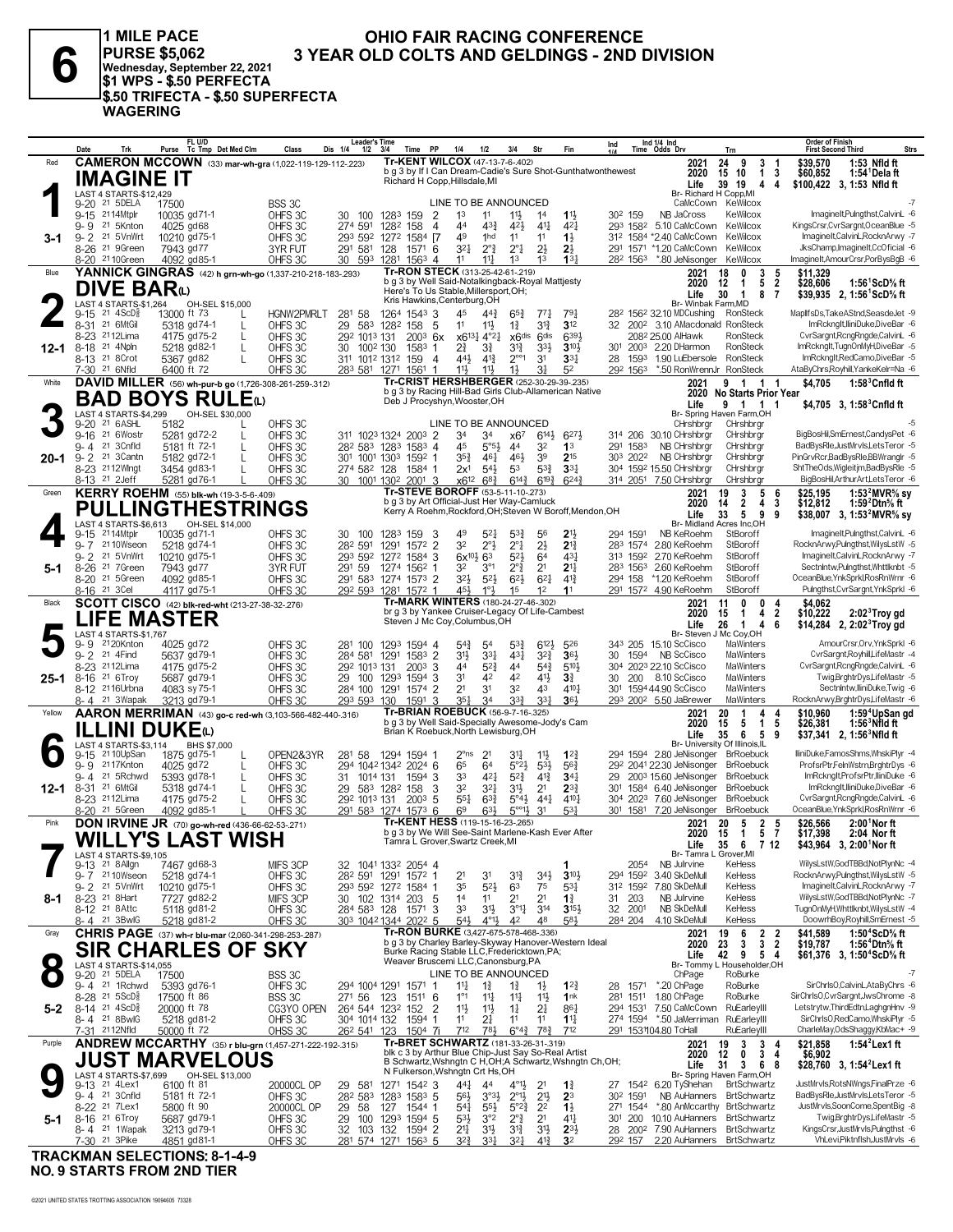

#### **PURSE \$45,825 Wednesday, September 22, 2021 \$1 WPS - \$.50 PERFECTA \$.50 TRIFECTA WAGERING**

## **THE BUCKETTE<br>3 YEAR OLD FILLIES - 2ND DIVISION 1 MILE TROT**<br>
PURSE \$45,825 **3 YEAR OLD FILLIES - 2ND DIVISION**<br>
\$1 WPS - \$.50 PERFECTA<br>
\$1 WPS - \$.50 PERFECTA

|        | Trk<br>Date                                                   | FL U/D<br>Purse Tc Tmp Det Med Clm                                                      | Class<br>Dis 1/4                                      | <b>Leader's Time</b><br>PP<br>1/2<br>3/4<br>Time                                           | 1/4<br>1/2<br>3/4                                                                                                 | Fin<br>Str                                                             | Ind 1/4 Ind<br>Ind<br>Time Odds Drv                                                   | <b>Order of Finish</b><br><b>Strs</b><br>Trn<br><b>First Second Third</b>                                                                                                                          |
|--------|---------------------------------------------------------------|-----------------------------------------------------------------------------------------|-------------------------------------------------------|--------------------------------------------------------------------------------------------|-------------------------------------------------------------------------------------------------------------------|------------------------------------------------------------------------|---------------------------------------------------------------------------------------|----------------------------------------------------------------------------------------------------------------------------------------------------------------------------------------------------|
| Red    |                                                               | ANDY MILLER (53) or-wh-blk (766-117-106-104-.275)                                       |                                                       |                                                                                            | Tr-JULIE MILLER (440-102-74-60-.371)<br>b f 3 by Bar Hopping-Myth-Lindy Lane                                      |                                                                        | 2021<br>2020                                                                          | 12<br>1:54 <sup>4</sup> Phl% ft<br>3<br>\$98.034<br>1<br>4<br>3 <sub>3</sub><br>14<br>\$225,725<br>1:53 <sup>4</sup> Lex 1 ft                                                                      |
|        | <b>PUB CRAWL</b>                                              |                                                                                         |                                                       |                                                                                            | Marvin&Lynn Katz, ON; AI J Libfeld, ON; Sam A Goldband, ON                                                        |                                                                        | Life                                                                                  | 26<br>$\overline{7}$<br>\$323,759<br>44<br>2, 1:53°Lex1 ft<br>Br- Fair Winds Farm Inc, NJ; Steve Jones, NY                                                                                         |
|        | LAST 4 STARTS-\$35,000<br>9-17 <sup>21</sup> 6Fhld            | SHS-HBG \$75,000<br>70000 ft 73                                                         | NJSDF3f-F<br>284 59                                   | 1274 1564 7                                                                                | $2^{\circ}2^{\frac{3}{4}}$<br>$34\frac{1}{4}$<br>327                                                              | $2^{11}$<br>$2^{11}$                                                   | 283 157<br>5.10 AnMiller                                                              | HotAsHill,PubCrawl,Duchespda -8<br>JuMiller                                                                                                                                                        |
|        | 9-4 21 9PcD <sup>5</sup><br>8-27 21 8Fhld                     | 253000 ft 74<br>10000 ft 90                                                             | 271 564<br>PaSS Final<br>NJSDF3f-L1                   | 1234 153<br>- 8<br>293 1002 1302 158                                                       | 76}<br>$6^{\circ}4$<br>$76\frac{1}{4}$<br>$11\frac{1}{2}$<br>11<br>$11\frac{1}{2}$                                | 743<br>$65\frac{3}{4}$<br>$1\frac{3}{4}$<br>$11\frac{11}{2}$           | 293 1541<br>7.40 AnMiller<br>273 158 *1.40 AnMiller                                   | BelaBelni,UAtoDream,LadyChaos -9<br>JuMiller<br><b>JuMiller</b><br>PubCrawl,Duchespda,SprceCrek -5                                                                                                 |
| 8-5    | $2110$ PcD $\frac{5}{8}$<br>$8 - 21$                          | 250000 ft 81                                                                            | 26 <sup>3</sup> 55<br>Delmonica                       | $\overline{2}$<br>1234<br>1514                                                             | $3^{2}\frac{3}{4}$<br>$63\frac{3}{4}$<br>$4^{3}\frac{3}{4}$                                                       | $74\frac{3}{4}$<br>$55\frac{1}{4}$                                     | 281 1524 51.60 AnMiller                                                               | DarlneHnv,FlawlsCnt,UAtoDream -9<br><b>JuMiller</b>                                                                                                                                                |
|        | 21 6M1<br>8-6<br>$21$ 4Mea $\frac{5}{8}$<br>7-31              | 30000 ft 81<br>71366 ft 70                                                              | 272 563<br>Cntvictory<br>PASS-3YOF<br>28              | 1522 2<br>1243<br>1261<br>572<br>155<br>4                                                  | $4^{\circ}3\frac{1}{2}$<br>43}<br>$4^{\circ}5^{\frac{1}{4}}$<br>11}<br>$11\frac{1}{2}$<br>11                      | 763<br>$77\frac{3}{4}$<br>11<br>1 <sub>ns</sub>                        | 28 <sup>2</sup> 154 6.90 AnMiller<br>284 155<br>1.90 AnMiller                         | JuMiller<br>MayKarp, Mazzarati, FranklyMy -8<br>JuMiller<br>PubCrawl,GooDooDol,FranklyMy -5                                                                                                        |
|        | 21 4M1<br>7-3<br>6-13 2110PcD <sup>5</sup>                    | 30000 ft 63                                                                             | 28<br>3YO F                                           | 562<br>8<br>1254<br>1521                                                                   | 883<br>$8^{\circ}7^{\frac{3}{4}}$<br>89                                                                           | $8^{8}$ <sub>4</sub><br>88                                             | 26 <sup>2</sup> 1534 78.20 AnMiller                                                   | JuMiller<br>BelaBelni,DonaSprno,LadyChaos -8<br>JuMiller<br>BelaBelni,LadyChaos,GooDooDol -7                                                                                                       |
|        | 21 10PcD \$<br>6-6                                            | 35000 ft 75<br>72167 ft 85                                                              | Pa AllStar<br>274 581<br>PaSS 3vrF                    | 127<br>154<br>2<br>271 572 1262 1531 6                                                     | 32}<br>52<br>31<br>$2^{13}$<br>$3^{2}$<br>$53\frac{1}{4}$                                                         | 441<br>47<br>471<br>43                                                 | 28 1552 22.50 AnMiller<br>273 1543 33.80 AnMiller                                     | BelaBelni, AnokaHnv, UAtoDream - 6<br>JuMiller                                                                                                                                                     |
| Blue   |                                                               | CHARLIE NORRIS (58) blu-go-wh (40-6-1-1-172)                                            |                                                       |                                                                                            | Tr-CHARLIE NORRIS (43-8-4-2-.253)<br>b f 3 by Cantab Hall-Keystone Betty-Windsong's Legacy                        |                                                                        | 2021<br>2020                                                                          | 15<br>$1:532$ Lex1 ft<br>5<br>1<br>\$32.265<br>-1<br>12<br>$\mathbf{1}$<br>$\overline{2}$<br>$1:56^4$ Lex1ft<br>1<br>\$29,808                                                                      |
|        |                                                               | <b>KEYSTONE BARRACUDA</b>                                                               |                                                       | Max J Hempt, Carlisle, PA                                                                  | Carrie L Norris, Pittston, PA; G&B Racing, New Wilmington, PA;                                                    |                                                                        | Life                                                                                  | 27<br>6<br>$\overline{2}$<br>\$62,073 3, 1:53 <sup>2</sup> Lex1 ft<br>-3                                                                                                                           |
|        | LAST 4 STARTS-\$6.650<br>9-14<br>21 1Lex1                     | LEX-SEL \$28,000<br>7200 ft 82                                                          | OPEN II<br>274 562                                    | 1244 1532 5                                                                                | 11<br>2 <sub>hd</sub><br>$11\frac{1}{2}$                                                                          | $1\frac{1}{4}$<br>1nk                                                  | 283 1532 6.40 ChNorris                                                                | Br- Estate Of George F Hempt Trust, PA; etc.<br>KysBarcda, GimeShltr, Watayanke -6<br>ChNorris                                                                                                     |
|        | 21 10Lex1<br>$9 - 6$<br>21 9PcD<br>8-31                       | 6100 ft 82<br>15300 ft 79                                                               | 29<br>NW1600L4<br>273 56<br>$w4-7PM$                  | 581<br>$155^3$ 6<br>1271<br>1243<br>1541 1                                                 | $11\frac{1}{4}$<br>$11\frac{1}{4}$<br>$1\frac{1}{2}$<br>431<br>44 <sup>1</sup><br>$4^{\circ}3$                    | 1 <sup>2</sup><br>1 <sup>4</sup><br>85<br>8p763                        | 28 <sup>2</sup> 155 <sup>3</sup> 1.70 ChNorris<br>30 <sup>2</sup> 1553 34.40 ChNorris | KysBarcda,StelSchnr,SkywyClbr-10<br>ChNorris<br>ChNorris<br>KaznsPowr,SoLongHnv,FocusPocs -8                                                                                                       |
| 5-1    | $8 - 21$<br>$21 \text{ } 4PCD_8^5$                            | 125000 ft 79                                                                            | 271 562<br><b>DelHanConl</b>                          | 125<br>1551 9                                                                              | 3½<br>211<br>21                                                                                                   | 2 <sup>2</sup><br>98                                                   | 313 1564 37.00 TiTetrick                                                              | ChNorris<br>DzingRegn, Auntirene, AbovThCld -9                                                                                                                                                     |
|        | 21 11 Phis<br>8-5<br>7-27 2114PcD                             | 14400 ft 82<br>13500 ft 87                                                              | nw <sub>5</sub> PM<br>28<br>nw4PM                     | 564<br>1532 2<br>1243<br>273 574 1254<br>$155^3$ 3                                         | 33}<br>$3^{3}\frac{1}{2}$<br>$36\frac{3}{4}$<br>$2^{\circ}1\frac{1}{2}$<br>$11\frac{1}{4}$<br>$11\frac{3}{4}$     | $59\frac{3}{4}$<br>$47\frac{1}{2}$<br>1 <sup>2</sup><br>1 <sup>3</sup> | 292 1552 12.20 ChNorris<br>294 1553 *.40 ChNorris                                     | Hilexotic, RobbiePev, KindLkBd -8<br>ChNorris<br>ChNorris<br>KysBarcda,DagonHnv,TufTBLny -7                                                                                                        |
|        | 2112PcD<br>7-20                                               | 13500 ft 82                                                                             | 264 561<br>nw4PM                                      | $154^3$ 4<br>1243                                                                          | 21}<br>$11\frac{1}{4}$<br>$11\frac{3}{4}$                                                                         | 1 <sup>2</sup><br>14                                                   | 30 1543 12.20 ChNorris                                                                | KysBarcda,DagonHnv,TufTBLny -9<br>ChNorris                                                                                                                                                         |
|        | $7-13$<br>2114PcD<br>2112PcD<br>7- 6                          | 13500 ft 80<br>13500 sy 71-1<br>$\blacktriangle$                                        | nw4PM<br>nw4PM                                        | 274 563 125<br>155<br>- 8<br>281 582 1272 1572 7                                           | 2°3<br>11<br>$1x^{11}$<br>217<br>$3^{21}$<br>$2^{\circ}1$                                                         | $8^{24}$<br>$x1x\frac{1}{2}$<br>2 <sub>hd</sub><br>3 <sup>11</sup>     | 344 1594 *1.80 MaKakaley<br>1573 5.10 JPantaleano ChNorris<br>30                      | ChNorris<br>AbovThCld,Alpine,NancyBar -9<br>KisAnAngl,DagonHnv,KysBarcda -8                                                                                                                        |
| White  |                                                               | TIM TETRICK (39) grn-yel-wh (2,044-447-329-280-.354)                                    |                                                       |                                                                                            | Tr-LUCAS WALLIN (88-16-15-10-314)                                                                                 |                                                                        | 2021                                                                                  | 3<br>3<br>1:52 $^{2}$ M1 ft<br>11<br>\$111.823                                                                                                                                                     |
|        | <b>MAY KARP</b> <sup>W</sup>                                  |                                                                                         |                                                       |                                                                                            | b f 3 by Cantab Hall-Evermore-Deweycheatumnhowe<br>Shermay Stables, Chester, NJ                                   |                                                                        | 2020<br>Life                                                                          | 3<br>2<br>$\overline{2}$<br>1:55 <sup>4</sup> PcD% ft<br>13<br>\$110,073<br>6<br>5<br>$\mathbf{3}$<br>24<br>\$221,896 3, 1:52 <sup>2</sup> M1 ft                                                   |
|        | LAST 4 STARTS-\$65,709<br>21 5PcD <sup>3</sup><br>9- 4        | SHS-HBG \$37,000<br>50000 ft 74                                                         | PaSS Cons                                             | 281 574 126<br>154 3                                                                       | $11\frac{1}{2}$<br>$11\frac{1}{4}$<br>$11\frac{1}{2}$                                                             | 1 <sup>4</sup><br>110                                                  | 154<br>*.05 TiTetrick<br>28                                                           | Br- Hanover Shoe Farms Inc,PA<br>LuWallin<br>MayKarp,CheesyHnv,AbovThCld -5                                                                                                                        |
|        | $8 - 21$<br>21 10 PcD <sup>5</sup>                            | 250000 ft 81<br>L                                                                       | 263 55<br>Delmonica                                   | 1234<br>1514 7                                                                             | $78\frac{1}{4}$<br>$87\frac{1}{4}$<br>$4^{\circ}2$                                                                | 42<br>44 <sup>3</sup>                                                  | 283 1524 16.40 DeDunn                                                                 | DarlneHnv,FlawlsCnt,UAtoDream -9<br>LuWallin                                                                                                                                                       |
| 2-1    | 21 6M1<br>8- 6<br>21 $4$ Mea $\frac{3}{8}$<br>7-31            | 30000 ft 81<br>71366 ft 70<br>L                                                         | 272 563<br>Cntvictory<br>PASS-3YOF<br>28              | 1243<br>$152^2$ 3<br>572 1261<br>155                                                       | 11<br>21‡<br>21<br>33<br>$2^{\circ}1$<br>33                                                                       | $21\frac{1}{2}$<br>1 <sup>2</sup><br>48<br>32                          | 273 1522 5.60 TiTetrick<br>301 1563 *1.10 TiTetrick                                   | MayKarp, Mazzarati, FranklyMy -8<br>LuWallin<br>LuWallin<br>PubCrawl,GooDooDol,FranklyMy -5                                                                                                        |
|        | 21 7M1<br>7-24                                                | 46450 ft 76<br>L                                                                        | 27<br>Geers                                           | 553<br>125<br>1522 9                                                                       | $3^{\circ}1\frac{1}{2}$<br>$1\frac{1}{4}$<br>31                                                                   | $65\frac{1}{4}$<br>$77\frac{3}{4}$                                     | 284 154<br>7.20 LuWallin                                                              | Adirondck, MisVetHnv, AwsmeTrix -9<br>LuWallin                                                                                                                                                     |
|        | 7-17 21 1M1<br>7-9 <sup>21</sup> 8Mea                         | 142000 gd81-1<br>38345 ft 78                                                            | 27<br>D Miller M<br>ARDEN-3YOF                        | $55^{1}$<br>1241<br>$151^3$ 3<br>282 572 1263<br>1551<br>-1                                | 21}<br>$3^{2}$<br>53}<br>2°1}<br>$11\frac{1}{2}$<br>$11\frac{1}{2}$                                               | $5^{3}$<br>3 <sup>1</sup><br>$2^{2}$<br>1 <sup>2</sup>                 | 27<br>1514 79.70 LuWallin<br>1553 *.50 DaPalone<br>29                                 | LuWallin<br>DonaSprno,Beltasima,MayKarp -8<br>LuWallin<br>FranklyMy,MayKarp,DzIngRegn -6                                                                                                           |
|        | 6-25 <sup>21</sup> 3YR                                        | 25000 ft 75                                                                             | NYNY MILE<br>28 57                                    | 1261 1552 7                                                                                | $8^{14}$<br>$8^{12}\frac{1}{2}$<br>$8^{\circ}6$                                                                   | $77\frac{3}{4}$<br>$75\frac{1}{4}$                                     | 29<br>156 <sup>2</sup> 16.70 AnMccarthy                                               | Mazzarati.ImhtraAmS.CntstdHnv -8<br>LuWallin                                                                                                                                                       |
| Green  | 21 9PcD<br>6-6                                                | 20000 ft 88<br><b>BRETT MILLER</b> (48) pur-wh-gra (2,153-339-295-251-272)              | TSS 3yrF                                              | 28 572 1251 1524 1                                                                         | 211<br>2}<br>211<br>Tr-DOUG RIDEOUT (375-88-61-51-.370)                                                           | 2 <sup>2</sup><br>$21\frac{1}{2}$                                      | 274 1531 2.80 TiTetrick<br>2021                                                       | PiperHnv, MayKarp, Alpine -8<br>LuWallin<br>3<br>18<br>5<br>-3<br>\$74,239<br>1:55 <sup>1</sup> HoP <sup>7</sup> / <sub>8</sub> ft                                                                 |
|        |                                                               | <b>QUEEN OF ALL</b> u                                                                   |                                                       |                                                                                            | b f 3 by Swan For All-Ecstatic-Self Possessed<br>Julie E Rideout, Winchester, IN; Peter Schmucker Jr, Harlan, IN; |                                                                        | 2020<br>Life                                                                          | $\overline{2}$<br>12<br>$\mathbf{1}$<br>-5<br>\$74,865<br>1:56 $^{\prime}$ HoP $\%$ ft<br>30<br>$\overline{7}$<br>$\overline{4}$<br>8<br>\$149,104<br>3, 1:55'HoP% ft                              |
|        | 21 8HoP                                                       | LAST 4 STARTS-\$18,915 HOOSIER \$24,000<br>47500 ft 78                                  |                                                       |                                                                                            | Glider Stables, New Haven, IN                                                                                     |                                                                        | Br- Marlin E Eash, IN<br>274 1551 4.70 JoDeLong                                       | ContryGrl,QueenOfAl,VlptsSwan -7<br>DoRideout                                                                                                                                                      |
|        | 9-12<br>21 7HoP<br>$9 - 1$                                    | 47000 ft 71<br>L                                                                        | ISS-3F-LG7<br>28 573<br>ISS-3F-LG6<br>273 574         | 127<br>$155^1$ 4<br>1272 1544 6                                                            | $11\frac{3}{4}$<br>21}<br>21}<br>$6^{8}$<br>$6^{o_{32}}$<br>671                                                   | $3\frac{3}{4}$<br>$2\frac{1}{2}$<br>$5^{3}\frac{1}{2}$<br>$3^{13}$     | 1551 15.40 JoDeLong<br>27                                                             | DoRideout<br>TrsreGmsK,ContryGrl,QueenOfAI -6                                                                                                                                                      |
|        | $8 - 25$<br>$2114HOP_8^T$<br>21 10HoP<br>$8 - 18$             | 17500 ft 75<br>$\mathbf{I}$<br>48000 ft 76                                              | 282 582<br>ISS-Elig3F<br>272 581<br>ISS-3F-LG5        | 127<br>1551<br>-4<br>1543 2<br>127                                                         | $44\frac{3}{4}$<br>2 <sup>1</sup><br>33}<br>331<br>2 <sup>1</sup><br>11                                           | 53}<br>42<br>$65\frac{3}{4}$<br>$2^{13}$                               | 273 1553 9.70 DoRideout<br>284 1554 24.10 DoRideout                                   | VlptsSwan,ShrlyGdns,JustHntfS-10<br>DoRideout<br>DoRideout<br>ContryGrl, TrsreGmsK, SistrJean -8                                                                                                   |
| 8-1    | 2110 Ind1<br>8-11                                             | 27086 ft 90                                                                             | <b>HRSMN 3YF</b><br>264 553                           | 1251<br>154<br>-1                                                                          | 32<br>21}<br>2 <sup>11</sup>                                                                                      | 3 <sup>2</sup><br>56}                                                  | 293 1551<br>NB DoRideout                                                              | DoRideout<br>SwftSwnda, VlptsSwan, GucisLady -6                                                                                                                                                    |
|        | 21 10HoP{<br>8-4<br>7-28 2114HoP                              | 17500 ft 70<br>93000 ft 78                                                              | 272 583<br>ISS-Elig3F<br>ISS-3F-LG4<br>27             | 1282<br>1554 1<br>561<br>1253<br>1541 5                                                    | $65\frac{3}{4}$<br>454<br>$45\frac{3}{4}$<br>$11\frac{3}{4}$<br>$11\frac{3}{4}$<br>$11\frac{1}{2}$                | $63\frac{3}{4}$<br>6 <sup>4</sup><br>$2^{3}_{4}$<br>653                | 1563 14.80 DoRideout<br>27<br>293 1551 10.30 DoRideout                                | DoRideout<br>DewtflsGr,JustHntfS,SistrJean -7<br>DoRideout<br>ShrlyGdns,ContryGrl,DewtflsGr -9                                                                                                     |
|        | 2112HoP<br>7-21                                               | 25000 ft 68<br>$\mathbf{I}$                                                             | 28<br>3 <sub>VF</sub> cond                            | 58<br>126 <sup>2</sup> 154 <sup>2</sup> 8                                                  | $2^{13}$<br>$3^{13}$<br>34                                                                                        | 34<br>43                                                               | 274 155<br>5.40 DoRideout                                                             | ContryGrl,SistrJean,RelDmndsK -9<br>DoRideout                                                                                                                                                      |
| Black  | 7-14 21 5HoP                                                  | 9500 ft 82<br>DAVID MILLER (56) wh-pur-b go (1,726-308-261-259-.312)                    | nw2/3                                                 | 272 562 1262 1551<br>-1                                                                    | 21<br>333<br>431<br>Tr-JONAS CZERNYSON (115-14-10-14-211)                                                         | 11<br>31                                                               | 281 1551 *2.20 DoRideout<br>2021                                                      | QueenOfAl,JsJasper,IngrngMnd-10<br>DoRideout<br>12<br>3 <sub>1</sub><br>\$33,714<br>1:54 $3$ M1 ft<br>$\overline{1}$                                                                               |
|        | <b>DUTIFUL</b>                                                |                                                                                         |                                                       |                                                                                            | b f 3 by Trixton-Sarcy-Donato Hanover<br>Menhammar Stuteri Ab, Paris, KY                                          |                                                                        | 2020<br>Life                                                                          | 10<br>$\overline{2}$<br>$\mathbf{1}$<br>\$51,123<br>0<br>$1:543$ Lex 1 ft<br>22<br>3<br>41<br>\$84,837 2, 1:54 <sup>3</sup> Lex1 ft                                                                |
|        | LAST 4 STARTS-\$4.000<br>21 6Lex1                             | LEX-SEL \$45,000                                                                        |                                                       |                                                                                            | 781<br>7°83<br>791                                                                                                | $7^{18}$ <sup>1</sup><br>614                                           | Br- Steve H                                                                           | Stewart, KY; Oakwood Farms, IN<br>Altar, Princessa, EazyPass -8                                                                                                                                    |
|        | 9- 7<br>21 5Lex1<br>$8 - 29$                                  | 20000 ft 79<br>20000 ft 89                                                              | <b>KYCOMMSER</b><br>28<br>274 561<br><b>KYCOMMSER</b> | 553<br>1223<br>1504 7<br>124<br>1511 5                                                     | 42}<br>$74\frac{1}{4}$<br>$75\frac{1}{4}$                                                                         | 6103<br>3 <sub>5</sub>                                                 | 292 1533 33.10 ChNorris<br>271 1521 56.40 ToMccarthy JoCzernyson                      | JoCzernyson<br>Princessa, Altar, Dutiful-10                                                                                                                                                        |
|        | 21 9Lex1<br>$8 - 17$<br>21 7Lex1                              | 20000 ft 81<br>40000 ft 87                                                              | <b>KYCOMMSER</b><br>281 562<br><b>KYCHAMPSER</b>      | 1234<br>1514 7<br>274 552 1224 152 6                                                       | 45<br>321<br>$4^{2}\frac{3}{4}$<br>31}<br>$5^{2}3$<br>$74\frac{1}{4}$                                             | 516<br>4151<br>75<br>883                                               | 30<br>1544 19.20 ToMccarthy<br>1533 63.40 MaKrueger<br>30                             | Altar, BetflGame, Princessa -8<br>JoCzernyson<br>JoCzernyson<br>Beltasima, Adirondck, Argyle-10                                                                                                    |
| 10-1   | 8-8<br>7-31 21 9M1                                            | 35000 ft 73<br>D                                                                        | Hambo0aksE 28 56 1241 1524 4                          |                                                                                            | 2 <sup>1</sup><br>34<br>$3^{12}$                                                                                  | $21\frac{1}{2}$<br>941                                                 | 1533 51.50 CoCallahan JoCzernyson<br>29                                               | AwsmeTrix, Iteration, HotAsHill-10                                                                                                                                                                 |
|        | 7-24 21 8M1<br>7-10 21 3M1                                    | 46450 ft 76<br>49050 ft 75<br>▲                                                         | Geers<br>Reynolds                                     | 281 573 1261 1533 2<br>274 563 1251 1523 2                                                 | 2 <sup>11</sup><br>$21\frac{1}{4}$<br>2 <sup>11</sup><br>$3^{21}$<br>$3^{2}\frac{3}{4}$<br>$2^{\circ}$ hd         | $2\frac{1}{2}$<br>$1\frac{1}{2}$<br>$2^{11}$<br>$5^{2}$                | 271 1533 49.90 CoCallahan JoCzernyson<br>28 1531 45.70 YaGingras JoCzernyson          | EazyPass,Dutiful,PiperHnv -9<br>Beltasima,LadyChaos,Adirondck -9                                                                                                                                   |
|        | 6-25 <sup>21</sup> 2M1                                        | 15000 ft 73                                                                             | 4u nw2                                                | 263 562 1261 1543 6                                                                        | $2^{3}\frac{3}{4}$<br>$2^{11}$<br>21                                                                              | $3^{11}$<br>$1\frac{3}{4}$                                             | 281 1543 11.30 CoCallahan JoCzernyson                                                 | Dutiful,KldreKing,Narzario -9                                                                                                                                                                      |
| Yellow | 6-11 21 11 Phis                                               | 12600 sy 66-2                                                                           | nw3PM                                                 | 283 572 1272 1571 6                                                                        | $1^\circ\frac{1}{2}$<br>21,<br>2 <sup>2</sup><br>Tr-RON BURKE (3,427-675-578-468-.336)                            | 41}<br>2 <sup>1</sup>                                                  | 293 1571 5.00 ToMccarthy JoCzernyson                                                  | BeeForevr,Dutiful,ColgeTutn -8                                                                                                                                                                     |
|        |                                                               | <b>RONNIE WRENN JR.</b> (35) blk-mar (1,939-397-336-249-.344)<br><b>FRANKLY MY DEAR</b> |                                                       |                                                                                            | b f 3 by Southwind Frank-Temple Of Athena-Credit Winner                                                           |                                                                        | 2021<br>2020                                                                          | 15<br>$\overline{2}$<br>\$79,897<br>1:55 <sup>1</sup> Mea <sup>5</sup> / <sub>8</sub> ft<br>17<br>9<br>$\overline{2}$<br>$\overline{1}$<br>\$76,905<br>1:56 <sup>1</sup> Phl% ft<br>$\overline{1}$ |
|        | LAST 4 STARTS-\$7,065                                         | LEX-SEL \$23,000                                                                        |                                                       | Weaver Bruscemi.PA                                                                         | Burke Rcg Stb, PA; Knox Services, OH; J&T Silva- Purnel&Libby, FL;                                                |                                                                        | Life                                                                                  | 24<br>3 2 9<br>\$156,802 3, 1:55 Mea % ft<br>Br- Raymond W Schnittker & Temple Of Athena Stable, NY                                                                                                |
|        | $9-17$ 21 1Mea $\frac{5}{8}$                                  | 28875 sy 84-1                                                                           | KC-3YOF                                               | 272 564 1261 1552 2                                                                        | $3^{\circ}2$<br>$11\frac{1}{2}$<br>$1\frac{1}{2}$                                                                 | $ip2\frac{11}{2}$ 3 <sup>4</sup>                                       | 30 1561 *1.30 RonWrennJr RoBurke                                                      | GooDooDol,SstrChrst,FranklyMy -5<br>BelaBelni,UAtoDream,LadyChaos -9                                                                                                                               |
|        | 9-4 21 9PcD <sup>3</sup><br>8-21 21 10 PcD <sup>5</sup>       | 253000 ft 74<br>250000 ft 81                                                            | PaSS Final<br>Delmonica<br>26 <sup>3</sup> 55         | 271 564 1234 153 6<br>1234 1514 6                                                          | $187\frac{1}{2}$<br>$8^{7}\frac{3}{4}$<br>8°5<br>6°61<br>$7^{\circ}4$<br>$66\frac{1}{2}$                          | $85\frac{1}{4}$<br>810<br>$89\frac{3}{4}$<br>8303                      | 301 155 57.80 RonWrennJr RoBurke<br>331 1574 38.30 BrSears                            | DarlneHnv,FlawlsCnt,UAtoDream -9<br>RoBurke                                                                                                                                                        |
| 8-1    | 8-6 <sup>21</sup> 6M1<br>7-31 <sup>21</sup> 4Mea <sup>5</sup> | 30000 ft 81<br>71366 ft 70                                                              | Cntvictory<br>PASS-3YOF                               | 272 563 1243 1522 7<br>28 572 1261 155 3                                                   | $87\frac{1}{4}$<br>810<br>881<br>2 <sup>1</sup><br>$21\frac{1}{2}$<br>31}                                         | 66<br>$3^{3}_{4}$<br>2 <sup>1</sup><br>3 <sub>nk</sub>                 | 271 1531 17.20 BrSears<br>283 155 3.10 RonWrennJr RoBurke                             | MayKarp, Mazzarati, FranklyMy -8<br>RoBurke<br>PubCrawl,GooDooDol,FranklyMy -5                                                                                                                     |
|        | 7-24 21 8M1                                                   | 46450 ft 76                                                                             | Geers                                                 | 281 573 1261<br>153 <sup>3</sup> 5                                                         | $67\frac{1}{2}$<br>$66\frac{1}{2}$<br>661                                                                         | 65<br>431                                                              | 264 1541 25.50 BrSears                                                                | EazyPass,Dutiful,PiperHnv -9<br>RoBurke                                                                                                                                                            |
|        | $7 - 9$ 21 8 Mea $\frac{5}{8}$<br>6-25 21 10 Mea <sub>8</sub> | 38345 ft 78<br>60470 ft 78                                                              | ARDEN-3YOF<br>C&I 3YOF                                | 28 <sup>2</sup> 57 <sup>2</sup> 126 <sup>3</sup> 155 <sup>1</sup> 4<br>274 563 1243 1541 7 | 33<br>33<br>3°3<br>$65\frac{1}{2}$<br>$7^{\circ}7$<br>$6^{\circ 5}$                                               | 2 <sup>2</sup><br>$12\frac{1}{4}$<br>$5^{7}\frac{1}{2}$<br>4111,       | 28 1551 2.90 RonWrennJr RoBurke<br>304 1562 18.80 RonWrennJr RoBurke                  | FranklyMy,MayKarp,DzIngRegn -6<br>UAtoDream,AwsmeTrix,CashNChps -8                                                                                                                                 |
|        | $6 - 6$ 21 10 PcD <sup>5</sup>                                | 72167 ft 85                                                                             | PaSS 3yrF                                             | 271 572 1262 1531 5 SCR VET - Sick                                                         |                                                                                                                   |                                                                        |                                                                                       | BelaBelni.AnokaHnv.UAtoDream -6<br>RoBurke                                                                                                                                                         |

**TRACKMAN SELECTIONS: 1-3-2-4**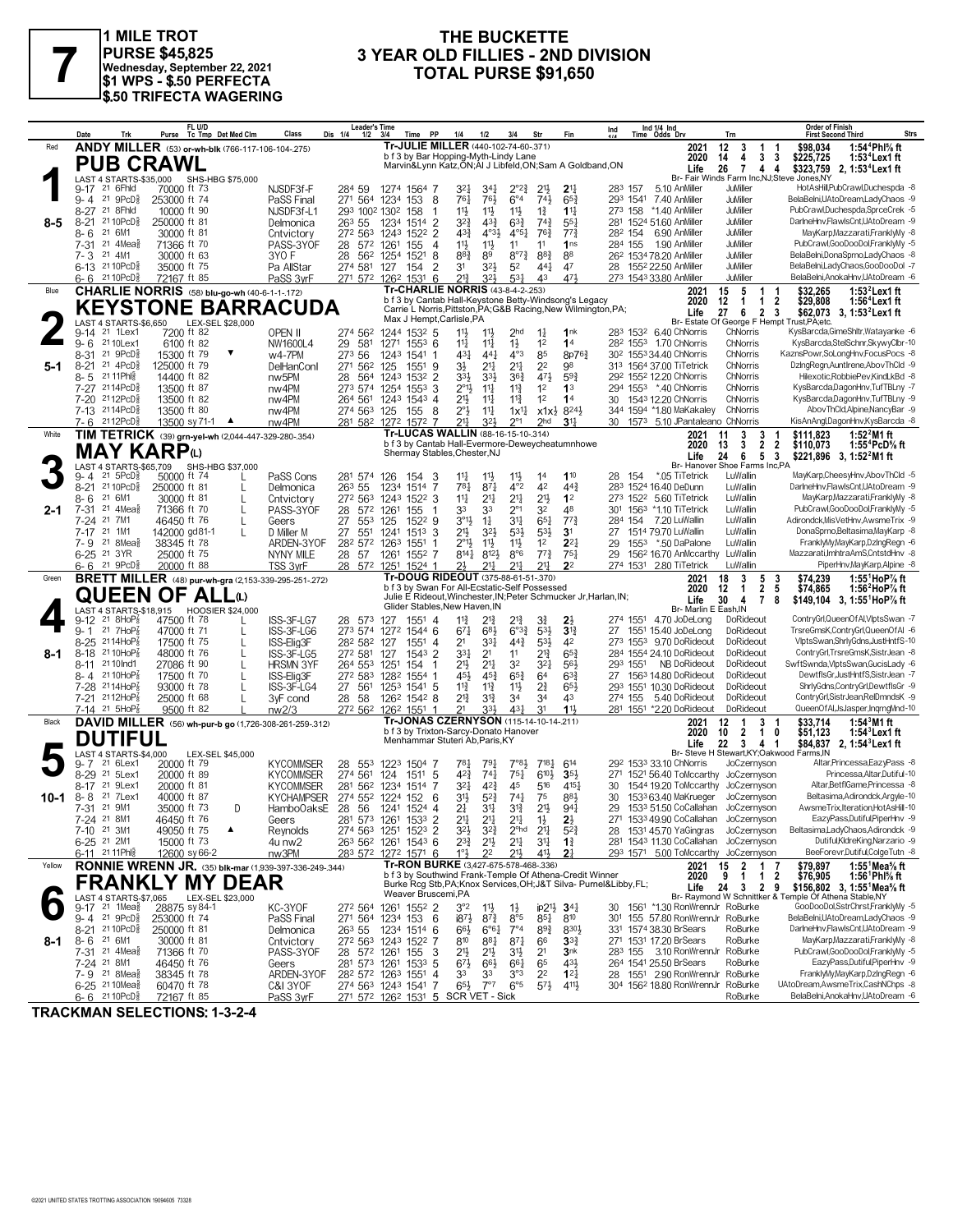J.

 $\overline{a}$ 

j.

| <b>MILE PACE</b><br><b>OHIO FAIR RACING CONFERENCE</b><br><b>PURSE \$5,062</b><br>8<br><b>3 YEAR OLD COLTS AND GELDINGS - 3RD DIVISION</b><br>Wednesday, September 22, 2021<br>IS1 WPS - S.50 PERFECTA<br><sup>I</sup> \$.50 TRIFECTA - \$.50 SUPERFECTA<br><b>WAGERING</b><br><b>Order of Finish</b><br>FL U/D<br><b>Leader's Time</b><br>Ind 1/4 Ind<br>Time Odds Drv<br>Ind<br>Purse Tc Tmp Det Med Clm<br>Fin<br>Trk<br>Class<br><b>PP</b><br>3/4<br>Trn<br><b>First Second Third</b><br>Date<br>Dis 1/4<br>1/2<br>Str<br>314<br>114<br>1/2<br>Time |  |                                                  |              |                                                        |                      |  |  |  |                                            |  |    |                    |                 |                                      |                                                       |  |                                                                   |    |          |       |          |                                                                  |             |
|---------------------------------------------------------------------------------------------------------------------------------------------------------------------------------------------------------------------------------------------------------------------------------------------------------------------------------------------------------------------------------------------------------------------------------------------------------------------------------------------------------------------------------------------------------|--|--------------------------------------------------|--------------|--------------------------------------------------------|----------------------|--|--|--|--------------------------------------------|--|----|--------------------|-----------------|--------------------------------------|-------------------------------------------------------|--|-------------------------------------------------------------------|----|----------|-------|----------|------------------------------------------------------------------|-------------|
|                                                                                                                                                                                                                                                                                                                                                                                                                                                                                                                                                         |  |                                                  |              |                                                        |                      |  |  |  |                                            |  |    |                    |                 |                                      |                                                       |  |                                                                   |    |          |       |          |                                                                  | <b>Strs</b> |
| Red                                                                                                                                                                                                                                                                                                                                                                                                                                                                                                                                                     |  |                                                  |              | <b>CHRIS PRESLEY</b> (26) grn-or-wh (420-45-35-67-207) |                      |  |  |  | Tr-MIKE MEDORS (213-30-21-36-.252)         |  |    |                    |                 |                                      |                                                       |  | 2021                                                              | 17 |          |       | \$7.556  | 1:54 <sup>4</sup> MVR% ft                                        |             |
|                                                                                                                                                                                                                                                                                                                                                                                                                                                                                                                                                         |  | <b>SMILE TODAY</b>                               |              |                                                        |                      |  |  |  |                                            |  |    |                    |                 |                                      | b g 3 by The Panderosa-Rockin Smile-Rocknroll Hanover |  | 2020                                                              | 18 |          |       | \$10,030 | 2:01 MtGil gd                                                    |             |
|                                                                                                                                                                                                                                                                                                                                                                                                                                                                                                                                                         |  |                                                  |              |                                                        |                      |  |  |  | Paulann & Robert C Sidley, Painesville, OH |  |    |                    |                 |                                      |                                                       |  | Life                                                              | 35 |          | 2 5 5 |          | \$17.586 3. 1:54 <sup>4</sup> MVR <sup>5</sup> / <sub>8</sub> ft |             |
|                                                                                                                                                                                                                                                                                                                                                                                                                                                                                                                                                         |  | LAST 4 STARTS-\$904<br>9-16 <sup>21</sup> 9UpSan | 11035 gd82-1 |                                                        | OHFS 3C              |  |  |  | 294 1003 132 1593 1                        |  | 58 | $6^{3}\frac{3}{4}$ | 63              | $6^{11}\frac{1}{4}$ 79 $\frac{1}{4}$ |                                                       |  | Br- Paulann Sidley & Robert C Sidley.OH<br>284 2012 NTS ChPresley |    | MiMedors |       |          | ImRcknaltFelnWstrn.RcnaRnade -7                                  |             |
|                                                                                                                                                                                                                                                                                                                                                                                                                                                                                                                                                         |  | $\sim$ $\sim$ $\sim$ $\sim$ $\sim$ $\sim$ $\sim$ | $1005 - 170$ |                                                        | $\sim$ $\sim$ $\sim$ |  |  |  | 0.0111010101000017                         |  |    |                    | $\sim$ $\sim$ 1 | 0.01001                              |                                                       |  | 04 000 NTC CLD sailors Nilla daga                                 |    |          |       |          | DenforDie Foliotto ben Dentstellung C                            |             |

|             |                                                         |           |                                                       | SMILE TODAY                            |                         |                                                                                 |                                                                       |              | g 3 by The Fangerosa-Rockin Simile-Rockinon Hanover<br>Paulann & Robert C Sidley, Painesville, OH |                                            |                                              |                                                       |                                                             |                                                                  |                     | ZUZU<br>Life                                                   | ា ក<br>-1<br>4<br>- 3<br>$\mathbf{2}$<br>5 <sub>5</sub><br>35                                  | \$10,030<br>2:01 MtGilga<br>\$17,586 3, 1:54 <sup>4</sup> MVR <sup>5</sup> / <sub>8</sub> ft |
|-------------|---------------------------------------------------------|-----------|-------------------------------------------------------|----------------------------------------|-------------------------|---------------------------------------------------------------------------------|-----------------------------------------------------------------------|--------------|---------------------------------------------------------------------------------------------------|--------------------------------------------|----------------------------------------------|-------------------------------------------------------|-------------------------------------------------------------|------------------------------------------------------------------|---------------------|----------------------------------------------------------------|------------------------------------------------------------------------------------------------|----------------------------------------------------------------------------------------------|
|             |                                                         |           | LAST 4 STARTS-\$904                                   | 9-16 <sup>21</sup> 9UpSan 11035 gd82-1 |                         | OHFS <sub>3C</sub>                                                              | 294 1003 132 1593 1                                                   |              |                                                                                                   | 58                                         | $63\frac{3}{4}$                              | 63                                                    | $6^{11}\frac{1}{4}$<br>$79\frac{1}{4}$                      |                                                                  |                     | 284 2012 NTS ChPresley                                         | Br- Paulann Sidley & Robert C Sidley, OH<br>MiMedors                                           | ImRcknglt,FelnWstrn,RcngRngde -7                                                             |
|             | 9-9 2117Knton<br>$9 - 3$                                | 21 7 Burt |                                                       | 4025 gd72<br>5993 ft 66-1              |                         | OHFS 3C<br>OHFS 3C                                                              | 294 1042 1342 2024 5<br>303 1004 1313 2034 4                          |              |                                                                                                   | 54<br>$44\frac{3}{4}$                      | 53<br>$4^{3}\frac{3}{4}$                     | 631<br>x4x <sup>13</sup> 4 <sup>20</sup> }            | $6^{16}$<br>$6x^{8}\frac{1}{2}$<br>4271                     | 31<br>35                                                         | 206<br>2091         | NTS ChPreslev<br>2.00 ChPresley                                | MiMedors<br>MiMedors                                                                           | ProfsrPtr,FelnWstrn,BrghtrDys -6<br>NaturlGem,Bubybeach,SmothRacr -4                         |
| 7-1         | $8 - 31$                                                | 21 6MtGil |                                                       | 5318 gd74-1                            |                         | OHFS <sub>3C</sub>                                                              | 29 583 1282 158                                                       |              | $\overline{2}$                                                                                    | 54}                                        | 55                                           | $63\frac{3}{4}$                                       | $4^{7}\frac{3}{4}$<br>4121                                  |                                                                  |                     | 311 2002 26.80 ChPresley                                       | MiMedors                                                                                       | ImRcknglt,lliniDuke,DiveBar -6                                                               |
|             | 8-23 21 10 Wingt<br>8-13 <sup>21</sup> 3 Crot           |           |                                                       | 3554 gd83-1<br>5467 gd82               |                         | OHFS <sub>3C</sub><br>OHFS3C                                                    | 284 59<br>292 57                                                      |              | 1282 1573 4<br>1261 1561 5                                                                        | $69\frac{1}{2}$<br>5111                    | $6^{10}$<br>$5^{81}$                         | 67<br>417                                             | 49<br>$3^{14}\frac{3}{4}$<br>417<br>412                     |                                                                  |                     | 304 2003 5.80 ChPresley<br>29 1583 13.80 ChPresley             | MiMedors<br>MiMedors                                                                           | BigBosHil,AdlsMcmny,SmileTody -6<br>ProfsrPtr,AtaByChrs,SixbyHnv -6                          |
| Blue        |                                                         |           |                                                       |                                        |                         | DAN NOBLE (38) pur-wh-go (1,811-311-252-226-291)                                |                                                                       |              | Tr-MILES WOLLAM (153-10-21-21-187)                                                                |                                            |                                              |                                                       |                                                             |                                                                  |                     | 2021                                                           | $\overline{2}$<br>14<br>1<br>4                                                                 | \$14.304<br>1:55 Nfld ft                                                                     |
|             |                                                         |           |                                                       |                                        | <b>RACING MY BEAMER</b> |                                                                                 |                                                                       |              | blk g 3 by Racing Hill-Beamer-Life Sign<br>Olivia G Mcelrath, Brookfield, OH                      |                                            |                                              |                                                       |                                                             |                                                                  |                     | 2020<br>Life                                                   | 13<br>2<br>4<br>4<br>27<br>5<br>8<br>4                                                         | \$20,199<br>$2:05^{\circ}$ Cnfld sy<br>\$34,503 3, 1:55 Nfld ft                              |
|             | 9-16                                                    |           | LAST 4 STARTS-\$2,348<br>21 4Wostr                    | 5381 gd72-2                            | OH-SEL \$35,000         | OHFS3C                                                                          | 293 1001 1294 1584 7 SCR JG - Transportation                          |              |                                                                                                   |                                            |                                              |                                                       |                                                             |                                                                  |                     |                                                                | Br- Stephanie Smith-Rothaug, OH<br>MiWollam                                                    | PinGrvRcr, YankeKelr, AdlsMcmny -6                                                           |
|             | $9 - 7$                                                 | 21 6Nfld  |                                                       | 10400 ft 79                            |                         | NW2PMCD                                                                         | 27 552 125                                                            |              | 153 <sup>3</sup> 5                                                                                | 31}                                        | 3½                                           | $74\frac{1}{2}$                                       | $8^{10}\frac{1}{4}$<br>$9^{16}\frac{3}{4}$                  |                                                                  | 311 157             | 5.20 RonWrennJr MiWollam                                       |                                                                                                | TheBgPcre,Themystry,CoachLomn -9                                                             |
| 6-1         | 8-23 2112Wingt<br>8-13 21 2Jeff                         |           |                                                       | 3454 gd83-1<br>5281 gd76-1             |                         | OHFS 3C<br>OHFS <sub>3C</sub>                                                   | 274 582 128<br>30 1001 1302                                           |              | 1584 5<br>$2001$ 4                                                                                | 4°3<br>$34\frac{3}{4}$                     | $3^{2}\frac{1}{2}$<br>$2^{\circ}1$           | 3½<br>$2^{\circ}$ $\frac{3}{4}$                       | $3^{2}\frac{3}{4}$<br>$44\frac{3}{4}$<br>$3^{13}$<br>481    |                                                                  |                     | 313 1594 1.80 KuSugg<br>311 2014 2.80 KuSugg                   | MiWollam<br>MiWollam                                                                           | ShtTheOds, Wigleit jm, Bad BysRle -5<br>BigBosHil, Arthur Art, Lets Teror -6                 |
|             | 7-30 <sup>21</sup> 8Nfld                                |           |                                                       | 6600 ft 70                             |                         | OHFS <sub>3C</sub>                                                              | 272 563 1261 1563 2                                                   |              | 1291 1594 7                                                                                       | 2 <sup>1</sup><br>451                      | $11\frac{1}{2}$                              | 11<br>$4^{\circ}5$                                    | 1 <sub>ns</sub><br>$2\frac{1}{2}$<br>35<br>36               |                                                                  | 302 1563            | *.40 ToHall                                                    | MiWollam                                                                                       | Stahllee, RcngMyBmr, Beachn - 7                                                              |
| White       | 7-27 <sup>21</sup> 9Pain                                |           |                                                       | 10700 gd82-1                           |                         | OHFS3C<br>TIM TETRICK (39) grn-yel-wh (2,044-447-329-280-.354)                  | 292 59                                                                |              | Tr-JIMMY LUPTON (219-34-35-37-.300)                                                               |                                            | 45                                           |                                                       |                                                             |                                                                  | 304 201             | NB KuSugg<br>2021                                              | MiWollam<br>3<br>5<br>$\overline{7}$<br>24                                                     | YankeKelr, Wigleitjm, RcngMyBmr -7<br>1:58 <sup>1</sup> Wdsfd gd<br>\$24.290                 |
|             |                                                         |           |                                                       |                                        | <b>SIXBY HANOVER</b>    |                                                                                 |                                                                       |              | b g 3 by Pet Rock-Singnoevil Hanover-The Panderosa<br>Bartley Traditions Racing, Pickerington, OH |                                            |                                              |                                                       |                                                             |                                                                  |                     | 2020<br>Life                                                   | 5<br>15<br>3<br>$\overline{1}$<br>8<br>39<br>88                                                | \$14,831<br>1:59 <sup>4</sup> Crot gd<br>\$39,121 3, 1:58 Wdsfd gd                           |
|             |                                                         |           | LAST 4 STARTS-\$4,830<br>21 80Wash                    |                                        | OH-SEL \$9,000          | OHFS3C                                                                          | 314 1022 132                                                          |              |                                                                                                   | 33}                                        | $2^{\circ}1$                                 | 3°2<br>33                                             | $35\frac{1}{4}$                                             |                                                                  |                     | 30 <sup>2</sup> 2024 4.70 BrBartley                            | Br- Hanover Shoe Farms Inc,PA<br>JimLupton                                                     | VhLevi, Ros Rn Wikr, SixbyHnv - 4                                                            |
|             | $9 - 15$<br>9-10 21 6McCnl                              |           |                                                       | 4768 gd71-1<br>4873 fr 74-1            |                         | OHFS3C                                                                          | 291 593 1292 159                                                      |              | 2014 4<br>4                                                                                       | $2^{\circ_1}$                              | 2 <sup>2</sup>                               | 23                                                    | 23<br>$25\frac{3}{4}$                                       |                                                                  | 301 2001            | 3.00 BrBartley                                                 | JimLupton                                                                                      | SoRcknRvi, SixbyHnv, RosRnWlkr -5                                                            |
| 6-1         | 9-6<br>8-31 21 1MtGil                                   | 21 3Mari  |                                                       | 4776 gd76-1<br>5318 gd74-1             |                         | OHFS 3C<br>OHFS 3C                                                              | 294 1011 1322 2021 2x<br>30 <sup>2</sup> 59 <sup>3</sup> 1291         |              | 1592 4                                                                                            | 420<br>43                                  | 416<br>11                                    | 315<br>$1\frac{3}{4}$<br>11                           | 3 <sup>13</sup><br>$3p5^{27}\frac{1}{2}$<br>1 <sub>ns</sub> |                                                                  |                     | 321 2073 2.10 AlHawk<br>301 1592 4.00 BrBartley                | JimLupton<br>JimLupton                                                                         | RosRnWlkr,SpeakWell,Moco+ -5<br>SixbyHnv,RcngRngde,SmErnest -6                               |
|             |                                                         |           | 8-24 21 3Wdsfd                                        | 4768 gd86-2                            |                         | OHFS3C                                                                          | 271 564 1251                                                          |              | 1581<br>$\overline{2}$                                                                            | 133                                        | 1 <sup>7</sup>                               | 1 <sup>8</sup>                                        | 110<br>16                                                   |                                                                  | 33 1581             | NB AlHawk                                                      | JimLupton                                                                                      | SixbyHnv,LuckyLdwg,VhLevi -4                                                                 |
| Green       | 8-18 <sup>21</sup> 6Rksp                                |           |                                                       | 4738 gd86-5                            |                         | OHFS <sub>3C</sub><br>YANNICK GINGRAS (42) h grn-wh-go (1,337-210-218-183-.293) | 30 <sup>2</sup> 100 <sup>4</sup> 132 <sup>1</sup> 204 <sup>3</sup> x2 |              | Tr-RON STECK (313-25-42-61-219)                                                                   | 4154                                       | 424                                          | 421}                                                  | 4171<br>$3^{14}$                                            |                                                                  |                     | 31 2072 *1.20 BrBartley<br>2021                                | JimLupton<br>14 2 2 1                                                                          | Ourwhskyc,StrmnHigh,SixbyHnv -4<br>1:53 $4$ ScD $\%$ ft<br>\$15,181                          |
|             |                                                         |           |                                                       |                                        | KNIGHT ON ICEധ          |                                                                                 |                                                                       |              | b g 3 by Pet Rock-Relot-Stand Forever<br>J Andrasi, Brcksvl, OH; W Andrasi, Mdlbrg Hgts, OH;      |                                            |                                              |                                                       |                                                             |                                                                  |                     | 2020                                                           | <b>No Starts Prior Year</b><br>14 2 2 1                                                        | Q 2:00 <sup>4</sup> Nfld ft                                                                  |
|             |                                                         |           | LAST 4 STARTS-\$7,334                                 |                                        | BHS \$8,500             |                                                                                 |                                                                       |              | C Hambleton, Lm, OH; D Fennell, Ar, OH                                                            |                                            |                                              |                                                       |                                                             |                                                                  |                     | Life                                                           | Br- Gerald R Denney, OH                                                                        | \$15,181 3, 1:53 <sup>4</sup> ScD <sup>5</sup> / <sub>8</sub> ft                             |
|             | $9 - 15$<br>$9 - 4$                                     |           | $21 \space$ $9$ ScD $\frac{5}{8}$<br>21 1Rchwd        | 13000 ft 66<br>5393 gd76-1             | L<br>L                  | HGNW2PMRLT<br>OHFS 3C                                                           | 272 572 1253 1532 8<br>294 1004 1291 1571 6                           |              |                                                                                                   | 561<br>$67\frac{1}{2}$                     | 65<br>$4^{\circ}2^{\frac{1}{4}}$             | 75}<br>$4^{\circ}2^{\frac{1}{4}}$                     | 9141<br>993<br>$55\frac{1}{2}$<br>$5^{15}$                  |                                                                  |                     | 293 1561114.70 KaKauffman RonSteck<br>303 2001 9.20 CaMcCown   | RonSteck                                                                                       | ThirdEdtn,VlctyGtr,VelMrNcGy -9<br>SirChrlsO,CalvinL,AtaByChrs -6                            |
|             | 8-28 21 1ScD <sup>5</sup><br>8-9 21 5Mnsf               |           |                                                       | 17500 ft 89<br>5381 gd75-2             | L                       | BSS 3C                                                                          | 271 562 1232 1502 1<br>301 1031 134 2044 3                            |              |                                                                                                   | 22<br>$21\frac{1}{2}$                      | $21\frac{1}{2}$<br>$21\frac{1}{2}$           | 33<br>2 <sup>7</sup><br>$1^{\circ}1$                  | $29\frac{3}{4}$<br>$1\frac{1}{2}$                           |                                                                  |                     | 282 1522 9.40 DaNoble<br>304 2044 *1.10 Wylrvine               | RonSteck<br>RonSteck                                                                           | OdsPckSix.KnightOnl.BrghtrDvs -7<br>KnightOnl.YankeKelr.SmileTodv -7                         |
| 5-1         | 7-28 21 10Nfld                                          |           |                                                       | 17500 ft 79                            |                         | OHFS 3C<br>BSS 3C                                                               | 27 56 1242 1524 5                                                     |              |                                                                                                   | 551                                        | $3^{012}$                                    | $1\frac{3}{4}$<br>$3^{01}$                            | 451<br>$8^{7}\frac{3}{4}$                                   |                                                                  |                     | 294 1542 27.00 ToHall                                          | RonSteck                                                                                       | JwsChrome,DoowrhBoy,RosRnWlkr -8                                                             |
| Black       | 7-18 21 7Hill                                           |           |                                                       | 3721 gd82-1                            |                         | OHFS 3C<br>PIERCE HENRY (P) (24) *blk-blu-wh (234-33-34-39-277)                 | 28 58                                                                 |              | 1273 1562 5<br>Tr-TYLER BATES (119-18-20-14-.284)                                                 | $x4^{\circ}8$                              | 33                                           | 33}                                                   | 44 <sup>1</sup><br>491                                      |                                                                  |                     | 30 1581 4.80 CaMcCown<br>2021                                  | RonSteck<br>6<br>16<br>0<br>2                                                                  | Casecon, AmourCrsr, SmErnest -6<br>\$14,165                                                  |
|             |                                                         |           |                                                       | <b>BUBBYBEACH</b>                      |                         |                                                                                 |                                                                       |              | Robert L Geist, Mendon, OH                                                                        |                                            |                                              |                                                       |                                                             | b g 3 by Bring On The Beach-Forever Your Lady-Stand Forever      |                     | 2020                                                           | $\overline{2}$<br>$\mathbf 0$<br>0<br>$\mathbf{0}$                                             | \$147                                                                                        |
|             |                                                         |           | LAST 4 STARTS-\$2,459                                 |                                        |                         |                                                                                 |                                                                       |              |                                                                                                   |                                            |                                              |                                                       |                                                             |                                                                  |                     | Life<br>Br- Robert L Geist, OH                                 | 18<br>6<br>- 2<br>0                                                                            | \$14,312                                                                                     |
|             | $9 - 7$<br>$9 - 3$                                      | 21 7 Burt | 21 4Wseon                                             | 5218 gd74-1<br>5993 ft 66-1            |                         | OHFS 3C<br>OHFS3C                                                               | 294 1002 1293 1573 1<br>303 1004 1313 2034 2                          |              |                                                                                                   | 14<br>$3^{21}$                             | 2 <sub>ns</sub><br>$3^{2}$                   | $3^{01}$<br>35                                        | $5^{10}$<br>5333<br>35}<br>$2^{12}$                         |                                                                  |                     | 343 2042 16.00 JaMerriman<br>333 2061 6.30 LuEbersole          | TyBates<br>TyBates                                                                             | CalvinL,TugnOnMyH,RedCamo -5<br>NaturlGem,Bubybeach,SmothRacr -4                             |
|             |                                                         |           |                                                       |                                        |                         |                                                                                 |                                                                       |              |                                                                                                   |                                            |                                              |                                                       |                                                             |                                                                  |                     |                                                                |                                                                                                |                                                                                              |
|             | $8 - 26$                                                | 21 8Hick  |                                                       | 9935 gd84-1                            |                         | OHFS3C                                                                          | 29                                                                    |              | 58 1273 1561 x2x                                                                                  | 5 <sub>dis</sub>                           | 5 <sub>dis</sub>                             | 5 <sub>dis</sub>                                      | 5 <sub>dis</sub><br>5 <sub>dis</sub>                        |                                                                  |                     | 11.30 JaMerriman                                               | TyBates                                                                                        | CalvinL,TugnOnMyH,RcngOnAir -5                                                               |
| 20-1        | 8-16<br>8-10 <sup>21</sup> 6Ber                         | 21 9Cel   |                                                       | 4117 gd75-1<br>10536 gd85-2            |                         | OHFS <sub>3C</sub><br>OHFS 3C                                                   | 292 593 1293 1582 x3<br>30 1024 132                                   |              | 2034 1x                                                                                           | $6^{17}\frac{1}{2}$<br>34                  | $5^{2}$<br>2°2                               | 56<br>$2^{\circ}1$                                    | 59<br>517<br>2 <sub>hd</sub><br>2 <sup>1</sup>              |                                                                  | 314 204             | 31 2014 4.00 BrBates<br>2.20 KuSugg                            | TyBates<br>TyBates                                                                             | Sectnintw, RocknArwy, CalvinL -6<br>DoowrhBoy,Bubybeach,Stahllee -3                          |
|             | 8-4 21 8BwlG                                            |           |                                                       | 5218 gd81-2                            |                         | OHFS 3C                                                                         | 304 1014 132                                                          |              | 1594 3                                                                                            | 32}                                        | $1^{\circ}$ $\frac{1}{4}$                    | $2^{\circ}1$                                          | 413<br>4211                                                 |                                                                  |                     | 314 204 6.70 PiHenry                                           | TyBates                                                                                        | SirChrlsO,RedCamo,WhskiPlyr -5                                                               |
| Yellow      |                                                         |           |                                                       |                                        |                         | DAVID MILLER (56) wh-pur-b go (1,726-308-261-259-.312)                          |                                                                       |              | Tr-MERVIN SCHMUCKER (245-39-38-30-.286)<br>b g 3 by Yankee Cruiser-Parklane Sparkle-Western Ideal |                                            |                                              |                                                       |                                                             |                                                                  |                     | 2021<br>2020                                                   | 21<br>4<br>4<br>-6<br>$\overline{2}$<br>$\overline{2}$<br>7<br>$\mathbf{1}$                    | \$17,927<br>1:52 $3$ HoP $\%$ ft<br>\$8,739<br>2:05 Circ gd                                  |
|             |                                                         |           | LAST 4 STARTS-\$1,809                                 |                                        | YANKEE SPARKLE          |                                                                                 |                                                                       |              | Double Ee Meadows, Grabill, IN                                                                    |                                            |                                              |                                                       |                                                             |                                                                  |                     | Life<br>Br- Shirley A Le Vin, IL                               | 28<br>5<br>6<br>-8                                                                             | \$26,666 3, 1:52 HoP% ft                                                                     |
|             | $9 - 6$                                                 |           | 9-9 2120Knton<br>21 1VnWrt                            | 4025 gd72<br>750 gd77-1                |                         | OHFS 3C                                                                         | 281 100 1293 1594 6<br>293 1002 1313 2002 4                           |              |                                                                                                   | $11\frac{1}{4}$<br>1 <sup>2</sup>          | 11<br>11                                     | $1\frac{1}{2}$<br>11}                                 | $3^{10}$<br>35<br>11}<br>15 <sup>1</sup>                    |                                                                  | 284 2002            | 321 2014 3.60 JeNisonger<br>1.90 RoGillespie                   | MJSchmucker<br>MJSchmucker                                                                     | AmourCrsr, Orv, YnkSprkl -6<br>YnkSprkl,RockinEra,YorMyScrt -5                               |
|             | $9 - 2$                                                 | 21 9Find  |                                                       | 5637 gd79-1                            |                         | 21NW3000CD<br>OHFS 3C                                                           | 293 593 1293 1584 4                                                   |              |                                                                                                   | 2 <sup>1</sup>                             | 3 <sup>1</sup>                               | 31                                                    | $44\frac{3}{4}$<br>$47\frac{3}{4}$                          |                                                                  | 303 2002            | NB JeNisonger                                                  | MJSchmucker                                                                                    | FelnWstrn, Ocean Blue, Sectnintw -5                                                          |
| $9 - 1$     | $8 - 23$                                                | 21 3Lima  | 8-20 <sup>21</sup> 5Green                             | 4175 gd85-2<br>4092 gd85-1             |                         | OHFS 3C<br>OHFS <sub>3C</sub>                                                   | 294 1011 1292 1591 4<br>291 583 1274 1573 3                           |              |                                                                                                   | $3^{2}$<br>11                              | $2^{\circ}$ $\frac{3}{4}$<br>$1\frac{1}{4}$  | $3^{2^{3}}$<br>38<br>2 <sub>ns</sub>                  | $3^{12}\frac{3}{4}$<br>1 <sub>hd</sub><br>$2\frac{1}{2}$    |                                                                  | 294 1573            | 314 2014 8.60 AlHawk<br>3.10 RoGillespie                       | MJSchmucker<br>MJSchmucker                                                                     | Rcknmyshe, ProfsrPtr, YnkSprkI -7<br>OceanBlue.YnkSprkl.RosRnWrnr -6                         |
|             | 8-16 <sup>21</sup> 3 Cel                                |           |                                                       | 4117 gd75-1                            |                         | OHFS <sub>3C</sub>                                                              | 292 593 1281 1572 3                                                   |              |                                                                                                   | $2^{\circ}3$                               | $2\frac{1}{2}$                               | 25                                                    | 32}<br>3 <sup>4</sup>                                       |                                                                  |                     | 29 1581 5.30 BrBates                                           | MJSchmucker                                                                                    | Pulngthst, CvrSargnt, YnkSprkI -6                                                            |
| Pink        |                                                         |           |                                                       |                                        |                         | <b>ANDREW MCCARTHY</b> (35) r blu-grn (1,457-271-222-192-.315)                  |                                                                       |              | Tr-BRET SCHWARTZ (181-33-26-31-319)<br>b g 3 by Art Official-Lady Callaway-Western Hanover        |                                            |                                              |                                                       |                                                             |                                                                  |                     | 2021<br>2020                                                   | 19<br>$\mathbf{1}$<br>4<br>$\overline{\mathbf{2}}$<br>16<br>3<br>6<br>0                        | \$19.542<br>$1:54^1$ Lex1 ft<br>\$17,953<br>1:59 Urbna gd                                    |
|             |                                                         |           | LAST 4 STARTS-\$3,255                                 | <b>OFFICIAL BEAN</b>                   |                         |                                                                                 |                                                                       |              | William Lee Bean, Sabina, OH                                                                      |                                            |                                              |                                                       |                                                             |                                                                  |                     | Life                                                           | 35<br>77<br>$\overline{2}$<br>Br- William Lee Bean, OH                                         | \$37.495 3.1:54 <sup>1</sup> Lex1 ft                                                         |
|             | 9-13 21 7Lex1<br>9- 6                                   | 21 9Lex1  |                                                       | 5900 ft 81<br>6100 ft 82               |                         | NW1000L4                                                                        | 29 564 1252 1541 6<br>273 563 1244 1542 6                             |              |                                                                                                   | 44}                                        | $1\frac{11}{4}$ $3\frac{11}{4}$<br>$4^{011}$ | $2^{11}$<br>11                                        | $2^2$<br>$1\frac{3}{4}$<br>$5^{2}$                          |                                                                  |                     | 283 1541 5.00 TyShehan<br>30 1544 3.40 ToMccarthy BrtSchwartz  | <b>BrtSchwartz</b>                                                                             | OficlBean,Escape,LarnsValy -6<br>RotsNWngs, Warwe Vctr, FinalPrze-10                         |
|             | 8-29 <sup>21</sup> 9 Lex1                               |           |                                                       | 6200 ft 89                             |                         | NW2CDCLM<br>NW2000L4                                                            | 263 552 1231 1522 2                                                   |              |                                                                                                   | 56                                         | $5^{\circ 5\frac{3}{4}}$                     | $1^{\circ}$<br>$3^{\circ}3$<br>75                     | 761                                                         |                                                                  |                     |                                                                | 294 1533 14.90 ToMccarthy BrtSchwartz                                                          | CptnVlcty,TeamCaptn,AGodChnce -8                                                             |
| 8-1         | 8-20 <sup>21</sup> 5Green<br>8-8 21 6Chil               |           |                                                       | 4092 gd85-1<br>11175 gd87-1            |                         | OHFS 3C<br>OHFS 3C                                                              | 291 583 1274 1573 5<br>293 1003 1314 2001 4                           |              |                                                                                                   | 57<br>$3^{4^{3}_{2}}$                      | $4^{\circ}2$<br>$be53\frac{1}{2}65$          | $4^{01}\frac{1}{4}$<br>5 <sup>2</sup><br>33           | 611<br>3 <sup>4</sup>                                       |                                                                  |                     | 314 1594 41.50 AuHanners<br>281 201 9.70 AuHanners BrtSchwartz | <b>BrtSchwartz</b>                                                                             | OceanBlue, YnkSprkl, RosRnWrnr -6<br>ProfsrPtr, RocknArwy, OficlBean -8                      |
|             | 7-28 <sup>21</sup> 11Nfld                               |           |                                                       | 17500 ft 79                            |                         | BSS 3C                                                                          | 273 552 1231 151                                                      |              | 8                                                                                                 | 9181                                       | $9^{23}\frac{3}{4}$ gdis                     |                                                       | 9591<br><b>gdis</b>                                         |                                                                  |                     | 202436.30 KeKashJr                                             | BrtSchwartz                                                                                    | TrulyNble,CvrSargnt,AmourCrsr -9                                                             |
| Gray        |                                                         |           |                                                       |                                        |                         | <b>CAMERON MCCOWN</b> (33) mar-wh-gra (1,022-119-129-112-.223)                  |                                                                       |              | Tr-JESSICA MCCOWN (171-22-21-14-.224)                                                             |                                            |                                              |                                                       |                                                             | b g 3 by Pet Rock-Ive Had It Hanover-Somebeachsomewhere          |                     | 2021<br>2020                                                   | 3 <sub>1</sub><br>15<br>6<br>9<br>$\overline{2}$<br>0<br>$\mathbf{1}$                          | $1:533$ ScD <sup>5</sup> % ft<br>\$28,844<br>\$4,153<br>Q 1:59 ScD% ft                       |
| $\mathbf C$ |                                                         |           |                                                       |                                        | IM ROCKING ITധ          |                                                                                 |                                                                       |              |                                                                                                   |                                            |                                              |                                                       |                                                             | Jennifer K Brown, Ostrander, OH; Jessica M McCown, Ostrander, OH |                     | Life                                                           | 24<br>6<br>4<br>3<br>Br- Midland Acres Inc,OH                                                  | \$32,997 3, 1:53 ${}^{3}$ ScD% ft                                                            |
|             |                                                         |           | 9-16 <sup>21</sup> 9UpSan<br>9-4 <sup>21</sup> 5Rchwd | 11035 gd82-1                           | L                       | OHFS 3C                                                                         | 294 1003 132                                                          |              | 1593 2                                                                                            | 34                                         | 11<br>11                                     | 1 <sub>hd</sub>                                       | 1 <sub>hd</sub><br>$1\frac{1}{2}$<br>1 <sup>nk</sup>        |                                                                  | 273 1593            | 1.60 CaMcCown JeMcCown<br>*.50 CaMcCown                        | JeMcCown                                                                                       | ImRckngIt,FelnWstrn,RcngRngde -7<br>ImRcknalt, ProfsrPtr, IliniDuke -6                       |
|             | 8-31 21 6MtGil                                          |           |                                                       | 5393 gd78-1<br>5318 gd74-1             | L                       | OHFS3C<br>OHFS 3C                                                               | 1014 131<br>31<br>29                                                  | 583 1282 158 | 1594 2<br>6                                                                                       | $11\frac{1}{2}$<br>$4^{\circ}3\frac{1}{4}$ | $4^{03}\frac{3}{4}$                          | $1\frac{3}{4}$<br>$1\frac{1}{2}$<br>$2^{\circ}$<br>11 | $13\frac{3}{4}$                                             |                                                                  | 284 1594<br>292 158 | *.40 CaMcCown                                                  | JeMcCown                                                                                       | ImRcknglt,lliniDuke,DiveBar -6                                                               |
| 2-1         | 8-18 21 4Npln<br>8-13 <sup>21</sup> 8 Crot              |           |                                                       | 5218 gd82-1<br>5367 gd82               |                         | OHFS 3C<br>OHFS3C                                                               | 30<br>311 1012 1312 159                                               |              | 100 <sup>2</sup> 130 158 <sup>3</sup> 3<br>1                                                      | $1\frac{3}{4}$<br>11                       | 1hd<br>$1\frac{1}{4}$                        | $1\frac{1}{4}$<br>11<br>11                            | 1 <sub>ns</sub><br>13 <sup>3</sup><br>11                    |                                                                  | 273 159             | 283 1583 *1.00 CaMcCown<br>3.30 CaMcCown                       | JeMcCown<br>JeMcCown                                                                           | ImRcknglt,TugnOnMyH,DiveBar -5<br>ImRckngIt,RedCamo,DiveBar -5                               |
|             | 8-4 2112ScD <sup>3</sup>                                |           |                                                       | 8500 ft 83                             |                         | HGNW4CDC                                                                        | 271 572 1254 1542 6                                                   |              |                                                                                                   | $3^{01}$                                   | $3^{01}$                                     | $2^{\circ}1$                                          | 31}<br>3 <sup>1</sup>                                       |                                                                  |                     | 283 1543 9.90 CaMcCown                                         | MaWaltz                                                                                        | Sctninrne, Neyreit, Im Rcknglt -9                                                            |
| Purple      |                                                         |           |                                                       |                                        |                         | MIKE WILDER (49) *grn-go-wh (1,001-142-168-158-288)                             |                                                                       |              | Tr-TERRY GROVES (23-1-2-4-.150)<br>b g 3 by Strong Player-Dawn's Ideal-Western Ideal              |                                            |                                              |                                                       |                                                             |                                                                  |                     | 2021<br>2020                                                   | $\begin{array}{c} 18 \\ 2 \end{array}$<br>$\mathbf{1}$<br>$\mathbf{1}$<br>4<br>0<br>$0\quad 0$ | \$9,375<br>$2:033$ Sid gd<br>\$493                                                           |
|             |                                                         |           | LAST 4 STARTS-\$1,688                                 |                                        | BHS \$3,700             | POOR BOYS BIG BEARഥ                                                             |                                                                       |              | Poor Boys Stable, London, OH                                                                      |                                            |                                              |                                                       |                                                             |                                                                  |                     | Life                                                           | 20<br>1 1 4<br>Br- Bear Creek Stables, OH                                                      | $$9,868$ 3, 2:03 $$3d$ gd                                                                    |
|             | $9 - 14$                                                |           | $21 \text{ } 1$ ScD $\frac{5}{8}$                     | 10000 ft 88                            | L                       | <b>HGNW1PMRLT</b>                                                               | 27                                                                    |              | 571 1252 1541 5                                                                                   | 45                                         | $55\frac{3}{4}$                              | $55\frac{1}{4}$                                       | $45\frac{1}{2}$<br>46                                       | 29                                                               |                     | 1552 28.70 JerSmith                                            | TeGroves                                                                                       | DialHimUp,HsrHypntc,Gotflshds-10<br>Whttlknbt+JksDobins+MikisShdw--10                        |
|             | $9 - 6$ 21 $9$ ScD $\frac{5}{8}$                        |           | 8-26 <sup>21</sup> 7Green                             | 10000 ft 73<br>7943 gd77               | L                       | <b>HGNW1PMRLT</b><br>3YR FUT                                                    | 28<br>581<br>291<br>59                                                |              | 126 <sup>2</sup> 1554 2<br>1274 1562 2                                                            | 42}<br>21                                  | 65<br>2 <sup>1</sup>                         | 76<br>421<br>55                                       | $73\frac{3}{4}$<br>$9^{7}$<br>516                           |                                                                  |                     | 294 1572 32.60 BrGalliers<br>312 1593 14.40 ScCisco            | TeGroves<br>TeGroves                                                                           | Sectnintw, Puingthst, Whttlknbt -5                                                           |
| $12 - 1$    | 8-20 <sup>21</sup> 10Green<br>8-12 <sup>21</sup> 6Urbna |           |                                                       | 4092 gd85-1<br>4083 sy 75-1            | L<br>L                  | OHFS 3C<br>OHFS 3C                                                              | 30<br>284 59 1273 158                                                 |              | 593 1281 1563 2<br>5                                                                              | 2 <sup>1</sup><br>$65\frac{1}{2}$          | $21\frac{1}{4}$<br>$64\frac{1}{4}$           | 23<br>33<br>6 <sup>8</sup><br>67                      | 3 <sup>4</sup><br>6 <sup>9</sup>                            |                                                                  |                     | 283 1572 67.70 ScCisco<br>303 1594 24.50 AlHawk                | TeGroves<br>TeGroves                                                                           | ImagineIt,AmourCrsr,PorBysBgB -6<br>CvrSargnt,KingKlubr,CalvinL= -6                          |

**TRACKMAN SELECTIONS: 8-4-2-3 NO. 9 STARTS FROM 2ND TIER**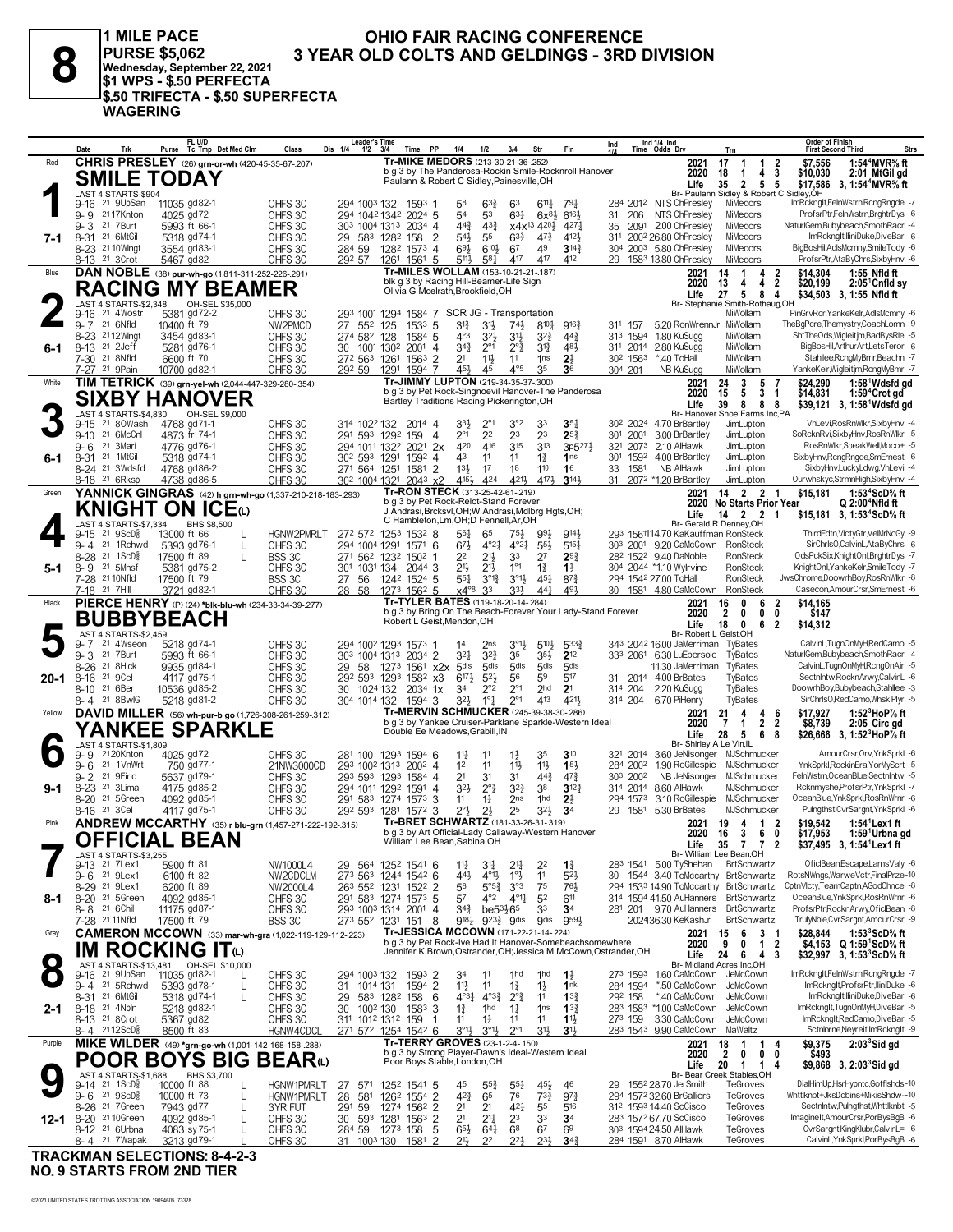

1 MILE TROT **BUCKEYE STALLION SERIES** PURSE \$17,500<br>
Wednesday, September 22, 2021<br>
\$1 WPS - \$.50 PERFECTA<br>
\$50 TRIFECTA - \$.50 SUPERFECTA<br>
\$.50 PICK 3 (9-10-11) WAGERING 2 YEAR OLD COLTS AND GELDINGS - 3RD DIVISION

|          | Date    | Trk                                                     |                             | FL U/D                     | Purse Tc Tmp Det Med Clm                                       | Class                                                          | Dis 1/4 | <b>Leader's Time</b><br>$1/2$ $3/4$                               |                                                       | Time PP                                                                                    | 1/4                                  | 1/2                                | 3/4                                                            | Str                                                                      | <b>Fin</b>                                                            | Ind      |                     | Ind 1/4 Ind<br>Time Odds Drv                                       | Trn                                                     | <b>Order of Finish</b><br><b>First Second Third</b>                                                     | <b>Strs</b> |
|----------|---------|---------------------------------------------------------|-----------------------------|----------------------------|----------------------------------------------------------------|----------------------------------------------------------------|---------|-------------------------------------------------------------------|-------------------------------------------------------|--------------------------------------------------------------------------------------------|--------------------------------------|------------------------------------|----------------------------------------------------------------|--------------------------------------------------------------------------|-----------------------------------------------------------------------|----------|---------------------|--------------------------------------------------------------------|---------------------------------------------------------|---------------------------------------------------------------------------------------------------------|-------------|
| Red      |         |                                                         |                             |                            |                                                                | KAYNE KAUFFMAN (43) c red-wh-blk (1,436-138-163-185-202)       |         |                                                                   |                                                       | Tr-MIKE POLHAMUS (213-17-17-23-160)                                                        |                                      |                                    |                                                                |                                                                          | blk g 2 by And Away We Go-Incredible Fortuna-Credit Winner            |          |                     | 2021                                                               | 7 0 0 1                                                 | \$1.899 $Q$ 2:00 <sup>2</sup> ScD <sup>5</sup> / <sub>8</sub> ft                                        |             |
|          |         |                                                         |                             |                            | <b>ROSE RUN XTATIC(t)</b>                                      |                                                                |         |                                                                   |                                                       |                                                                                            |                                      |                                    |                                                                |                                                                          | Donald E Roberts, Troy, OH; Douglas E Gingrich, Troy, OH              |          |                     | 2020<br>Life                                                       | <b>No Starts Prior Year</b><br>70<br>0 <sub>1</sub>     | \$1,899 2, Q 2:00 <sup>2</sup> ScD% ft                                                                  |             |
|          |         | LAST 4 STARTS-\$1,261                                   |                             | BHS \$18,000               |                                                                |                                                                |         |                                                                   |                                                       |                                                                                            |                                      |                                    |                                                                |                                                                          |                                                                       |          |                     |                                                                    | Br- Rose Run Farm.OH                                    |                                                                                                         |             |
|          |         | $9-14$ 21 $2$ ScD <sup>3</sup>                          | 10000 ft 88                 |                            | $^+$                                                           | 2YONW1PM                                                       |         | 282 582 1281                                                      |                                                       | 1581 2                                                                                     | 331                                  | 3°3 <sub>1</sub>                   | $2^{\circ}1$                                                   | 54                                                                       | 44                                                                    |          |                     | 303 159 39.40 JerSmith                                             | MiPolhamus                                              | DooWopKid,CrtneStar,WishngMax -7                                                                        |             |
|          | $9 - 6$ | 21 7 ScD 3<br>8-31 21 1ScD <sup>5</sup>                 | 10000 ft 73                 | ft 79                      |                                                                | 2YONW1PM<br>QUA                                                |         | 301 1002 1302<br>301 1012 1301                                    |                                                       | 200<br>8<br>200 <sup>2</sup> 6                                                             | 561<br>$11\frac{3}{4}$               | 56}<br>1 <sup>2</sup>              | $65\frac{3}{4}$<br>28                                          | $64\frac{3}{4}$<br>24                                                    | $67\frac{3}{4}$<br>14                                                 | 30       | 283 2002            | 2013 19.10 JerSmith<br>NB KaKauffman MiPolhamus                    | MiPolhamus                                              | MargAtLrg,HilOfADmn+DirtyMony+ -8<br>RosRnXttc,Srgnmrtme,SndMteBlu -6                                   |             |
| 8-1      | 8-16    | 21 2Troy                                                |                             | 5774 gd79-1                |                                                                | OHFS 2C                                                        |         | 314 1032 1333                                                     |                                                       | $2063$ 1x                                                                                  | 4 <sub>dis</sub>                     | 4 <sub>dis</sub>                   | 4 <sub>dis</sub>                                               | 4 <sub>dis</sub>                                                         | 4293                                                                  |          |                     | 2123 5.90 MiPolhamus MiPolhamus                                    |                                                         | MrSteele,LongKen,WyattBlu -6                                                                            |             |
|          | 8-10    | 21 8Urbna                                               | 17500 gd85-1                |                            |                                                                | BSS <sub>2C</sub>                                              |         | 294 1002 1302                                                     |                                                       | 201<br>5                                                                                   | 5 <sub>dis</sub>                     | x7 <sup>dis</sup>                  | 7dis                                                           | x7dis 7dis                                                               |                                                                       |          |                     | 15.50 KaKauffman MiPolhamus                                        |                                                         | WishngMax, Aviation, DirtyMony -7                                                                       |             |
|          |         | 8-3 <sup>21</sup> 7Wapak<br>7-27 21 3ScD <sup>3</sup>   |                             | 3975 gd77-1<br>ft 90       |                                                                | OHFS <sub>2C</sub><br>QUA                                      |         | 34 106 137<br>291 592 129                                         |                                                       | 3<br>208<br>$1583$ 5                                                                       | 35<br>312                            | 34}<br>$3^{10}$                    | 38<br>$3^{16}\frac{3}{4}$                                      | 491<br>$3^{16}$                                                          | $36\frac{3}{4}$<br>$3^{13}$                                           |          | 304 2092<br>29 2012 | 4.10 MiPolhamus MiPolhamus<br>NB KaKauffman MiPolhamus             |                                                         | SpirtCash,LuckySea,RosRnXttc -5<br>AlanaHill,SthrnAtmn,RosRnXttc -6                                     |             |
| Blue     |         |                                                         |                             |                            |                                                                | <b>ANDREW MCCARTHY</b> (35) r blu-grn (1,457-271-222-192-.315) |         |                                                                   |                                                       | Tr-LOGAN POWELL (172-16-20-26-.208)                                                        |                                      |                                    |                                                                |                                                                          |                                                                       |          |                     | 2021                                                               | 8 0 1 1                                                 | \$2,406                                                                                                 |             |
|          |         |                                                         |                             |                            |                                                                | <b>BENA LONGTOM COMIN(t)</b>                                   |         |                                                                   |                                                       | b c 2 by Long Tom-Europass-Andover Hall<br>Rushcreek Stables, Rushsylvania, OH             |                                      |                                    |                                                                |                                                                          |                                                                       |          |                     |                                                                    | 2020 No Starts Prior Year                               |                                                                                                         |             |
|          |         | LAST 4 STARTS-\$941                                     |                             |                            |                                                                |                                                                |         |                                                                   |                                                       |                                                                                            |                                      |                                    |                                                                |                                                                          |                                                                       |          |                     | Life                                                               | 80<br>$1\quad1$<br>Br- Micah Burkholder.OH              | \$2,406                                                                                                 |             |
|          | 9-9     | 2112Knton                                               | 3131 gd72                   |                            |                                                                | OHFS <sub>2C</sub>                                             |         | 321 1042 136                                                      |                                                       | $207^2$ 5x                                                                                 | $5^{7}$                              | $4^{10}$                           | $3^{°2}$                                                       | 33}                                                                      | $2^{8}$                                                               | 323 209  |                     | 5.50 AuHanners LoPowell                                            |                                                         | CntTheCon,BenLngtmC,JazmnDeep -5                                                                        |             |
|          |         | 8-31 21 8ScD <sup>5</sup>                               | 10000 sy 70-2               |                            |                                                                | 2YONW1PM                                                       | 283 591 |                                                                   | 1284 1583                                             | 3                                                                                          | 581                                  | 57                                 | 68                                                             | 683                                                                      | $6^{17}\frac{3}{4}$                                                   |          |                     | 314 2021 47.10 MDCushing                                           | LoPowell                                                | Unhitched,RsRnXndr,GoToGal -7                                                                           |             |
| 10-1     |         | 8-24 21 6ScD <sup>5</sup><br>8-12 <sup>21</sup> 14Urbna | 17700 ft 87                 | 3187 sy 75-1               |                                                                | 2CGNW1LC<br>OHFS <sub>2C</sub>                                 |         | 284 591 1281<br>321 1064 1384                                     |                                                       | $157^2$ 2<br>2094 5                                                                        | 8121<br>431                          | 891<br>3°2                         | 89                                                             | 88}<br>$2^{\circ}$ x <sup>ns</sup> x2x <sup>11</sup> / <sub>2</sub> 5dis | $8^{11}$                                                              |          |                     | 294 159427.60 MDCushing<br>9.30 LoPowell                           | LoPowell<br>LoPowell                                    | Aviation,FrostyTrb,StayTuned -9<br>LongKen,MomasThms,ChuckIsBg -6                                       |             |
|          | 8-3     | $21 \text{ } 1$ ScD $\frac{5}{8}$                       | 9000 ft 82                  |                            |                                                                | 2YONW1PMLC                                                     |         | 292 1002 1301                                                     |                                                       | $1593$ 3                                                                                   | 69                                   | 55                                 | $65\frac{1}{4}$                                                | 76                                                                       | 66                                                                    |          |                     | 293 2004 80.00 MDCushing                                           | LoPowell                                                | BndbeStar, AbBrightl, StayTuned -9                                                                      |             |
|          |         | 7-27 21 6ScD <sup>5</sup>                               | 9000 ft 83                  |                            |                                                                | 2YONW1PMLC                                                     |         |                                                                   | 30 <sup>2</sup> 100 <sup>4</sup> 130 <sup>3</sup> 200 | -6                                                                                         | $78\frac{3}{4}$                      | $6^{7}\frac{1}{2}$                 | $79\frac{1}{4}$                                                | $5^{8}2$                                                                 | $59\frac{1}{2}$                                                       |          |                     | 292 2014 68.20 MDCushing                                           | LoPowell                                                | FrostyTrb,StayTuned,LongCheer -9                                                                        |             |
|          |         | 7-21 21 8 ScD                                           | 8000 ft 70                  |                            |                                                                | 2YONW1PM                                                       |         |                                                                   | 31 1012 1313 202                                      | -5<br>Tr-THEODORE GAWRON (23-2-3-2-188)                                                    | $5^{10}$                             | 591                                | 5104                                                           | 48                                                                       | 48 <sup>3</sup>                                                       |          |                     | 301 2034 20.60 MDCushing                                           | LoPowell                                                | VivicaHnv, SIntBrthr, HillDolt -5                                                                       |             |
| White    |         |                                                         |                             |                            |                                                                | RONNIE GILLESPIE (49) *blu-wh (323-80-54-39-381)               |         |                                                                   |                                                       | b c 2 by My MVP-Modern Romance-Pine Chip                                                   |                                      |                                    |                                                                |                                                                          |                                                                       |          |                     | 2021                                                               | $12$ 2 1 2<br>2020 No Starts Prior Year                 | \$10.474<br>$2:04^1$ Green sy                                                                           |             |
|          |         |                                                         |                             |                            | <b>MY GUY WRAPSITUP</b>                                        |                                                                |         |                                                                   |                                                       | Helen G Gawron, Greenville, OH                                                             |                                      |                                    |                                                                |                                                                          |                                                                       |          |                     | Life                                                               | $12 \t2 \t1 \t2$                                        | \$10,474 2, 2:04 Green sy                                                                               |             |
|          | 9- 9    | LAST 4 STARTS-\$5,901<br>2122Knton                      | 3131 gd72                   |                            |                                                                | OHFS <sub>2C</sub>                                             |         |                                                                   | 304 103 134 2061 4                                    |                                                                                            | 22                                   | $21\frac{1}{2}$                    | 1 <sup>5</sup>                                                 | 16                                                                       | $18\frac{1}{4}$                                                       |          | 321 2061            | 8.80 RoGillespie                                                   | Br- Helen G Gawron, OH<br>ThGawror                      | MyGuyWrps,PerryDelL,MrSteele -6                                                                         |             |
|          |         | 9-2 <sup>21</sup> 3Find                                 |                             | 5799 gd79-1                |                                                                | OHFS <sub>2C</sub>                                             |         | 313 1034 1364                                                     |                                                       | 2082 3                                                                                     | 21‡                                  | 3x <sup>1</sup>                    | $x3x^2$                                                        | x4 <sup>101</sup> / <sub>2</sub> 6 <sup>31</sup> / <sub>4</sub>          |                                                                       |          | 373 2144            | NB RoGillespie                                                     | ThGawron                                                | PnyrylHil,TomDaBomb,Unclepttk -6                                                                        |             |
|          |         | 8-26 21 6Green                                          | 8265 sy 77                  |                            |                                                                | 2YR FUT                                                        |         |                                                                   | 312 1031 1343 2041                                    |                                                                                            | 1 <sup>2</sup>                       | $11\frac{1}{2}$                    | $11\frac{1}{2}$                                                | 1 <sup>2</sup>                                                           | 11                                                                    |          | 293 2041            | 2.60 RoGillespie                                                   | ThGawron                                                | MyGuyWrps,Justthrlr,CsSamPowr -6                                                                        |             |
| $9 - 1$  |         | 8-23 <sup>21</sup> 11 Lima<br>8-20 <sup>21</sup> 6Green |                             | 4091 ad75-2<br>5912 gd85-1 |                                                                | OHFS <sub>2C</sub><br>OHFS <sub>2C</sub>                       |         | 314 1053 138<br>30 <sup>2</sup> 100 <sup>2</sup> 130 <sup>2</sup> |                                                       | 209<br>$\overline{2}$<br>2003<br>3                                                         | 21}<br>1 <sup>4</sup>                | 2 <sup>2</sup><br>2 <sup>1</sup>   | 25<br>2 <sup>2</sup>                                           | $2^{2}$<br>2 <sup>11</sup>                                               | $5x^{25}$<br>2 <sup>3</sup>                                           | 30       |                     | 35 214 12.60 ThGawron<br>2004 5.60 RoGillespie                     | ThGawron<br>ThGawron                                    | Unclepttk, WyattBlu, Momas Thms -5<br>AlGasNBrk, MyGuyWrps, TomDaBomb -7                                |             |
|          |         | 8-12 <sup>21</sup> 14Urbna                              |                             | 3187 sy 75-1               |                                                                | OHFS <sub>2C</sub>                                             |         |                                                                   |                                                       | 321 1064 1384 2094 3x                                                                      | $5^{71}$                             | $5^{4}$                            | $55\frac{1}{2}$                                                | 59                                                                       | $4^{13}$                                                              |          |                     | 324 2123 4.80 ThGawron                                             | ThGawron                                                | LongKen,MomasThms,ChuckIsBg -6                                                                          |             |
|          |         | 8-8 21 3Chil                                            |                             | 5825 gd87-1                |                                                                | OHFS <sub>2C</sub>                                             |         | 321 1042 137                                                      |                                                       | 2072 4                                                                                     | 4104                                 | 47                                 | 36                                                             | 364                                                                      | 393                                                                   |          |                     | 311 2092 18.80 ThGawron                                            | ThGawron                                                | ChuglgDan,BndbeStar,MyGuyWrps -6                                                                        |             |
| Green    |         |                                                         |                             |                            |                                                                | KEN HOLLIDAY (58) mar-wh-I blu (316-50-41-47-280)              |         |                                                                   |                                                       | Tr-JOHN G WENGERD (135-17-22-17-258)                                                       |                                      |                                    |                                                                |                                                                          | b g 2 by Southwind Spirit-Candelaria Deo-Cantab Hall                  |          |                     | 2021<br>2020                                                       | 80<br>5 0                                               | \$11.930 $Q$ 2:02 <sup>1</sup> Nfld ft                                                                  |             |
|          |         |                                                         | <b>SPIRIT RIDGE</b> tt      |                            |                                                                |                                                                |         |                                                                   |                                                       | Bob Troyer, Middlefield, OH                                                                |                                      |                                    |                                                                |                                                                          |                                                                       |          |                     | Life                                                               | <b>No Starts Prior Year</b><br>8<br>$0\times 5\times 0$ | \$11,930 2,Q 2:02 Nfld ft                                                                               |             |
|          |         | LAST 4 STARTS-\$3,180                                   |                             |                            | Buck-CL \$12,000                                               |                                                                |         |                                                                   |                                                       |                                                                                            |                                      |                                    |                                                                |                                                                          |                                                                       |          |                     |                                                                    | Br- Dublin Valley Farm, OH                              | StayTuned,SpirtRdge,ATrueDrem -6                                                                        |             |
|          |         | 9-14 <sup>21</sup> 1Wostr<br>9-3 21 1Burt               | 12740 ft 71-1 +             | 3258 gd82-1 +              |                                                                | OHFS <sub>2C</sub><br>OHFS <sub>2C</sub>                       |         | 314 1034 1363                                                     | 323 1043 1361 206                                     | -5<br>2074<br>2                                                                            | 721}                                 | 31}<br>$6^{11}$                    | 31<br>$6^{\circ}10$                                            | 31<br>4134                                                               | $2^{2}$<br>5283                                                       | 30<br>35 | 2062<br>2133        | 4.00 KeHolliday<br>3.40 DoMcKirgan JoGWengerd                      | JoGWengerd                                              | FlexMania.GloblCvcl.FirstOfHs -7                                                                        |             |
|          |         | 8-23 21 2Wingt                                          |                             | $3183$ gd81-1 +            |                                                                | OHFS 2C                                                        |         | 294 1013 1313                                                     |                                                       | 5<br>2011                                                                                  | 22}                                  | $21\frac{1}{2}$                    | 22                                                             | $x2^{2}\frac{1}{2}$                                                      | $2^{16}$                                                              |          |                     | 322 2042 5.80 KuSugg                                               | JoGWengerd                                              | FlexMania,SpirtRdge,DreamOnIt -6                                                                        |             |
| $12 - 1$ |         | 8-18 <sup>21</sup> 1Npln                                |                             | 3739 gd82-1 +              |                                                                | OHFS 2C                                                        |         | 311 1012 1323                                                     |                                                       | 205<br>4                                                                                   | 38                                   | 2 <sup>7</sup>                     | 211                                                            | 212                                                                      | $2^{15}$                                                              | 331 208  |                     | 3.60 JoGWengerd JoGWengerd                                         |                                                         | BestOfDlw,SpirtRdge,ATrueDrem -5                                                                        |             |
|          |         | 8-10 <sup>21</sup> 11 Urbna<br>7-30 <sup>21</sup> 7Nfld | 17500 gd85-1<br>7400 ft 70  |                            |                                                                | BSS <sub>2C</sub><br>OHFS <sub>2C</sub>                        |         | 294 1013 131                                                      | 284 583 1283 1594 6                                   | $201^3$ 6                                                                                  | 6163<br>48                           | 66}<br>46                          | $5x^{7\frac{1}{2}}$ 5 <sup>14</sup>                            | x6 <sup>14</sup> 4 6 <sup>21</sup> }                                     | 623<br>$6^{18}$                                                       |          |                     | 334 2061 36.60 RyStahl<br>314 2032 14.00 RyStahl                   | JoGWengerd<br>JoGWengerd                                | RosRnXltd,PhantmTom,CountJgng -8<br>MoBay, New Wstrvl, SuprSprt -9                                      |             |
|          |         | 7-19 21 4Nfld                                           | 17500 ft 83                 |                            |                                                                | <b>BSS 2C</b>                                                  |         |                                                                   |                                                       |                                                                                            | 471                                  | $45\frac{1}{4}$                    |                                                                | $31\frac{1}{2}$                                                          |                                                                       |          |                     |                                                                    |                                                         | ArblsGldr,SpirtRdge,RosRnXltd -8                                                                        |             |
|          |         |                                                         |                             |                            |                                                                |                                                                |         |                                                                   | 282 593 1284 200                                      |                                                                                            |                                      |                                    | $4^{\circ}3\frac{1}{4}$                                        |                                                                          | $21\frac{1}{4}$                                                       |          |                     | 304 2001 5.70 RyStahl                                              | JoGWengerd                                              |                                                                                                         |             |
| Black    |         |                                                         |                             |                            |                                                                |                                                                |         |                                                                   |                                                       | Tr-MELANIE WRENN (303-50-39-51-293)                                                        |                                      |                                    |                                                                |                                                                          |                                                                       |          |                     | 2021                                                               | 8 0 1 1                                                 | \$9,535                                                                                                 |             |
|          |         |                                                         |                             |                            | <b>PETER WRENN</b> (58) tn-br-blk (509-65-66-61-240)           |                                                                |         |                                                                   |                                                       | b g 2 by E L Rocket-Cedar Chest-Muscle Hill                                                |                                      |                                    |                                                                |                                                                          | Wrenn Racing LLC, Carmel, IN; John C Spindler, Mechanicsville, VA     |          |                     | 2020                                                               | <b>No Starts Prior Year</b>                             |                                                                                                         |             |
|          |         | LAST 4 STARTS-\$3,060                                   | <b>PINE ROCKET</b> (t)      |                            | LEX-SEL \$21,000                                               |                                                                |         |                                                                   |                                                       |                                                                                            |                                      |                                    |                                                                |                                                                          |                                                                       |          |                     | Life<br>Br- S R F Stable, FL                                       | 80<br>11                                                | \$9,535                                                                                                 |             |
|          | 9-12    | 21 $2HOP_8$                                             | 10000 ft 85                 |                            |                                                                | 2vo-nw1                                                        | 291 591 |                                                                   | 129                                                   | 1574 8                                                                                     | 58}                                  | $5^{7}$                            | $5^{8}$                                                        | $5^{10}$                                                                 | $59$ <sub>4</sub>                                                     |          |                     | 291 1594 5.90 PeWrenn                                              | MeWrenn                                                 | Justthrir, Pnngfrgld, Bravura -8                                                                        |             |
|          |         | $9 - 3$ 21 5 ScD <sup>5</sup><br>8-29 21 2HoP3          | 17500 ft 73<br>10000 ft 88  |                            |                                                                | BSS <sub>2C</sub><br>2vo-nw1                                   | 292 591 | 29 583 1283                                                       | 1283                                                  | 1584 4<br>158<br>6                                                                         | $1^\circ \frac{1}{2}$<br>57}         | 11号<br>$5^{7}$                     | 21}<br>$5^{\circ}6$                                            | 31<br>$5^{31}$                                                           | $5^{3}{}_{4}^{3}$<br>42                                               |          |                     | 304 1593 4.10 ChPage<br>283 1582 5.70 PeWrenn                      | MeWrenn<br>MeWrenn                                      | AlGasNBrk,StrkngCnt,DooWopKid -8<br>Sailorman, Chif RngMs, Fashin Hal -7                                |             |
| 4-1      |         | $8-24$ 21 6ScD <sup>3</sup>                             | 17700 ft 87                 |                            |                                                                | 2CGNW1LC                                                       |         | 284 591 1281                                                      |                                                       | $157^2$ 4                                                                                  | $5^{7}\frac{3}{4}$                   | 56}                                | $77\frac{1}{4}$                                                | $7^7$                                                                    | $57\frac{1}{4}$                                                       |          |                     | 291 1584 10.30 PeWrenn                                             | MeWrenn                                                 | Aviation,FrostyTrb,StayTuned -9                                                                         |             |
|          |         | 8-10 <sup>21</sup> 1Urbna                               | 17500 gd85-1                |                            |                                                                | BSS 2C                                                         | 30      | 102 1323                                                          |                                                       | $2023$ [8                                                                                  | $5^{7}\frac{1}{2}$                   | 5 <sup>4</sup>                     | $5^{\circ}5$                                                   | 431                                                                      | $2^{13}$                                                              |          |                     | 292 203 36.10 PeWrenn                                              | MeWrenn                                                 | StayTuned,PineRockt,Outreach -8                                                                         |             |
|          |         | 8-3 2110ScD                                             | 9000 ft 82                  | ft 74                      |                                                                | 2YONW1PMLC                                                     | 291 591 |                                                                   | 1283                                                  | 1581<br>5x                                                                                 | x8 <sup>dis</sup>                    | 8 <sub>dis</sub><br>22             | 8 <sup>dis</sup><br>2 <sup>2</sup>                             | 8 <sub>dis</sub><br>211                                                  | 8 <sub>dis</sub><br>2 <sup>2</sup>                                    |          | 292 1582            | 29.70 JaKilleen                                                    | MeWrenn<br>MeWrenn                                      | Aviation,FrostyTrb,DsprdoHal -8<br>BuckNome.PineRockt.ShilhGlde -6                                      |             |
| Yellow   |         | 7-24 21 3HoP <sub>8</sub>                               |                             |                            |                                                                | Qua                                                            |         |                                                                   | 291 583 1283 158                                      | 4<br>Tr-STEVE CARTER (276-46-58-46-.339)                                                   | 21}                                  |                                    |                                                                |                                                                          |                                                                       |          |                     | NB PeWrenn<br>2021                                                 | 9 3 3 1                                                 | \$27.779<br>2:00 ScD% ft                                                                                |             |
|          |         |                                                         |                             |                            |                                                                | TYLER SMITH (28) wh-gra-blk (2,069-260-248-287-238)            |         |                                                                   |                                                       | b g 2 by Long Tom-Avalon Hall-Cantab Hall                                                  |                                      |                                    |                                                                |                                                                          |                                                                       |          |                     | 2020                                                               | <b>No Starts Prior Year</b>                             |                                                                                                         |             |
|          |         | LAST 4 STARTS-\$16,869                                  |                             |                            | $\mathsf{FROSTY}\,\mathsf{TROUBLE}_\oplus$<br>Buck-CL \$20,000 |                                                                |         |                                                                   |                                                       | A Friedland, Brklyn, NY; R Holton, Etn, OH                                                 |                                      |                                    |                                                                |                                                                          | T Carter, Lndndry, OH; J Mossbarger, Wshngtn C H, OH;                 |          |                     | Life<br>Br- Marvin J Raber, OH                                     | $\overline{\mathbf{3}}$<br>3 <sub>1</sub><br>9          | \$27,779 2, 2:00 ScD% ft                                                                                |             |
|          | 9- 9    | 21 4Knton                                               | 3131 gd68                   |                            |                                                                | OHFS <sub>2C</sub>                                             |         |                                                                   | 30 102 1323 204 2                                     |                                                                                            | $2^{21}$                             | $2^{2}\frac{1}{2}$                 | $2x^{3}\frac{1}{2}$ 2 <sup>10</sup>                            |                                                                          | $2^{19}\frac{1}{4}$                                                   |          | 343 2074            | *.20 JeNisonger                                                    | StCarter                                                | BakerTime.FrostvTrb.TomDaBomb -5                                                                        |             |
|          |         | $9 - 3$ 21 8ScD <sup>5</sup>                            | 17500 ft 70                 |                            | $^{\mathrm{+}}$                                                | BSS 2C                                                         |         |                                                                   | 293 1013 1303 2001 4                                  |                                                                                            | 2}                                   | $1^2$                              | $1^2$ $1^1$                                                    |                                                                          | 1 <sup>2</sup>                                                        |          |                     | 293 2001 *.40 TySmith                                              | StCarter<br>StCarter                                    | FrostyTrb,NewWstrvl,Andvrcddy -9<br>Aviation,FrostyTrb,StavTuned -9                                     |             |
| 8-5      | $8 - 8$ | 8-24 21 6ScD <sup>5</sup><br>21 9Chil                   | 17700 ft 87 +               | 5825 gd87-1 †              |                                                                | 2CGNW1LC<br>OHFS 2C                                            |         |                                                                   | 284 591 1281 1572 6<br>331 105 1371 2083 4            |                                                                                            | $3^{3}\frac{3}{4}$<br>1 <sup>2</sup> | $3^{31}$<br>1 <sup>2</sup>         | $2^{\circ}2^{\frac{1}{4}}$<br>$11\frac{1}{2}$                  | $2\frac{1}{2}$<br>$12\frac{1}{2}$                                        | $2\frac{1}{2}$<br>$1^{3}$                                             |          |                     | 284 1572 2.20 TySmith<br>312 2083 *.10 JeNisonger                  | StCarter                                                | FrostyTrb,RsaJessie,MrSteele -5                                                                         |             |
|          |         | 8-3 2110ScD <sup>5</sup>                                | 9000 ft 82                  |                            |                                                                | 2YONW1PMLC                                                     |         |                                                                   | 291 591 1283 1581                                     | $\overline{2}$                                                                             | 2 <sup>2</sup>                       | $21\frac{1}{2}$                    | $2^{2}\frac{1}{2}$                                             | 23                                                                       | $2\frac{3}{4}$                                                        |          |                     | 292 1582 *1.50 TySmith                                             | StCarter                                                | Aviation,FrostyTrb,DsprdoHal -8                                                                         |             |
|          |         | 7-27 21 6ScD <sup>5</sup>                               | 9000 ft 83                  |                            |                                                                | 2YONW1PMLC                                                     |         |                                                                   | 302 1004 1303 200                                     | 5                                                                                          | $2^{\circ}$ $\frac{3}{4}$            | $11\frac{1}{2}$                    | 11                                                             | 11                                                                       | $1\frac{3}{4}$                                                        |          |                     | 292 200 *.40 TySmith                                               | StCarter                                                | FrostyTrb,StayTuned,LongCheer -9<br>GabysBtCn,RosRnXtr,Loddwthcr -9                                     |             |
| Pink     |         | 7-17 21 10 Nfld                                         | 40000 ft 69                 |                            |                                                                | OHSS <sub>2C</sub>                                             |         |                                                                   | 284 59 1271 1564 4                                    | Tr-BRIAN J MILLER (45-6-6-6-252)                                                           | $6^{81}$                             |                                    | x8 <sup>13</sup> / <sub>4</sub> 7 <sup>16</sup> / <sub>2</sub> |                                                                          | x7x <sup>23</sup> 7291                                                |          |                     | 321 2023 36.80 TySmith<br>2021                                     | RyHolton<br>8 2 2 2                                     | \$21.608<br>2:02 <sup>3</sup> Urbna gd                                                                  |             |
|          |         |                                                         |                             |                            | JD WENGERD (35) r blu-wh-red (30-4-2-1-.181)                   |                                                                |         |                                                                   |                                                       | b g 2 by What The Hill-Stay Foolish-Chapter Seven                                          |                                      |                                    |                                                                |                                                                          |                                                                       |          |                     | 2020                                                               | <b>No Starts Prior Year</b>                             |                                                                                                         |             |
|          |         |                                                         | STAY TUNED                  |                            |                                                                |                                                                |         |                                                                   |                                                       |                                                                                            |                                      |                                    |                                                                |                                                                          | Orva Bontrager Jr, Goshen, IN; Isaiah A Schwartz, Bristol, IN         |          |                     | Life                                                               | 8 2 2 2<br>Br- Dublin Valley Farm, OH                   | \$21,608 2, 2:02 Urbna gd                                                                               |             |
|          |         | LAST 4 STARTS-\$13,903<br>9-14 <sup>21</sup> 1Wostr     |                             | BHS \$7,500<br>3258 gd82-1 |                                                                | OHFS <sub>2C</sub>                                             |         |                                                                   | 323 1043 1361 206                                     | - 2                                                                                        | 11                                   | 11                                 | 11                                                             | $1\frac{3}{4}$                                                           | $1^{2}$                                                               | 294 206  |                     | *.50 JDWengerd BrianJMiller                                        |                                                         | StayTuned,SpirtRdge,ATrueDrem -6                                                                        |             |
|          |         | $9 - 3$ 21 $5$ ScD $\frac{3}{8}$                        | 17500 ft 73                 |                            |                                                                | BSS 2C                                                         |         |                                                                   | 292 591 1283 1584 2                                   |                                                                                            | 2½                                   | $21\frac{1}{2}$                    | 43                                                             | 51}                                                                      | 42                                                                    |          | 30 1591             | 8.70 JoSutton                                                      | <b>BrianJMiller</b>                                     | AlGasNBrk,StrkngCnt,DooWopKid -8                                                                        |             |
|          |         | 8-24 21 6ScD}<br>8-10 <sup>21</sup> 1Urbna              | 17700 ft 87<br>17500 gd85-1 |                            |                                                                | 2CGNW1LC                                                       |         | 284 591 1281                                                      |                                                       | 1572 5                                                                                     | 2 <sup>2</sup><br>$2\frac{1}{2}$     | $2^{11}$<br>2 <sup>1</sup>         | 321<br>2 <sup>1</sup>                                          | 3 <sup>11</sup>                                                          | 34 <sub>1</sub><br>$1^{13}$                                           |          | 293 1581            | 6.40 JoSutton<br>294 2023 2.50 KaKauffman BrianJMiller             | <b>BrianJMiller</b>                                     | Aviation,FrostyTrb,StayTuned -9<br>StayTuned,PineRockt,Outreach -8                                      |             |
| $7 - 2$  |         | $8 - 3$ 21 1ScD <sup>5</sup>                            | 9000 ft 82                  |                            |                                                                | BSS 2C<br>2YONW1PMLC                                           |         | 292 1002 1301                                                     | 30 102 1323 2023 4                                    | 1593 2                                                                                     | $2^{21}$                             | 1 <sup>1</sup>                     | $1\frac{3}{4}$                                                 | 2∛<br>11                                                                 | 3 <sup>1</sup>                                                        |          |                     | 293 1594 3.10 KaKauffman BrianJMiller                              |                                                         | BndbeStar, AbBrightl, StayTuned -9                                                                      |             |
|          |         | 7-27 21 6ScD <sup>5</sup>                               | 9000 ft 83                  |                            |                                                                | 2YONW1PMLC                                                     |         |                                                                   | 30 <sup>2</sup> 100 <sup>4</sup> 130 <sup>3</sup> 200 | -1                                                                                         | $1\frac{3}{4}$                       | $21\frac{1}{2}$                    | 34                                                             | 2 <sup>1</sup>                                                           | 21                                                                    |          |                     | 292 2001 10.40 JoSutton                                            | <b>BrianJMiller</b>                                     | FrostyTrb,StayTuned,LongCheer -9                                                                        |             |
|          |         | 7-19 21 11 Nfld                                         | 17500 ft 77                 |                            |                                                                | BSS <sub>2C</sub>                                              |         |                                                                   | 291 591 1292 2001 3                                   |                                                                                            | 221                                  | 22                                 | $3^{013}$                                                      | 22                                                                       | 24                                                                    |          |                     | 302 2001 60.60 JDWengerd BrianJMiller                              |                                                         | Outreach,StayTuned,TomYork -8                                                                           |             |
| Gray     |         |                                                         |                             |                            | DAN NOBLE (38) pur-wh-go (1,811-311-252-226-.291)              |                                                                |         |                                                                   |                                                       | Tr-DUSTIN ARLEDGE (146-12-9-13-146)<br>b c 2 by Uncle Peter-Valley Of Dreams-Valley Victor |                                      |                                    |                                                                |                                                                          |                                                                       |          |                     | 2021                                                               | 4 0 0 0<br>2020 No Starts Prior Year                    | \$0                                                                                                     |             |
|          |         | <b>UNCLE</b>                                            |                             | <b>EON</b> (t)             |                                                                |                                                                |         |                                                                   |                                                       | T Hoovler, Ptskl, OH                                                                       |                                      |                                    |                                                                |                                                                          | G Clark, Grv Cty, OH; D Arledge, Ornt, OH; M Thompson, Cmrcl Pnt, OH; |          |                     | Life                                                               | 4 0 0 0                                                 | \$0                                                                                                     |             |
|          |         | LAST 4 STARTS-\$0<br>$9 - 3$ 21 1ScD <sup>3</sup>       | 17500 ft 77                 |                            | LEX-SEL \$25,000<br>Ť                                          | BSS 2C                                                         |         |                                                                   | 273 574 1274 1583 6                                   |                                                                                            | 23                                   | $21\frac{1}{4}$                    | 32                                                             | 5 <sup>31</sup>                                                          | 610                                                                   |          |                     | 32 <sup>2</sup> 200 <sup>3</sup> 13.50 DaNoble                     | Br- Schare D Adams, KY<br>DuArledge                     | RosRnXltd,MoBay,PhantmTom -8                                                                            |             |
|          |         | 8-24 2110ScD                                            | 8000 ft 83                  |                            | t                                                              | 2YONW1PM                                                       |         |                                                                   | 303 1012 1311 2013 7                                  |                                                                                            |                                      | x7x <sup>12</sup> x7 <sup>27</sup> | $6^{30}\frac{1}{4}$                                            | 6304                                                                     | 628                                                                   | 30       |                     | 2071 27.90 AuHanners DuArledge                                     |                                                         | CrteMyHrt,VictryNow,Pippa -7                                                                            |             |
|          |         | 8-17 21 2ScD <sup>5</sup>                               |                             | gd 75                      |                                                                | QUA                                                            |         |                                                                   | 294 591 1292 1573 3                                   |                                                                                            | $2^{\circ}$ 15                       | $2^{12}$                           | 215                                                            | 215                                                                      | $2^{21}$                                                              |          |                     | 29 <sup>2</sup> 2014 NB AuHanners DuArledge                        |                                                         | For ADremr, UncleLeon, Pippa -4                                                                         |             |
| $25 - 1$ |         | 7-31 <sup>21</sup> 6Pike                                |                             | 5166 gd76-1                | t                                                              | OHFS <sub>2C</sub>                                             |         |                                                                   |                                                       | 31 1024 1342 2063 5x                                                                       | $5x^{22}\frac{1}{9}6$ dis            |                                    | x7dis 7dis                                                     |                                                                          | 7dis                                                                  |          |                     | NTS AuHanners DuArledge                                            |                                                         | MisWishnf,GetSmeCsh,WyattBlu -7                                                                         |             |
|          |         | 7-27 21 3ScD <sup>5</sup><br>7-20 21 6ScD <sup>5</sup>  |                             | ft 90<br>ft 88             |                                                                | QUA<br>QUA                                                     |         | 291 592 129                                                       |                                                       | 1583 2<br>294 59 1292 1592 x2x 5xdis x4xdis4dis                                            | x6x <sup>dis</sup> 6 <sup>dis</sup>  |                                    | 6 <sup>dis</sup>                                               | 6 <sup>dis</sup><br>4 <sup>dis</sup>                                     | 6 <sup>dis</sup><br>4 <sub>dis</sub>                                  |          | 2073                | NB AuHanners DuArledge<br>NB JoSutton<br>29.00 AuHanners DuArledge | DuArledge                                               | AlanaHill,SthrnAtmn,RosRnXttc -6<br>Firnsdmyv,DirtyMony,GrndpsDrm -5<br>GrndpaPte,Shamrock,LevnDLgnd -7 |             |

TRACKMAN SELECTIONS: 6-7-5-1 No. 2 - Bena Longtom Comin **1st Start With Trotting Hobbles**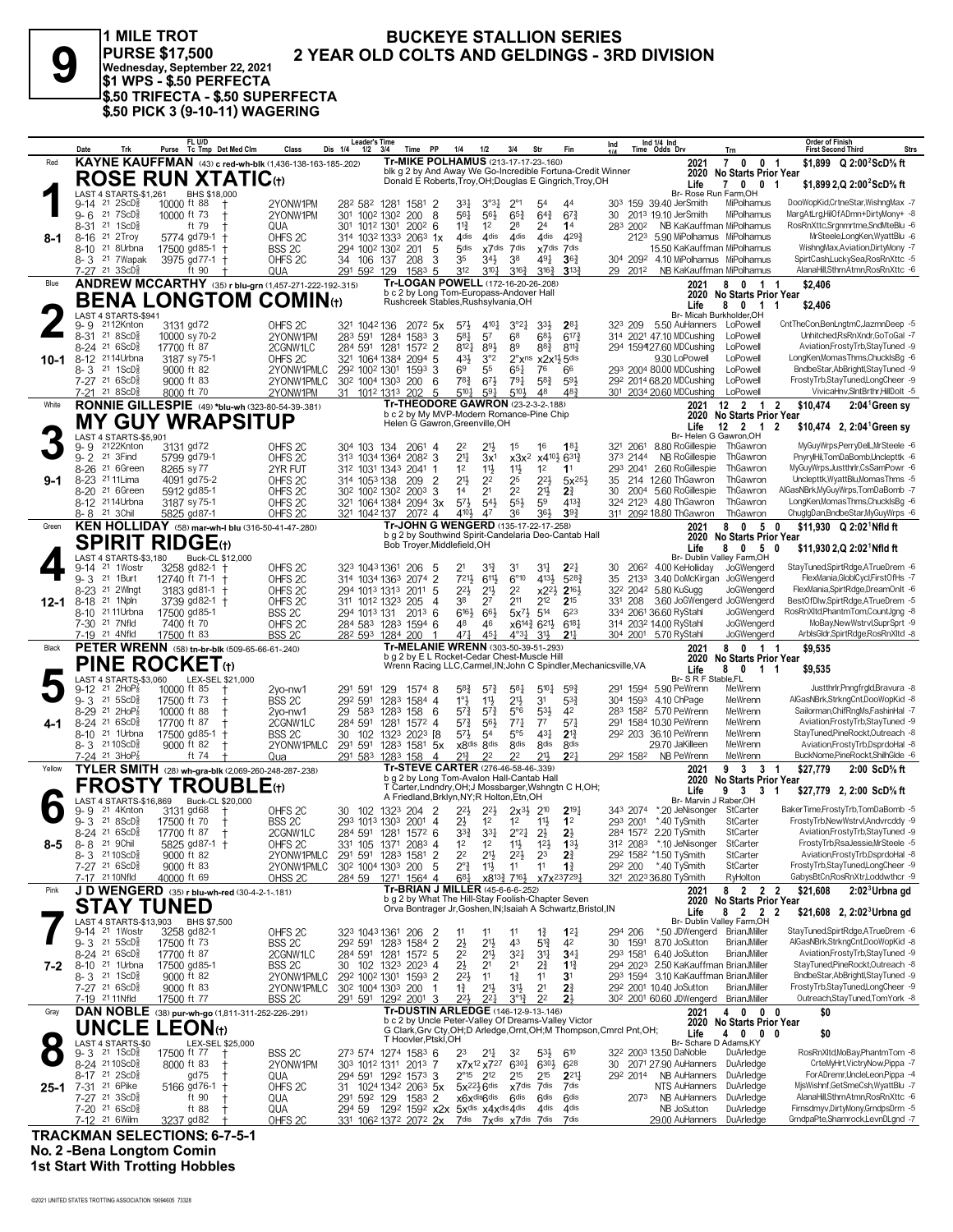

# 1 MILE PACE<br>
PURSE \$17,500 3 YEAR<br>
Wednesday, September 22, 2021<br>
\$1 WPS - \$.50 PERFECTA<br>
3.50 TRIFECTA - \$.50 SUPERFECTA<br>
GUARANTEED \$20,000 \$.50 PICK 4 (10-11-12-13)<br>
WAGERING

#### **BUCKEYE STALLION SERIES** 3 YEAR OLD FILLIES - 1ST DIVISION

|           | Date                      | Trk                                                                  |                            | FL U/D<br>Purse Tc Tmp Det Med Clm                          | Class                                  | <b>Leader's Time</b><br>Dis 1/4<br>$1/2$ $3/4$      |                          | Time PP                                                                                                   | 1/4                                   | 1/2                                   | 3/4                                                        | Str                               | Fin                                                                                                                       | Ind<br>11A      |                              | Ind 1/4 Ind<br>Time Odds Drv                                                 |              | Trn                                                                                    |                         | <b>Order of Finish</b><br><b>First Second Third</b>                         | <b>Strs</b> |
|-----------|---------------------------|----------------------------------------------------------------------|----------------------------|-------------------------------------------------------------|----------------------------------------|-----------------------------------------------------|--------------------------|-----------------------------------------------------------------------------------------------------------|---------------------------------------|---------------------------------------|------------------------------------------------------------|-----------------------------------|---------------------------------------------------------------------------------------------------------------------------|-----------------|------------------------------|------------------------------------------------------------------------------|--------------|----------------------------------------------------------------------------------------|-------------------------|-----------------------------------------------------------------------------|-------------|
| Red       |                           |                                                                      |                            | DAN NOBLE (38) pur-wh-go (1,811-311-252-226-.291)           |                                        |                                                     |                          | Tr-ROBERT BOGGS (27-1-3-3-.136)<br>b f 3 by Art Official-Tahiti Sweetie-Panspacificflight                 |                                       |                                       |                                                            |                                   |                                                                                                                           |                 |                              |                                                                              | 2021<br>2020 | $\overline{2}$<br>10<br>0<br>2<br>0<br>$\mathbf{0}$                                    | -1<br>-1                | \$7,616<br>\$787                                                            |             |
|           |                           |                                                                      |                            | <b>HAILMARYFULLOGRACE</b>                                   |                                        |                                                     |                          | Robert A Boggs, Marysville, OH                                                                            |                                       |                                       |                                                            |                                   |                                                                                                                           |                 |                              |                                                                              | Life         | $12 \quad 0$<br>Br- Down The Lane Stables, OH                                          | 2 <sub>2</sub>          | \$8,403                                                                     |             |
|           | 9-16                      | LAST 4 STARTS-\$5,431<br>21 3ScD <sup>3</sup>                        | 10000 ft 82                |                                                             | <b>FMNW1PMRLT</b>                      | 274 571                                             | 1252 1543 3              |                                                                                                           | 461                                   | $44\frac{3}{4}$                       | $4^{\circ}4$                                               | 3 <sup>1</sup>                    | 2 <sub>hd</sub>                                                                                                           |                 |                              | 28 <sup>2</sup> 154 <sup>3</sup> 8.80 ChPage                                 |              | RoBoggs                                                                                |                         | Gucci,Halmryflg,Cantwlgtl -7                                                |             |
|           | $9 - 4$                   | g- 9 2113ScD <sup>5</sup><br>21 2Rchwd                               | 10000 ft 58<br>3595 gd76-1 |                                                             | FMNW1PMRLT<br>OHFS 3F                  | 283 584 127<br>311 1034 1344 2023 5                 |                          | 157 4                                                                                                     | 2 <sup>1</sup><br>331                 | $21\frac{1}{2}$<br>$3^{21}$           | 34<br>33                                                   | 2 <sup>1</sup><br>$36\frac{1}{2}$ | 3p2<br>$38\frac{3}{4}$                                                                                                    | 30<br>29        |                              | 1571 13.80 ChPage<br>2042 5.50 ChPage                                        |              | RoBoggs<br>RoBoggs                                                                     |                         | WildctVct,Halmryflg+KisdByThM- -8<br>FortntSrv,ShawTown,Halmryflg -5        |             |
| 9-1       |                           | 8-26 <sup>21</sup> 11ScD <sup>3</sup>                                | 8000 ft 77                 |                                                             | FMNW1PMRLT                             | 272 56                                              | 1253 1553 4              |                                                                                                           | $66\frac{1}{4}$                       | $65\frac{3}{4}$                       | $6^{\circ\circ}3$                                          | 74                                | $65\frac{1}{4}$                                                                                                           |                 |                              | 30 <sup>2</sup> 156 <sup>3</sup> 2.20 DaNoble                                |              | RoBoggs                                                                                |                         | MsParkInP,KisdByThM,FoxVIyTrp -8                                            |             |
|           |                           | 8-12 <sup>21</sup> 1ScD <sup>5</sup><br>8-5 2114ScD                  | 8000 gd80<br>8000 ft 75    |                                                             | <b>FMNW1PMRLT</b><br>FMNW1PMRLT        | 282 59<br>272 563                                   | 127<br>1253 1551         | $155^3$ 5<br>3                                                                                            | $45\frac{1}{4}$<br>593                | 443<br>$56\frac{1}{4}$                | $44\frac{3}{4}$<br>54                                      | $4^{2}\frac{3}{4}$<br>53          | 431<br>431,                                                                                                               |                 |                              | 281 1561 20.20 AuHanners<br>29 <sup>2</sup> 1554 39.80 AuHanners             |              | RoBoggs<br>RoBoggs                                                                     |                         | SomwhrOnt, MsParkInP, CantwlgtI -7<br>IslandByT,MsParkInP,DrinksAIR -8      |             |
| Blue      |                           |                                                                      |                            | AARON MERRIMAN (43) go-c red-wh (3,103-566-482-440-.316)    |                                        |                                                     |                          | Tr-ANETTE LORENTZON (633-104-99-95-.301)                                                                  |                                       |                                       |                                                            |                                   |                                                                                                                           |                 |                              |                                                                              | 2021         | 13<br>3<br>-1                                                                          | $\overline{\mathbf{2}}$ | \$34,637<br>1:54 ScD% ft                                                    |             |
|           |                           |                                                                      |                            | <b>REACHTHRUTHESKY AS</b>                                   |                                        |                                                     |                          | br f 3 by McArdle-Twincreeks Jewel-Dragon Again<br>Anette Lorentzon, Paris, KY; Acl Stuteri Ab, Paris, KY |                                       |                                       |                                                            |                                   |                                                                                                                           |                 |                              |                                                                              | 2020<br>Life | 5<br>0<br>$\mathbf{1}$<br>18<br>3                                                      | 0<br>22                 | \$5,775<br>\$40,412 3, 1:54 ScD <sup>5</sup> / <sub>8</sub> ft              |             |
|           | $9 - 11$                  | LAST 4 STARTS-\$16,775<br>$21 \text{ } 9$ ScD $\frac{5}{8}$          | 17500 ft 72                |                                                             | <b>BSS 3F</b>                          | 271 571                                             | 125<br>154               | -5                                                                                                        | $8^{\circ}8\frac{1}{2}$               | $6^{\circ}4\frac{1}{2}$               | $5^{\circ 0}13$                                            | $72\frac{3}{4}$                   | $2\frac{3}{4}$                                                                                                            | 29              |                              | 1541 11.60 AMerrimn                                                          |              | Br- Anette Lorentzon & Acl Stuteri Ab.KY<br>AnLorentzon                                |                         | RcknTBluRechthrAs.DisrnoHil-10                                              |             |
|           | 8-25 <sup>21</sup> 8YR    |                                                                      | 20000 ft 88                |                                                             | FMNW4PM                                | 282 582                                             | 1264<br>1551             | $\overline{4}$                                                                                            | 441                                   | $4^{\circ}4$                          | $2^{\circ}$                                                | $2^{13}$                          | $3^{11}$                                                                                                                  |                 |                              | 28 <sup>2</sup> 155 <sup>2</sup> 5.70 ScZeron                                |              | AnLorentzon                                                                            |                         | PartyQuen,SeOfLvBc,RechthrAs -8                                             |             |
| 4-1       | 8-18 21 9YR<br>8-4 21 6YR |                                                                      | 20000 ft 80<br>18000 ft 74 |                                                             | FMNW4PM<br>FMNW2PM                     | 281<br>583<br>282 572 126                           | 1254<br>1561             | 1543 7                                                                                                    | 793<br>21}                            | $78\frac{1}{4}$<br>$2^{13}$           | 7°113<br>$2^{13}$                                          | 69<br>23                          | $5^{7}$<br>1 <sub>ns</sub>                                                                                                | 28              | 294 1561                     | 156 12.50 JoStratton<br>1.90 TyButer                                         |              | AnLorentzon<br>AnLorentzon                                                             |                         | Chelski.SeOfLvBc.IdealHanh -8<br>RechthrAs,QuickSix,PrincsAlt -7            |             |
|           | 7-28 <sup>21</sup> 4YR    |                                                                      | 18000 ft 80                |                                                             | FMNW2PM                                | 281 58                                              | 1263 1553 6              |                                                                                                           | 21}                                   | $21\frac{1}{2}$                       | 2 <sup>11</sup>                                            | 41}                               | $4^{13}$                                                                                                                  |                 | 291 156                      | 5.70 TyButer                                                                 |              | AnLorentzon                                                                            |                         | SocityJil,Bchblkldy,FrnchShkr -8                                            |             |
| White     |                           | 7-15 <sup>21</sup> 5ScD <sup>3</sup>                                 | 17500 ft 88                | TYLER SMITH (28) wh-gra-blk (2,069-260-248-287-.238)        | <b>BSS 3F</b>                          | 273 573                                             | 1244 1534 1              | Tr-K. DEAN GLISPIE (76-5-9-7-.162)                                                                        | 323                                   | 53                                    | $63\frac{1}{4}$                                            | $5^{2}$                           | 42                                                                                                                        |                 | 284 1541                     | 6.20 ChPage                                                                  | 2021         | AnLorentzon<br>17<br>-1<br>4                                                           | 4                       | DisrnoHil,WstrnRose,GlsLstCal-10<br>1:55 $4$ ScD $\%$ gd<br>\$22,970        |             |
|           |                           |                                                                      |                            | ODDS ON BUCKEYESധ                                           |                                        |                                                     |                          |                                                                                                           |                                       |                                       |                                                            |                                   | b f 3 by Racing Hill-Boldnbrash Hanover-The Panderosa                                                                     |                 |                              |                                                                              | 2020         | 7<br>0<br>0                                                                            | 4                       | \$11,204                                                                    |             |
|           |                           | LAST 4 STARTS-\$9,525                                                |                            | OH-SEL \$40,000                                             |                                        |                                                     |                          | Gordon L Brookhart, Westerville, OH;<br>John C Froschauer, Vandalia, OH                                   |                                       |                                       |                                                            |                                   |                                                                                                                           |                 |                              |                                                                              | Life         | 24<br>$\overline{1}$<br>4<br>Br- Hanover Shoe Farms Inc,PA                             | 8                       | \$34,174 3, 1:55 <sup>4</sup> ScD <sup>5</sup> / <sub>8</sub> gd            |             |
|           | $9 - 2$                   | $9-11$ 21 $8$ ScD $\frac{3}{8}$<br>$21 \text{ } 9$ ScD $\frac{5}{8}$ | 17500 ft 72<br>13000 ft 67 | L                                                           | BSS 3F<br><b>FMNW2PMRLT</b>            | 272 564<br>28 57                                    | 1244 1532 5<br>1252 1531 | -1                                                                                                        | $66\frac{3}{4}$<br>33                 | $4^{o_3}\frac{3}{4}$<br>$2^{\circ}1$  | $2^{\circ}1$<br>2 <sup>11</sup>                            | 2<br>2 <sup>2</sup>               | 2nk<br>$2^{3}$                                                                                                            |                 |                              | 283 1532 33.10 TySmith<br>28 <sup>2</sup> 154 3.40 TySmith                   |              | KGlispie<br>KGlispie                                                                   |                         | FreeThnkr, OdsBuckys, Lady Warir -9<br>OneFnAnd,OdsBuckys,StphnsHpe-10      |             |
|           |                           | 8-26 <sup>21</sup> 1ScD <sup>5</sup>                                 | 9500 ft 84                 |                                                             | <b>FMNW2PMRLT</b>                      | 281 563                                             | 125<br>153               | -7                                                                                                        | 912                                   | $9^{07}$                              | 7°5                                                        | 5 <sup>1</sup>                    | 3 <sup>11</sup>                                                                                                           |                 |                              | 271 1531 34.90 TySmith                                                       |              | KGlispie                                                                               |                         | OneFnAnd,RufOnLrn,OdsBuckys -9                                              |             |
| 6-1       |                           | $8 - 5$ 21 $9$ ScD <sup>5</sup><br>7-29 21 9ScD <sup>5</sup>         | 9500 ft 83<br>9500 ft 77   |                                                             | FMNW2PMRLT<br>FMNW2PMRLT               | 27<br>561<br>28 572 125                             | 124                      | 1522 1<br>1532 6                                                                                          | 58<br>$8^{11}\frac{3}{4}$             | $3^{012}$<br>$7^{\circ}7$             | $2^{\circ}1$<br>$6°3\frac{1}{2}$                           | 421<br>$53\frac{1}{4}$            | 443<br>54                                                                                                                 |                 |                              | 29 1531 23.50 TySmith<br>283 1541 22.40 BrtMiller                            |              | KGlispie<br>KGlispie                                                                   |                         | Pnknprfct,FncyNFast,OneFnAnd-10<br>ScrmnDemn, OneFnAnd, SheKnwslt-10        |             |
|           |                           | 7-22 2110ScD                                                         | 9500 ft 71                 |                                                             | <b>FMNW2PMRLT</b>                      | 263 554 1234 1524 1                                 |                          |                                                                                                           | 331                                   | $3^{2}\frac{3}{4}$                    | $4^{3}\frac{1}{4}$                                         | $5\frac{11}{2}$                   | 411                                                                                                                       |                 |                              | 283 153 16.40 RonWrennJr KGlispie                                            |              |                                                                                        |                         | JenasTonc.RufOnLrn.LadvWarir -7                                             |             |
| Green     |                           |                                                                      |                            | CHRIS PAGE (37) wh-r blu-mar (2,060-341-298-253-287)        |                                        |                                                     |                          | Tr-RON BURKE (3,427-675-578-468-.336)                                                                     |                                       |                                       |                                                            |                                   | b f 3 by Western Vintage-Live The Extreme-Always A Virgin                                                                 |                 |                              |                                                                              | 2021<br>2020 | 4<br>13<br>1<br>2<br>8<br>3                                                            | 0                       | \$53,125<br>1:52 $^2$ Mea $\%$ sy<br>\$64,025<br>1:54 Mea $\%$ ft           |             |
|           |                           | <b>FREE</b>                                                          |                            | <b>THINKER</b> <sup>(L)</sup>                               |                                        |                                                     |                          | Weaver Bruscemi, PA                                                                                       |                                       |                                       |                                                            |                                   | Burke Rcg Stb, PA; J Melillo, OH; J&T Silva- Purnel&Libby, FL;                                                            |                 |                              |                                                                              | Life         | 6<br>21<br>4                                                                           | $\mathbf 1$             | \$117,150 3, 1:52 <sup>2</sup> Mea <sup>5</sup> / <sub>8</sub> sy           |             |
|           | 9-11                      | LAST 4 STARTS-\$9,450<br>218SCD <sub>8</sub>                         | 17500 ft 72                | OH-SEL \$16,000                                             | <b>BSS 3F</b>                          | 272 564                                             | 1244 1532 2              |                                                                                                           | 3°1}                                  | $11\frac{1}{4}$                       | $1\frac{1}{4}$                                             | $1\frac{3}{4}$                    | 1nk                                                                                                                       |                 | 283 1532                     | *.30 WMWilder                                                                |              | Br- Marion Beachy, OH<br>RoBurke                                                       |                         | FreeThnkr, OdsBuckys, LadyWarir -9                                          |             |
|           | $9 - 3$<br>$8 - 20$       | $21 \text{ } 2SCD_R^5$<br>2114ScD $\frac{5}{8}$                      | 14000 ft 77<br>12500 ft 75 |                                                             | <b>FMNW7500L4</b><br><b>FMNW7500L4</b> | 264 55<br>26 <sup>2</sup> 54 <sup>3</sup> 1224      | 1224 1511 [10            | 1512 2                                                                                                    | $5^{7}$<br>$7^{11}\frac{3}{4}$        | $4^{012}$<br>$7^7$                    | $3^{01}$<br>$96\frac{3}{4}$                                | 32<br>96}                         | $5^{3}$<br>6 <sup>8</sup>                                                                                                 |                 |                              | 284 1514 5.70 ChPage<br>284 153 10.10 ChPage                                 |              | RoBurke<br>RoBurke                                                                     |                         | GoneGirl,ShersBabe,MajrNghtO-10<br>EvasSprts,CamraLady,SwtSlySue -9         |             |
| $2 - 1$   |                           | $8 - 6$ 21 3ScD <sup>5</sup>                                         | 57500 ft 87                | L                                                           | OSF 3F                                 | 271 562 1232 1513 6                                 |                          |                                                                                                           | $67\frac{3}{4}$                       | $77\frac{1}{2}$                       | $7^{\circ}7^{\frac{1}{4}}$                                 | $64\frac{1}{4}$                   | $64\frac{1}{4}$                                                                                                           |                 |                              | 273 1522 7.50 WMWilder                                                       |              | RoBurke                                                                                |                         | SumerToch,DisrnoHil,JenasTonc -7                                            |             |
|           | $7-16$                    | 7-30 21 2ScD <sup>5</sup><br>21 5 ScD <sup>3</sup>                   | 12500 ft 81<br>50000 ft 73 | L                                                           | <b>FMNW7500L4</b><br>OHSS 3F           | 273 554 124<br>264 56                               | 1511<br>1234 1522 1      |                                                                                                           | 21<br>$44\frac{1}{4}$                 | $2^{13}$<br>$44\frac{1}{4}$           | 2 <sup>1</sup><br>$4^{01}\frac{1}{2}$                      | $2^{13}$<br>$4^{2}\frac{3}{4}$    | 2 <sup>1</sup><br>411                                                                                                     |                 |                              | 271 1512 7.20 ChPage<br>283 1523 2.20 ChPage                                 |              | RoBurke<br>RoBurke                                                                     |                         | PlyForPay,FreeThnkr,AmrcnCher -6<br>DragnsLck,BabsJansn,SheKnwsIt -5        |             |
| Black     |                           |                                                                      |                            | RONNIE WRENN JR. (35) blk-mar (1,939-397-336-249-.344)      |                                        |                                                     |                          | Tr-SAM SCHILLACI (832-118-123-103-265)                                                                    |                                       |                                       |                                                            |                                   |                                                                                                                           |                 |                              |                                                                              | 2021         | 17<br>$\overline{2}$<br>4                                                              | 4                       | \$21,284<br>$1:544$ Nfld ft                                                 |             |
|           |                           | <b>SAN FRANNY</b> <sub>(L)</sub>                                     |                            |                                                             |                                        |                                                     |                          |                                                                                                           |                                       |                                       |                                                            |                                   | b f 3 by Nob Hill High-Odds On Hemera-Western Ideal<br>Hrsplay Rcg Stb & Miller Rcg Stb & Mazing Rcg Stb & E Marrinan, OH |                 |                              |                                                                              | 2020<br>Life | 11<br>0<br>2<br>28<br>2<br>6                                                           | 2<br>6                  | \$5,035<br>\$26,319 3, 1:54 <sup>4</sup> Nfld ft                            |             |
|           |                           | LAST 4 STARTS-\$11,225 BHS \$14,000                                  |                            |                                                             |                                        |                                                     |                          |                                                                                                           |                                       |                                       |                                                            |                                   |                                                                                                                           |                 |                              |                                                                              |              |                                                                                        |                         | Br- M Dean Robinson & D E Robinson & R A Mondillo, OH                       |             |
|           | $9 - 11$                  | 21 8 ScD <sup>3</sup><br>9-4 21 11 Nfld                              | 17500 ft 72<br>10400 ft 69 |                                                             | <b>BSS 3F</b><br>FMNW2PMCD             | 272 564<br>273 572 1261 1544 7                      | 1244 1532 4              |                                                                                                           | 21}<br>14                             | $3^{2}3$<br>$11\frac{1}{4}$           | $5^{2}$<br>$12\frac{1}{4}$                                 | 421<br>$13\frac{1}{2}$            | 43<br>$1^{13}$                                                                                                            |                 |                              | 283 1544 1.70 GrGrismore                                                     |              | 283 154 16.10 RonWrennJr SaSchillaci<br>SaSchillaci                                    |                         | FreeThnkr, OdsBuckys, Lady Warir -9<br>SanFranny,DlghtflS,Purrei -9         |             |
|           |                           | 8-28 <sup>21</sup> 9Nfld<br>8-23 <sup>21</sup> 7Nfld                 | 10000 ft 85<br>8500 ft 77  |                                                             | FMNW2PMCD                              | 273 553 1244 153 6<br>274 563 1244 1531             |                          | 8                                                                                                         | 771<br>$46\frac{1}{4}$                | $8^{\circ}11$<br>45                   | $5^{\circ}5^{\circ}$<br>441                                | $2^{2}$<br>46                     | 25<br>$24\frac{1}{4}$                                                                                                     |                 | 281 154<br>282 154           | 4.90 HuMyers                                                                 |              | SaSchillaci<br>7.10 RonWrennJr SaSchillaci                                             |                         | Dontmkflf,SanFranny,LadyWarir -9<br>ColManDde,SanFranny,NaturlGem -9        |             |
| 5-1       |                           | 8-16 <sup>21</sup> 4Nfld                                             | 8500 ft 74                 | L                                                           | 10000CLNW2<br>10000CLNW2               | 281 563 1253 1543 8                                 |                          |                                                                                                           | 910                                   | 991                                   | $7^{\circ}7^{\circ}7^{\circ}34^{\circ}$                    |                                   | 3 <sup>1</sup>                                                                                                            |                 |                              |                                                                              |              | 274 1544 11.30 RonWrennJr SaSchillaci                                                  |                         | ColManDde, NaturlGem, SanFranny -9                                          |             |
| Yellow    |                           | 8-8 21 3Nfld                                                         | 8500 ft 83                 | <b>AUSTIN HANNERS</b> (22) br-tn-wh (605-53-52-64-171)      | FM10000NW2                             | 271 561 1244 1543 6                                 |                          | Tr-DANNY COLLINS (75-4-7-5-.127)                                                                          | $5^{7}$                               | $5^{\circ}4$                          | $4^{\circ}4^{\circ}$                                       | 21                                | $41\frac{3}{4}$                                                                                                           |                 |                              |                                                                              |              | 292 155 *1.30 RonWrennJr SaSchillaci<br>0                                              |                         | DncngTina,RiskyBcky,Rockmatic -9                                            |             |
|           |                           | QUEEN OF                                                             |                            | <b>CAMBRIDGE</b>                                            |                                        |                                                     |                          | br f 3 by McArdle-Palin Simple-Bettor's Delight                                                           |                                       |                                       |                                                            |                                   |                                                                                                                           |                 |                              |                                                                              | 2021<br>2020 | 12<br>$\overline{2}$<br>5<br>$\mathbf{1}$<br>$\mathbf 1$                               | -1                      | \$3.756 Q 1:58 <sup>4</sup> ScD% ft<br>1:57 <sup>3</sup> Dtn% ft<br>\$4,365 |             |
|           |                           | LAST 4 STARTS-\$325                                                  |                            |                                                             |                                        |                                                     |                          | Bill L Burger, Pickerington, OH                                                                           |                                       |                                       |                                                            |                                   |                                                                                                                           |                 |                              |                                                                              | Life         | $17 \quad 1$<br>3<br>Br- Jeffrev R Eckburg.IL                                          | $\overline{1}$          | \$8,121 2, 1:57 ${}^{3}$ Dtn ${}^{5}$ s ft                                  |             |
|           | 9-14                      | 21 3 ScD <sup>3</sup>                                                | 6500 ft 88                 |                                                             | <b>FMNW1500L4</b>                      | 272 581                                             | 126 <sup>2</sup> 1543 4  |                                                                                                           | 33                                    | 33                                    | 33                                                         | 32                                | 55                                                                                                                        |                 |                              |                                                                              |              | 283 1553 37.60 AuHanners DaCollins                                                     |                         | SwetWstrn,Smash,SmileyDgn -8<br>OneFnAnd.OdsBuckys.StphnsHpe-10             |             |
|           |                           | 9-2 21 9ScD <sup>5</sup><br>8-26 21 9ScD <sup>5</sup>                | 13000 ft 67<br>9500 ft 78  | L                                                           | FMNW2PMRLT<br>FMNW2PMRLT               | 28<br>57<br>281<br>574 127                          | 1252<br>1531             | 9<br>1554 [10                                                                                             | $9^{12}$<br>$79\frac{1}{4}$           | $9^{10}\frac{1}{4}$<br>$8^{71}$       | 66}<br>981                                                 | 87<br>$84\frac{1}{4}$             | 812<br>951                                                                                                                | 29              |                              | 281 1564 30.40 AuHanners                                                     |              | 1553 75.20 AuHanners DaCollins<br>DaCollins                                            |                         | StphnsHpe,RcknrlShl,VelctySan-10                                            |             |
| $25 - 1$  |                           | 8-12 2110ScD <sup>5</sup><br>$8 - 5$ 21 $9$ ScD <sup>3</sup>         | 9500 sy 74-1<br>9500 ft 83 | L                                                           | FMNW2PMRLT<br>FMNW2PMRLT               | 27<br>554 1241<br>27<br>561                         | 1541<br>124              | -5<br>1522 [10                                                                                            | 31}<br>711,                           | $33\frac{1}{4}$<br>$86\frac{1}{2}$    | 33<br>89                                                   | $3^{2}$<br>810                    | $64\frac{3}{4}$<br>711,                                                                                                   |                 |                              | 30 <sup>2</sup> 155 <sup>1</sup> 26.30 AuHanners<br>284 1543 58.90 AuHanners |              | DaCollins<br>DaCollins                                                                 |                         | LadyScnst,OneFnAnd,SheKnwslt -7<br>Pnknprfct,FncyNFast,OneFnAnd-10          |             |
|           |                           | 7-29 21 9ScD                                                         | 9500 ft 77                 |                                                             | <b>FMNW2PMRLT</b>                      | 28 572 125                                          |                          | 15329                                                                                                     |                                       |                                       | $10^{15\frac{1}{2}} 10^{10\frac{1}{4}} 10^{96\frac{3}{4}}$ | 961                               | 991                                                                                                                       |                 |                              | 284 1551 61.30 AuHanners                                                     |              | DaCollins                                                                              |                         | ScrmnDemn.OneFnAnd.SheKnwsIt-10                                             |             |
| Pink      |                           |                                                                      |                            | <b>BRETT MILLER</b> (48) pur-wh-gra (2,153-339-295-251-272) |                                        |                                                     |                          | Tr-JAMAL WILLIAMS (17-3-3-3-333)                                                                          |                                       |                                       |                                                            |                                   | b f 3 by Arthur Blue Chip-Walk Of Shame-Western Hanover                                                                   |                 |                              |                                                                              | 2021         | $17 \quad 3$<br>$\overline{7}$<br>2020 2 1 0 0                                         | 0                       | \$43,093<br>1:55 HoP% ft<br>\$3.172<br>1:57 Dtn% ft                         |             |
|           |                           |                                                                      |                            | <b>SHAMEFUL EYES</b> ©                                      |                                        |                                                     |                          | Charles E Stein, Cortland, OH                                                                             |                                       |                                       |                                                            |                                   |                                                                                                                           |                 |                              |                                                                              | Life         | 19 4 7 0                                                                               |                         | \$46,265 3, 1:55 HoP% ft                                                    |             |
|           | 9-16                      | LAST 4 STARTS-\$2,380<br>$21 \text{ } 4\text{ScD}^5_8$               | 14000 ft 82                | OH-SEL \$11,000<br>L                                        | FMNW4PMRLT                             | 27 562 1233 1504 4                                  |                          |                                                                                                           | 78                                    | $6^{\circ}6$                          | $6^{\circ}5$                                               | 45                                | $48\frac{3}{4}$                                                                                                           | 28              |                              | 1523 35.70 MDCushing                                                         |              | Br- Spring Haven Farm,OH<br>JaWilliams                                                 |                         | Oakwdnbll, McKella, JenasTonc -9                                            |             |
|           |                           | $9-11$ 21 8ScD <sup>5</sup><br>21 4Find                              | 17500 ft 72                | L                                                           | <b>BSS 3F</b>                          | 272 564 1244 1532 9                                 |                          |                                                                                                           | 9111,                                 | 983                                   | 8°6                                                        | 961                               | 983                                                                                                                       | 29              | 2012                         | 155 92.40 BrtMiller<br>NB JeNisonger                                         |              | JaWilliams<br>JaWilliams                                                               |                         | FreeThnkr, OdsBuckys, Lady Warir -9<br>Gucci.SadlUpNCr.PalOMnHnv -7         |             |
| 25-1      | 9-1                       | 8-28 <sup>21</sup> 1HoP <sub>8</sub>                                 | 5666 gd75-1                | L<br>ft 75<br>L                                             | OHFS 3F<br>Qua                         | 281 1003 1311 2011 5<br>29 572 1253 1531            |                          | -1                                                                                                        | $1^{\circ}$ $\frac{3}{4}$<br>$2^{13}$ | 11<br>2 <sup>2</sup>                  | $1\frac{3}{4}$<br>$2^{13}$                                 | $1\frac{1}{4}$<br>$2^{13}$        | 511<br>3 <sub>nk</sub>                                                                                                    | 30 <sup>1</sup> | 271 1531                     | NB BrBates                                                                   |              | JaWilliams                                                                             |                         | DoOverHnv,TheThndrR,ShmfIEyes -6                                            |             |
|           | 8-15 <sup>21</sup> 8 Cel  | 8-21 <sup>21</sup> 9Green                                            | 3911 gd88-1<br>5754 gd74-1 |                                                             | OHFS 3F<br>OHFS 3F                     | 28 <sup>2</sup> 584 1281 158<br>284 571             | 1272 1581                | 6<br>-1                                                                                                   | 5 <sup>8</sup><br>2 <sup>2</sup>      | $2^{\circ}1$<br>2 <sup>1</sup>        | 11<br>2 <sup>2</sup>                                       | 1 <sub>ns</sub><br>21             | $2\frac{3}{4}$<br>2 <sup>1</sup>                                                                                          | 30              | 1581<br>30 <sup>2</sup> 1581 | 2.80 ScCisco<br>5.70 JkDailey                                                |              | JaWilliams<br>JaWilliams                                                               |                         | AliBTeror,ShmflEyes,Gucci -6<br>SophsCndy,ShmflEyes,NoraTova -7             |             |
| Gray      |                           |                                                                      |                            | TYLER BUTER (35) br-go (1,788-234-234-235-247)              |                                        |                                                     |                          | Tr-JOE STEVENS (38-9-4-5-339)                                                                             |                                       |                                       |                                                            |                                   |                                                                                                                           |                 |                              |                                                                              | 2021         | 16<br>7<br>3                                                                           |                         | \$31,877<br>1:54 Nfld ft                                                    |             |
|           |                           |                                                                      |                            | <b>COUSIN MARGIE</b>                                        |                                        |                                                     |                          | b f 3 by McArdle-Save My Tootsie-Big Bad John<br>Joseph K Stevens, Montrose, MI                           |                                       |                                       |                                                            |                                   |                                                                                                                           |                 |                              |                                                                              | 2020<br>Life | 12<br>$\mathbf{2}$<br>5<br>28<br>9                                                     | -1<br>82                | \$16,322<br>1:58 $2$ Delaft<br>\$48,199 3, 1:54 Nfld ft                     |             |
| $\bullet$ |                           | LAST 4 STARTS-\$9,855                                                |                            | BHS \$5,000                                                 |                                        |                                                     |                          |                                                                                                           |                                       |                                       |                                                            |                                   |                                                                                                                           |                 |                              |                                                                              |              | Br- Clyde A Perfect, IN                                                                |                         |                                                                             |             |
|           |                           | 9-15 <sup>21</sup> 9Mtplr<br>9-11 21 9ScD <sup>3</sup>               | 5068 gd71-1<br>17500 ft 72 |                                                             | OHFS 3F<br><b>BSS 3F</b>               | 31 <sup>2</sup> 104 133 <sup>2</sup> 202<br>271 571 | 125<br>154               | $\overline{4}$<br>3                                                                                       | $11\frac{1}{2}$<br>2 <sup>11</sup>    | $1^{\circ}$ ns<br>$3^{13}$            | 11<br>3 <sup>11</sup>                                      | 11<br>$3\frac{1}{4}$              | $12\frac{1}{2}$<br>4dh <sup>11</sup>                                                                                      | 29              | 283 202                      |                                                                              |              | NB JaMerriman JoStevens<br>1541 45.40 JaMerriman JoStevens                             |                         | CousnMrge,BonitaJo,MisCrIySh -5<br>RcknTBlu,RechthrAs,DisrnoHil-10          |             |
|           |                           | 9-2 <sup>21</sup> 1VnWrt                                             | 9735 gd75-1                |                                                             | OHFS 3F                                | 29 592 1294 201                                     |                          | 6                                                                                                         | 2 <sup>11</sup>                       | 2 <sup>1</sup>                        | 2 <sup>1</sup>                                             | 11                                | 11                                                                                                                        |                 |                              |                                                                              |              | 31 201 *1.30 JaMerriman JoStevens                                                      |                         | CousnMrge,SistrSaid,Fevrslstc -6<br>LovelsHil,CousnMrge,Fevrslstc -7        |             |
|           |                           | 12-1 8-26 21 4Hick<br>8-18 21 11 Npln                                | 5268 gd84-1<br>3645 gd82-1 |                                                             | OHFS 3F<br>OHFS 3F                     | 292 593 1301<br>303 1021 132 2003                   |                          | $200^3$ 6<br>-1                                                                                           | 2 <sup>1</sup><br>11                  | 2 <sup>1</sup><br>11                  | 2 <sup>1</sup><br>11                                       | $2\frac{1}{2}$<br>$1\frac{3}{4}$  | 21<br>$13\frac{1}{4}$                                                                                                     |                 |                              |                                                                              |              | 30 <sup>2</sup> 2004 20.70 JaMerriman JoStevens<br>283 2003 *1.70 JaMerriman JoStevens |                         | CousnMrge,DontTrip,BonitaJo -6                                              |             |
|           |                           | 8-11 <sup>21</sup> 7 Attc                                            | 5268 sl 82-2               |                                                             | OHFS 3F                                | 30 103 1341 204                                     |                          | Tr-MARION CHUPP (463-49-64-48-.217)                                                                       | 21                                    | 31                                    | 31                                                         | x24                               | $4^{11}$                                                                                                                  |                 |                              |                                                                              |              | 32 206 <sup>2</sup> NB JaMerriman JoStevens                                            |                         | LovlyMnro,FortntSrv,Fevrslstc -7                                            |             |
| Purple    |                           | WINEL                                                                |                            | TIM TETRICK (39) grn-yel-wh (2,044-447-329-280-.354)        |                                        |                                                     |                          | b f 3 by Racing Hill-Western Duel-Western Hanover                                                         |                                       |                                       |                                                            |                                   |                                                                                                                           |                 |                              |                                                                              | 2021<br>2020 | 0<br>0<br>14<br>9<br>3<br>0                                                            | 0<br>0                  | \$8,755<br>1:54 <sup>4</sup> ScD% ft<br>\$105,188                           |             |
|           |                           | LAST 4 STARTS-\$0                                                    |                            | A HANOVERധ<br>OH-SEL \$40,000                               |                                        |                                                     |                          | Timothy L Troyer, Sugarcreek, OH                                                                          |                                       |                                       |                                                            |                                   |                                                                                                                           |                 |                              |                                                                              | Life         | 23<br>3<br>$\mathbf 0$<br>Br- Hanover Shoe Farms Inc,PA                                | 0                       | \$113,943 2, 1:54 <sup>4</sup> ScD <sup>5</sup> / <sub>8</sub> ft           |             |
|           |                           | 9-11 21 2Nfld                                                        | 11500 ft 78                |                                                             | FMNW4PMCD                              | 264 56                                              | 1242 1542 4              |                                                                                                           | 56                                    | $5^{\circ}3\frac{1}{2}$               | $6^{\circ 4}$ <sup>3</sup>                                 | 74                                | $6^{21}$                                                                                                                  |                 |                              | 293 1544 9.30 ChLems                                                         |              | MaChupp                                                                                |                         | RocknReqm,Pnknprfct,AmbtsLiln -8                                            |             |
|           |                           | 8-20 <sup>21</sup> 3ScD <sup>3</sup><br>8-6 2112ScD <sup>5</sup>     | 50000 ft 87<br>57500 ft 76 | L                                                           | OSS 3F<br>OSF <sub>3F</sub>            | 26 55<br>273 562 1243 1513 1                        | 123 1522 6               |                                                                                                           | $8^{11}\frac{1}{2}$<br>68             | $8^{8}\frac{1}{2}$<br>$67\frac{1}{2}$ | $7^\circ 4\frac{1}{2}$<br>$6^{\circ}4$                     | $8^{4}$<br>$7^7$                  | 76<br>$78\frac{3}{4}$                                                                                                     | 28              |                              | 294 1533 57.70 JoSutton<br>153 <sup>2</sup> 29.10 ChPage                     |              | RoBurke<br>RoBurke                                                                     |                         | DragnsLck,SheKnwsIt,SumerToch -8<br>Smothstns, DragnsLck, LveHerWld -7      |             |
|           |                           |                                                                      |                            |                                                             |                                        |                                                     | 272 563 1233 1522 5      |                                                                                                           | $56\frac{1}{2}$                       | $5^{\circ}3\frac{1}{4}$               | $4^{\circ}3$                                               | $8^{3}$                           | $85\frac{3}{4}$                                                                                                           |                 |                              | 292 1533 17.30 ChPage                                                        |              | RoBurke                                                                                |                         | JenasTonc, VelctyLdy, CrusnThrT -9                                          |             |
| 8-1       | 7-29 21 4ScD <sup>5</sup> | 7-22 2111ScD <sup>3</sup>                                            | 11000 ft 78<br>11000 ft 71 | L<br>L                                                      | FMNW4PMRLT<br>FMNW4PMRLT               | 272 572 1252 1532 7                                 |                          |                                                                                                           | $79\frac{1}{2}$                       | $7^{\circ}7^{\frac{1}{4}}$            | $5^{\circ}2^{\frac{3}{4}}$                                 | $5^{2}$                           | $6^{2}3$                                                                                                                  |                 |                              | 28 154 9.50 ChPage                                                           |              | RoBurke                                                                                |                         | VelctyLdy,ViltsRnbw,TinyBtOfS -7                                            |             |

**TRACKMAN SELECTIONS: 4-2-5-3 NO. 9 STARTS FROM 2ND TIER**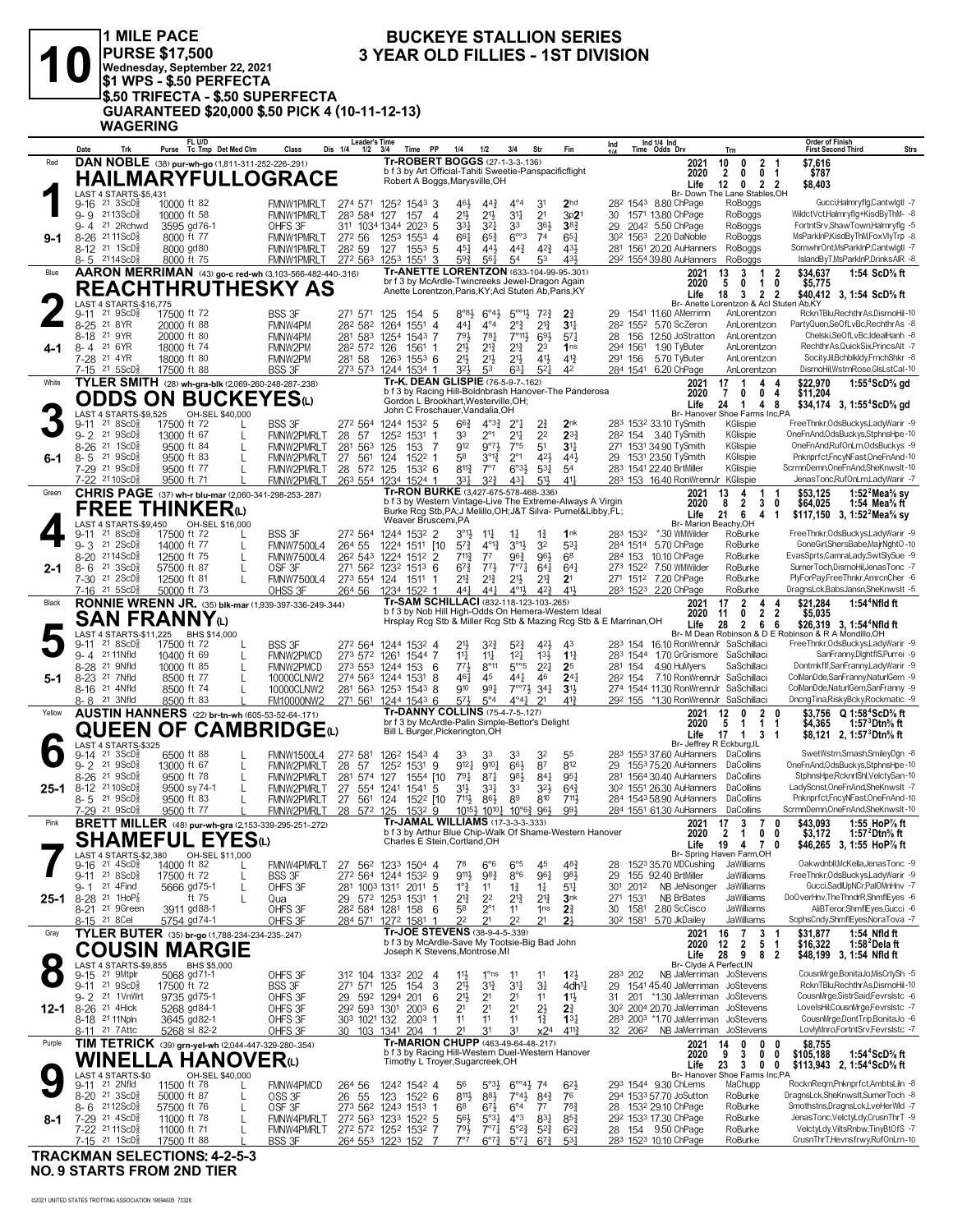

1 MILE TROT PURSE \$62,000<br>Wednesday, September 22, 2021<br>\$1 WPS - \$.50 PERFECTA \$.50 TRIFECTA - \$.50 SUPERFECTA \$.50 PICK 5 (11-12-13-14-15) WAGERING

#### OHIO BREEDERS CHAMPIONSHIP 2 YEAR OLD FILLIES - 1ST DIVISION TOTAL PURSE \$124,000

|         | Date                                                              | Trk                                         |                                        | FL U/D<br>Purse Tc Tmp Det Med Clm |     | Class                                                        | <b>Leader's Time</b><br>Dis 1/4<br>$1/2$ $3/4$                                              |          | <b>PP</b><br>Time        | 1/4                                                                                                                        | 1/2                                           | 3/4                                           | Str                                                                | Fin                               | Ind       |                                  | Ind 1/4 Ind<br>Time Odds Drv                                        | Trn                                                            | <b>Order of Finish</b><br><b>First Second Third</b>    | Strs                                                                   |
|---------|-------------------------------------------------------------------|---------------------------------------------|----------------------------------------|------------------------------------|-----|--------------------------------------------------------------|---------------------------------------------------------------------------------------------|----------|--------------------------|----------------------------------------------------------------------------------------------------------------------------|-----------------------------------------------|-----------------------------------------------|--------------------------------------------------------------------|-----------------------------------|-----------|----------------------------------|---------------------------------------------------------------------|----------------------------------------------------------------|--------------------------------------------------------|------------------------------------------------------------------------|
| Red     |                                                                   |                                             |                                        |                                    |     | DAN NOBLE (38) pur-wh-go (1,811-311-252-226-291)             |                                                                                             |          |                          | Tr-JIM ARLEDGE JR (299-39-30-34-224)                                                                                       |                                               |                                               |                                                                    |                                   |           |                                  | 2021                                                                | 2 2<br>9<br>$\mathbf{0}$                                       | \$18,900                                               |                                                                        |
|         |                                                                   |                                             | HILL OF A DIAMONDധ                     |                                    |     |                                                              |                                                                                             |          |                          | b f 2 by What The Hill-Silicone Valley-Andover Hall<br>L Baker, Glwy, OH; P Phillips, Sctsdl, AZ; G Buckey, Lnd O Lks, FL; |                                               |                                               |                                                                    |                                   |           |                                  | 2020<br>Life                                                        | No Starts Prior Year                                           |                                                        |                                                                        |
|         | LAST 4 STARTS-\$9,400 LEX-SEL \$17,000                            |                                             |                                        |                                    |     |                                                              |                                                                                             |          | W Buckey, McIn, VA       |                                                                                                                            |                                               |                                               |                                                                    |                                   |           |                                  | Br- Robert D Miller, KY                                             | 9 0 2 2                                                        | \$18,900                                               |                                                                        |
|         | $9-14$ 21 $5$ ScD $\frac{5}{8}$                                   |                                             | 10000 ft 88                            |                                    |     | 2YONW1PM                                                     | 301 1014 1304 2001 3                                                                        |          |                          | 33                                                                                                                         | 33                                            | $11\frac{1}{4}$                               | 2 <sub>hd</sub>                                                    | $3^{\frac{13}{4}}$                |           |                                  | 294 2003 9.00 MDCushing                                             | JiArledgeJr                                                    |                                                        | IlAnieUp,SisterIce,HilOfADmn -8                                        |
|         | $9 - 6$                                                           | 21 7 ScD 3<br>$21 \text{ } 2SCD\frac{5}{8}$ | 10000 ft 73<br>10000 sy 73-2           |                                    | L   | 2YONW1PM<br>2YONW1PM                                         | 301 1002 1302                                                                               |          | 200<br>6                 | 11<br>421                                                                                                                  | 21}<br>$4^{o}5^{3}$                           | 34<br>$2^{\circ}$                             | 2 <sup>1</sup><br>221                                              | 3p22<br>24 <sub>1</sub>           |           |                                  | 294 2002 10.80 MDCushing<br>303 2012 7.50 MDCushing                 | JiArledgeJr<br>JiArledgeJr                                     |                                                        | MargAtLrg,HilOfADmn+DirtyMony+ -8<br>WhatsUpCpHilOfADmn.SisterIce -9   |
| 15-1    | 8-31<br>$8 - 22$                                                  | 21 9Nfld                                    | 40000 ft 80                            |                                    |     | OHSS 2F                                                      | 30 <sup>2</sup> 100 <sup>4</sup> 130 <sup>4</sup> 200 <sup>3</sup> 1<br>282 581 1272 158    |          | - 6                      | 711                                                                                                                        | 710                                           | $6^{\circ}7$                                  | $67\frac{1}{4}$                                                    | $46\frac{3}{4}$                   |           |                                  | 303 1592 76.40 ChLems                                               | JiArledgeJr                                                    |                                                        | SwetOnPte, WhatsUpCp, MargAtLrg -7                                     |
|         | 8-13                                                              | $21 \, 2$ ScD $\frac{5}{8}$                 | 40000 ft 79                            |                                    |     | OSS <sub>2FT</sub>                                           | 282 572 1262 1564 3                                                                         |          |                          | 443                                                                                                                        | $5^{7}$                                       | $5^{7}$                                       | 411                                                                | $5^{11}\frac{3}{4}$               |           |                                  | 312 1591 68.60 DaNoble                                              | JiArledgeJr                                                    |                                                        | GbysCNote, Martysmgc, KirsiDrem -7                                     |
|         | $8 - 5$ 21 8 ScD <sup>3</sup>                                     |                                             | 36000 ft 83                            |                                    |     | OSF <sub>2F</sub>                                            | 291 1001 1293 1584 3                                                                        |          |                          | 32}                                                                                                                        | 33                                            | $2^{\circ}$ $\frac{3}{4}$                     | $3^{11}$                                                           | $5^{2}$                           |           |                                  | 292 1591 25.20 DaNoble                                              | JiArledgeJr                                                    |                                                        | StphneHil,ScndToNne,BeMyBbyNw -8                                       |
|         | 8- 1                                                              | 21 4Lex1                                    | 20000 ft 80                            |                                    |     | <b>KYCOMMSER</b>                                             | 291 582 128                                                                                 |          | - 3<br>155               | 33                                                                                                                         | 33                                            | 33                                            | 443                                                                | 491                               |           |                                  | 281 1564 13.30 TiTetrick                                            | JiArledgeJr                                                    |                                                        | DateNght,GardnSttD,SthrnAtmn -8                                        |
| Blue    |                                                                   |                                             |                                        |                                    |     | TYLER SMITH (28) wh-gra-blk (2,069-260-248-287-238)          |                                                                                             |          |                          | Tr-SCOTT MOGAN (117-16-12-24-.262)<br>b f 2 by Uncle Peter-ML Cupcake-Master Lavec                                         |                                               |                                               |                                                                    |                                   |           |                                  | 2021<br>2020                                                        | 8 1 2 3<br><b>No Starts Prior Year</b>                         | \$32,826                                               | $2:003$ ScD% sv                                                        |
|         |                                                                   |                                             |                                        |                                    |     | <b>WHAT'S UP CUPCAKE(t)</b>                                  |                                                                                             |          |                          | S Mogan, Lckbrn, OH; Green Wave Rcg, Nwrk, OH; C Cramer, Blmngbrg, OH;                                                     |                                               |                                               |                                                                    |                                   |           |                                  | Life                                                                | 8 1 2 3                                                        |                                                        | \$32,826 2, 2:00 ScD% sy                                               |
|         | LAST 4 STARTS-\$25,675 OH-SEL \$36,000                            |                                             |                                        |                                    |     |                                                              |                                                                                             |          |                          | J Erdner, Lkwd Rnch, FL                                                                                                    |                                               |                                               |                                                                    |                                   |           |                                  | Br- William                                                         |                                                                | Jeff Johnson II,OH;Douglas W Millard,ON                |                                                                        |
|         | 9-9<br>8-31 21 2ScD <sup>5</sup>                                  | $21 \, 5SCDg$                               | 13500 ft 70<br>10000 sy 73-2 +         |                                    |     | 2YOW1N3<br>2YONW1PM                                          | 293 583 1272 1572 2<br>30 <sup>2</sup> 100 <sup>4</sup> 130 <sup>4</sup> 200 <sup>3</sup> 8 |          |                          | 55<br>$3^{012}$                                                                                                            | $54\frac{1}{2}$<br>$13\frac{1}{2}$            | $5^{4}$<br>$1\frac{1}{2}$                     | $4^{13}$<br>12 <sub>1</sub>                                        | 5 <sup>2</sup><br>14 <sub>1</sub> |           | 294 2003                         | 292 1574 5.60 TvSmith<br>*.80 TySmith                               | ScMogan<br>ScMogan                                             |                                                        | AlanaHill,HustInmcs,Shamrock -7<br>WhatsUpCpHilOfADmn,SisterIce -9     |
|         | $8 - 22$                                                          | 21 9Nfld                                    | 40000 ft 80                            |                                    |     | OHSS 2F                                                      | 282 581 1272 158                                                                            |          | -1                       |                                                                                                                            | 2be <sup>11</sup> <sub>4</sub> 3 <sup>1</sup> | $2^{13}$                                      | 22                                                                 | $2\frac{3}{4}$                    |           | 302 1581                         | 3.20 BrtMiller                                                      | ScMogan                                                        |                                                        | SwetOnPte, WhatsUpCp, MargAtLrg -7                                     |
| 7-1     | 8-13 21 3ScD <sup>5</sup>                                         |                                             | 40000 ft 79                            |                                    |     | OSS 2FT                                                      | 282 591 1283 1582 4                                                                         |          |                          | $6^{8}$ <sub>4</sub>                                                                                                       | 561                                           | $2^{\circ}1$                                  | 2 <sup>1</sup>                                                     | 2 <sub>nk</sub>                   |           | 293 1582                         | 9.80 TySmith                                                        | ScMogan                                                        |                                                        | CvrRxeDue, WhatsUpCp, LadyRuth -7                                      |
|         | $8 - 5$                                                           | $21 \space 3SCD8$                           | 35300 ft 83                            |                                    |     | OSF <sub>2F</sub>                                            | 291 592 1274 1562 5                                                                         |          |                          | 451                                                                                                                        | $6^{4}$                                       | 78                                            | 561                                                                | $3^{72}$                          | 283 158   |                                  | 9.00 TySmith                                                        | ScMogan                                                        |                                                        | GbysCNote,LadyCmryn,WhatsUpCp -7                                       |
|         | 7-27 <sup>21</sup> 3ScD<br>$7-20$ 21 $2$ ScD $\frac{5}{8}$        |                                             | 9000 ft 89<br>17500 ft 86              |                                    |     | 2YONW1PMLC<br><b>BSS 2F</b>                                  | 292 1003 130 1591 6<br>292 594 1292 1591 7                                                  |          |                          | $5^{7}$<br>$8^{10}\frac{3}{4}$                                                                                             | $5^{\circ}41$<br>7°7                          | $4^{\circ}3$<br>7°7                           | $3^{3}$<br>$65\frac{1}{2}$                                         | 3 <sup>2</sup><br>$5^{3}$         | 29        | 1593                             | 7.30 TySmith<br>29 1594 7.20 TySmith                                | ScMogan<br>ScMogan                                             |                                                        | MisCwbySt,SisterIce,WhatsUpCp -7<br>WeGoWeGo, MisCwbySt, MdmeMdlyn -9  |
| White   |                                                                   |                                             |                                        |                                    |     | <b>CHRIS PAGE</b> (37) wh-r blu-mar (2,060-341-298-253-.287) |                                                                                             |          |                          | Tr-RON BURKE (3,427-675-578-468-.336)                                                                                      |                                               |                                               |                                                                    |                                   |           |                                  | 2021                                                                | 6 2 2 1                                                        | \$184.320                                              | 1:57 <sup>4</sup> ScD% ft                                              |
|         |                                                                   |                                             | <b>BE MY BABY NOW</b>                  |                                    |     |                                                              |                                                                                             |          |                          | b f 2 by What The Hill-Baby Bella-Raffaello Ambrosio                                                                       |                                               |                                               |                                                                    |                                   |           |                                  | 2020                                                                | <b>No Starts Prior Year</b>                                    |                                                        |                                                                        |
|         |                                                                   |                                             |                                        |                                    |     |                                                              |                                                                                             |          |                          | Burke Rcg Stb & Weaver Bruscemi, PA;<br>Knox Services & Hatfield Stbs, OH                                                  |                                               |                                               |                                                                    |                                   |           |                                  | Life                                                                | 6 2 2 1                                                        |                                                        | \$184,320 2, 1:57°ScD% ft                                              |
|         | LAST 4 STARTS-\$99,320<br>9-5                                     | 21 7Nfld                                    | 300000 ft 72                           | OH-SEL \$47,000                    | D   | OHSS 2F FN                                                   | 284 581                                                                                     |          | 1273 1563 2              | 2 <sup>2</sup>                                                                                                             | 21,                                           | 2 <sup>2</sup>                                | 25                                                                 | 23                                |           |                                  | Br-Stephar<br>291 1571 12.90 ChPage                                 | nie Smith-Rothaug,OH<br>RoBurke                                |                                                        | GbysCNote,BeMyBbyNw,Martysmgc -8                                       |
|         | 8-22 <sup>21</sup> 1Nfld                                          |                                             | 40000 ft 85                            |                                    |     | OHSS <sub>2F</sub>                                           | 281 582 1272 1563 7                                                                         |          |                          | $7^{10}$ <sup>3</sup>                                                                                                      | $77\frac{1}{4}$                               | 7°7                                           | $6^{10\frac{3}{4}}$                                                | $67\frac{1}{2}$                   | 291       |                                  | 158 19.00 ChPage                                                    | RoBurke                                                        |                                                        | GbysCNote,KirsiDrem,TosInThWt -7                                       |
|         | $8 - 13$                                                          | $21 \, 2$ ScD $\frac{5}{8}$                 | 40000 ft 79                            |                                    |     | OSS 2FT                                                      | 282 572 1262 1564 8 SCR VET - Lame                                                          |          |                          |                                                                                                                            |                                               |                                               |                                                                    |                                   |           |                                  |                                                                     | RoBurke                                                        |                                                        | GbysCNote,Martysmgc,KirsiDrem -7                                       |
| 9-5     | $8 - 5$<br>7-17 21 4Nfld                                          | 218SCD <sub>8</sub>                         | 36000 ft 83<br>40000 ft 71             |                                    |     | OSF <sub>2F</sub><br>OHSS <sub>2F</sub>                      | 291 1001 1293 1584 4<br>284 592 1291 1582 2                                                 |          |                          | $1^{\circ}1$<br>$3^{3}\frac{3}{4}$                                                                                         | $11\frac{1}{2}$<br>33                         | $1\frac{3}{4}$<br>$2^{\circ}1$                | 11<br>2 <sup>1</sup>                                               | 3 <sup>1</sup><br>1 <sup>1</sup>  | 291<br>29 | 1584<br>1582                     | 1.20 ChPage<br>4.50 ChPage                                          | RoBurke<br>RoBurke                                             |                                                        | StphneHil,ScndToNne,BeMyBbyNw -8<br>BeMyBbyNw,KirsiDrem,Oftom -8       |
|         | 7-9 21 8ScD                                                       |                                             | 40000 ft 74                            |                                    |     | OHSS <sub>2F</sub>                                           | 30 <sup>2</sup> 102 1314 2004 4                                                             |          |                          | 2 <sup>1</sup>                                                                                                             | $11\frac{1}{4}$                               | 1hd                                           | 11                                                                 | 2 <sub>ns</sub>                   | 29        |                                  | 2004 *.50 ChPage                                                    | RoBurke                                                        |                                                        | StphneHil,BeMyBbyNw,IvoryRoad-10                                       |
|         | 7-2 21 8 ScD <sup>3</sup>                                         |                                             | 150000 ft 69                           |                                    | D   | <b>NEXT GEN</b>                                              | 274 564 127 1574 4                                                                          |          |                          | 471                                                                                                                        | 46                                            | $4^{\circ}3$                                  | 31}                                                                | 11,1                              |           |                                  | 301 1574 2.40 ChPage                                                | RoBurke                                                        |                                                        | BeMyBbyNw,RchrsCavr,MmntsCrtd -9                                       |
| Green   |                                                                   |                                             |                                        |                                    |     | ANTHONY MACDONALD (44) *n blu-red-wh (365-64-51-53-.3        |                                                                                             |          |                          | Tr-JASON MCGINNIS (323-65-44-41-319)                                                                                       |                                               |                                               |                                                                    |                                   |           |                                  | 2021                                                                | $7\quad 5\quad 1$<br>0                                         | \$69.150                                               | 1:58 Nfld ft                                                           |
|         | <b>SWEET ON PETE</b> (t)                                          |                                             |                                        |                                    |     |                                                              |                                                                                             |          |                          | b f 2 by Uncle Peter-Oh Sweet Baby-Angus Hall<br>Thestable Sweet On Pete, Guelph, ON, CA;                                  |                                               |                                               |                                                                    |                                   |           |                                  | 2020                                                                | <b>No Starts Prior Year</b>                                    |                                                        |                                                                        |
|         |                                                                   |                                             | LAST 4 STARTS-\$48,000 OH-SEL \$16,000 |                                    |     |                                                              |                                                                                             |          |                          | Hutchison Harness LLC. North Ridgeville. OH                                                                                |                                               |                                               |                                                                    |                                   |           |                                  | Life                                                                | 7 5 1<br>0<br>Br- Steiner Stock Farm, OH                       |                                                        | \$69,150 2, 1:58 Nfld ft                                               |
|         | 9-16                                                              | 21 3Wostr                                   |                                        | 3366 gd72-2 †                      |     | OHFS <sub>2F</sub>                                           | 323 1024 1333 2034 5 SCR JG - Personal                                                      |          |                          |                                                                                                                            |                                               |                                               |                                                                    |                                   |           |                                  |                                                                     | JaMcGinnis                                                     |                                                        | MisCwbySt,KlasyKiya,TheWrdnsD -5                                       |
|         | $9 - 5$<br>8-22 <sup>21</sup> 9Nfld                               | 21 7Nfld                                    | 300000 ft 72<br>40000 ft 80            |                                    | + D | OHSS 2F FN                                                   | 284 581                                                                                     |          | 1273 1563 3              | 33}                                                                                                                        | 11                                            | x5°7} 818}                                    | 8221<br>1 <sup>2</sup>                                             | 820                               |           |                                  | 292 2003 11.10 AMacdonald JaMcGinnis<br>*1.50 AMacdonald JaMcGinnis |                                                                |                                                        | GbysCNote,BeMyBbyNw,Martysmgc -8<br>SwetOnPte, WhatsUpCp, MargAtLrg -7 |
| $9 - 2$ | 8-13 2110ScD <sup>5</sup>                                         |                                             | 40000 ft 74                            |                                    |     | OHSS 2F<br>OSS 2FT                                           | 282 581<br>283 583 128                                                                      | 1272 158 | $\overline{4}$<br>1582 1 | 11<br>11                                                                                                                   | 21}                                           | $11\frac{3}{4}$<br>31                         | 2 <sup>1</sup>                                                     | $1\frac{3}{4}$<br>2 <sub>ns</sub> | 303 158   | 301 1582                         | *.90 AMacdonald JaMcGinnis                                          |                                                                |                                                        | LadyCmryn,SwetOnPte,BlazOfJst -7                                       |
|         | $8 - 5$                                                           | $2113$ ScD $\frac{5}{8}$                    | 36000 ft 76                            |                                    |     | OSF <sub>2F</sub>                                            | 282 59                                                                                      |          | 1284 1582 5              | 1hd                                                                                                                        | $21\frac{1}{4}$                               | 3 <sup>11</sup>                               | 2 <sup>11</sup>                                                    | 1 <sup>1</sup>                    |           | 292 1582                         | 4.50 AMacdonald JaMcGinnis                                          |                                                                |                                                        | SwetOnPte,CvrRxeDue,Martysmgc -8                                       |
|         | 7-30 2114Nfld                                                     |                                             | 7300 ft 66                             |                                    |     | OHFS <sub>2F</sub>                                           | 29 100 <sup>3</sup> 130 <sup>3</sup> 200                                                    |          | -5                       | 1 <sup>2</sup>                                                                                                             | 1 <sup>2</sup>                                | $11\frac{1}{2}$                               | $1\frac{1}{2}$                                                     | $1\frac{1}{2}$                    | 292 200   |                                  |                                                                     | *.60 AMacdonald JaMcGinnis                                     |                                                        | SwetOnPte, Wegthtsrg, KlasyKiya -8                                     |
|         |                                                                   |                                             |                                        |                                    |     |                                                              |                                                                                             |          |                          |                                                                                                                            |                                               |                                               |                                                                    |                                   |           |                                  |                                                                     |                                                                |                                                        |                                                                        |
|         | 7-20 21 3ScD <sup>3</sup>                                         |                                             | 17500 ft 86                            | $\pm$                              |     | <b>BSS 2F</b>                                                | 301 1012 1303 1592 3                                                                        |          |                          | 11}                                                                                                                        | 11}                                           | $11\frac{3}{4}$                               | 11                                                                 | 1nk                               |           | 284 1592                         | *.90 AMacdonald JaMcGinnis                                          |                                                                |                                                        | SwetOnPte,JamacaJan,SisterIce -9                                       |
| Black   |                                                                   |                                             |                                        |                                    |     | <b>BRETT MILLER</b> (48) pur-wh-gra (2,153-339-295-251-272)  |                                                                                             |          |                          | Tr-HERMAN HAGERMAN (648-64-77-91-.212)<br>b f 2 by Long Tom-Truth And Justice-Justice Hall                                 |                                               |                                               |                                                                    |                                   |           |                                  | 2021<br>2020                                                        | 7 <sub>1</sub><br>$\mathbf{0}$<br>$\overline{1}$               |                                                        | \$28,000 Q 1:58 <sup>4</sup> Nfld ft                                   |
|         | <b>BLAZE OF JUSTICE</b>                                           |                                             |                                        |                                    |     |                                                              |                                                                                             |          |                          | Top Shelf Stable, Brewster, OH                                                                                             |                                               |                                               |                                                                    |                                   |           |                                  | Life                                                                | No Starts Prior Year<br>7 1<br>0 <sub>1</sub>                  |                                                        | \$28,000 2,Q 1:58 <sup>4</sup> Nfld ft                                 |
|         | LAST 4 STARTS-\$4,800                                             |                                             |                                        | OH-SEL \$19,000                    |     |                                                              |                                                                                             |          |                          |                                                                                                                            |                                               |                                               |                                                                    |                                   |           |                                  |                                                                     |                                                                | Br- Midland Acres Inc, OH; S L Katz, KY; J M Rubin, FL |                                                                        |
|         | 9-15<br>9-9 21 5ScD <sup>5</sup>                                  | 21 4Nfld                                    | 13500 ft 70                            | ft $65$                            |     | QUA<br>2YOW1N3                                               | 301 593 129<br>293 583 1272 1572 1                                                          |          | 1584 2                   | $1\frac{11}{2}$<br>431                                                                                                     | $11\frac{1}{2}$<br>42}                        | $12\frac{3}{4}$<br>4x <sup>3</sup>            | 14<br>79                                                           | 112<br>7263                       |           | 294 1584                         | NB ChLems<br>344 2024 12.80 AMerrimn                                | HeHagerman<br>HeHagerman                                       |                                                        | BlazOfJst,StnbrgDlc,LbsLegacy -5<br>AlanaHill.HustInmcs.Shamrock -7    |
|         | 8-22 21 9Nfld                                                     |                                             | 40000 ft 80                            |                                    |     | OHSS 2F                                                      | 28 <sup>2</sup> 581 127 <sup>2</sup> 158                                                    |          | 2                        | $56\frac{1}{2}$                                                                                                            | $55\frac{3}{4}$                               | x721                                          | $7^{27}$ <sup>1</sup>                                              | 743                               | 35        |                                  | 2063 5.40 TySmith                                                   | HeHagerman                                                     |                                                        | SwetOnPte, WhatsUpCp, MargAtLrg -7                                     |
| 10-1    | 8-13 2110ScD <sup>5</sup>                                         |                                             | 40000 ft 74                            |                                    |     | OSS 2FT                                                      | 283 583 128                                                                                 |          | 1582 6                   | $78\frac{1}{4}$                                                                                                            | $7^{7}\frac{3}{4}$                            | $74\frac{3}{4}$                               | $6^{21}$                                                           | $3\frac{3}{4}$                    |           | 293 1583                         | 8.90 TySmith                                                        | HeHagerman                                                     |                                                        | LadyCmryn,SwetOnPte,BlazOfJst -7                                       |
|         | 8-8                                                               | 21 2Mnsf                                    | 4121 gd85-1                            |                                    |     | OHFS <sub>2F</sub>                                           | 323 1052 1381                                                                               |          | 2094 1                   | 23                                                                                                                         | $x49\frac{1}{2}$                              | 6 <sup>dis</sup>                              | 6 <sup>dis</sup>                                                   | 6 <sup>dis</sup>                  |           |                                  | *.60 DolrvineJr                                                     | HeHagerman                                                     |                                                        | TravInDLt,SvnLckHil,IsleDLCt -6                                        |
|         | 7-17 21 2Nfld<br>7-9 21 5ScD <sup>3</sup>                         |                                             | 40000 ft 71<br>40000 ft 74             |                                    |     | OHSS <sub>2F</sub><br>OHSS <sub>2F</sub>                     | 294 1011 131<br>291 592 1291 1581 8                                                         |          | $200^3$ 2                | 443                                                                                                                        | 33<br>10161 9113                              | $2^{\circ}1$<br>$7^7$                         | $1\frac{3}{4}$<br>$65\frac{1}{4}$                                  | 11<br>47 <sub>7</sub>             |           |                                  | 292 2003 8.70 TySmith<br>29 1593 75.10 TySmith                      | HeHagerman<br>HeHagerman                                       |                                                        | BlazOfJst,LovelyLiv,MlaMknCne -7<br>GbysCNote,LovelyLiv,AbbeyD-10      |
| Yellow  |                                                                   |                                             |                                        |                                    |     | MIKE WILDER (49) *grn-go-wh (1,001-142-168-158-288)          |                                                                                             |          |                          | Tr-MILES WOLLAM (153-10-21-21-187)                                                                                         |                                               |                                               |                                                                    |                                   |           |                                  | 2021                                                                | 7 <sub>1</sub><br>3 <sub>1</sub>                               | \$41,274                                               | $1:581$ Nfld ft                                                        |
|         |                                                                   |                                             | KIRSI DREAM                            |                                    |     |                                                              |                                                                                             |          |                          | b f 2 by Uncle Peter-Kirsi Hanover-Donato Hanover<br>Dark Horse Farm LLC, Vienna, OH                                       |                                               |                                               |                                                                    |                                   |           |                                  | 2020                                                                | <b>No Starts Prior Year</b>                                    |                                                        |                                                                        |
|         | LAST 4 STARTS-\$17,624                                            |                                             |                                        | OH-SEL \$18,000                    |     |                                                              |                                                                                             |          |                          |                                                                                                                            |                                               |                                               |                                                                    |                                   |           |                                  | Life                                                                | $7 \quad 1$<br>3 <sub>1</sub><br>Br- Cornerstone Stock Farm,OH |                                                        | \$41,274 2, 1:58 Nfld ft                                               |
|         | 9-5                                                               | 21 7Nfld                                    | 300000 ft 72                           |                                    | D   | OHSS 2F FN                                                   | 284 581 1273 1563 4                                                                         |          |                          | $44\frac{3}{4}$                                                                                                            | 3 <sup>3</sup>                                | $3^{o_2}4$                                    | $7^{14}$                                                           | $7^{13}\frac{1}{4}$               |           |                                  | 311 1591 18.20 WMWilder                                             | MiWollam                                                       |                                                        | GbysCNote,BeMyBbyNw,Martysmgc -8                                       |
|         | 8-22 <sup>21</sup> 1Nfld                                          |                                             | 40000 ft 85                            |                                    |     | OHSS <sub>2F</sub>                                           | 281 582 1272 1563 4                                                                         |          |                          | $1\frac{1}{2}$<br>33                                                                                                       | 21‡                                           | $2^{2}\frac{1}{2}$                            | 26                                                                 | $2^{4}$<br>34 <sup>1</sup>        |           |                                  | 293 1572 10.60 WMWilder                                             | MiWollam<br>MiWollam                                           |                                                        | GbysCNote,KirsiDrem,TosInThWt -7<br>GbysCNote, Martysmgc, KirsiDrem -7 |
| 7-1     | $8-13$ 21 $2$ ScD $\frac{5}{8}$<br>$8 - 5$ 21 3ScD $\frac{5}{8}$  |                                             | 40000 ft 79<br>35300 ft 83             |                                    |     | OSS <sub>2FT</sub><br>OSF 2F                                 | 28 <sup>2</sup> 57 <sup>2</sup> 126 <sup>2</sup> 156 <sup>4</sup> 6<br>291 592 1274 1562 1  |          |                          | 21½                                                                                                                        | $44\frac{3}{4}$<br>21}                        | $4^{\circ}2\frac{1}{2}$<br>$3^{2}\frac{3}{4}$ | 3 <sup>3</sup><br>23                                               | $48\frac{1}{2}$                   |           | 293 158                          | 304 1573 18.90 WMWilder<br>*1.10 WMWilder                           | MiWollam                                                       |                                                        | GbysCNote,LadyCmryn,WhatsUpCp -7                                       |
|         | 7-30 2115Nfld                                                     |                                             | 7300 ft 66                             |                                    |     | OHFS <sub>2F</sub>                                           | 59<br>29                                                                                    |          | 1282 1581 5              | $2^{\circ}1$                                                                                                               | $11\frac{1}{4}$                               | $11\frac{3}{4}$                               | $12\frac{1}{2}$                                                    | $13\frac{3}{4}$                   |           |                                  | 294 1581 *.40 ToHall                                                | MiWollam                                                       |                                                        | KirsiDrem, PrpleAura, LadylsGrt -9                                     |
|         | 7-17 21 4Nfld                                                     |                                             | 40000 ft 71                            |                                    |     | OHSS <sub>2F</sub>                                           | 284 592 1291 1582 3                                                                         |          |                          | $1\frac{3}{4}$                                                                                                             | $11\frac{1}{2}$                               | 11                                            | $1\frac{1}{4}$                                                     | 2 <sup>1</sup>                    |           |                                  | 292 1583 4.50 WMWilder                                              | MiWollam                                                       |                                                        | BeMyBbyNw,KirsiDrem,Oftom -8                                           |
| Pink    | 7-9 21 6ScD <sup>3</sup>                                          |                                             | 40000 ft 74                            |                                    |     | OHSS <sub>2F</sub>                                           | 291 594 1292 1584 5                                                                         |          |                          | 33                                                                                                                         | 331                                           | $3^{22}$                                      | $3^{2}$                                                            | 2 <sub>nk</sub>                   |           |                                  | 284 1584 12.90 WMWilder                                             | MiWollam                                                       |                                                        | CvrRxeDue,KirsiDrem,Cntrwshng-10                                       |
|         |                                                                   |                                             |                                        |                                    |     | AARON MERRIMAN (43) go-c red-wh (3,103-566-482-440-.316)     |                                                                                             |          |                          | Tr-CHRISTOPHER BEAVER (547-125-85-78-.362)<br>b f 2 by Triumphant Caviar-Rose Run Roxann-Kadabra                           |                                               |                                               |                                                                    |                                   |           |                                  | 2021<br>2020                                                        | 5 3 1<br>0<br><b>No Starts Prior Year</b>                      | \$84.000                                               | 1:58 $2$ ScD $\%$ ft                                                   |
|         | <b>CAVIAR ROXIE DUE</b> (t)                                       |                                             |                                        |                                    |     |                                                              |                                                                                             |          |                          | C Beaver, Rdnr, OH; S Zeehandelar, Wrthngtn, OH; T Homan, Mnvl, OH;<br>Vip Internet Stb, Psctwy, NJ                        |                                               |                                               |                                                                    |                                   |           |                                  | Life                                                                | 5 3 1<br>0                                                     |                                                        | \$84,000 2, 1:58 $^{\circ}$ ScD $^{\circ}$ s ft                        |
|         | LAST 4 STARTS-\$64,000<br>9-5 21 7Nfld                            |                                             | 300000 ft 72                           | OH-SEL \$14,000                    | + D |                                                              | 284 581                                                                                     |          | 1273 1563 5              | $67\frac{1}{4}$                                                                                                            | 45}                                           | $5^{\circ}3^{\frac{3}{4}}$                    | 411                                                                | 593                               |           | 30 1582                          | 8.30 BrtMiller                                                      | Br- Dublin Valley Farm, OH<br>ChFBeaver                        |                                                        | GbysCNote,BeMyBbyNw,Martysmgc -8                                       |
|         | 8-13 21 3 ScD <sup>3</sup>                                        |                                             | 40000 ft 79                            |                                    |     | OHSS 2F FN<br>OSS <sub>2FT</sub>                             | 282 591                                                                                     |          | 1283 1582 5              | 11号                                                                                                                        | $11\frac{1}{2}$                               | 11                                            | 11                                                                 | 1 <sub>nk</sub>                   |           | 294 1582                         | *.80 AMerrimn                                                       | ChFBeaver                                                      |                                                        | CvrRxeDue, WhatsUpCp, LadyRuth -7                                      |
|         | 8-5 2113ScD <sup>3</sup>                                          |                                             | 36000 ft 76                            | t                                  |     | OSF <sub>2F</sub>                                            | 282 59                                                                                      |          | 1284 1582 4              | $2^{\circ}$ hd                                                                                                             | $11\frac{1}{4}$                               | $11\frac{1}{4}$                               | 11                                                                 | 2 <sup>1</sup>                    |           | 294 1583                         | *.40 AMerrimn                                                       | ChFBeaver                                                      |                                                        | SwetOnPte,CvrRxeDue,Martysmgc -8                                       |
| 5-1     | 7-17 <sup>21</sup> 8Nfld                                          |                                             | 40000 ft 69                            |                                    |     | OHSS 2F                                                      | 292 1003 1304 1592 3                                                                        |          |                          | 11                                                                                                                         | 1 <sup>2</sup>                                | $11\frac{1}{2}$                               | 11                                                                 | $12\frac{1}{4}$                   |           |                                  | 283 1592 *1.10 AMerrimn                                             | ChFBeaver                                                      |                                                        | CvrRxeDue,PrpleAura,PnkyPrmse -8                                       |
|         | 7-9 21 6ScD <sup>3</sup><br>6-22 <sup>21</sup> 4Dela              |                                             | 40000 ft 74                            | gd 56                              |     | OHSS <sub>2F</sub><br>QUA 2YO                                | 291 594 1292 1584 2<br>32 1022 1322 2014 3                                                  |          |                          | $21\frac{1}{2}$<br>21                                                                                                      | 2 <sup>11</sup><br>211,                       | 2 <sup>1</sup><br>211,                        | $11\frac{1}{2}$<br>2 <sub>hd</sub>                                 | 1 <sup>nk</sup><br>11,            |           | 291 2014                         | 291 1584 3.20 AMerrimn<br>NB AMerrimn                               | ChFBeaver<br>ChFBeaver                                         |                                                        | CvrRxeDue,KirsiDrem,Cntrwshng-10<br>CvrRxeDue,MargAtLrg,BestOfDlw -5   |
| Gray    |                                                                   |                                             |                                        |                                    |     | DAVID MILLER (56) wh-pur-b go (1,726-308-261-259-.312)       |                                                                                             |          |                          | Tr-CHRISTOPHER BEAVER (547-125-85-78-.362)                                                                                 |                                               |                                               |                                                                    |                                   |           |                                  | 2021                                                                | 8 1 4 0                                                        | \$68,687                                               | $2:03$ <sup>1</sup> Mary gd                                            |
|         |                                                                   |                                             |                                        |                                    |     |                                                              |                                                                                             |          |                          | b f 2 by Triumphant Caviar-Reichers-Credit Winner<br>Lance M & Larry J Baylis, Clarkston, MI;                              |                                               |                                               |                                                                    |                                   |           |                                  | 2020                                                                | No Starts Prior Year                                           |                                                        |                                                                        |
|         | <b>REICHERS CAVIAR(t)(L)</b><br>LAST 4 STARTS-\$23,572            |                                             |                                        |                                    |     |                                                              |                                                                                             |          |                          | Christopher F Beaver, Radnor, OH                                                                                           |                                               |                                               |                                                                    |                                   |           |                                  | Life                                                                | 8 1 4<br>0<br>Br- Sweiger Stables LLC,OH                       |                                                        | \$68,687 2, 2:03 Mary gd                                               |
|         | 9-4 <sup>21</sup> 3Rchwd 10290 gd75-1 +                           |                                             |                                        |                                    |     | OHFS <sub>2F</sub>                                           | 304 1024 1331 2034 2                                                                        |          |                          | 1 <sup>2</sup>                                                                                                             | $12\frac{1}{2}$                               | $12\frac{1}{2}$                               | 14                                                                 | 2 <sub>ns</sub>                   |           | 303 2034                         | *.60 ChFBeaver                                                      | ChFBeaver                                                      |                                                        | CrownCrtn,RchrsCavr,LngTomBbe -5                                       |
|         | 8-22 <sup>21</sup> 3Nfld                                          |                                             | 40000 ft 85                            | $\ddagger$                         |     | OHSS <sub>2F</sub>                                           | 28 <sup>2</sup> 59 1274 157                                                                 |          | 5                        | 11                                                                                                                         | $11\frac{3}{4}$                               | $12\frac{1}{2}$                               | 11                                                                 | $2^{2}$                           |           | 293 1572                         | 2.60 AMerrimn                                                       | ChFBeaver                                                      |                                                        | MmntsCrtd,RchrsCavr,IIAnieUp -7                                        |
| 8-1     | 8-13 2110ScD <sup>3</sup>                                         |                                             | 40000 ft 74<br>36000 ft 77             | $^{+}$<br>$\pm$                    |     | OSS <sub>2FT</sub>                                           | 283 583 128                                                                                 |          | 1582 4                   | 431                                                                                                                        | $4^{\circ}4^{\circ}$<br>$2^{11}$              | $4^{\circ}2$                                  | 411<br>2 <sup>1</sup>                                              | 5 <sup>2</sup><br>$2\frac{3}{4}$  |           | 30 <sup>2</sup> 1584<br>291 1582 | 6.00 AMerrimn<br>3.00 AMerrimn                                      | ChFBeaver<br>ChFBeaver                                         |                                                        | LadyCmryn,SwetOnPte,BlazOfJst -7<br>AlanaHill, RchrsCavr, AuntRita -8  |
|         | 8-5 2110ScD <sup>3</sup><br>7-25 <sup>21</sup> 3Mary              |                                             | 10210 gd75-1 †                         |                                    |     | OSF <sub>2F</sub><br>OHFS <sub>2F</sub>                      | 291 592 129<br>304 1021 1322 2031 3                                                         |          | 1581 6                   | 21}<br>$12\frac{1}{2}$                                                                                                     | 11                                            | 21}<br>$1^2$                                  | 1 <sup>2</sup>                                                     | 193                               |           | 304 2031                         | *.60 ChFBeaver                                                      | ChFBeaver                                                      |                                                        | RchrsCavr, Margart An, NextEpsde -4                                    |
|         | 7-17 <sup>21</sup> 2Nfld<br>$7 - 9$ 21 $5 \text{ScD} \frac{3}{8}$ |                                             | 40000 ft 71<br>40000 ft 74             |                                    |     | OHSS <sub>2F</sub><br>OHSS <sub>2F</sub>                     | 294 1011 131<br>291 592 1291 1581 9                                                         |          | $200^3$ 3                | x6 <sup>10</sup><br>$3^{3}$                                                                                                | $56\frac{1}{2}$<br>32 <sup>3</sup>            |                                               | x5x <sup>10</sup> 5 <sup>21</sup><br>2 <sup>oo</sup> xhd10281 9321 | 526                               |           | 323 2054                         | *.60 AMerrimn<br>35 <sup>2</sup> 204 <sup>3</sup> 3.00 AMerrimn     | ChFBeaver<br>ChFBeaver                                         |                                                        | BlazOfJst,LovelyLiv,MlaMknCne -7<br>GbysCNote,LovelyLiv,AbbeyD-10      |

TRACKMAN SELECTIONS: 3-4-7-2<br>Nos. 7 & 8 -Beaver Owner Entry Uncoupled For Wagering With OSRC Permission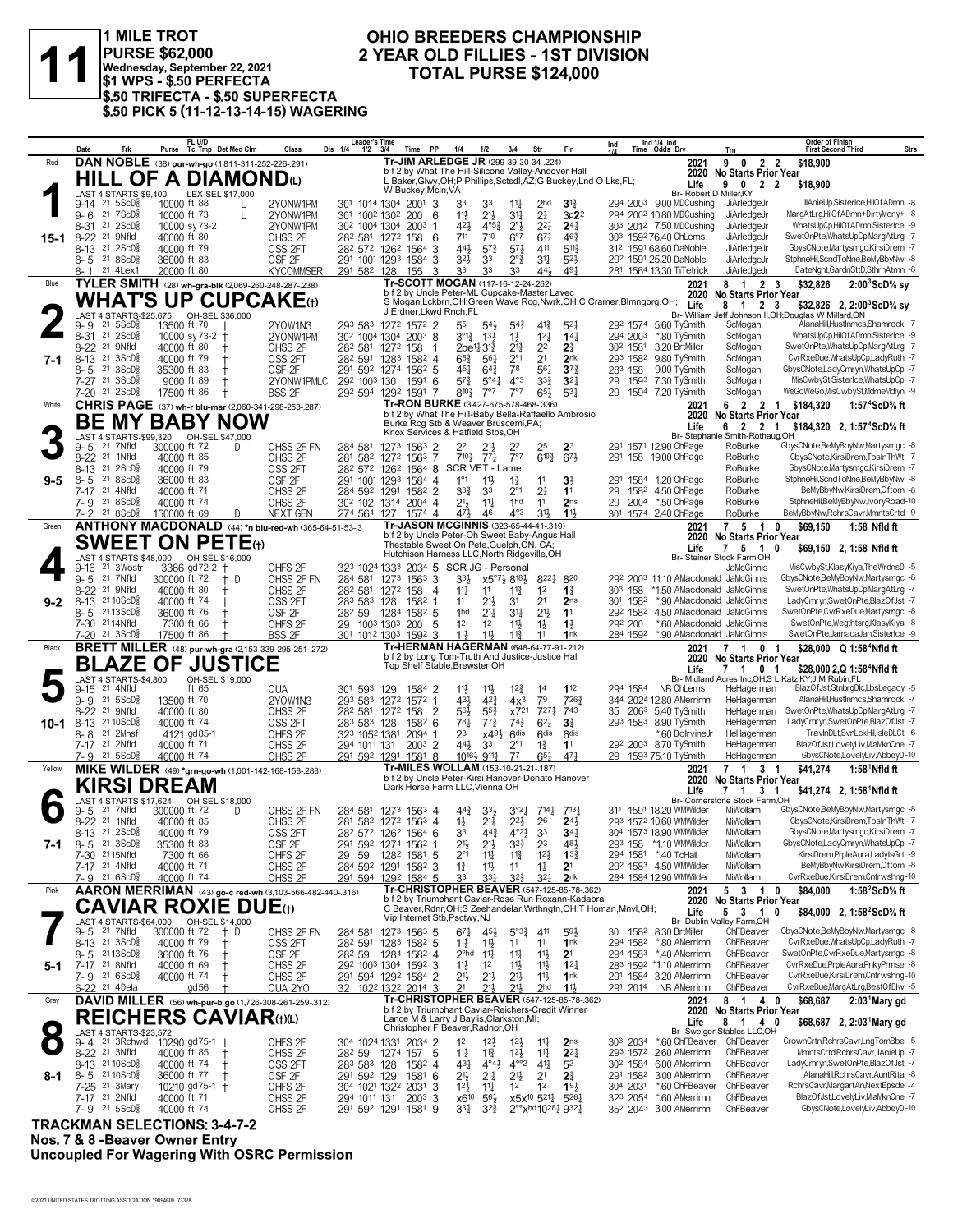

1 MILE PACE<br>PURSE \$17,500<br>Wednesday, September 22, 2021<br>\$1 WPS - \$.50 PERFECTA \$.50 TRIFECTA - \$.50 SUPERFECTA **WAGERING** 

#### **BUCKEYE STALLION SERIES** 3 YEAR OLD FILLIES - 2ND DIVISION

|        | Date<br>Trk                                                         | FL U/D<br>Purse Tc Tmp Det Med Clm                           | Class<br>Dis 1/4                                         | <b>Leader's Time</b><br>Time PP<br>$1/2$ $3/4$    | 1/4<br>1/2                                                                                     | 3/4<br>Str                                                             | Fin                               | Ind $1/4$ Ind<br>Ind<br>Time Odds Drv                                        | Trn                                                    | <b>Order of Finish</b><br>Strs<br><b>First Second Third</b>            |
|--------|---------------------------------------------------------------------|--------------------------------------------------------------|----------------------------------------------------------|---------------------------------------------------|------------------------------------------------------------------------------------------------|------------------------------------------------------------------------|-----------------------------------|------------------------------------------------------------------------------|--------------------------------------------------------|------------------------------------------------------------------------|
| Red    |                                                                     | DAVID MILLER (56) wh-pur-b go (1,726-308-261-259-.312)       |                                                          |                                                   | Tr-KELLY O'DONNELL (134-25-16-19-.300)                                                         |                                                                        |                                   | 2021                                                                         | $\mathbf{1}$<br>8<br>-1<br>-1                          | \$16,240<br>1:55 <sup>1</sup> ScD% ft                                  |
|        |                                                                     |                                                              |                                                          |                                                   | br f 3 by McArdle-Loving Successor-The Panderosa                                               |                                                                        |                                   | 2020                                                                         | $\mathbf{0}$<br>$0\quad 0$<br>4                        | \$2,000                                                                |
|        | MCCESSORω                                                           |                                                              |                                                          |                                                   | Emerald Highlands Farm, Mount Vernon, OH                                                       |                                                                        |                                   | Life                                                                         | 12<br>1 1 1                                            | \$18,240 3, 1:55 ScD % ft                                              |
|        | LAST 4 STARTS-\$6,500                                               |                                                              |                                                          |                                                   |                                                                                                |                                                                        |                                   |                                                                              | Br- Emerald Highlands Farm, OH                         |                                                                        |
|        | 9-11 21 9ScDs                                                       | 17500 ft 72<br>L                                             | <b>BSS 3F</b><br>271 571                                 | 125<br>154 [10                                    | 991<br>97                                                                                      | 961<br>5 <sup>1</sup>                                                  | $72\frac{3}{4}$                   | 28 <sup>2</sup> 1543 20.30 TySmith                                           | Ke0Donnell                                             | RcknTBlu,RechthrAs,DisrnoHil-10                                        |
|        | $9 - 4$ 2112HoP $\frac{7}{8}$                                       | 10000 sy 65<br>L                                             | FMnw <sub>2cd</sub><br>271 563                           | 126<br>1534<br>3                                  | $3^{13}$<br>34                                                                                 | 433<br>$3^{2}\frac{1}{2}$                                              | 2 <sup>2</sup>                    | 272 1541 8.20 MiOosting                                                      | <b>KeODonnell</b>                                      | Ahoy, Mccessor, Alwaysthb -8                                           |
|        | 8-28 2111HoP <sub>8</sub>                                           | 10000 ft 78                                                  | 273 571<br>FMnw <sub>2</sub>                             | 1261<br>1524<br>8                                 | 810<br>$8^{12}\frac{1}{2}$                                                                     | 883<br>88                                                              | 783                               | 264 1543 21.80 MiOosting                                                     | <b>KeODonnell</b>                                      | PnkSnglss, Alwaysthb, Big BdBrnd -8                                    |
| 7-1    | 8-11 <sup>21</sup> 3Nfld                                            | ft $82$                                                      | QUA                                                      | 282 584 1272 1561<br>-2                           | $3^{31}$<br>$3^{3}$                                                                            | 321<br>$2^{11}$                                                        | $21\frac{1}{2}$                   | 283 1562 NB FrHarris                                                         | Ke0Donnell                                             | DgnStrikr,Mccessor,UMachMCrz -5                                        |
|        | 6-5 <sup>21</sup> 9Nfld                                             | 50000 ft 83                                                  | OHSS 3F                                                  | 27 553 1233 152<br>-1                             | 3 <sup>1</sup><br>$4^{2}\frac{3}{4}$                                                           | $5°3\frac{1}{4}$<br>$56\frac{1}{2}$                                    | $46\frac{3}{4}$                   | 291 1532 51.10 BrtMiller                                                     | KeODonnell                                             | Smothstns, ShmflEyes, RnyDayChc -9                                     |
|        | $5-28$ 21 $4$ ScD $\frac{5}{8}$                                     | 15600 ft 55                                                  | FM NW1 LC<br>281 57                                      | 1254 1544 6                                       | $8^{\circ}10\frac{1}{2}$<br>$6^{\circ}7$                                                       | $5^{\circ}41$<br>$74\frac{1}{2}$                                       | 55                                | 291 1554 *2.40 BrtMiller                                                     | KeODonnell                                             | ScrmnDemn,DragnsLck,RechthrAs-10                                       |
| Blue   |                                                                     | TYLER SMITH (28) wh-gra-blk (2,069-260-248-287-238)          |                                                          |                                                   | Tr-TRENT STOHLER (342-62-57-48-.321)<br>b f 3 by Art Official-Western Powerful-Western Hanover |                                                                        |                                   | 2021                                                                         | 2<br>18<br>4                                           | 1:52 <sup>4</sup> ScD% ft<br>\$32,700                                  |
|        |                                                                     | <b>DIAMOND OFFICIAL(L)</b>                                   |                                                          |                                                   | Trent Stohler Stable Inc, Markelville, IN;                                                     |                                                                        |                                   | 2020                                                                         | $\overline{7}$<br>2 <sub>3</sub><br>0<br>4<br>4<br>4   | \$22,260 Q 1:59 <sup>4</sup> ScD% ft                                   |
|        | LAST 4 STARTS-\$2,520                                               |                                                              |                                                          |                                                   | Benjamin Graber, Woodburn, IN                                                                  |                                                                        |                                   | Life<br>Br- Shirley A Le Vin, IL                                             | 25                                                     | \$54,960 3, 1:52 <sup>4</sup> ScD <sup>5</sup> / <sub>8</sub> ft       |
|        | 9-11 21 11 ScD <sup>3</sup>                                         | 17500 ft 71                                                  | <b>BSS 3F</b>                                            | 271 572 1244 1533 8                               | 912                                                                                            | $9^{08}\frac{3}{4}$ $7^{006}\frac{3}{4}$ 53 <sub>4</sub>               | 42}                               | 274 154 11.80 TySmith                                                        | TrStohler                                              | SadlUpNCr, OneFnAnd, NoraTova -9                                       |
|        | 9-2 2111ScDs                                                        | 14000 ft 66<br>L                                             | FMNW4PMRLT<br>283 571                                    | 1252 1534 7                                       | $11\frac{1}{2}$<br>$21\frac{1}{2}$                                                             | $21\frac{1}{2}$<br>3 <sup>1</sup>                                      | 42}                               | 283 1541 14.40 TvSmith                                                       | TrStohler                                              | JenasTonc, Itsmachmt, CrusnThrT -8                                     |
|        | $21 \text{ } 4\text{ScD}$ $\frac{5}{8}$<br>$8 - 26$                 | 11000 ft 83                                                  | FMNW4PMRLT<br>273 56                                     | 1514 8<br>1234                                    | $9^{11}$<br>87                                                                                 | 95}<br>$8^{4}$                                                         | 863                               | 281 153 66.70 AuHanners                                                      | TrStohler                                              | ScrmnDemn, McKella, Tiny BtOfS -9                                      |
| 5-1    | 8-21 <sup>21</sup> 6Green                                           | 3911 gd88-1                                                  | OHFS 3F                                                  |                                                   | 293 592 1272 1562 4 SCR JG - Personal                                                          |                                                                        |                                   |                                                                              | TrStohler                                              | DisrnoHil.ApleSoozv.NoraTova -5                                        |
|        | 8-6 2112ScD                                                         | 57500 ft 76<br>$\mathbf{L}$                                  | OSF <sub>3F</sub>                                        | 273 562 1243 1513 6                               | $79\frac{3}{4}$<br>79                                                                          | $74\frac{3}{4}$<br>643                                                 | $65\frac{1}{4}$                   | 27 1523 34.60 RonWrennJr TrStohler                                           |                                                        | Smothstns, DragnsLck, LveHerWld -7                                     |
|        | 7-29 <sup>21</sup> 4ScD <sup>3</sup>                                | 11000 ft 78                                                  | <b>FMNW4PMRLT</b>                                        | 272 563 1233 1522 6                               | 68<br>$64\frac{1}{2}$                                                                          | 76<br>$6^{2}3$                                                         | 7 <sup>2</sup>                    | 28 1524 13.60 BrtMiller                                                      | <b>TrStohler</b>                                       | JenasTonc, VelctyLdy, CrusnThrT -9                                     |
| White  |                                                                     | RONNIE WRENN JR. (35) blk-mar (1,939-397-336-249-.344)       |                                                          |                                                   | Tr-TOM BLANKENSHIP (154-23-12-19-.234)                                                         |                                                                        |                                   | 2021                                                                         | 16<br>4<br>1<br>-4                                     | 1:52 ScD% ft<br>\$27,213                                               |
|        |                                                                     | <b>CRUISIN THRU TIME</b> (L)                                 |                                                          |                                                   | b f 3 by Yankee Cruiser-I Kill Time-Western Ideal                                              |                                                                        |                                   | 2020                                                                         | 5<br>17<br>5<br>3                                      | \$22,095<br>2:04 <sup>*</sup> Circ gd                                  |
|        |                                                                     |                                                              |                                                          |                                                   | Jason B Shumway, Milford Center, OH                                                            |                                                                        |                                   | Life                                                                         | 33<br>9<br>4<br>9                                      | \$49,308 3, 1:52 ScD% ft                                               |
|        | LAST 4 STARTS-\$3,000                                               | OH-SEL \$13,000                                              |                                                          |                                                   |                                                                                                |                                                                        |                                   |                                                                              | Br- Steiner Stock Farm, OH                             |                                                                        |
|        | $9 - 9$ 21 7 ScD <sup>3</sup><br>9-2 2111ScD <sup>5</sup>           | 14000 ft 68<br>L                                             | FMNW4PMRLT<br>28 57<br>283 571                           |                                                   | 1244 153 8 SCR VET - Sick                                                                      |                                                                        | 3 <sup>2</sup>                    | 284 1541 4.60 BrtMiller                                                      | TBlankenship<br>TBlankenship                           | TinyBtOfS,JenasTonc,ViltsRnbw -8<br>JenasTonc, Itsmachmt, CrusnThrT -8 |
|        | 8-26 <sup>21</sup> 4ScD <sup>5</sup>                                | 14000 ft 66<br>11000 ft 83<br>L                              | FMNW4PMRLT<br>FMNW4PMRLT<br>273 56                       | 1252 1534 4<br>1234 1514 [10]                     | $21\frac{1}{2}$<br>$11\frac{1}{2}$<br>$7^{73}$<br>$7°5\frac{1}{2}$                             | $11\frac{1}{2}$<br>11<br>$8^{\circ\circ}4\frac{1}{2}$ 97 $\frac{3}{4}$ | 9121                              | 293 1541 10.90 JoSutton                                                      | TBlankenship                                           | ScrmnDemn, McKella, Tiny BtOfS -9                                      |
| 6-1    | 21 3 ScD <sup>5</sup><br>$8 - 6$                                    | 57500 ft 87                                                  | OSF 3F                                                   | 271 562 1232<br>1513 7                            | 791<br>$5^{\circ}6$                                                                            | $5^{\circ 5}$ <sup>1</sup><br>$74\frac{1}{4}$                          | $77\frac{3}{4}$                   | 284 1531 23.80 TrSmith                                                       | TBlankenship                                           | SumerToch,DisrnoHil,JenasTonc -7                                       |
|        | 7-29 21 4ScD <sup>5</sup>                                           | 11000 ft 78                                                  | FMNW4PMRLT 272 563 1233 1522 7                           |                                                   | 793<br>$7^{\circ}4\frac{1}{2}$                                                                 | $6^{\circ 5}$<br>$5^{21}$                                              | $3\frac{1}{2}$                    | 274 1522 38.90 TrSmith                                                       | TBlankenship                                           | JenasTonc,VelctyLdy,CrusnThrT -9                                       |
|        | 7-21 <sup>21</sup> 8WasCH                                           | 5616 gd75-1                                                  | OHFS 3F                                                  | 291 1003 1304 2002 4                              | $1^{\circ}$ $\frac{3}{4}$<br>11                                                                | 33                                                                     | $39\frac{1}{4}$                   | 311 2021 *1.00 DaYoungII                                                     | TBlankenship                                           | RnyDayChc,SnshneFly,CrusnThrT -6                                       |
| Green  |                                                                     |                                                              | YANNICK GINGRAS (42) h grn-wh-go (1,337-210-218-183-293) |                                                   | <b>Tr-DANNY COLLINS (75-4-7-5-127)</b>                                                         |                                                                        |                                   | 2021                                                                         | 19<br>$\mathbf{1}$<br>3<br>3                           | 1:55 Nfld ft<br>\$19,570                                               |
|        |                                                                     |                                                              |                                                          |                                                   | b f 3 by Well Said-D J Cameo-Real Artist                                                       |                                                                        |                                   | 2020                                                                         | 10<br>$\mathbf{0}$<br>4<br>3                           | \$23,139<br>1:56 ScD% ft                                               |
|        | WELL N                                                              | <b>DOWN</b> <sup>0</sup>                                     |                                                          |                                                   | William J Donnelly, Dublin, OH                                                                 |                                                                        |                                   | Life                                                                         | 29<br>$\overline{7}$<br>$\mathbf{1}$<br>6              | \$42,709 3, 1:55 Nfld ft                                               |
|        | LAST 4 STARTS-\$650                                                 | BHS \$6,000                                                  |                                                          |                                                   |                                                                                                |                                                                        |                                   |                                                                              |                                                        | Br- Joseph Patrick Mclead & William D Walters, OH                      |
|        | 21 8 ScD <sup>3</sup><br>9-11                                       | 17500 ft 72                                                  | <b>BSS 3F</b>                                            | 272 564 1244 1532 7                               | 810<br>$8^{\circ}7\frac{1}{4}$                                                                 | $7^\circ 4\frac{1}{2}$<br>$85\frac{1}{2}$                              | 881                               | 292 155 142.80 JerSmith                                                      | DaCollins                                              | FreeThnkr, OdsBuckys, Lady Warir - 9                                   |
|        | 9-2 <sup>21</sup> 4ScD <sup>§</sup>                                 | 9000 ft 74<br>$\mathbf{L}$                                   | FMNW4CDCL                                                | 274 564 1252 1544 3                               | $67\frac{1}{4}$<br>661                                                                         | 97<br>85}                                                              | $74\frac{3}{4}$                   | 1554 22.40 JerSmith<br>29                                                    | DaCollins                                              | ArtstcCut.EscapThHs.AliBTeror-10                                       |
|        | 8-22 <sup>21</sup> 10 Wingt                                         | 5981 gd86-1                                                  | OHFS 3F                                                  | 274 582 1271 1563 [7                              | $5^{7}\frac{1}{2}$<br>$3^{03}\frac{1}{2}$                                                      | $2^{\circ}1$<br>$7^{13}$                                               | 725                               | 341 2013 *1.10 CaMcCown                                                      | DaCollins                                              | BalDiamnd, GIsLstCal, MaesDimnd -8                                     |
| 20-1   | 8-14 <sup>21</sup> 2Crot<br>7-30 2112Nfld                           | 5417 gd79<br>7000 ft 66                                      | OHFS 3F                                                  | 29 571 1273<br>1571<br>-1                         | $2^{3}_{4}$<br>2 <sup>1</sup><br>561                                                           | $2^{11}$<br>$x2^{11}$<br>3°3                                           | $36\frac{1}{2}$                   | 303 1582 *1.60 ChPage<br>283 1551 1.70 RonWrennJr                            | DaCollins<br>DaCollins                                 | GlsLstCal, MisCrIySh, WellNDown -7<br>GIsLstCal.CousnMrge.WellNDown -8 |
|        | 7-19 21 3Hill                                                       | 3821 gd84-1                                                  | OHFS 3F<br>OHFS 3F                                       | 273 574 126<br>$154^3$ 6<br>30 1002 130<br>1592 4 | $5^{\circ}4\frac{1}{2}$<br>1 <sup>4</sup><br>$11\frac{1}{2}$                                   | 3 <sup>1</sup><br>$11\frac{1}{2}$<br>1 <sup>2</sup>                    | $3^{3}\frac{1}{2}$<br>143         | 292 1592 *.10 JerSmith                                                       | DaCollins                                              | WellNDown,TopIsOnth,StatOfWgl -5                                       |
| Black  |                                                                     |                                                              | AARON MERRIMAN (43) go-c red-wh (3,103-566-482-440-.316) |                                                   | Tr-BILL RHOADES (609-118-98-74-.324)                                                           |                                                                        |                                   | 2021                                                                         | $\overline{2}$<br>0<br>15<br>- 5                       | \$19.895<br>$1:543$ Nfld ft                                            |
|        |                                                                     |                                                              |                                                          |                                                   | b f 3 by Allamerican Native-Lady Lease-Dawn Ofa New Day                                        |                                                                        |                                   | 2020                                                                         | 6<br>8<br>$\mathbf{1}$<br>0                            | \$18,318 Q 1:59'ScD% ft                                                |
|        |                                                                     | <b>.ADY WARRIOR</b> ധ                                        |                                                          |                                                   | Vip Internet Stb LLC, Piscataway, NJ;                                                          |                                                                        |                                   | Life                                                                         | 23<br>$\overline{\mathbf{3}}$<br>6<br>5                | $$38,213$ 3, 1:54 Nfld ft                                              |
|        | LAST 4 STARTS-\$8,860                                               |                                                              |                                                          |                                                   | J P Garner, Purcellville, VA; L R Rhoades, Clarksville, PA                                     |                                                                        |                                   |                                                                              | Br- Joshua Z Cochran, OH                               |                                                                        |
|        | $9-11$ 21 8ScD <sup>3</sup>                                         | 17500 ft 72                                                  | <b>BSS 3F</b>                                            | 272 564 1244 1532 1                               | $11\frac{1}{2}$<br>$21\frac{1}{4}$                                                             | 3 <sup>1</sup><br>$3^{11}$                                             | 3 <sup>2</sup>                    | 284 1534 11.10 AMerrimn                                                      | <b>BiRhoades</b>                                       | FreeThnkr, OdsBuckys, LadyWarir -9                                     |
|        | 8-28 <sup>21</sup> 9Nfld                                            | 10000 ft 85                                                  | <b>FM15000NW3</b>                                        | 273 553 1244 153 7                                | $4^{03}\frac{1}{2}$<br>$3be^{4}\frac{1}{2}2^{\circ}3\frac{1}{2}$                               | $34\frac{1}{4}$                                                        | 3 <sup>7</sup>                    | 1542 4.50 RyStahl<br>29                                                      | <b>BiRhoades</b>                                       | Dontmkflf,SanFranny,LadyWarir -9                                       |
|        | 8-15 21 8Nfld                                                       | 10000 ft 72<br>L                                             | FMNW2PMCD                                                | 274 563 125<br>$154^3$ 4                          | $1^{\circ}1\frac{1}{4}$<br>$11\frac{3}{4}$                                                     | $11\frac{3}{4}$<br>$11\frac{1}{2}$                                     | 11                                | 293 1543 *.60 AMerrimn                                                       | <b>BiRhoades</b>                                       | LadyWarir,BetyBreze,MrgrtaNbe -8                                       |
| 6-1    | 7-30 2116Nfld<br>7-22 2110ScD <sup>5</sup>                          | 7000 ft 61                                                   | OHFS 3F                                                  | 27 553 1243 1534 2                                | $55\frac{1}{4}$<br>$5^{\circ}3\frac{1}{2}$                                                     | $3^{3}$<br>$6^{\circ 4}$                                               | 43<br>3 <sup>1</sup>              | 29 1542 5.00 ToHall<br>284 1524 2.10 AMerrimn                                | <b>BiRhoades</b><br><b>BiRhoades</b>                   | LovlyMnro,SnapyLady,DontTrip -8<br>JenasTonc,RufOnLrn,LadyWarir -7     |
|        | 7-15 21 9ScD                                                        | 9500 ft 71<br>17500 ft 78                                    | FMNW2PMRLT<br><b>BSS 3F</b>                              | 263 554 1234 1524 4<br>281 581 1253 154<br>-3     | $2^{13}$<br>$21\frac{1}{2}$<br>$21\frac{1}{2}$<br>$2^{11}$                                     | 2 <sup>1</sup><br>2 <sup>11</sup><br>31<br>2 <sup>1</sup>              | 31                                | 28 <sup>2</sup> 1541 10.90 AMerrimn                                          | <b>BiRhoades</b>                                       | SadlUpNCr, AliBTeror, Lady Warir-10                                    |
| Yellow |                                                                     | <b>CHRIS PAGE</b> (37) wh-r blu-mar (2,060-341-298-253-.287) |                                                          |                                                   | Tr-HERMAN HAGERMAN (648-64-77-91-.212)                                                         |                                                                        |                                   | 2021                                                                         | $\mathbf{1}$<br>0                                      | 1:52 $2$ ScD $\%$ ft<br>\$19,940                                       |
|        |                                                                     |                                                              |                                                          |                                                   | br f 3 by Well Said-Pink Camo-Pine Valley                                                      |                                                                        |                                   | 2020                                                                         | $\begin{array}{cc} 15 & 1 \\ 7 & 1 \end{array}$<br>1 1 | \$46,555<br>1:52 <sup>4</sup> Nfld ft                                  |
|        |                                                                     | <b>PINKNPERFECT</b> <sub>(1)</sub>                           |                                                          |                                                   | Daniel Schrock, Millersburg, OH                                                                |                                                                        |                                   | Life                                                                         | 22  2  2  1                                            | \$66,495 3, 1:52 <sup>2</sup> ScD% ft                                  |
|        | LAST 4 STARTS-\$8,330                                               |                                                              |                                                          |                                                   |                                                                                                |                                                                        |                                   | Br- Rtk Racing LLC, OH                                                       |                                                        |                                                                        |
|        | 21 2Nfld<br>9-11                                                    | 11500 ft 78                                                  | FMNW4PMCD<br>264 56                                      | 1242 1542 2                                       | 33                                                                                             | $2^{\circ}$ ns<br>2 <sub>ns</sub>                                      | 2 <sub>ns</sub>                   | 30<br>1542 1.80 ToHall                                                       | HeHagerman                                             | RocknReqm,Pnknprfct,AmbtsLiln -8                                       |
|        | 9-4 2113Nfld                                                        | 11500 ft 69<br>$\mathbf{I}$                                  | FMNW4PMCD<br>27 551                                      | 124<br>1534 7                                     | $6^{\circ}4^{\circ}$<br>$5^{\circ}4^{\frac{3}{4}}$                                             | $3°2\frac{1}{2}$<br>$3^{21}$                                           | 533                               | 30<br>1542 4.20 ToHall                                                       | HeHagerman                                             | RydiaHnv,Dontmkflf,TotsOsbrn -9                                        |
|        | 8-20 <sup>21</sup> 7ScD}                                            | 50000 ft 81                                                  | 274 57<br>OSS 3F                                         | 1242 152 3                                        | 2 <sup>11</sup><br>$21\frac{1}{2}$                                                             | 31}<br>$4^{11}$<br>$4^{2}\frac{3}{4}$                                  | 42<br>$4^{2}\frac{3}{4}$          | 273 1522 39.10 ChPage                                                        | RoBurke<br>RoBurke                                     | Smothstns,LveHerWld,ScrmnDemn -7<br>ItlaSistr,VelctyLdy,ViltsRnbw -7   |
| 7-1    | 8-12 <sup>21</sup> 2ScD <sup>5</sup><br>8-5 21 9 ScD                | L<br>11000 gd80                                              | FMNW4PMRLT<br>281<br>571                                 | 1252 1532<br>-1                                   | 3 <sup>31</sup><br>33<br>2 <sup>11</sup>                                                       | $5^{2}\frac{3}{4}$<br>2 <sup>11</sup>                                  | 1 <sup>1</sup>                    | 6.30 TySmith<br>28<br>154<br>281<br>152 <sup>2</sup> 3.50 RonWrennJr RoBurke |                                                        | Pnknprfct,FncyNFast,OneFnAnd-10                                        |
|        | 7-29 <sup>21</sup> 9ScD                                             | 9500 ft 83<br>9500 ft 77                                     | 27 561<br>FMNW2PMRLT<br>28 572 125<br>FMNW2PMRLT         | 124<br>$152^2$ 5<br>1532 8                        | $2^{11}$<br>983<br>$9^{13}\frac{3}{4}$                                                         | 34<br>8°°41/ <sub>2</sub> im741/ <sub>2</sub> 651                      |                                   | 283 1542 65.90 JerSmith                                                      | RoBurke                                                | ScrmnDemn, OneFnAnd, SheKnwslt-10                                      |
| Pink   |                                                                     | DAN NOBLE (38) pur-wh-go (1,811-311-252-226-.291)            |                                                          |                                                   | Tr-CHRISTI NOBLE (436-92-77-62-.357)                                                           |                                                                        |                                   | 2021                                                                         | 17<br>6<br>0<br>3                                      | 1:52 $3$ ScD $\%$ ft<br>\$32,832                                       |
|        |                                                                     |                                                              |                                                          |                                                   | br f 3 by Pet Rock-Bolero Athena-Jate Lobell                                                   |                                                                        |                                   | 2020                                                                         | $\overline{2}$<br>10<br>3<br>1                         | \$23,563 Q 1:57 <sup>4</sup> ScD% gd                                   |
|        |                                                                     | <b>ROCKIN THE BLUES</b> <sup>®</sup>                         |                                                          |                                                   | Dr Jerry Maloon Stable, Dublin, OH                                                             |                                                                        |                                   | Life                                                                         | 27 9 1<br>-5                                           | \$56,395 3, 1:52 ${}^3$ ScD ${}^5$ s ft                                |
|        |                                                                     |                                                              |                                                          |                                                   |                                                                                                |                                                                        |                                   |                                                                              | Br- Spring Haven Farm,OH                               |                                                                        |
|        | $9-11$ 21 $9$ ScD $\frac{3}{8}$                                     | 17500 ft 72                                                  | <b>BSS 3F</b><br>271 571 125                             | 154 9                                             | $4^{\circ}3\frac{1}{4}$<br>$6^{\circ}7$                                                        | $4^{01}$<br>41                                                         | $1\frac{3}{4}$                    | 284 154 53.60 DaNoble                                                        | ChrNoble                                               | RcknTBluRechthrAs.DisrnoHil-10                                         |
|        | $9 - 1$<br>21 6 Find                                                | 5666 gd75-1<br>L                                             | OHFS 3F                                                  | 282 100 1294<br>1593 4                            | $4^{3}\frac{3}{4}$<br>$5^{2}3$                                                                 | $63\frac{3}{4}$<br>53                                                  | 42                                | NB DaNoble<br>292 200                                                        | ChrNoble                                               | DisrnoHil.NoraTova=WstrnRose= -6                                       |
|        | 8-21 2113Green                                                      | 3911 gd88-1                                                  | OHFS 3F                                                  | 293 100 130<br>1584 5                             | 2 <sup>11</sup><br>31                                                                          | 34<br>3 <sup>1</sup>                                                   | 3 <sup>2</sup>                    | *.80 ShBarkerII<br>29 1591                                                   | ChrNoble                                               | RosRnWyl,PalOMnHnv,RcknTBlu -5                                         |
| 6-1    | 8-15 21 4 Cel                                                       | 5754 gd74-1                                                  | OHFS 3F                                                  | 294 1011 1303<br>1582 3                           | 2 <sup>2</sup><br>2 <sup>1</sup><br>12                                                         | 21}<br>2 <sup>2</sup><br>11                                            | $1\frac{3}{4}$                    | 273 1582 10.00 PiHenry<br>29 157 3.40 DaNoble                                | ChrNoble<br>ChrNoble                                   | RcknTBlu,LovlyMnro,RnyDayChc -7<br>NoraTova, RnyDayChc, RcknTBlu -7    |
|        | 8-11 <sup>21</sup> 8Urbna<br>8-5 <sup>21</sup> 4Xenia               | 5766 gd75-1<br>10832 gd85-1                                  | OHFS 3F<br>OHFS 3F<br>30                                 | 28 581 128<br>$1563$ 1<br>102 1311 2003 4         | $11\frac{1}{2}$<br>11}<br>$1\frac{3}{4}$                                                       | $1\frac{3}{4}$<br>11<br>1 <sub>ns</sub>                                | $3^{13}$<br>$11\frac{1}{4}$       | 292 2003 4.90 KeHolliday                                                     | ChrNoble                                               | RcknTBlu,PalOMnHnv,SadlUpNCr -8                                        |
| Gray   |                                                                     |                                                              |                                                          |                                                   | Tr-TIMOTHY LANE (196-31-21-26-.262)                                                            |                                                                        |                                   | 2021                                                                         | 24<br>3<br>3 <sub>2</sub>                              | \$31,472<br>1:53 ScD% ft                                               |
|        |                                                                     | JOSH SUTTON (39) c red-r blu-wh (1,594-183-198-176-221)      |                                                          |                                                   | b f 3 by Sand Shooter-Andi Andi-Albert Albert                                                  |                                                                        |                                   | 2020                                                                         | $\mathbf{1}$<br>Ó<br>$0\quad 0$                        | SO.                                                                    |
|        | <b>ONE FINE ANDI</b>                                                |                                                              |                                                          |                                                   | Dennis R Hritz, Columbus, OH                                                                   |                                                                        |                                   | Life                                                                         | 25<br>$\mathbf{3}$<br>3 <sub>2</sub>                   | \$31,472 3, 1:53 ScD% ft                                               |
|        | LAST 4 STARTS-\$18,000<br>9-11 <sup>21</sup> 11ScD <sup>§</sup> 175 |                                                              |                                                          |                                                   |                                                                                                |                                                                        |                                   | Br- Dennis R Hritz, OH                                                       |                                                        |                                                                        |
|        |                                                                     | 17500 ft 71                                                  | <b>BSS 3F</b>                                            | 271 572 1244 1533 3                               | 11<br>$11\frac{3}{4}$                                                                          | 32<br>$11\frac{1}{4}$                                                  | 2 <sub>ns</sub>                   | 28 <sup>2</sup> 153 <sup>3</sup> *1.60 JoSutton                              | TiLane                                                 | SadlUpNCr, OneFnAnd, NoraTova -9                                       |
|        | 9-2 <sup>21</sup> 9ScD <sup>3</sup>                                 | 13000 ft 67                                                  | FMNW2PMRLT<br>28<br>-57                                  | 1252 1531 6                                       | 11<br>11                                                                                       | 1 <sup>2</sup><br>$11\frac{1}{4}$                                      | $13\frac{3}{4}$                   | 274 1531 3.70 JoSutton                                                       | TiLane                                                 | OneFnAnd,OdsBuckys,StphnsHpe-10                                        |
|        | 8-26 <sup>21</sup> 1ScD <sup>5</sup>                                | 9500 ft 84                                                   | FMNW2PMRLT<br>281 563                                    | 125<br>153<br>3                                   | $67\frac{1}{2}$<br>$5^{\circ}4\frac{1}{4}$                                                     | $4^{\circ}2^{\frac{1}{4}}$<br>2 <sup>hd</sup>                          | $1\frac{1}{2}$                    | 273 153 36.50 JoSutton                                                       | TiLane                                                 | OneFnAnd,RufOnLrn,OdsBuckys -9                                         |
| 4-1    | 8-12 2110ScD <sup>5</sup><br>8-5 21 9ScD <sup>5</sup>               | 9500 sy 74-1<br>9500 ft 83                                   | FMNW2PMRLT<br>FMNW2PMRLT<br>27                           | 27 554 1241<br>1541<br>$\overline{4}$             | 1hd<br>$2^{13}$<br>$3^{3}\frac{1}{2}$<br>$4^{2}\frac{1}{2}$                                    | $21\frac{1}{2}$<br>2 <sup>1</sup><br>$3^{2}$<br>$5^{2}\frac{3}{4}$     | 2 <sub>ns</sub><br>3 <sup>2</sup> | 294 1541 2.30 ChPage<br>281 1524 17.30 ChPage                                | TiLane<br>TiLane                                       | LadyScnst,OneFnAnd,SheKnwslt -7<br>Pnknprfct,FncyNFast,OneFnAnd-10     |
|        | 7-29 <sup>21</sup> 9ScD <sup>3</sup>                                | 9500 ft 77                                                   | FMNW2PMRLT                                               | 561 124<br>1522 2<br>28 572 125<br>1532 1         | $11\frac{3}{4}$<br>$11\frac{1}{4}$                                                             | $1\frac{1}{4}$<br>$1\frac{3}{4}$                                       | 2 <sup>1</sup>                    | 283 1533 25.40 ChPage                                                        | TiLane                                                 | ScrmnDemn, OneFnAnd, SheKnwslt-10                                      |
| Purple |                                                                     |                                                              |                                                          |                                                   | Tr-MIKE SWEENEY (186-23-27-22-.244)                                                            |                                                                        |                                   | 2021                                                                         | 9 2 1 1                                                | \$15,115                                                               |
|        |                                                                     | TIM TETRICK (39) grn-yel-wh (2,044-447-329-280-.354)         |                                                          |                                                   | br f 3 by Racing Hill-Rock For Glory-Rocknroll Hanover                                         |                                                                        |                                   | 2020                                                                         | <b>No Starts Prior Year</b>                            | 1:53 ScD% gd                                                           |
|        |                                                                     | <b>RACING GLORY</b>                                          |                                                          |                                                   | Marjorie K Deshetsky, North Branch, MI                                                         |                                                                        |                                   | Life                                                                         | 9 2 1 1                                                | \$15,115 3, 1:53 ScD <sup>5</sup> / <sub>8</sub> gd                    |
|        | LAST 4 STARTS-\$4,290                                               |                                                              |                                                          |                                                   |                                                                                                |                                                                        |                                   |                                                                              | Br- Emerald Highlands Farm, OH                         |                                                                        |
|        | 9-16 21 7ScD <sup>5</sup>                                           | 13000 ft 74                                                  | FMNW2PMRLT                                               | 28 <sup>2</sup> 564 1244 1532 1                   | $6^{71}$<br>67                                                                                 | $5^{\circ}5$<br>$4^{21}$                                               | 2 <sub>nk</sub>                   | 273 1532 3.10 JerSmith                                                       | MSweeney                                               | RcknrlShl,RacngGlry,NebbleHnv-10                                       |
|        | 9-9 2115ScD                                                         | 13000 ft 58                                                  | FMNW2PMRLT                                               | 153 2<br>294 583 126                              | $2^{\circ}$ <sup>1</sup><br>33                                                                 | 612<br>44                                                              | $6^{16}$                          | 3.60 JerSmith<br>292 1561                                                    | MSweeney                                               | Oakwdnbll, VelctySan, NebbleHnv-10                                     |
|        | $9 - 2$ 21 $9$ ScD $\frac{5}{8}$<br>8-24 21 4ScD <sup>5</sup>       | 13000 ft 67                                                  | FMNW2PMRLT                                               | 28 57 125 <sup>2</sup> 1531 4                     | $8^{10\frac{3}{4}}$<br>$8^{\circ}9^{\frac{1}{4}}$ $7^{\circ}6^{\frac{1}{2}}$                   | 76}                                                                    | $5^{8}$                           | 281 1544 *2.50 JerSmith<br>NB JerSmith                                       | MSweeney                                               | OneFnAnd,OdsBuckys,StphnsHpe-10<br>RacngGlry,TintOfMnt,TargrynEm -5    |
| 7-1    | 7-22 2110ScD <sup>5</sup>                                           | ft 93<br>9500 ft 71                                          | QUA<br>FMNW2PMRLT                                        | 283 571 1261 1543 3<br>263 554 1234 1524 1        | 45<br>46<br>SCR VET - Sick                                                                     | 2 <sup>11</sup><br>1hd                                                 | 1 <sup>2</sup>                    | 281 1543                                                                     | MSweeney<br>MSweeney                                   | JenasTonc,RufOnLrn,LadyWarir -7                                        |
|        | 7-8 21 4ScD <sup>3</sup>                                            | 9500 gd82                                                    | FMNW2PMRLT                                               | 28 572 1242 1533 4                                | $67\frac{1}{4}$ 1 <sup>1</sup>                                                                 | x8 <sup>dis</sup> 8 <sup>dis</sup>                                     | 8 <sup>dis</sup>                  | *.60 JerSmith<br>2102                                                        | MSweeney                                               | NebbleHnv,LivnFrADr,GlsLstCal -8                                       |
|        |                                                                     |                                                              |                                                          |                                                   |                                                                                                |                                                                        |                                   |                                                                              |                                                        |                                                                        |

**TRACKMAN SELECTIONS: 8-2-3-5 NO. 9 STARTS FROM 2ND TIER**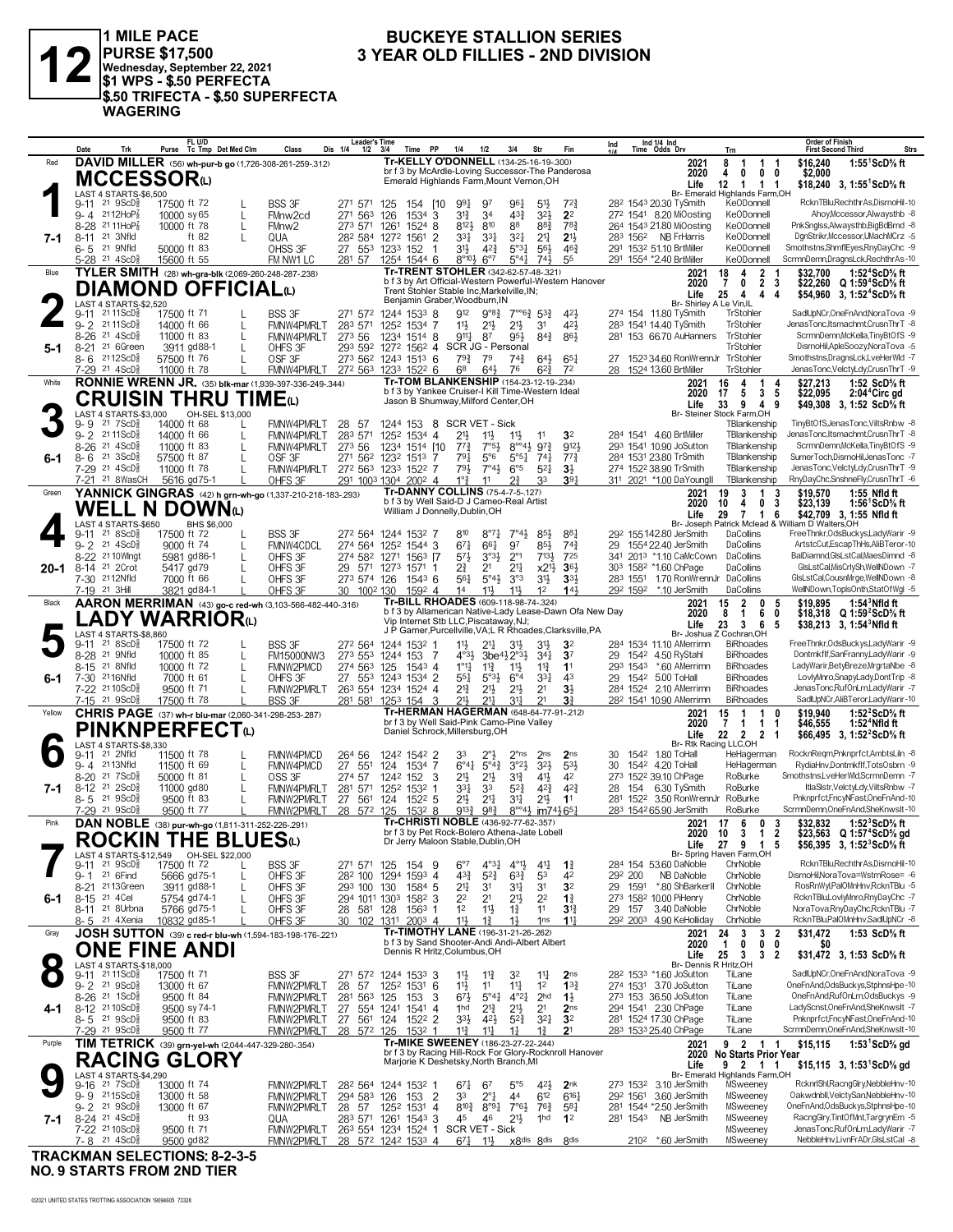1 MILE TROT<br>|PURSE \$17,500<br>|Wednesday, September 22, 2021<br>|\$1 WPS - \$.50 PERFECTA

**WAGERING** 

\$.50 TRIFECTA - \$.50 SUPERFECTA

 $\mathbf{G}$ 

#### **BUCKEYE STALLION SERIES** 2 YEAR OLD COLTS AND GELDINGS - 4TH DIVISION

|        | Date<br>Trk                                                            | FL U/D<br>Purse Tc Tmp Det Med Clm                                  |                           | Class<br>Dis 1/4                         | <b>Leader's Time</b><br>$1/2$ $3/4$ | Time                                                                                          | <b>PP</b><br>1/4                                         | 1/2                                                                                          | 3/4                                                            | Str                                                               | Fin                                                                  | Ind                     | Ind 1/4 Ind<br>Time Odds Drv                                               | Trn                                                               | <b>Order of Finish</b><br><b>First Second Third</b> | Strs                                                                  |
|--------|------------------------------------------------------------------------|---------------------------------------------------------------------|---------------------------|------------------------------------------|-------------------------------------|-----------------------------------------------------------------------------------------------|----------------------------------------------------------|----------------------------------------------------------------------------------------------|----------------------------------------------------------------|-------------------------------------------------------------------|----------------------------------------------------------------------|-------------------------|----------------------------------------------------------------------------|-------------------------------------------------------------------|-----------------------------------------------------|-----------------------------------------------------------------------|
| Red    |                                                                        | TREVOR SMITH (25) blk-gra-wh (1,494-156-167-177-206)                |                           |                                          |                                     |                                                                                               | Tr-TODD LUTHER (659-105-84-82-.272)                      |                                                                                              |                                                                |                                                                   |                                                                      |                         | 2021                                                                       | 12 6 1<br>0                                                       | \$29,511                                            | 1:58 <sup>4</sup> ScD% ft                                             |
|        |                                                                        | <b>ALL GAS NO BRAKES(t)</b>                                         |                           |                                          |                                     | b g 2 by Uncle Peter-Norse Comer-Overcomer<br>Black Magic Racing, LLC, Blacklick, OH          |                                                          |                                                                                              |                                                                |                                                                   |                                                                      |                         |                                                                            | 2020 No Starts Prior Year                                         |                                                     |                                                                       |
|        |                                                                        | LAST 4 STARTS-\$13,772 BHS \$35,000                                 |                           |                                          |                                     |                                                                                               |                                                          |                                                                                              |                                                                |                                                                   |                                                                      |                         | Life                                                                       | 12 6 1 0<br>Br- John Red Shaw & Betty B Shaw, OH                  |                                                     | \$29,511 2, 1:58 <sup>4</sup> ScD% ft                                 |
|        | 2122Knton<br>9- 9                                                      | 3131 gd72                                                           |                           | OHFS <sub>2C</sub>                       | 304 103 134                         | 2061                                                                                          | -2<br>$1^2$                                              | 11물                                                                                          | bex6x6dis                                                      |                                                                   | <b>Gdis</b>                                                          |                         | *.60 CaMcCown                                                              | ToLuther                                                          |                                                     | MyGuyWrps,PerryDelL,MrSteele -6                                       |
|        | $9 - 3$ 21 5ScD <sup>5</sup><br>8-26 21 4Green                         | 17500 ft 73<br>8265 sy 77                                           |                           | BSS 2C                                   |                                     | 292 591 1283 1584 5<br>304 1003 1313 2011                                                     | $43\frac{3}{4}$<br>31<br>-1                              | $5^{4}$<br>11                                                                                | $6^{\circ\circ}3$<br>17                                        | 4 <sup>1</sup><br>$1\frac{1}{2}$                                  | 1ns<br>$2^{13}$                                                      | 30                      | 293 1584 8.00 TrSmith<br>2013 *1.90 ScCisco                                | ToLuther<br>ToLuther                                              |                                                     | AlGasNBrk,StrkngCnt,DooWopKid -8<br>Shamrock, AlGasNBrk, HustInmcs -7 |
| 7-1    | $8 - 20$<br>21 6Green                                                  | 5912 gd85-1                                                         |                           | 2YR FUT<br>OHFS <sub>2C</sub>            |                                     | 302 1002 1302 2003 5                                                                          | 2 <sup>4</sup>                                           | $1^{\circ}1$                                                                                 | 1 <sup>2</sup>                                                 | $11\frac{1}{2}$                                                   | $1\frac{3}{4}$                                                       | 2003<br>301             | *.50 ScCisco                                                               | ToLuther                                                          |                                                     | AlGasNBrk,MyGuyWrps,TomDaBomb -7                                      |
|        | 8-16 <sup>21</sup> 1 Cel                                               | 5862 gd75-1                                                         |                           | OHFS <sub>2C</sub>                       |                                     | 301 1001 1302 2011                                                                            | 2 <sup>4</sup><br>$\overline{4}$                         | $1^{\circ}$ $\frac{1}{4}$                                                                    | 18                                                             | 18                                                                | 118                                                                  | 304 2011                | *.60 CaMcCown                                                              | ToLuther                                                          |                                                     | AlGasNBrk,PerryDelL,MomasThms -6                                      |
|        | 8-10 <sup>21</sup> 8Urbna                                              | 17500 gd85-1 +                                                      |                           | BSS <sub>2C</sub>                        |                                     | 294 1002 1302 201                                                                             | - 18                                                     | x6dis 5dis                                                                                   | $5x$ dis $5$ dis                                               |                                                                   | 5 <sub>dis</sub>                                                     |                         | 3.60 TrSmith                                                               | ToLuther                                                          |                                                     | WishngMax, Aviation, DirtyMony -7                                     |
| Blue   | 8-5 21 6ScD <sup>3</sup>                                               | 48000 ft 83<br>PIERCE HENRY (P) (24) *blk-blu-wh (234-33-34-39-277) |                           | OSF <sub>2C</sub>                        |                                     | 291 100 1283 1564 1                                                                           | 7104<br>Tr-CHAD WILLIAMSON (28-2-2-6-183)                | $86\frac{1}{4}$                                                                              | $85\frac{3}{4}$                                                | 781                                                               | x5p684                                                               |                         | 283 1582 35.80 TrSmith                                                     | ToLuther<br>9 1 1 1                                               |                                                     | GuidoDi,TheMghtyH,Unhitched-10                                        |
|        |                                                                        |                                                                     |                           |                                          |                                     | br g 2 by Long Tom-Moneys Finest-Credit Winner                                                |                                                          |                                                                                              |                                                                |                                                                   |                                                                      |                         | 2021<br>2020                                                               | <b>No Starts Prior Year</b>                                       |                                                     | \$8,634 $Q$ 2:01 <sup>3</sup> HoP <sup>7</sup> / <sub>8</sub> gd      |
|        | TOM'S ACE                                                              |                                                                     |                           |                                          |                                     |                                                                                               |                                                          |                                                                                              |                                                                |                                                                   | Claude Richard Estle, Oakwood, OH; Walden M Meyer, Hamler, OH        |                         | Life                                                                       | 9 1 1                                                             |                                                     | \$8,634 2,Q 2:01 HoP% gd                                              |
|        | LAST 4 STARTS-\$3,504<br>21 10Mtplr<br>9-15                            | 5358 gd71-1                                                         | Buck-CL \$10,000          | OHFS <sub>2C</sub>                       |                                     | 331 1062 1383 2092 5                                                                          | $4^{\circ}4^{\circ}$                                     | $2^{\circ}1$                                                                                 | 21}                                                            | 3 <sup>11</sup>                                                   | $3^{\frac{13}{4}}$                                                   | 2094<br>31              | Br- Daniel J<br>NB PiHenry                                                 | Schlabach, OH<br>ChWilliamson                                     |                                                     | StonThrwA,SwanHlvTm,TomsAce -5                                        |
|        | 21 8 ScD <sup>5</sup><br>$9 - 3$                                       | 17500 ft 70                                                         |                           | BSS 2C                                   |                                     | 293 1013 1303 2001 6                                                                          | 32                                                       | 2 <sup>2</sup>                                                                               |                                                                | 2xip <sup>2</sup> x6 <sup>113</sup> <sub>2</sub> 745 <sup>1</sup> |                                                                      | 381                     | 2091 23.10 KaKauffman ChWilliamson                                         |                                                                   |                                                     | FrostyTrb,NewWstrvl,Andvrcddy -9                                      |
|        | 8-28 21 3HoP <sup>7</sup>                                              | ft 75                                                               |                           | Qua                                      |                                     | 292 583 1281 1571                                                                             | 34}<br>-1                                                | 3 <sup>4</sup>                                                                               | 36                                                             | 36                                                                | $3^{12}$                                                             | 30 <sup>1</sup><br>1593 | <b>NB BrBates</b>                                                          | ChWilliamson                                                      |                                                     | BlbrdYshi,MagcOfSpd,TomsAce -5                                        |
| 25-1   | 8-16 <sup>21</sup> 1 Cel<br>8-10 <sup>21</sup> 11 Urbna                | 5862 gd75-1 +<br>17500 gd85-1                                       |                           | OHFS <sub>2C</sub><br>BSS <sub>2C</sub>  | 294 1013 131                        | 301 1001 1302 2011<br>2013 3                                                                  | -1<br>25                                                 | SCR VET - Sick<br>3 <sup>1</sup>                                                             | $2x^{2}\frac{1}{2}x^{36}$                                      |                                                                   | 521                                                                  |                         | 342 2054 4.10 PiHenry                                                      | ChWilliamson<br>ChWilliamson                                      |                                                     | AlGasNBrk,PerryDelL,MomasThms -6<br>RosRnXltd,PhantmTom,CountJgng -8  |
|        | 8-3 <sup>21</sup> 3Wapak                                               | 3975 gd77-1                                                         |                           | OHFS <sub>2C</sub>                       | 323 104 137                         | $2081$ 5                                                                                      | 35                                                       | $3^{\circ}$ 1 $\ddagger$                                                                     | $2^{\circ}$ $\frac{3}{4}$                                      | 1ns                                                               | $12\frac{1}{2}$                                                      | 31<br>2081              | 1.50 BrSchmidt                                                             | ChWilliamson                                                      |                                                     | TomsAce,Unclepttk,JazmnDeep -5                                        |
|        | 7-27 21 6ScD <sup>3</sup>                                              | 9000 ft 83                                                          |                           | 2YONW1PMLC                               |                                     | 30 <sup>2</sup> 100 <sup>4</sup> 130 <sup>3</sup> 200                                         | 43<br>4                                                  | 33                                                                                           | $2^{\circ}$ x1                                                 | 9271                                                              | 9354                                                                 |                         | 361 207 10.00 KaKauffman ChWilliamson                                      |                                                                   |                                                     | FrostyTrb,StayTuned,LongCheer -9                                      |
| White  |                                                                        | <b>DON IRVINE JR</b> (70) go-wh-red (436-66-62-53-.271)             |                           |                                          |                                     | b g 2 by Dejarmbro-Alliomi-Muscle Massive                                                     | Tr-ROSY WEAVER (234-44-33-35-.316)                       |                                                                                              |                                                                |                                                                   |                                                                      |                         | 2021                                                                       | 9 5 1<br>0                                                        |                                                     | \$19,515 Q 1:59 <sup>3</sup> Nfld ft                                  |
|        |                                                                        | <b>A HANDSOME FACE</b>                                              |                           |                                          |                                     |                                                                                               |                                                          |                                                                                              |                                                                |                                                                   | Rosy E Weaver, Beach City, OH; Heartland Acres, Walhonding, OH       |                         | 2020<br>Life                                                               | <b>No Starts Prior Year</b><br>9<br>510                           |                                                     | \$19,515 2,Q 1:59 Nfld ft                                             |
|        | LAST 4 STARTS-\$5,258                                                  |                                                                     | OH-SEL \$26,000           |                                          |                                     |                                                                                               |                                                          |                                                                                              |                                                                |                                                                   |                                                                      |                         |                                                                            | Br- Spring Haven Farm,OH                                          |                                                     |                                                                       |
|        | 21 6Wostr<br>9-14<br>21 7 Cnfld                                        | 3258 gd84-1                                                         |                           | OHFS <sub>2C</sub>                       | 323 1041 1351                       | $205^{\circ}$ 3                                                                               | $12\frac{1}{2}$<br>1 <sup>2</sup>                        | $1^2$<br>1 <sup>2</sup>                                                                      | $11\frac{1}{2}$                                                | 11                                                                | $12\frac{1}{4}$<br>1 <sup>3</sup>                                    | 2051<br>30<br>293 2043  | *.50 DolrvineJr<br>NB DolrvineJr                                           | RoWeaver<br>RoWeaver                                              |                                                     | AHandsmFc,GlobICycl,FloydOfRs -5<br>AHandsmFc,GloblCycl,Outreach -5   |
|        | $9 - 6$<br>$9 - 3$ 21 8ScD <sup>5</sup>                                | 4076 gd75-1<br>17500 ft 70                                          |                           | OHFS <sub>2C</sub><br>BSS 2C             | 313 1033 135                        | $204^3$ 4<br>293 1013 1303 2001 7                                                             |                                                          | $1^{\circ}$ xip $\frac{1}{2}$ 8 <sup>17</sup> $\frac{1}{2}$                                  | $11\frac{1}{2}$<br>7261                                        | 11<br>8371                                                        | 643                                                                  | 33<br>2084              | 8.10 DolrvineJr                                                            | RoWeaver                                                          |                                                     | FrostyTrb,NewWstrvl,Andvrcddy -9                                      |
| 7-2    | 8-23 <sup>21</sup> 6 Wingt                                             | 3183 gd82-1                                                         |                           | OHFS <sub>2C</sub>                       | 30                                  | 1013 1313 2014 1                                                                              | 1 <sup>2</sup>                                           | $11\frac{1}{2}$                                                                              | $1\frac{1}{2}$                                                 | $1\frac{3}{4}$                                                    | $1\frac{3}{4}$                                                       | 30 <sup>1</sup>         | 2014 *1.60 DolrvineJr                                                      | RoWeaver                                                          |                                                     | AHandsmFc,PhantmTom,AnothrLng -7                                      |
|        | 8-10 2114Urbna                                                         | 17500 gd85-1                                                        |                           | BSS <sub>2C</sub>                        | 311 1022 133                        | 203                                                                                           | 11                                                       | 11                                                                                           | 11                                                             | 1 <sup>3</sup>                                                    | $13\frac{3}{4}$                                                      | 203<br>30               | 2.50 DolrvineJr                                                            | RoWeaver                                                          |                                                     | AHandsmFc,MaknDtScr,BakerTime -7                                      |
|        | 8-2 <sup>21</sup> 6Lsbn<br>7-26 21 3MtVer                              | 5615 gd82-2<br>4077 gd84-1                                          |                           | OHFS <sub>2C</sub><br>OHFS <sub>2C</sub> |                                     | 322 1044 1363 2093 3<br>32 1032 1344 205                                                      | 24<br>.5<br>48                                           | 23<br>45                                                                                     | 2 <sup>1</sup><br>31                                           | 2 <sup>1</sup><br>21                                              | $13\frac{1}{4}$<br>2 <sup>1</sup>                                    | 324 2093<br>30 205      | .70 DolrvineJr<br>NB DolrvineJr                                            | RoWeaver<br>RoWeaver                                              |                                                     | AHandsmFc.DreamOnIt.AnothrLng -4<br>ArbisGldr.AHandsmFc.DreamOnit -6  |
| Green  |                                                                        | RONNIE WRENN JR. (35) blk-mar (1,939-397-336-249-.344)              |                           |                                          |                                     |                                                                                               | Tr-CHRISTOPHER BEAVER (547-125-85-78-362)                |                                                                                              |                                                                |                                                                   |                                                                      |                         | 2021                                                                       | 7 0 1 1                                                           |                                                     | \$14,100 Q 2:00 <sup>4</sup> Dela gd                                  |
|        |                                                                        | ROSE RUN XANDER(t)(L)                                               |                           |                                          |                                     | b c 2 by Triumphant Caviar-Loconotion-Crazed                                                  |                                                          |                                                                                              |                                                                |                                                                   | C Beaver, Rdnr, OH; J Burnett, Wimngtn, OH; T Homan, Mnvl, OH;       |                         | 2020                                                                       | <b>No Starts Prior Year</b>                                       |                                                     |                                                                       |
|        |                                                                        | LAST 4 STARTS-\$10,100 Buck-CL \$8,000                              |                           |                                          |                                     | S Zeehandelar, Wrthngtn, OH                                                                   |                                                          |                                                                                              |                                                                |                                                                   |                                                                      |                         | Life<br>Br- Rose Run Farm.OH                                               | 7<br>0 <sub>1</sub><br>-1                                         |                                                     | \$14,100 2, Q 2:00 <sup>4</sup> Dela gd                               |
|        | $21 \text{ } 9$ ScD $\frac{3}{8}$<br>9-14                              | 10000 ft 81                                                         | -L                        | 2YONW1PM                                 |                                     | 283 592 1272 1572 1                                                                           | 21}                                                      | $3^{2}$                                                                                      | 3°2}                                                           | $2\frac{3}{4}$                                                    | 32                                                                   | 30                      | 1574 3.20 TrSmith                                                          | ChFBeaver                                                         |                                                     | OutsdThFr, WhatThBlz, RsRnXndr -8                                     |
|        | 8-31 21 8ScD <sup>5</sup>                                              | 10000 sy 70-2 $+$                                                   | L                         | 2YONW1PM                                 | 283 591                             | 1284 1583 1                                                                                   | 33                                                       | 33                                                                                           | $11\frac{3}{4}$                                                | 1 <sub>ns</sub>                                                   | 26                                                                   | 31                      | 1594 5.40 TrSmith                                                          | ChFBeaver                                                         |                                                     | Unhitched,RsRnXndr,GoToGal -7                                         |
| $5-2$  | 21 1 ScD<br>8-21<br>21 1Nfld<br>$8 - 14$                               | 40000 ft 86<br>40000 ft 75                                          | L<br>$^+$<br>$\mathbf{I}$ | OSS <sub>2C</sub><br>OHSS <sub>2C</sub>  | 291 582 1281                        | 281 581 1273 1563 5<br>157                                                                    | 33<br>$\times 3^{\circ 10}$<br>- 6                       | 33<br>49}                                                                                    | $2^{\circ}\frac{1}{4}$<br>431                                  | $2\frac{1}{2}$<br>443                                             | 43<br>$46\frac{3}{4}$                                                |                         | 293 1571 18.10 RonWrennJr ChFBeaver<br>293 1582 27.60 RonWrennJr ChFBeaver |                                                                   |                                                     | Access, GuidoDi, Body Armor - 7<br>UpBlubryH,PceOfSusx,WhatThBlz -6   |
|        | 216SCD <sub>8</sub><br>$8 - 5$                                         | 48000 ft 83                                                         | L                         | OSF <sub>2C</sub>                        |                                     | 291 100 1283 1564 x4                                                                          | x927                                                     | $9x^{11}$                                                                                    | 981                                                            | 919                                                               | 926                                                                  |                         | 314 202 3.30 RonWrennJr ChFBeaver                                          |                                                                   |                                                     | GuidoDi, The MghtyH, Unhitched-10                                     |
|        | 7-17 <sup>21</sup> 5Nfld                                               | 40000 ft 71                                                         | t                         | OHSS <sub>2C</sub>                       |                                     | 281 582 1273 1561                                                                             | 510<br>-7                                                | 44                                                                                           | $4^{\circ}4\frac{1}{2}$                                        | 3 <sup>2</sup>                                                    | 58                                                                   |                         | 292 1574 18.60 RonWrennJr ChFBeaver                                        |                                                                   |                                                     | SlimJimmy,BodyArmor,CntTheCon -9                                      |
|        | 7-9 2111ScD <sup>3</sup>                                               | 40000 ft 70                                                         |                           | OHSS <sub>20</sub>                       |                                     | 293 100 1292 1583 9                                                                           | $67\frac{3}{4}$<br>Tr-JIM ARLEDGE JR (299-39-30-34-.224) | $6^{\circ 5}$                                                                                | $4^{013}$                                                      | $4^{11}$                                                          | $5^{11}$                                                             |                         | 29 1584 20.70 AMerrimn                                                     | ChFBeaver                                                         |                                                     | Chulo, What ThBlz, SlimJimmy-10                                       |
| Black  |                                                                        | DAN NOBLE (38) pur-wh-go (1,811-311-252-226-.291)                   |                           |                                          |                                     |                                                                                               |                                                          |                                                                                              |                                                                |                                                                   | b g 2 by What The Hill-Emotional Moment-Broadway Hall                |                         | 2021                                                                       | 7 1 1 0<br>2020 No Starts Prior Year                              | \$8,427                                             | $2:102$ Lima gd                                                       |
|        |                                                                        | MILES OF MUSCLEധ                                                    |                           |                                          |                                     | P Phillips, Sctsdl, AZ                                                                        |                                                          |                                                                                              |                                                                |                                                                   | J Jacobs, E Ar, NY; M Mc Loughlin, Lncstr, OH; B Roth, Nw Albny, OH; |                         | Life                                                                       | 7 1 1                                                             |                                                     | \$8,427 2, 2:10 <sup>2</sup> Lima gd                                  |
|        | LAST 4 STARTS-\$4,227<br>21 2ScD <sup>3</sup><br>9-14                  | 10000 ft 88                                                         | OH-SEL \$15,000           | 2YONW1PM                                 |                                     | 28 <sup>2</sup> 58 <sup>2</sup> 128 <sup>1</sup> 158 <sup>1</sup> 5                           | $44\frac{3}{4}$                                          | $44\frac{1}{4}$                                                                              | 531                                                            | $43\frac{1}{4}$                                                   | 65}                                                                  |                         | 30 <sup>2</sup> 1591 35.10 JoSutton                                        | Br- R Kevin Greenfield, OH<br>JiArledgeJr                         |                                                     | DooWopKid,CrtneStar,WishngMax -7                                      |
|        | 9-9 2118Knton                                                          | 3131 gd72                                                           |                           | OHFS <sub>2C</sub>                       |                                     | 311 1052 1361 2082 4                                                                          | $12\frac{1}{2}$                                          | $1\frac{3}{4}$                                                                               | 11                                                             | 11                                                                | 2 <sub>nk</sub>                                                      |                         | 321 2082 1.50 RoGillespie                                                  | JiArledgeJr                                                       |                                                     | DooWopLou, MilsOfMsc, MaknDtScr -5                                    |
|        | $9 - 3$ 21 8ScD <sup>5</sup>                                           | 17500 ft 70                                                         | $\mathbf{I}$              | BSS 2C                                   |                                     | 293 1013 1303 2001 8                                                                          | 55<br>12 <sup>1</sup>                                    | 45<br>$11\frac{1}{4}$                                                                        | $3^{32}$                                                       | $4^{3}\frac{3}{4}$<br>$1\frac{3}{4}$                              | 410<br>$1\frac{1}{2}$                                                |                         | 304 2021 43.20 DaNoble                                                     | JiArledgeJr                                                       |                                                     | FrostyTrb,NewWstrvl,Andvrcddy -9                                      |
| 15-1   | 8-23 <sup>21</sup> 2Lima<br>8-10 <sup>21</sup> 8Urbna                  | 4091 gd85-2                                                         |                           | OHFS <sub>2C</sub>                       |                                     |                                                                                               |                                                          |                                                                                              |                                                                |                                                                   |                                                                      |                         |                                                                            |                                                                   |                                                     |                                                                       |
|        |                                                                        |                                                                     | L                         |                                          |                                     | 33 1064 1392 2102 1                                                                           |                                                          |                                                                                              | 11                                                             |                                                                   |                                                                      | 31                      | 210 <sup>2</sup> *1.20 DaNoble                                             | JiArledgeJr                                                       |                                                     | MilsOfMsc,PerryDelL,DooWopLou -6                                      |
|        | 7-27 21 10ScD <sup>5</sup>                                             | 17500 gd85-1<br>9000 ft 78                                          | L<br>L                    | BSS 2C<br>2YONW1PMLC                     |                                     | 294 1002 1302 201<br>294 1002 1303 2002 2                                                     | $21\frac{1}{2}$<br>4                                     | 2 <sup>1</sup><br>SCR VET - Sick                                                             | $3^{13}$                                                       | 443                                                               | 410                                                                  | 203<br>321              | 5.90 DaNoble                                                               | JiArledgeJr<br>JiArledgeJr                                        |                                                     | WishngMax, Aviation, DirtyMony -7<br>BakerTime,DirtyMony,HillDolt -7  |
|        | 7-19 21 6Nfld                                                          | 17500 ft 82                                                         |                           | BSS <sub>2C</sub>                        |                                     | 282 574 1273 159                                                                              | 3<br>$44\frac{3}{4}$                                     | $47\frac{1}{4}$                                                                              | 6i <sup>6</sup>                                                | 58                                                                | $4^{3}\frac{3}{4}$                                                   |                         | 31 1594 8.80 RonWrennJr JiArledgeJr                                        |                                                                   |                                                     | Shamrock,LongCheer,BakerTime -8                                       |
| Yellow |                                                                        | HUGH BEATTY (65) blu-red-wh (189-22-25-28-.239)                     |                           |                                          |                                     | b c 2 by Wishing Stone-What A Joy-Enjoy Lavec                                                 | Tr-HUGH BEATTY (215-25-30-31-242)                        |                                                                                              |                                                                |                                                                   |                                                                      |                         | 2021                                                                       | 81<br>0 <sub>1</sub>                                              | \$13,396                                            | 1:58 $1$ ScD $\%$ ft                                                  |
|        |                                                                        | DOO WOP KID                                                         |                           |                                          |                                     | Lawrence J Crawford, Woodstock, GA                                                            |                                                          |                                                                                              |                                                                |                                                                   |                                                                      |                         | 2020<br>Life                                                               | <b>No Starts Prior Year</b><br>8<br>$\overline{1}$<br>$\mathbf 0$ |                                                     | \$13,396 2, 1:58 ScD % ft                                             |
|        | AST 4 STARTS-\$8,516                                                   |                                                                     |                           |                                          |                                     |                                                                                               |                                                          |                                                                                              |                                                                |                                                                   |                                                                      |                         |                                                                            | Br- Lawrence J Crawford, GA                                       |                                                     |                                                                       |
|        | $21 \quad 2$ ScD $\frac{5}{8}$<br>9-14<br>$9 - 3$ 21 5ScD <sup>5</sup> | 10000 ft 88<br>17500 ft 73                                          |                           | 2YONW1PM<br>BSS 2C                       |                                     | 28 <sup>2</sup> 58 <sup>2</sup> 128 <sup>1</sup> 158 <sup>1</sup> 4<br>292 591 1283 1584 6    | $11\frac{3}{4}$                                          | $11\frac{1}{2}$<br>$5^{\circ}3^3$ 4°3                                                        | 11<br>$11\frac{1}{2}$                                          | 11号<br>$1\frac{1}{4}$                                             | 1 <sup>1</sup><br>3 <sup>1</sup>                                     | 30                      | 1581 4.60 HuBeatty<br>30 <sup>2</sup> 159 27.10 HuBeatty                   | HuBeatty<br>HuBeatty                                              |                                                     | DooWopKid,CrtneStar,WishngMax -7<br>AlGasNBrk,StrkngCnt,DooWopKid -8  |
|        | 8-24 21 6ScD <sup>5</sup>                                              | 17700 ft 87                                                         |                           | 2CGNW1LC                                 |                                     | 284 591 1281 1572 8                                                                           |                                                          | $7^{10\frac{3}{4}}$ $7^{08\frac{1}{2}}$ $6^{06\frac{1}{4}}$                                  |                                                                | 461                                                               | 45}                                                                  |                         | 29 1582 60.80 HuBeatty                                                     | HuBeatty                                                          |                                                     | Aviation,FrostyTrb,StayTuned -9                                       |
| 5-1    | 8-10 21 11 Urbna                                                       | 17500 gd85-1                                                        |                           | BSS 2C                                   |                                     | 294 1013 131 2013 1                                                                           |                                                          | x8x <sup>disgdis</sup> 8 <sup>dis</sup>                                                      |                                                                | 8 <sup>dis</sup>                                                  | 8 <sup>dis</sup>                                                     |                         | 17.80 HuBeatty                                                             | HuBeatty                                                          |                                                     | RosRnXItd,PhantmTom,CountJgng -8                                      |
|        | $8 - 5$ 21 6 ScD <sup>5</sup><br>7-27 21 6ScD <sup>5</sup>             | 48000 ft 83<br>9000 ft 83                                           |                           | OSF 2C                                   |                                     | 291 100 1283 1564 7                                                                           | 45                                                       | $3^{\circ}3$                                                                                 | $3^{012}$                                                      | 461                                                               | $47\frac{3}{4}$                                                      |                         | 292 1582 47.50 HuBeatty<br>283 203 35.10 HuBeatty                          | HuBeatty<br>HuBeatty                                              |                                                     | GuidoDi, The MghtyH, Unhitched-10<br>FrostyTrb,StayTuned,LongCheer -9 |
|        | 7-21 21 8ScD <sup>3</sup>                                              | 8000 ft 70                                                          |                           | 2YONW1PMLC<br>2YONW1PM                   |                                     | 30 <sup>2</sup> 100 <sup>4</sup> 130 <sup>3</sup> 200<br>31 1012 1313 202                     | $\overline{2}$<br>$\mathcal{P}$<br>451                   | 3xip11 <sub>2</sub> x9231 <sub>4</sub> 9191 <sub>4</sub> 7161 <sub>46</sub> 151 <sub>2</sub> | 461 4°51 x5x9 x5x251                                           |                                                                   |                                                                      | 342 207                 | *.40 HuBeatty                                                              | HuBeatty                                                          |                                                     | VivicaHnv,SIntBrthr,HillDolt -5                                       |
| Pink   |                                                                        | KAYNE KAUFFMAN (43) c red-wh-blk (1,436-138-163-185-202)            |                           |                                          |                                     |                                                                                               | Tr-RYAN MILLER (192-28-45-27-.323)                       |                                                                                              |                                                                |                                                                   |                                                                      |                         | 2021                                                                       | 9 3 2 1                                                           | \$28,606                                            | 1:59 Nfld ft                                                          |
|        |                                                                        | SHAMROCKധ                                                           |                           |                                          |                                     | b c 2 by Uncle Peter-Aleah Hanover-Donato Hanover<br>Miller Racing Stable Inc, Greenville, OH |                                                          |                                                                                              |                                                                |                                                                   |                                                                      |                         | Life                                                                       | 2020 No Starts Prior Year<br>9<br>3 2 1                           |                                                     | \$28,606 2, 1:59 Nfld ft                                              |
|        | LAST 4 STARTS-\$8,708                                                  |                                                                     | SHS-HBG \$50,000          |                                          |                                     |                                                                                               |                                                          |                                                                                              |                                                                |                                                                   |                                                                      |                         |                                                                            | Br- Christian K Stoltzfus,PA                                      |                                                     |                                                                       |
|        | 9-9 <sup>21</sup> 5ScD <sup>5</sup><br>$9 - 3$ 21 5 ScD <sup>3</sup>   | 13500 ft 70<br>17500 ft 73                                          |                           | 2YOW1N3<br>BSS <sub>2C</sub>             |                                     | 293 583 1272 1572 5<br>29 <sup>2</sup> 59 <sup>1</sup> 128 <sup>3</sup> 1584 x3               | $1^{\circ}$ ns<br>8 <sup>dis</sup>                       | 2 <sup>ohd</sup><br>8 <sub>dis</sub>                                                         | $2^{\circ}$ <sup>1</sup><br>8 <sub>dis</sub>                   | $2\frac{1}{4}$<br>8 <sub>dis</sub>                                | 3 <sup>11</sup><br>8 <sub>dis</sub>                                  |                         | 301 1573 *1.70 KaKauffman RyMiller<br>*.40 KaKauffman Rwiller              |                                                                   |                                                     | AlanaHill.HustInmcs.Shamrock -7<br>AlGasNBrk,StrkngCnt,DooWopKid -8   |
|        | 8-26 <sup>21</sup> 4Green                                              | 8265 sy 77                                                          | L                         | 2YR FUT                                  |                                     | 304 1003 1313 2011 6                                                                          | 21                                                       | 2 <sup>1</sup>                                                                               | $2^{\circ}$ $\frac{3}{4}$                                      | $2\frac{1}{2}$                                                    | $1\frac{13}{4}$                                                      |                         | 292 2011 2.40 KaKauffman RyMiller                                          |                                                                   |                                                     | Shamrock, AlGasNBrk, HustInmcs -7                                     |
| 5-1    | 8-20 <sup>21</sup> 3Green                                              | 5912 gd85-1                                                         |                           | OHFS <sub>2C</sub>                       |                                     | 304 1011 1303 2002 1                                                                          | 11}                                                      | $12\frac{1}{2}$                                                                              | 110                                                            | 112                                                               | 116                                                                  |                         | 294 2002 *1.00 RyMiller                                                    | RyMiller                                                          |                                                     | Shamrock,MrSteele,WekndCash -7                                        |
|        | 8-11 21 8 Ind1                                                         | 42492 ft 90                                                         |                           | <b>WILFONG</b>                           |                                     | 28 582 1273 1564 6                                                                            | 812                                                      | 812                                                                                          | 76                                                             | $65\frac{1}{2}$                                                   | 53                                                                   |                         | 283 1572 NB MiOosting                                                      | RyMiller                                                          |                                                     | SwtBoyBen, MuscleDan, Ezra+ -8<br>CavirGold.CrtneStar.RosRnXtr-10     |
|        | 8-5 21 1ScD <sup>3</sup><br>7-19 21 6Nfld                              | 48000 ft 85<br>17500 ft 82                                          |                           | OSF 2C<br>BSS <sub>2C</sub>              |                                     | 28 574 127 1552 1<br>28 <sup>2</sup> 574 1273 159 6                                           | 37}<br>$6^{\circ}7$                                      | 34<br>$5^{07}$                                                                               | 44<br>$3^{\circ 4}$                                            | 44}<br>33                                                         | 431<br>$1^{13}$                                                      |                         | 281 156 35.40 KaKauffman RyMiller<br>303 159 5.30 RyStahl                  | RyMiller                                                          |                                                     | Shamrock,LongCheer,BakerTime -8                                       |
| Gray   |                                                                        | DAVID MILLER (56) wh-pur-b go (1,726-308-261-259-.312)              |                           |                                          |                                     |                                                                                               | Tr-SCOTT COX (100-18-15-16-.317)                         |                                                                                              |                                                                |                                                                   |                                                                      |                         | 2021                                                                       | $11 \quad 3$<br>3 1                                               | \$23.379                                            | $1:594$ Nfld ft                                                       |
|        |                                                                        | <b>PHANTOM TOM</b> (t)                                              |                           |                                          |                                     | b g 2 by Long Tom-Rose Run Marci-Trainforthefuture                                            |                                                          |                                                                                              |                                                                |                                                                   | Jughead Stables LLC, Strongsville, OH; G Peters, Akron, OH;          |                         | Life                                                                       | 2020 No Starts Prior Year<br>11 3 3 1                             |                                                     |                                                                       |
|        | LAST 4 STARTS-\$6,716                                                  |                                                                     | OH-SEL \$11,000           |                                          |                                     | David G Lindsey, Chesterland, OH                                                              |                                                          |                                                                                              |                                                                |                                                                   |                                                                      |                         | Br- Aquillas Stoltzfus, IN                                                 |                                                                   |                                                     | \$23,379 2, 1:59°Nfld ft                                              |
|        | 9-14 <sup>21</sup> 8Wostr                                              | 3158 gd84-1 +                                                       |                           | OHFS <sub>2C</sub>                       |                                     | 333 1052 1372 2073 2                                                                          | $12\frac{1}{2}$                                          | $1^2$                                                                                        | 1 <sup>2</sup>                                                 | $12\frac{1}{2}$                                                   | 1 "շ                                                                 | 2073<br>301             | *.10 ChLems                                                                | ScCox<br>ScCox                                                    |                                                     | PhantmTom,DundstpCh,StrngCrnt -5<br>PhantmTom,Longshot,ATrueDrem -4   |
|        | 9-6 21 9 Cnfld<br>$9 - 3$ 21 1ScD $\frac{5}{8}$                        | 4076 gd75-1 +<br>17500 ft 77                                        | $\mathsf{f}$              | OHFS <sub>2C</sub><br>BSS <sub>2C</sub>  |                                     | 311 1021 1322 2032 1<br>273 574 1274 1583 7                                                   | $12\frac{1}{2}$<br>711                                   | $11\frac{1}{2}$<br>$76\frac{3}{4}$                                                           | 11支<br>$7^{\circ}\substack{31}$ 3 <sup>21</sup> / <sub>2</sub> | 11                                                                | $1\frac{3}{4}$<br>$3^{13}$                                           | 31 2032                 | NB ChLems<br>303 159 10.30 KaKauffman ScCox                                |                                                                   |                                                     | RosRnXltd,MoBay,PhantmTom -8                                          |
| 6-1    | 8-23 <sup>21</sup> 6 Wingt                                             | $3183$ gd82-1 +                                                     |                           | OHFS <sub>2C</sub>                       |                                     | 30 1013 1313 2014 7                                                                           | 45}                                                      | 43                                                                                           | 32                                                             | 21                                                                | $2\frac{3}{4}$                                                       | 30<br>202               | 2.30 ChLems                                                                | ScCox                                                             |                                                     | AHandsmFc,PhantmTom,AnothrLng -7                                      |
|        | 8-13 <sup>21</sup> 1Jeff<br>8-10 <sup>21</sup> 11 Urbna                | 5815 gd76-1 +<br>17500 gd85-1 +                                     |                           | OHFS <sub>2C</sub><br>BSS 2C             |                                     | 32 105 136 <sup>2</sup> 206 4<br>294 1013 131 2013 [7                                         | $2^{2}\frac{1}{2}$<br>415                                | 2 <sup>11</sup><br>$5^{31}$                                                                  | 2 <sup>2</sup><br>$34\frac{1}{2}$                              | 2 <sup>2</sup><br>2 <sup>4</sup>                                  | 2 <sup>1</sup><br>$24\frac{1}{2}$                                    |                         | 292 2061 *1.30 ChLems<br>303 2022 20.90 GrGrismore ScCox                   | ScCox                                                             |                                                     | AnothrLng,PhantmTom,GlobICycl -6<br>RosRnXltd,PhantmTom,CountJgng -8  |

**TRACKMAN SELECTIONS: 4-3-6-7**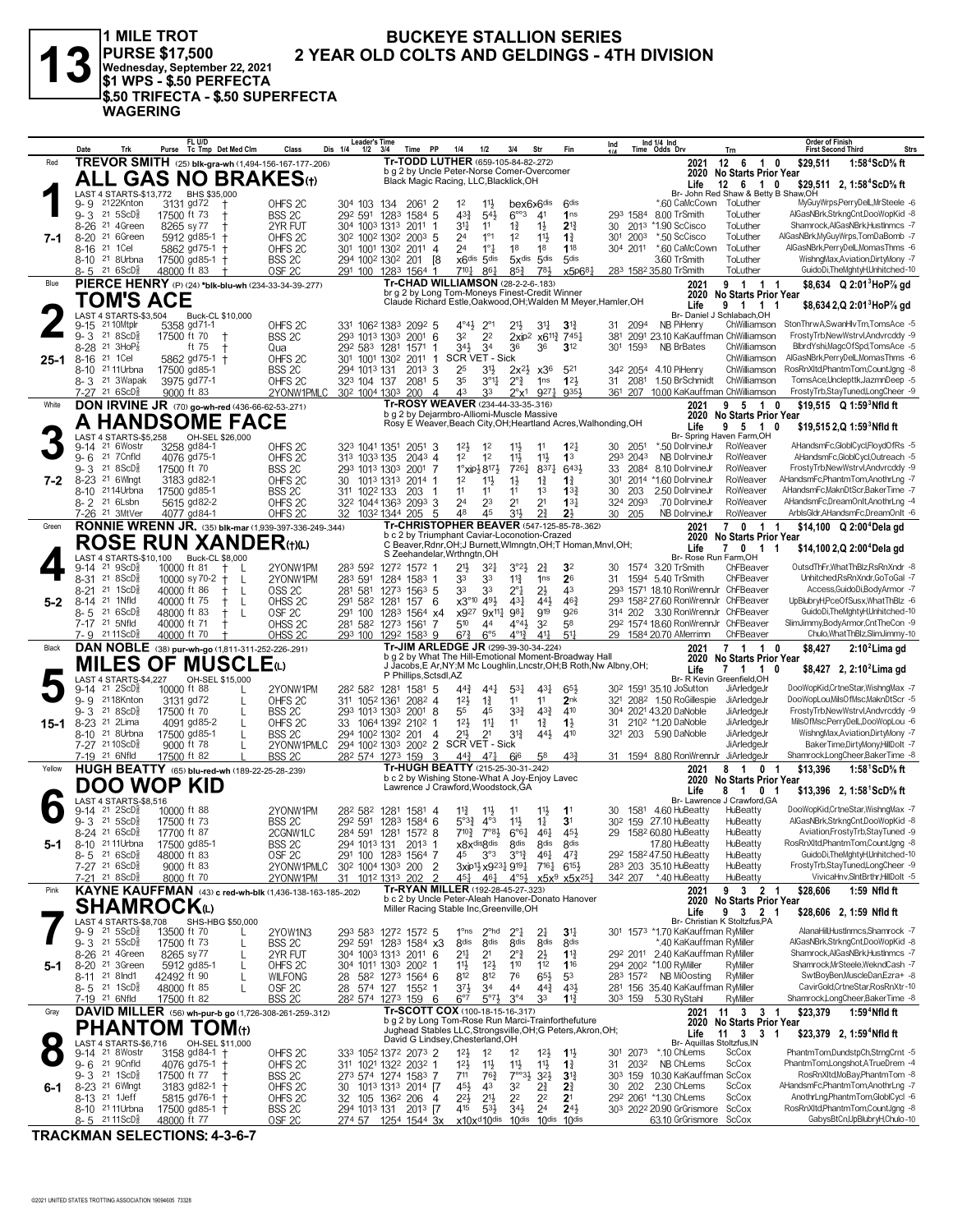

1 MILE PACE<br>
PURSE \$42,710<br>
Wednesday, September 22, 2021<br>
\$1 WPS - \$.50 PERFECTA<br> **2** YEAR OLD FILLIES **PURSE \$42,710 Wednesday, September 22, 2021 \$1 WPS - \$.50 PERFECTA \$.50 TRIFECTA - \$.50 SUPERFECTA \$.50 PICK 3 (14-15-16) WAGERING**

## **THE STANDARDBRED**

|        | Date                | Trk                                                        | FL U/D                                  | Purse Tc Tmp Det Med Clm                             | Class                                                                      | Leader's Time<br>Dis 1/4<br>1/2     | 3/4          | PP<br>Time                                                                                            | 1/4                                       | 1/2                                       | 3/4                                         | Str                                  | Fin                                | Ind<br>414                                                          |                    | Ind 1/4 Ind<br>Time Odds Drv                        | Trn                                                                            | <b>Order of Finish</b><br><b>First Second Third</b> |                                                                                         | Strs |
|--------|---------------------|------------------------------------------------------------|-----------------------------------------|------------------------------------------------------|----------------------------------------------------------------------------|-------------------------------------|--------------|-------------------------------------------------------------------------------------------------------|-------------------------------------------|-------------------------------------------|---------------------------------------------|--------------------------------------|------------------------------------|---------------------------------------------------------------------|--------------------|-----------------------------------------------------|--------------------------------------------------------------------------------|-----------------------------------------------------|-----------------------------------------------------------------------------------------|------|
| Red    |                     |                                                            |                                         |                                                      | <b>ANDREW MCCARTHY</b> (35) r blu-grn (1,457-271-222-192-.315)             |                                     |              | Tr-DEBORAH DAGUET (196-35-24-27-293)                                                                  |                                           |                                           |                                             |                                      |                                    |                                                                     |                    | 2021                                                | 6 2 1<br>-1                                                                    | \$83,867                                            | $1:552BR$ ft                                                                            |      |
|        |                     |                                                            |                                         | <b>A GIRL THAT TWIRLS</b>                            |                                                                            |                                     |              | D Racing Stable Inc, Middletown, NY                                                                   |                                           |                                           |                                             |                                      |                                    | b f 2 by American Ideal-Heels On The Beach-Somebeachsomewhere       |                    | 2020<br>Life                                        | No Starts Prior Year<br>6 2 1 1                                                |                                                     |                                                                                         |      |
|        |                     |                                                            |                                         | LAST 4 STARTS-\$60.863 LEX-SEL \$32.000              |                                                                            |                                     |              |                                                                                                       |                                           |                                           |                                             |                                      |                                    |                                                                     |                    |                                                     | Br- Crawford Farms LLC,NY                                                      |                                                     | \$83,867 2, 1:55 BR ft                                                                  |      |
|        | $9 - 10$            | 21 5 YR                                                    | 200000 ft 70                            |                                                      | <b>NYSS FINAL</b>                                                          | 272 573                             | 126          | $154^1$ 6                                                                                             | 683                                       | 5°5 <sup>3</sup>                          | $4^{\circ}2$                                | $43\frac{1}{2}$                      | $46\frac{3}{4}$                    |                                                                     |                    | 291 1553 30.50 DaDube                               | DeDaguet                                                                       |                                                     | Gothgrnlg,JustDivne,HmptnsBbe -8                                                        |      |
|        |                     | 8-22 <sup>21</sup> 3TgDn <sup>3</sup><br>8-10 2113Stga     | 53100 ft 80                             |                                                      | <b>NYSS</b>                                                                | 264 561                             | 124          | 1523<br>6                                                                                             | $2^{\circ}1$<br>711,                      | $11\frac{1}{4}$<br>$6^{73}$               | $1\frac{3}{4}$                              | $2\frac{1}{2}$<br>46                 | 5 <sup>11</sup><br>$2^{4}$         |                                                                     |                    | 284 1524 *1.05 DaDube<br>274 1554 12.10 DaDube      | DeDaguet<br>JaLackey                                                           |                                                     | Reenctmnt, AmrcnTckt, JoyrdeHnv -8<br>JustDivne, AGirlThtT, SymphonyG -8                |      |
| 8-5    | $8 - 3$             | 21 8 YR                                                    | 72900 ft 82<br>47966 ft 78              |                                                      | <b>NYSS</b><br><b>NYSS</b>                                                 | 281<br>581<br>291 584               | 1271<br>1271 | 155<br>8<br>156<br>5                                                                                  | 2}                                        | 22}                                       | $5^{\circ}41$<br>$2^{3}\frac{1}{2}$         | 2 <sub>hd</sub>                      | $12\frac{1}{4}$                    |                                                                     | 281 156            | 7.00 DaDube                                         | JaLackey                                                                       |                                                     | AGirlThtT, YesIndeed, LeeLoo -7                                                         |      |
|        |                     | 7-19 21 10MR                                               | 34200 ft 72                             |                                                      | <b>NYSS</b>                                                                | 282 582 1271                        |              | $155^3$ 5                                                                                             | $1^{\circ}1$                              | $2\frac{3}{4}$                            | 21}                                         | 22                                   | $3^{3}{}_{4}$                      | 29                                                                  | 1562               | 3.00 SiAllard                                       | JaLackey                                                                       |                                                     | JustDivne,HmptnsBbe,AGirlThtT -7                                                        |      |
|        | 7- 7                | 21 4BR                                                     | 50400 ft 81                             |                                                      | <b>NYSS</b>                                                                | 291 582 1271                        |              | 1552 2                                                                                                | $3^{11}$                                  | 32                                        | 3°4 <sup>3</sup>                            | $2\frac{1}{2}$                       | $1$ dh <sup>21</sup>               |                                                                     | 272 1552           | 5.40 ChLems                                         | DeDaguet                                                                       |                                                     | AGirlThtT=AprilAngl=Godlckswt -6                                                        |      |
|        |                     | 6-23 21 8PcD <sup>5</sup><br>6-16 21 11 PcD <sup>3</sup>   | ft 60<br>ft $65$                        |                                                      | Qua 2yr F<br>Qua 2yr F                                                     | 291 584 1272 1552 5<br>294 1003 131 |              | 200 6                                                                                                 | $21\frac{1}{4}$<br>$3^{\circ}1$           | $2^{11}$<br>$11\frac{1}{4}$               | 2 <sup>11</sup><br>$1\frac{1}{2}$           | 2 <sup>11</sup><br>$21\frac{1}{4}$   | $1\frac{1}{2}$<br>11               |                                                                     | 274 1552<br>29 200 | <b>NB SiAllard</b><br>NB SiAllard                   | DeDaguet<br>DeDaguet                                                           |                                                     | AGirlThtT,CptnsStar,OptOut -5<br>AGirlThtT,BetOnline,CathyHnv -7                        |      |
| Blue   |                     |                                                            |                                         | MIKE WILDER (49) *grn-go-wh (1,001-142-168-158-.288) |                                                                            |                                     |              | Tr-DAN ALTMEYER (185-20-39-23-.267)                                                                   |                                           |                                           |                                             |                                      |                                    |                                                                     |                    | 2021                                                | 701<br>0                                                                       | \$9.574                                             |                                                                                         |      |
|        |                     | <b>A LIST GIRL</b>                                         |                                         |                                                      |                                                                            |                                     |              |                                                                                                       |                                           |                                           |                                             |                                      |                                    | b f 2 by Always B Miki-A List Hanover-Somebeachsomewhere            |                    | 2020                                                | <b>No Starts Prior Year</b>                                                    |                                                     |                                                                                         |      |
|        |                     |                                                            |                                         |                                                      |                                                                            |                                     |              | Diamond Club Rcg, Wshngtn, PA; D Wills, Nwrk, OH;<br>B Waiter, Crnbry Twp, PA; N Catalano, Cnsbrg, PA |                                           |                                           |                                             |                                      |                                    |                                                                     |                    | Life                                                | 7 0 1 0<br>Br- Frederick W Hertrich III.DE                                     | \$9,574                                             |                                                                                         |      |
|        |                     | LAST 4 STARTS-\$2,634<br>9-14 21 3Mea§                     | 33650 ft 70                             | LEX-SEL \$65,000                                     | KC-2YOF                                                                    | 27 572                              | 1253         | 1534 1                                                                                                | 44}                                       | 443                                       | 443                                         | 58                                   | 691                                |                                                                     |                    | 291 1553 54.50 WMWilder                             | DaAltmeyer                                                                     |                                                     | Somswtsmw,GaleraHnv,NoFoolin -7                                                         |      |
|        |                     | 8-20 <sup>21</sup> 2Mea                                    | 20000 ft 81                             |                                                      | TSS-2YOF                                                                   | 274 563                             | 125          | 1522 4                                                                                                | 44                                        | $44\frac{1}{2}$                           | 443                                         | 45}                                  | 561                                |                                                                     |                    | 274 1533 26.30 WMWilder                             | DaAltmeyer                                                                     |                                                     | LvnsSrntv.SthJava.MexicnHnv -6                                                          |      |
|        | 8- 9                | 2112PcD <sub>8</sub>                                       | 20000 ft 88                             |                                                      | TSS 2yrF                                                                   | 272 571                             | 1252         | 154<br>-1                                                                                             | $4^{2}$                                   | $43\frac{3}{4}$                           | $5^{3}\frac{3}{4}$                          | $65\frac{1}{2}$                      | $77\frac{3}{4}$                    |                                                                     |                    | 292 1553 23.80 WMWilder                             | DaAltmeyer                                                                     |                                                     | SthJava,FindHapns,ShipnsHnv -8                                                          |      |
| 12-1   | 7-15                | 7-31 <sup>21</sup> 8 Mea<br>21 11 Phis                     | 20435 ft 70<br>20000 ft 90              |                                                      | ARDEN-2YOF<br>TSS 2YrF                                                     | 28 571<br>273 573                   | 1262         | 1242 1522 2<br>155                                                                                    | 2 <sup>1</sup><br>3 <sup>1</sup>          | 32<br>33                                  | 33<br>33                                    | 33<br>32                             | 49<br>2 <sup>3</sup>               |                                                                     |                    | 291 1541 16.80 WMWilder<br>283 1553 33.40 WMWilder  | DaAltmeyer<br>DaAltmeyer                                                       |                                                     | LynsSrnty,AlnightMc,Empowrmnt -7<br>Showmrswt, AListGirl, SinnerHnv -7                  |      |
|        | 7-1                 | 21 3Mea                                                    | 20000 gd70-1 ▲                          |                                                      | TSS-2YOF                                                                   | 282 583 1263 1542 4                 |              |                                                                                                       | 2 <sup>1</sup>                            | $2^{11}$                                  | 3 <sup>1</sup>                              | 33                                   | 45                                 |                                                                     |                    | 283 1552 10.00 WMWilder                             | DaAltmeyer                                                                     |                                                     | Ainthsmwt,FindHapns,Empowrmnt -8                                                        |      |
|        |                     | 6-23 <sup>21</sup> 3Mea                                    | 6800 ft 67                              |                                                      | 2YOFMAIDEN                                                                 | 281 581 1274 1561 3                 |              |                                                                                                       | 56                                        | 56                                        | $4^{\circ}4^{\circ}$                        | 44                                   | 56}                                |                                                                     |                    | 284 1572 26.70 WMWilder                             | DaAltmeyer                                                                     |                                                     | BetOnThBy,Twenty,RacngLife -8                                                           |      |
|        | 6-8                 | 21 11 Mea                                                  | ft 80                                   |                                                      | QUA-2YOF                                                                   | 313 1033 133                        |              | 2002<br>3                                                                                             | 321                                       | 33                                        | 43                                          | 44                                   | 46                                 |                                                                     |                    | 28 2013 NB WMWilder                                 | DaAltmeyer                                                                     |                                                     | DgnLady,Betingfra,BetShCnFl -6                                                          |      |
| White  |                     |                                                            |                                         |                                                      | SCOTT ZERON (32) r blu-wh-c red (1,798-204-252-243-.236)                   |                                     |              | Tr-TODD LUTHER (659-105-84-82-.272)<br>b f 2 by A Rocknroll Dance-Kryptos-Somebeachsomewhere          |                                           |                                           |                                             |                                      |                                    |                                                                     |                    | 2021<br>2020                                        | 6 1<br>0 <sub>2</sub>                                                          | \$17,400                                            | $1:534$ Lex1 gd                                                                         |      |
|        |                     | ACRIMONY                                                   |                                         |                                                      |                                                                            |                                     |              | Black Magic Racing, LLC, Blacklick, OH                                                                |                                           |                                           |                                             |                                      |                                    |                                                                     |                    | Life                                                | <b>No Starts Prior Year</b><br>$\overline{1}$<br>0 <sub>2</sub><br>6           |                                                     | \$17,400 2, 1:53 <sup>4</sup> Lex1 gd                                                   |      |
|        |                     | LAST 4 STARTS-\$15,000                                     |                                         | LEX-SEL \$13,000                                     |                                                                            |                                     |              |                                                                                                       |                                           |                                           |                                             |                                      |                                    |                                                                     |                    |                                                     | Br- Diamond Creek Farm LLC.PA                                                  |                                                     |                                                                                         |      |
|        | $9 - 20$<br>$9 - 6$ | 21 6LEX1<br>21 7Lex1                                       | 50000<br>20000 ft 82                    |                                                      | <b>KYCOMMSER</b><br><b>KYCOMMSER</b>                                       | 271 554                             | 1251         | 154 1                                                                                                 | LINE TO BE ANNOUNCED<br>$3^{2}$           | 32}                                       | 421                                         | 33                                   | 41                                 |                                                                     | 283 1541           | RaDCrisler<br>4.60 ScZeron                          | ToLuther<br>ToLuther                                                           |                                                     | Kentkyldy,Captiva,ForLefLny -7                                                          |      |
|        |                     | 8-24 <sup>21</sup> 2Lex1                                   | 20000 ft 90                             |                                                      | <b>KYCOMMSER</b>                                                           | 28 <sup>2</sup> 55 <sup>2</sup> 124 |              | 1514 4                                                                                                | 55                                        | 55}                                       | $4^{\circ}2^{\frac{1}{4}}$                  | 41                                   | 31                                 |                                                                     | 273 152            | 5.00 ScZeron                                        | ToLuther                                                                       |                                                     | Kentkyldy,Horizon,Acrimony -6                                                           |      |
| 8-1    |                     | 8-16 <sup>21</sup> 8Lex1                                   | 20000 gd80                              |                                                      | <b>KYCOMMSER</b>                                                           | 28 562 1241                         |              | 1534 1                                                                                                | $4^{3}\frac{3}{4}$                        | 1°ns                                      | $11\frac{1}{4}$                             | 1 <sup>2</sup>                       | 1 <sub>ns</sub>                    |                                                                     | 293 1534           | 6.50 ScZeron                                        | ToLuther                                                                       |                                                     | Acrimony,BetOnThBy,Broadway -9                                                          |      |
|        | $8 - 2$             | 21 6Lex1                                                   | 20000 ft 78                             |                                                      | <b>KYCOMMSER</b>                                                           | 283 563 125                         |              | 153<br>-7                                                                                             | 11                                        | 2}                                        | 31                                          | 54                                   | $5^{3}$                            |                                                                     |                    | 283 1534 6.80 ScZeron                               | ToLuther                                                                       |                                                     | Captiva,Loktmyrps,Kentkyldy -9                                                          |      |
|        | $7 - 1$             | 7-15 2113Phlg<br>$21 \text{ 9}$ Mea $\frac{5}{8}$          | 20000 ft 90                             |                                                      | TSS 2YrF<br>TSS-2YOF                                                       | 28 563 1243<br>274 563              |              | 1531<br>-1<br>1244 1522 8                                                                             | 431<br>810}                               | $44\frac{3}{4}$<br>$8^{15}\frac{1}{2}$    | $4^{\circ}5$<br>814                         | 3 <sup>3</sup><br>$8^{16}$           | $3^{2}$<br>8193                    |                                                                     |                    | 281 1534 53.30 WMWilder<br>283 1561 31.40 ScZeron   | ToLuther<br>ToLuther                                                           |                                                     | JklFelFne,LynsSrnty,Acrimony -7<br>CptnCwgrl,SmgleTina,Bermuda -8                       |      |
|        |                     | $6-21$ 21 7 ScD <sup>3</sup>                               | 20000 gd70-1 ▲<br>ft 84                 |                                                      | QUA                                                                        | 283 58                              | 127          | 1551<br>-1                                                                                            | $5^{7}\frac{3}{4}$                        | 56                                        | $4^{\circ}4^{\circ}$                        | 4x <sup>4</sup>                      | 45}                                |                                                                     | 282 1561           | NB TrSmith                                          | ToLuther                                                                       |                                                     | DragnsRvn,Suge,SheMnsBsn -7                                                             |      |
| Green  |                     |                                                            |                                         | TYLER SMITH (28) wh-gra-blk (2,069-260-248-287-.238) |                                                                            |                                     |              | Tr-JEFF SMITH (313-23-38-47-.191)                                                                     |                                           |                                           |                                             |                                      |                                    |                                                                     |                    | 2021                                                | 7 2 0 0                                                                        | \$8,750                                             | $1:55^3$ ScD% ft                                                                        |      |
|        |                     |                                                            |                                         | <b>GONNA BE GOOD</b>                                 |                                                                            |                                     |              | b f 2 by Luck Be Withyou-Ghost Runner-Art Major<br>K Smith, OH; Tdtrot, FL; T Smith & T Smith, OH     |                                           |                                           |                                             |                                      |                                    |                                                                     |                    | 2020                                                | <b>No Starts Prior Year</b>                                                    |                                                     |                                                                                         |      |
|        |                     | LAST 4 STARTS-\$8,750                                      |                                         | <b>HOOSIER \$26,000</b>                              |                                                                            |                                     |              |                                                                                                       |                                           |                                           |                                             |                                      |                                    |                                                                     |                    | Life                                                | 7 <sub>2</sub><br>$0\quad 0$<br>Br- Luckiana Farm, IN                          |                                                     | \$8,750 2, 1:55 <sup>3</sup> ScD% ft                                                    |      |
|        |                     | $9-14$ 21 1ScD <sup>3</sup>                                | ft 89                                   |                                                      | QUA                                                                        | 284 583                             |              | 1273 1554 1                                                                                           | 34}                                       | 34                                        | $2^{\circ}$ hd                              | 1hd                                  | 2 <sub>ns</sub>                    |                                                                     | 281 1554           | NB TySmith                                          | JefASmith                                                                      |                                                     | Wenstpdrm,GonaBeGod,Satisfshn -6                                                        |      |
|        |                     | $9 - 1$ 21 4ScD <sup>3</sup>                               | 13500 ft 75                             |                                                      | 2YOFW1N3                                                                   | 273 564 1261                        |              | 1544 3                                                                                                | 761                                       | $6^{7\frac{3}{4}}$                        | $75\frac{1}{4}$                             | $5^{2}$                              | $65\frac{1}{4}$                    |                                                                     |                    | 283 1554 42.50 TySmith                              | JefASmith                                                                      |                                                     | FtsyLife,GlowngNTh,LoveMeHil -8                                                         |      |
| 7-1    |                     | 8-25 2111HoP <sub>8</sub><br>8-11 2110ScD <sup>5</sup>     | 15000 ft 75<br>8000 ft 73               |                                                      | ISS-Elig2F<br>F2YONW1PM                                                    | 273 564<br>29 584                   | 1254<br>1271 | 154<br>5<br>5<br>156                                                                                  | 8121<br>333                               | $8^{10}\frac{3}{4}$<br>$3^{2}\frac{3}{4}$ | $i6^{\circ}4\frac{1}{4}$<br>2 <sup>11</sup> | $5^{3}$<br>2 <sup>1</sup>            | 5 <sup>31</sup><br>11              | 28                                                                  |                    | 154334.50 ElDeaton<br>283 156 *1.20 TySmith         | JefASmith<br>JefASmith                                                         |                                                     | Shakeanra, PartyShkr, The Letter -9<br>GonaBeGod,CmsBbygrl,Veranda -7                   |      |
|        | 7-28                | 21 1ScD <sup>3</sup>                                       | 8000 ft 88                              |                                                      | F2YONW1PM                                                                  | 273 58                              | 127          | $155^3$ 4                                                                                             | $45\frac{3}{4}$                           | $45\frac{3}{4}$                           | $12\frac{3}{4}$                             | 11}                                  | 1 <sub>ns</sub>                    |                                                                     |                    | 283 1553 4.50 TySmith                               | JefASmith                                                                      |                                                     | GonaBeGod, MisDaytna, BrklynBls -7                                                      |      |
|        | $7 - 21$            | 21 7 ScD <sup>5</sup>                                      | 8000 ft 73                              |                                                      | F2YONW1PM                                                                  | 30 <sup>2</sup> 101                 | 1301         | 159<br>8                                                                                              | 791                                       | 7101                                      | $6^{\circ}7$                                | $6^{21}$                             | 631                                | 28                                                                  |                    | 1593 15.40 TySmith                                  | JefASmith                                                                      |                                                     | Mcwitched,DrcnnTerr,CmsBbygrl -8                                                        |      |
|        |                     | 7-11 2112HoP <sub>8</sub>                                  | 10000 ft 70                             |                                                      | $2vF-nw1$                                                                  | 281 573 127                         |              | 1544 7                                                                                                | $9^{16}\frac{3}{4}$                       | 919                                       |                                             | $8^{\circ}12^3$ $9^{12}$             | $9^{11}\frac{1}{4}$                |                                                                     | 272 157            | 6.70 TySmith                                        | JefASmith                                                                      |                                                     | HeidsImge, GirlGigls, Imarlrckn -9                                                      |      |
| Black  | 7- 4                | 21 1HoP $\frac{7}{8}$                                      | 10000 ft 86                             |                                                      | $2vF-mw1$<br><b>RONNIE WRENN JR.</b> (35) blk-mar (1,939-397-336-249-.344) | 28 573                              | 1273         | 1554 1<br>Tr-DAN ALTMEYER (185-20-39-23-.267)                                                         | 2 <sup>2</sup>                            | 341                                       | $2^{\circ}1$                                | 34                                   | 4p88                               |                                                                     |                    | 294 1572 2.90 ChPage<br>2021                        | JefASmith                                                                      | \$8,662                                             | DancnImge,Cynosure,IrishQuen -8<br>1:56 <sup>4</sup> Mea <sup>5</sup> / <sub>8</sub> ft |      |
|        |                     |                                                            |                                         |                                                      |                                                                            |                                     |              | b f 2 by Always B Miki-Someheartsomewhere-Mach Three                                                  |                                           |                                           |                                             |                                      |                                    |                                                                     |                    | 2020                                                | 7 1 1 1<br><b>No Starts Prior Year</b>                                         |                                                     |                                                                                         |      |
|        |                     |                                                            |                                         | <b>SOMEMIKI HANOVER</b>                              |                                                                            |                                     |              | R Huston, Grv Cty, OH                                                                                 |                                           |                                           |                                             |                                      |                                    | Diamond Club Rcg, Wshngtn, PA; R Kelson, NY, NY; D Wills, Nwrk, OH; |                    | Life                                                | 7 1 1 1                                                                        |                                                     | \$8,662 2, 1:56 <sup>4</sup> Mea <sup>5</sup> / <sub>8</sub> ft                         |      |
|        | $9 - 14$            | LAST 4 STARTS-\$7,762<br>$21$ 1Mea $\frac{3}{8}$           | 33250 ft 70                             | SHS-HBG \$22,000                                     | KC-2YOF                                                                    | 282 573 1251                        |              | 1524 3                                                                                                | 44}                                       | 44}                                       | $44\frac{1}{2}$                             | $5^{7}\frac{1}{2}$                   | 513                                |                                                                     |                    | 292 1552 36.70 WMWilder                             | Br- Hanover Shoe Farms Inc,PA<br>DaAltmeyer                                    |                                                     | LynsSrnty, YesAndYes, Ainthsmwt -6                                                      |      |
|        |                     | 8-20 <sup>21</sup> 1Mea                                    | 20000 ft 81                             | ▲                                                    | TSS-2YOF                                                                   | 274 561                             |              | 1242 1524 6                                                                                           | 67                                        | $67\frac{1}{2}$                           | 67                                          | 611                                  | 5161                               | 301                                                                 |                    | 156 21.30 WMWilder                                  | DaAltmeyer                                                                     |                                                     | ShipnsHnv,FindHapns,Contrprty -6                                                        |      |
|        | $8 - 11$            | $21 \t2Mea\frac{5}{8}$                                     | 6800 ft 80                              |                                                      | 2YOFNW1EXT                                                                 | 281 584 1273                        |              | 1564 2                                                                                                | 33                                        | 33                                        | $43\frac{1}{2}$                             | 431                                  | 1 <sub>hd</sub>                    |                                                                     |                    | 283 1564 5.90 WMWilder                              | DaAltmeyer                                                                     |                                                     | SommkiHnv,MelodyHnv,ChershHnv -8                                                        |      |
| 15-1   | 7-28                | 21 3Mea<br>21 1Mea                                         | 6800 ft 81                              |                                                      | FMNW1EXTPM                                                                 | 281 582 1271                        |              | 1563<br>3                                                                                             | 43                                        | 443                                       | $3^{21}$                                    | $3^{2}\frac{1}{2}$<br>7dis           | 2 <sup>1</sup><br>7453             |                                                                     |                    | 291 1564 17.40 WMWilder                             | DaAltmeyer                                                                     |                                                     | FerThElct,SommkiHnv,ShdwOfFer -7<br>CvrLizzie,SprtsBHnv,SthMolly -7                     |      |
|        | 7-14                | $6-30$ <sup>21</sup> 1Mea <sup>5</sup>                     | 7500 ft 78<br>6800 ft 83                |                                                      | 2YOFMAIDEN<br>2YOFMAIDEN                                                   | 281 573 1251<br>281 573 1261        |              | 1542 2<br>1544 6                                                                                      | $3^{3}\frac{1}{2}$<br>42}                 | 35<br>$4^{\circ}3\frac{1}{2}$             | 715<br>$8^{15}\frac{1}{2}$                  | 825                                  | 838                                |                                                                     |                    | 352 2033 28.20 WMWilder<br>331 2022 4.80 WMWilder   | DaAltmeyer<br>DaAltmeyer                                                       |                                                     | CpeCodHnv,ShdwOfFer,Martrtndr -8                                                        |      |
|        | 6-23                | 21 1Mea                                                    | 7500 ft 67                              |                                                      | <b>FMNW1EXTPA</b>                                                          | 281 1001 1294                       |              | 1591 2                                                                                                | 56                                        | 55                                        | $5^{31}$                                    | $43\frac{1}{2}$                      | 3 <sup>13</sup>                    |                                                                     | 291 1593           | 3.50 WMWilder                                       | DaAltmeyer                                                                     |                                                     | LzyDayHnv,ArtsVirgn,SommkiHnv -7                                                        |      |
|        | $6 - 1$             | $21.6$ Mea $\frac{1}{2}$                                   | ft 68                                   |                                                      | 2YO-QUA                                                                    | 304 1013 131                        |              | $1583$ 6                                                                                              | 211                                       | 21,                                       | 33                                          | 481                                  | 49                                 |                                                                     | 284 2002           | NB WMWilder                                         | DaAltmeyer                                                                     |                                                     | SeaSilk,SptngImge,DgnLady -6                                                            |      |
| Yellow |                     |                                                            |                                         |                                                      | YANNICK GINGRAS (42) h grn-wh-go (1,337-210-218-183-293)                   |                                     |              | Tr-JOHNSON HILL JR (42-1-5-5-130)<br>b f 2 by Art Official-Ineverwearum-Nuclear Legacy                |                                           |                                           |                                             |                                      |                                    |                                                                     |                    | 2021                                                | 12 1 3 2<br>2020 No Starts Prior Year                                          | \$15,299                                            | 2:04 <sup>3</sup> Eaton gd                                                              |      |
|        |                     |                                                            |                                         | SIARI TAKINTI OFF                                    |                                                                            |                                     |              | Brent S Tartar, Mason, OH                                                                             |                                           |                                           |                                             |                                      |                                    |                                                                     |                    | Life                                                | 12 1<br>3 <sub>2</sub>                                                         |                                                     | \$15,299 2, 2:04 <sup>3</sup> Eaton gd                                                  |      |
|        |                     | LAST 4 STARTS-\$4,260                                      |                                         |                                                      |                                                                            |                                     |              |                                                                                                       |                                           |                                           |                                             |                                      |                                    |                                                                     |                    |                                                     | Br- Brent S Tartar, OH                                                         |                                                     |                                                                                         |      |
|        | $9 - 15$            | $2112H0P_8^7$<br>$9 - 9$ 21 1ScD <sup>5</sup> <sub>8</sub> | 10000 ft 60<br>17500 ft 74              |                                                      | 2yF-nw1<br>BSS 2F                                                          | 281 574 1262 1542 6<br>272 57       |              | 1253 1534 7                                                                                           | $5^{7}\frac{3}{4}$<br>$8^{10}\frac{1}{2}$ | $5^{4}3$<br>88                            | $4^{03}\frac{3}{4}$<br>86                   | 2 <sup>11</sup><br>$63\frac{1}{4}$   | $2\frac{1}{4}$<br>66               |                                                                     |                    | 271 1542 *2.00 TrTetrick<br>281 155 82.60 AuHanners | JoHillJr<br>JoHillJr                                                           |                                                     | CatsImage,StartTknl,VirgntyRc -8<br>FtsyLife,LoveMeHil,PrncngQun -8                     |      |
|        |                     | 9-1 21 3ScD                                                | 10000 ft 75                             |                                                      | 2YOFNW1PM                                                                  | 284 574 126                         |              | 154 4                                                                                                 | 11                                        | $11\frac{1}{2}$                           | 32                                          | 33                                   | $45\frac{3}{4}$                    |                                                                     |                    | 284 1551 11.10 AuHanners                            | JoHillJr                                                                       |                                                     | Twenty, Gingr Agan, Pleshette -7                                                        |      |
| 6-1    |                     | 8-25 2110ScD <sup>3</sup>                                  | 8000 ft 75                              |                                                      | 2YOFNW1PM                                                                  | 283 572 1254 1534 3                 |              |                                                                                                       | 11                                        | 21}                                       | $2^{21}$                                    | 3 <sup>1</sup>                       | $33\frac{1}{2}$                    |                                                                     |                    | 281 1542 8.40 AuHanners                             | JoHillJr                                                                       |                                                     | GlowngNTh,Catamaran,StartTknl -6                                                        |      |
|        |                     | 8-11 2111ScD <sup>3</sup>                                  | 17500 ft 73                             |                                                      | BSS 2F                                                                     | 28 574 1261 1552 7                  |              |                                                                                                       | 11물                                       | 11                                        | $1\frac{3}{4}$                              | $1\frac{1}{2}$                       | 53                                 |                                                                     |                    | 294 156 2.10 JerSmith                               | JoHillJr                                                                       |                                                     | LoveMeHil,HarmnyOfN,Twenty -7                                                           |      |
|        | 8-6                 | $216$ ScD $\frac{5}{8}$<br>8-1 21 6 Eaton                  | 50000 ft 81<br>6288 gd75-1              |                                                      | OSF <sub>2F</sub><br>OHFS <sub>2F</sub>                                    | 281 57<br>314 1033 1352 2043 2      | 1251         | 153<br>- 8                                                                                            | 893<br>11                                 | $8^{\circ}8_{4}^{1}$<br>1 <sup>2</sup>    | $8^{\circ}8\frac{1}{2}$<br>$11\frac{1}{2}$  | $86\frac{3}{4}$<br>1 <sub>ns</sub>   | 771,<br>1 <sup>1</sup>             |                                                                     |                    | 273 1542 60.80 JerSmith<br>291 2043 *.70 AuHanners  | JoHillJr<br>JoHillJr                                                           |                                                     | HotshtTmp,DgnLady,BtleNCork -9<br>StartTknl,MdwndKely,MornngSnr -6                      |      |
|        |                     | 7-24 <sup>21</sup> 1ScD <sup>3</sup>                       | 40000 ft 85                             |                                                      | OHSS <sub>2F</sub>                                                         | 27 553 1221 1512 2                  |              |                                                                                                       | $44\frac{3}{4}$                           | 443                                       | $55\frac{1}{2}$                             | $5^{4}$                              | 55                                 |                                                                     |                    | 291 1522 34.00 JerSmith                             | JoHillJr                                                                       |                                                     | HotshtTmp,Sloopy,SptngImge -7                                                           |      |
| Pink   |                     |                                                            |                                         |                                                      | JOE BONGIORNO (27) mar-gra-wh (1,442-260-218-196-.310)                     |                                     |              | Tr-CLARENCE FOULK (205-36-45-27-.341)                                                                 |                                           |                                           |                                             |                                      |                                    |                                                                     |                    | 2021                                                | 4 1<br>1 1                                                                     | \$24.940                                            | 1:54 <sup>4</sup> Phl% ft                                                               |      |
|        |                     |                                                            | WINE N DINE ME                          |                                                      |                                                                            |                                     |              | b f 2 by Huntsville-Wine Snob-Art Maior<br>Triple D Stbs, Jmsbrg, NJ; D Robinson, Crdngtn, OH;        |                                           |                                           |                                             |                                      |                                    |                                                                     |                    | 2020                                                | <b>No Starts Prior Year</b>                                                    |                                                     |                                                                                         |      |
|        |                     |                                                            | LAST 4 STARTS-\$24,940 LEX-SEL \$45,000 |                                                      |                                                                            |                                     |              | M Robinson, Lws Ctr, OH; H Taylor, Phidlph, PA                                                        |                                           |                                           |                                             |                                      |                                    |                                                                     |                    | Life                                                | 4 1 1 1<br>Br- Steve Jones, NY; Jonathan D Kurnit, FL                          |                                                     | \$24,940 2, 1:54 <sup>4</sup> Phl <sup>5</sup> / <sub>8</sub> ft                        |      |
|        |                     | 9-3 21 6Ph                                                 | 10800 ft 72                             |                                                      | nw1PM FM                                                                   | 281 562                             | 125          | 1544 4                                                                                                | 14                                        | 1 <sup>8</sup>                            | 16                                          | $1^{3\frac{1}{2}}$ 11                |                                    |                                                                     | 294 1544           | *.10 PaBerry                                        |                                                                                |                                                     | ScDiDomenicoWneNDneMe,BetOnChrs,NevrNtDnc -6                                            |      |
|        |                     | 8-22 <sup>21</sup> 3TgDng                                  | 53100 ft 80                             |                                                      | <b>NYSS</b>                                                                | 264 561                             | 124          |                                                                                                       | 1523 8 SCR VET - Sick                     |                                           |                                             |                                      |                                    |                                                                     |                    |                                                     |                                                                                |                                                     | ScDiDomenico Reenctmnt, AmrcnTckt, JoyrdeHnv -8                                         |      |
| 2-1    |                     | 8-10 <sup>21</sup> 8Stga<br>8-3 <sup>21</sup> 8YR          | 71600 ft 82<br>47966 ft 78              |                                                      | <b>NYSS</b><br><b>NYSS</b>                                                 | 273 562 125<br>291 584 1271         |              | 1534 1<br>156 4                                                                                       | 21}<br>$6^{8}$ <sub>4</sub>               | $11\frac{1}{2}$<br>$69\frac{1}{2}$        | $11\frac{1}{2}$<br>$69\frac{1}{2}$          | $2\frac{1}{4}$<br>$6^{7}\frac{1}{2}$ | 3 <sup>12</sup><br>$55\frac{1}{2}$ |                                                                     | 291 1541<br>28 157 | 1.95 TiTetrick                                      | 6.70 JoBongiorno ScDiDomenico HmptnsBbe,Gothgrnlg,WneNDneMe -7<br>ScDiDomenico |                                                     | AGirlThtT, YesIndeed,LeeLoo -7                                                          |      |
|        |                     | 7-19 21 8MR                                                | 34200 ft 72                             |                                                      | <b>NYSS</b>                                                                | 271 561 1251                        |              | 1542 1                                                                                                | 581                                       | $5^{7}\frac{1}{2}$                        | $3^{03}\frac{1}{4}$                         | 2 <sup>2</sup>                       | 2 <sub>nk</sub>                    |                                                                     | 283 1542           |                                                     | 5- 5.00 JoBongiorno ScDiDomenicoJoyrdeHnv, WneNDneMe, Reenctmnt                |                                                     |                                                                                         |      |
|        |                     | 7-6 21 1Phls                                               | ft $82$                                 |                                                      | QUA 2YR F                                                                  | 31 1003 1284 1573 2                 |              |                                                                                                       | 46                                        | 33}                                       | $2^{\circ}2$                                | 2 <sup>11</sup>                      | 2 <sup>11</sup>                    |                                                                     | 283 1574           | NB TiTetrick                                        |                                                                                |                                                     | ScDiDomenico WickdlyIn, WneNDneMe, PulngStrn -6                                         |      |
|        |                     | 6-28 21 8Gty1                                              | ft 86                                   |                                                      | QUA 2YR F                                                                  | 291 573 1253 1534 5                 |              |                                                                                                       | $5^{13}\frac{3}{4}$                       | $5^{8}$ <sub>4</sub>                      | 4104                                        | 493                                  | 3 <sup>7</sup>                     |                                                                     | 273 1551           |                                                     | NB JoBongiorno ScDiDomenicompthsBbe,NteTmeDel,WneNDneMe -6                     |                                                     |                                                                                         |      |

**TRACKMAN SELECTIONS: 1-7-6-4 Nos. 2 & 5 -Diamond Club Rcg. & D. Wills Owner Entry Uncoupled For Wagering With OSRC Permission**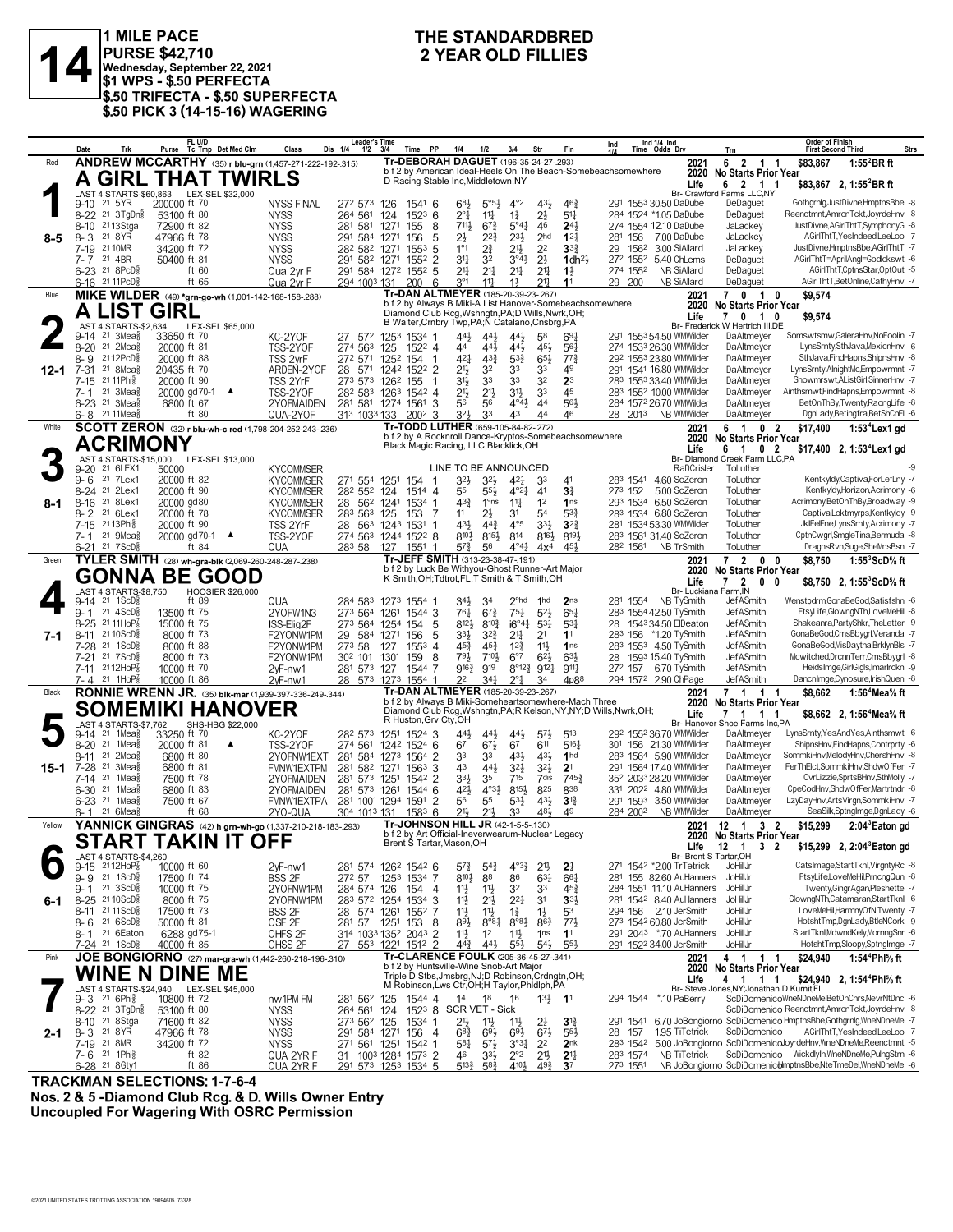

1 MILE TROT<br>PURSE \$62,000<br>Wednesday, September 22, 2021<br>\$1 WPS - \$.50 PERFECTA \$.50 TRIFECTA - \$.50 SUPERFECTA **WAGERING** 

#### OHIO BREEDERS CHAMPIONSHIP 2 YEAR OLD FILLIES - 2ND DIVISION

|           | Date                                                      | Trk<br>Purse                            | FL U/D<br>Tc Tmp Det Med Clm                   | Class                                                                            | Leader's lime<br>Dis 1/4<br>$1/2$ $3/4$                 |                  | PP<br>Time            | 1/4                                                                                   | 1/2                                 | 3/4                                                      | Str                                                     | Fin                                                               | Ind<br>11A           |      | Ind $1/4$ Ind<br>Time Odds Drv                                          | Trn                                                    | Order of Finish<br><b>First Second Third</b>                                           | <b>Strs</b> |
|-----------|-----------------------------------------------------------|-----------------------------------------|------------------------------------------------|----------------------------------------------------------------------------------|---------------------------------------------------------|------------------|-----------------------|---------------------------------------------------------------------------------------|-------------------------------------|----------------------------------------------------------|---------------------------------------------------------|-------------------------------------------------------------------|----------------------|------|-------------------------------------------------------------------------|--------------------------------------------------------|----------------------------------------------------------------------------------------|-------------|
| Red       |                                                           |                                         |                                                | ANTHONY MACDONALD (44) *n blu-red-wh (365-64-51-53-.3                            |                                                         |                  |                       | Tr-JASON MCGINNIS (323-65-44-41-319)                                                  |                                     |                                                          |                                                         |                                                                   |                      |      | 2021                                                                    | 95<br>30                                               | \$39,939<br>1:58 <sup>1</sup> ScD% ft                                                  |             |
|           |                                                           | <b>PURPLE AURA</b> (t)                  |                                                |                                                                                  |                                                         |                  |                       | b f 2 by Creatine-Purple Sona-Dejarmbro                                               |                                     |                                                          |                                                         |                                                                   |                      |      | 2020                                                                    | <b>No Starts Prior Year</b>                            |                                                                                        |             |
|           |                                                           |                                         |                                                |                                                                                  |                                                         |                  |                       | Thestable Purple Aura, Guelph, ON, CA;<br>Hutchison Harness LLC, North Ridgeville, OH |                                     |                                                          |                                                         |                                                                   |                      |      | Life                                                                    | 9 5 3 0<br>Br- Steiner Stock Farm.OH                   | \$39,939 2, 1:58 ScD % ft                                                              |             |
|           | 21 2Wostr<br>$9 - 15$                                     |                                         | 3366 sy 65-2 +                                 | OHFS <sub>2F</sub>                                                               | 322 1032 1352 2043 3                                    |                  |                       | 1 <sup>3</sup>                                                                        | 1 <sup>2</sup>                      | $1\frac{3}{4}$                                           |                                                         | 1 <sup>5</sup>                                                    | 291 2043             |      | *.20 AMacdonald JaMcGinnis                                              |                                                        | PrpleAura,WeGoWeGo,GrcsTrmph -7                                                        |             |
|           | $21 \text{ } 3ScD\frac{5}{8}$<br>$9 - 8$                  |                                         | 17500 ft 80                                    | <b>BSS 2F</b>                                                                    | 29                                                      | 592 1284 1581    | -5                    | 11                                                                                    | $11\frac{1}{2}$                     | $11\frac{1}{2}$                                          | 1 <sup>5</sup>                                          | 16 <sub>1</sub>                                                   | 292 1581             |      | *.60 AMacdonald JaMcGinnis                                              |                                                        | PrpleAura,WeGoWeGo,MlaMknCne -7                                                        |             |
|           | 21 2Cantn<br>$9 - 1$                                      |                                         | 4221 gd72-1 +                                  | OHFS <sub>2F</sub>                                                               | 32                                                      | 1021 1341 2044 3 |                       | $1^{2}$                                                                               | $12\frac{3}{4}$                     | $12\frac{3}{4}$                                          | $11\frac{3}{4}$                                         | $1\frac{11}{4}$                                                   | 303 2044             |      | NB AMacdonald JaMcGinnis                                                |                                                        | PrpleAura,Hitwththg,ChinaSue -6                                                        |             |
| $9 - 2$   | 8-22 <sup>21</sup> 1Wingt                                 |                                         | 3342 gd87-1 +                                  | OHFS <sub>2F</sub>                                                               | 30                                                      | 1002 1294 2002 3 |                       | 1 <sup>2</sup>                                                                        | 12 <sup>1</sup>                     | $14\frac{1}{2}$                                          | 110                                                     | 113                                                               | 303 2002             |      | *.50 AMacdonald JaMcGinnis                                              |                                                        | PrpleAura,SvnLckHil,Merit -8                                                           |             |
|           | 8-10 <sup>21</sup> 5Urbna                                 |                                         | 17500 gd85-1 †                                 | BSS 2F                                                                           | 301 1022 1314 201                                       |                  | 5                     | 11                                                                                    | 1 <sup>2</sup>                      | 1 <sup>3</sup>                                           | 1 <sup>3</sup>                                          | 16 <sup>1</sup>                                                   | 291 201              |      | 1.90 AMacdonald JaMcGinnis                                              |                                                        | PrpleAura,AuntRita,BleOfCncy -8                                                        |             |
|           | 7-30 2115Nfld                                             |                                         | 7300 ft 66                                     | OHFS <sub>2F</sub>                                                               | 29<br>-59                                               | 1282 1581        | 6                     | 11                                                                                    | $2^{11}$                            | $2^{13}$                                                 | $2^{21}$                                                | $2^{3}\frac{3}{4}$                                                | 301 159              |      | 2.60 AMacdonald JaMcGinnis                                              |                                                        | KirsiDrem, PrpleAura, LadylsGrt -9                                                     |             |
|           | 7-17 21 8Nfld                                             |                                         | 40000 ft 69                                    | OHSS <sub>2F</sub>                                                               | 292 1003 1304 1592 8                                    |                  |                       | $21\frac{1}{2}$                                                                       | 22                                  | 211                                                      | $21\frac{1}{2}$                                         | $2^{2}$                                                           |                      |      | 284 1594 16.80 AMacdonald JaMcGinnis                                    |                                                        | CvrRxeDue,PrpleAura,PnkyPrmse -8                                                       |             |
| Blue      |                                                           |                                         |                                                | CHRIS PAGE (37) wh-r blu-mar (2,060-341-298-253-287)                             |                                                         |                  |                       | Tr-RON BURKE (3,427-675-578-468-.336)                                                 |                                     |                                                          |                                                         |                                                                   |                      |      | 2021                                                                    | $\overline{2}$<br>51<br>0                              | \$19,600<br>$2:00^1$ ScD% ft                                                           |             |
|           |                                                           | <b>LL ANNIE UP</b>                      |                                                |                                                                                  |                                                         |                  |                       | b f 2 by Uncle Peter-Annapolis-Muscle Hill                                            |                                     |                                                          |                                                         | Burke Rcg Stb & Weaver Bruscemi, PA; W Donovan, FL; J Sbrocco, OH |                      |      | 2020                                                                    | <b>No Starts Prior Year</b>                            |                                                                                        |             |
|           |                                                           | LAST 4 STARTS-\$14,800                  | OH-SEL \$34,000                                |                                                                                  |                                                         |                  |                       |                                                                                       |                                     |                                                          |                                                         |                                                                   |                      |      | Life                                                                    | 0 <sub>2</sub><br>5 1<br>Br- Gbw Breeding Farms Inc,OH | \$19,600 2, 2:00 ScD % ft                                                              |             |
|           | $9 - 14$<br>21 5 ScD <sup>3</sup>                         |                                         | 10000 ft 88                                    | 2YONW1PM                                                                         | 301 1014 1304 2001                                      |                  | -6                    | 2 <sup>1</sup>                                                                        | $21\frac{1}{2}$                     | $3^{011}$                                                | 1 <sub>hd</sub>                                         | $11\frac{1}{2}$                                                   |                      |      | 291 2001 *.50 ChPage                                                    | RoBurke                                                | IlAnieUp,SisterIce,HilOfADmn -8                                                        |             |
|           | 8-22 <sup>21</sup> 3Nfld                                  |                                         | 40000 ft 85                                    | OHSS <sub>2F</sub>                                                               | 282 59                                                  | 1274             | 157<br>$\overline{4}$ | 44                                                                                    | $44\frac{3}{4}$                     | $4^{\circ}4^{\frac{1}{4}}$                               | 361                                                     | $34\frac{1}{2}$                                                   | 291                  |      | 1574 *1.30 ChPage                                                       | RoBurke                                                | MmntsCrtd,RchrsCavr,IIAnieUp -7                                                        |             |
|           | 8-13 21 10 ScD <sup>5</sup>                               |                                         | 40000 ft 74                                    | OSS <sub>2FT</sub>                                                               | 283 583 128                                             |                  | -7<br>1582            | $5^{4}3$                                                                              | $6^{\circ}6^{\circ}$                | $6^{\circ}$ im <sup>3</sup> 5 <sup>2</sup> $\frac{1}{4}$ |                                                         | $4^{11}$                                                          | 30                   |      | 1583 10.50 ChPage                                                       | RoBurke                                                | LadyCmryn,SwetOnPte,BlazOfJst -7                                                       |             |
| 6-1       | 8-5 2110ScD3                                              |                                         | 36000 ft 77                                    | OSF <sub>2F</sub>                                                                | 291 592 129                                             |                  | 1581<br>8             | $7^{11}\frac{1}{4}$                                                                   | 781                                 | $5^{\circ}4\frac{1}{2}$                                  | 53                                                      | 53                                                                | 29                   |      | 1584 4.90 ChPage                                                        | RoBurke                                                | AlanaHill, RchrsCavr, AuntRita -8                                                      |             |
|           | 7-9 2112ScD                                               |                                         | 40000 ft 70                                    | OHSS <sub>2F</sub>                                                               | 293 591 1284                                            |                  | 1583 [10              | $5^{4}3$                                                                              | $5^{\circ}6\frac{1}{4}$             | 4°3 <sup>1</sup>                                         | $4^{13}$                                                | $3^{13}$                                                          | 293 159              |      | *1.50 ChPage                                                            | RoBurke                                                | Martysmgc, MargAtLrg, IIAnieUp-10                                                      |             |
|           | 6-22 <sup>21</sup> 4Mea <sup>§</sup>                      |                                         | gd 58-1                                        | QUA-2YOF                                                                         | 304 102 132                                             |                  | $200^2$ 4             | $21\frac{1}{2}$                                                                       | $21\frac{1}{2}$                     | 2 <sup>1</sup>                                           | 12 <sup>1</sup>                                         | 123                                                               | 281 2002             |      | NB ChPage                                                               | RoBurke                                                | IlAnieUp,KirsiDrem,PssTheTme -5                                                        |             |
|           | 6-15 <sup>21</sup> 7 Mea <sub>8</sub>                     |                                         | ft 70                                          | QUA-2YOF                                                                         | 334 1054 1361                                           |                  | $205^3$ 6             | 45                                                                                    | 45}                                 | 32}                                                      | 11                                                      | 1 <sub>hd</sub>                                                   | 29 2053              |      | NB ChPage                                                               | RoBurke                                                | llAnieUp,IvoryRoad,FranksTPr -6                                                        |             |
| White     |                                                           |                                         |                                                | DAVID MILLER (56) wh-pur-b go (1,726-308-261-259-.312)                           |                                                         |                  |                       | Tr-DANNY COLLINS (75-4-7-5-.127)<br>br f 2 by Creatine-Trot To The Macs-BJ's Mac      |                                     |                                                          |                                                         |                                                                   |                      |      | 2021                                                                    | 8 1 1 2                                                | \$87,920<br>1:58 $3$ ScD $\%$ ft                                                       |             |
|           |                                                           |                                         |                                                | MARTYSMAGICMOMENT                                                                |                                                         |                  |                       |                                                                                       |                                     |                                                          |                                                         | M A Mc Lain, Canal Winchester, OH; C D Mclain, Westerville, OH;   |                      |      | 2020<br>Life                                                            | <b>No Starts Prior Year</b><br>8 1 1 2                 |                                                                                        |             |
|           | LAST 4 STARTS-\$53,520                                    |                                         |                                                |                                                                                  |                                                         |                  |                       | H L Burger, Columbus, OH                                                              |                                     |                                                          |                                                         |                                                                   |                      |      |                                                                         |                                                        | \$87,920 2, 1:58 <sup>3</sup> ScD% ft<br>Br- M A Mc Lain & C D Mclain & H L Burger, OH |             |
|           | 21 7Nfld<br>9-5                                           | 300000 ft 72                            |                                                | D<br>OHSS 2F FN                                                                  | 284 581                                                 |                  | 1273 1563 6           | $x5x^{95}7^{11}\frac{1}{2}$                                                           |                                     | $65\frac{3}{4}$                                          | $5^{11}\frac{1}{4}$                                     | $3^{7}{}_{1}$                                                     | 291                  | 158  | 11.60 DaMiller                                                          | DaCollins                                              | GbysCNote,BeMyBbyNw,Martysmgc -8                                                       |             |
|           | 8-22 <sup>21</sup> 1Nfld                                  |                                         | 40000 ft 85                                    | OHSS <sub>2F</sub>                                                               | 281 582                                                 | 1272 1563 5      |                       | $4^{\circ}4^{\frac{1}{4}}$ 5 <sup>4</sup>                                             |                                     | 66                                                       | $59\frac{3}{4}$                                         | $45\frac{1}{4}$                                                   | 29                   |      | 1573 8.60 RonWrennJr DaCollins                                          |                                                        | GbysCNote,KirsiDrem,TosInThWt -7                                                       |             |
|           | 8-13 21 2ScD <sup>5</sup>                                 |                                         | 40000 ft 79                                    | OSS <sub>2FT</sub>                                                               | 282 572 1262 1564 7                                     |                  |                       | $5^{\circ}4\frac{1}{2}$                                                               | 11,                                 | 11                                                       | $2^{13}$                                                | $2^{2}$                                                           | 304                  |      | 1571 18.60 RonWrennJr                                                   | DaCollins                                              | GbysCNote,Martysmgc,KirsiDrem -7                                                       |             |
| 6-1       | 8-5 2113ScD <sup>5</sup>                                  |                                         | 36000 ft 76                                    | OSF <sub>2F</sub>                                                                | 28 <sup>2</sup> 59                                      | 1284 1582 8      |                       | 66                                                                                    | $5^{\circ 5^3}$                     | $4^{\circ}2\frac{1}{2}$                                  | 53                                                      | 34                                                                | 30                   | 1591 | 7.20 RonWrennJr                                                         | DaCollins                                              | SwetOnPte,CvrRxeDue,Martysmgc -8                                                       |             |
|           | 7-17 <sup>21</sup> 8Nfld                                  |                                         | 40000 ft 69                                    | OHSS <sub>2F</sub>                                                               | 292 1003 1304 1592 2xip 6dis                            |                  |                       |                                                                                       | 618                                 | $6^{10}\frac{3}{4}$                                      | 615                                                     | 5181                                                              | 30                   | 203  | 1.20 TrSmith                                                            | DaCollins                                              | CvrRxeDue,PrpleAura,PnkyPrmse -8                                                       |             |
|           | 7-9 2112ScD<br>218SCD <sub>8</sub><br>$7 - 2$             |                                         | 40000 ft 70                                    | OHSS <sub>2F</sub>                                                               | 293 591 1284 1583 9                                     |                  |                       | $2^{\circ}11$                                                                         | $11\frac{3}{4}$                     | $1\frac{1}{4}$                                           | 11}                                                     | $11\frac{1}{2}$                                                   | 294 1583             |      | 4.20 RaPaver<br>312 1582 11.00 RaPaver                                  | DaCollins<br>DaCollins                                 | Martysmgc, MargAtLrg, IIAnieUp-10<br>BeMyBbyNw,RchrsCavr,MmntsCrtd -9                  |             |
|           |                                                           | 150000 ft 69                            |                                                | <b>NEXT GEN</b><br>D<br>AARON MERRIMAN (43) go-c red-wh (3.103-566-482-440-.316) | 274 564                                                 | 127              | $1574$ 1              | $11\frac{3}{4}$                                                                       | 12 <sub>1</sub>                     | 11}                                                      | $1\frac{3}{4}$                                          | 431<br>Tr-CHRISTOPHER BEAVER (547-125-85-78-362)                  |                      |      |                                                                         |                                                        |                                                                                        |             |
| Green     |                                                           |                                         |                                                |                                                                                  |                                                         |                  |                       |                                                                                       |                                     |                                                          |                                                         | br f 2 by Triumphant Caviar-Gabby's Creditcard-Credit Winner      |                      |      | 2021<br>2020                                                            | 65<br>$0\quad 0$<br>No Starts Prior Year               | \$227,650<br>1:56 $2$ ScD $\%$ ft                                                      |             |
|           |                                                           | <b>GABBYS C NOTE</b> (t)                |                                                |                                                                                  |                                                         |                  |                       |                                                                                       |                                     |                                                          |                                                         | C F Beaver, Radnor, OH; J M Beaver, Deleon Sprgs, FL;             |                      |      | Life                                                                    | 6 5 0                                                  | \$227.650 2. 1:56 <sup>2</sup> ScD <sup>5</sup> / <sub>8</sub> ft<br>0                 |             |
|           |                                                           | LAST 4 STARTS-\$207,650                 |                                                |                                                                                  |                                                         |                  |                       | S J Zeehandelar, Worthington, OH                                                      |                                     |                                                          |                                                         |                                                                   |                      |      |                                                                         | Br- Johanna M Beaver.FL                                |                                                                                        |             |
|           | 21 7Nfld<br>9-5                                           | 300000 ft 72                            |                                                | † D<br>OHSS 2F FN                                                                | 284 581                                                 | 1273 1563 1      |                       | 1 <sup>2</sup>                                                                        | $11\frac{1}{2}$                     | 1 <sup>2</sup>                                           | 1 <sup>5</sup>                                          | 1 <sup>3</sup>                                                    | 29.                  | 1563 | *.20 AMerrimn                                                           | ChFBeaver                                              | GbysCNote,BeMyBbyNw,Martysmgc -8                                                       |             |
|           | 8-22 <sup>21</sup> 1Nfld                                  |                                         | 40000 ft 85                                    | OHSS <sub>2F</sub>                                                               | 281<br>582                                              |                  | 1272 1563 2           | $2^{\circ}$                                                                           | $11\frac{1}{4}$                     | 12 <sup>1</sup>                                          | 16                                                      | $14\frac{1}{2}$                                                   | 291                  | 1563 | *.20 AMerrimn                                                           | ChFBeaver                                              | GbysCNote,KirsiDrem,TosInThWt -7                                                       |             |
|           | 8-13 21 2ScD <sup>5</sup>                                 |                                         | 40000 ft 79<br>$\pm$                           | OSS <sub>2FT</sub>                                                               | 282 572 1262 1564 4                                     |                  |                       | $21\frac{1}{2}$                                                                       | 3 <sup>31</sup>                     | $2^{\circ}1$                                             | $11\frac{3}{4}$                                         | $12\frac{1}{4}$                                                   | 301                  | 1564 | *.10 BrtMiller                                                          | ChFBeaver                                              | GbysCNote, Martysmgc, KirsiDrem -7                                                     |             |
| $3 - 2$   | $8 - 5$ 21<br>21 4Nfld<br>7-17                            | $3ScD_{8}^{5}$                          | 35300 ft 83<br>t                               | OSF <sub>2F</sub><br>OHSS <sub>2F</sub>                                          | 291 592 1274 1562 3                                     |                  |                       | $11\frac{1}{2}$<br><b>8dis</b>                                                        | $11\frac{1}{2}$<br>8 <sub>dis</sub> | 11<br><b>8dis</b>                                        | 1 <sup>3</sup><br><b>8dis</b>                           | 17<br><b><i><u>Rdis</u></i></b>                                   |                      |      | 283 1562 1.60 BrtMiller<br>*1.50 AMerrimn                               | ChFBeaver<br>ChFBeaver                                 | GbysCNote,LadyCmryn,WhatsUpCp -7<br>BeMyBbyNw,KirsiDrem,Oftom -8                       |             |
|           | 7-9 21 5ScD                                               |                                         | 40000 ft 71<br>40000 ft 74                     | OHSS <sub>2F</sub>                                                               | 284 592 1291<br>291 592 1291 1581 6                     |                  | 158 <sup>2</sup> x8   | $2^{13}$                                                                              | $2^{11}$                            | $3^{\circ}1$                                             | $12\frac{1}{2}$                                         | 15 <sup>3</sup>                                                   |                      |      | 284 1581 5.60 BrtMiller                                                 | ChFBeaver                                              | GbysCNote,LovelyLiv,AbbeyD-10                                                          |             |
|           | 6-22 2117 Dela                                            |                                         | gd61                                           | QUA 2YO                                                                          | 311 102 1332 2022 1                                     |                  |                       | 22                                                                                    | $11\frac{1}{2}$                     | 1 <sup>2</sup>                                           | 1 <sup>3</sup>                                          | 12 <sup>3</sup>                                                   | 29 2022              |      | <b>NB AMerrimn</b>                                                      | ChFBeaver                                              | GbysCNote,AlTheCrdt,CashHeirs -3                                                       |             |
| Black     |                                                           |                                         |                                                | RONNIE WRENN JR. (35) blk-mar (1,939-397-336-249-.344)                           |                                                         |                  |                       |                                                                                       |                                     |                                                          |                                                         | Tr-CHRISTOPHER BEAVER (547-125-85-78-.362)                        |                      |      | 2021                                                                    | 63<br>$0\quad 0$                                       | \$82,000<br>1:58 Nfld ft                                                               |             |
|           |                                                           |                                         |                                                |                                                                                  |                                                         |                  |                       |                                                                                       |                                     |                                                          |                                                         | b f 2 by What The Hill-I Like Stephanie-Ilooklikemymom            |                      |      | 2020                                                                    | <b>No Starts Prior Year</b>                            |                                                                                        |             |
|           |                                                           | <b>STEPHANIE HILL</b>                   |                                                |                                                                                  |                                                         |                  |                       | Christopher F Beaver, Radnor, OH;                                                     |                                     |                                                          |                                                         |                                                                   |                      |      | Life                                                                    | 6 3 0 0                                                | \$82,000 2, 1:58 Nfld ft                                                               |             |
|           |                                                           | LAST 4 STARTS-\$42,000 LEX-SEL \$18,000 |                                                |                                                                                  |                                                         |                  |                       | Moger-Delia Racing Inc, Amelia Island, FL                                             |                                     |                                                          |                                                         |                                                                   |                      |      |                                                                         | Br- Double Spring Farm,OH                              |                                                                                        |             |
|           | 21 7Nfld<br>9-5<br>8-22 <sup>21</sup> 9Nfld               | 300000 ft 72                            |                                                | OHSS 2F FN<br>D                                                                  | 284 581                                                 | 1273 1563 8      |                       | 781                                                                                   | 6104<br>$2^{\circ}1$                | $4^{3}\frac{3}{4}$<br>$3^{013}$                          | 39                                                      | $x4x^8$                                                           |                      |      | 294 1581 49.50 RonWrennJr ChFBeaver<br>1594 2.30 AMerrimn               | ChFBeaver                                              | GbysCNote,BeMyBbyNw,Martysmgc -8<br>SwetOnPte, WhatsUpCp, MargAtLrg -7                 |             |
|           | 8-13 21 2ScD <sup>5</sup>                                 |                                         | 40000 ft 80<br>40000 ft 79                     | OHSS <sub>2F</sub><br>OSS <sub>2FT</sub>                                         | 282 581<br>282 572 1262 1564 5                          | 1272 158         | 7                     | 33<br>11                                                                              | $21\frac{1}{2}$                     | 3xip <sup>2</sup>                                        | 46<br>x6 <sup>21</sup>                                  | 693<br>6401                                                       | 32<br>38             |      | 2044 4.40 AMerrimn                                                      | ChFBeaver                                              | GbysCNote, Martysmgc, KirsiDrem -7                                                     |             |
| $5-1$     | 218SCD <sub>8</sub><br>8-5                                |                                         | 36000 ft 83                                    | OSF <sub>2F</sub>                                                                | 291 1001 1293 1584 5                                    |                  |                       | 2 <sup>1</sup>                                                                        | $21\frac{1}{2}$                     | 31}                                                      | 2 <sup>1</sup>                                          | 1 <sub>ns</sub>                                                   | 29                   |      | 1584 *1.10 AMerrimn                                                     | ChFBeaver                                              | StphneHil,ScndToNne,BeMyBbyNw -8                                                       |             |
|           | 7-17 21 6Nfld                                             |                                         | 40000 ft 69                                    | OHSS <sub>2F</sub>                                                               | 284 583 1281                                            |                  | 158<br>5              | 2 <sup>11</sup>                                                                       | $21\frac{1}{2}$                     | $21\frac{1}{2}$                                          | $21\frac{1}{2}$                                         | 1 <sub>ns</sub>                                                   | 293 158              |      | *1.00 AMerrimn                                                          | ChFBeaver                                              | StphneHil,MmntsCrtd,LadyCmryn -7                                                       |             |
|           | 7-9 21 8 ScD <sup>3</sup>                                 |                                         | 40000 ft 74                                    | OHSS <sub>2F</sub>                                                               | 30 <sup>2</sup> 102 1314 2004 7                         |                  |                       | $11\frac{1}{2}$                                                                       | $21\frac{1}{4}$                     | 34                                                       | 2 <sup>1</sup>                                          | 1 <sub>ns</sub>                                                   | 284 2004             |      | 3.70 AMerrimn                                                           | ChFBeaver                                              | StphneHil,BeMyBbyNw,IvoryRoad-10                                                       |             |
|           | 6-22 21 8 Dela                                            |                                         | qd59                                           | QUA 2YO                                                                          | 32 103                                                  | 1331             | 202<br>3              | 1 <sup>2</sup>                                                                        | 12                                  | 12 <sup>1</sup>                                          | 1 <sup>3</sup>                                          | 1143                                                              | 284 202              |      | NB RonWrennJr ChFBeaver                                                 |                                                        | StphneHil, Margart An, Rhythmic -4                                                     |             |
| Yellow    |                                                           |                                         |                                                | YANNICK GINGRAS (42) h grn-wh-go (1,337-210-218-183-293)                         |                                                         |                  |                       | Tr-AKE SVANSTEDT (361-62-54-51-.302)                                                  |                                     |                                                          |                                                         |                                                                   |                      |      | 2021                                                                    | 3 1<br>0 <sub>1</sub>                                  | \$7,740<br>1:59 PcD% ft                                                                |             |
|           |                                                           | <b>MIGHTY ANGEL</b>                     |                                                |                                                                                  |                                                         |                  |                       | b f 2 by Wishing Stone-Caviar For All-SJ's Caviar                                     |                                     |                                                          |                                                         |                                                                   |                      |      |                                                                         | 2020 No Starts Prior Year                              |                                                                                        |             |
|           |                                                           |                                         |                                                |                                                                                  |                                                         |                  |                       | Midnight Stables LLC, Dundee, OH                                                      |                                     |                                                          |                                                         |                                                                   |                      |      | Life                                                                    | 3 1 0 1                                                | \$7,740 2, 1:59 PcD% ft                                                                |             |
|           | LAST 4 STARTS-\$7.740<br>$21 \text{ } 4PCD_8^5$<br>8-30   |                                         | 10800 ft 81                                    | nw1PM FM                                                                         | 29                                                      |                  |                       | 2 <sup>11</sup>                                                                       |                                     |                                                          | 2 <sup>11</sup>                                         | $1\frac{1}{2}$                                                    | 304 159              |      | *.40 AkSvanstdt AkSvanstdt                                              | Br- Midnight Stables LLC,OH                            | MghtyAngl,AmbersChm,Kristilgh -6                                                       |             |
|           | 8-20 2113Phls                                             |                                         | 11700 ft 80                                    | 2vrFnw2PM                                                                        | 584 128<br>283 574 1273 1572 2                          |                  | 159                   | $1^{\circ}1$                                                                          | $2^{11}$<br>$11\frac{1}{2}$         | 2 <sup>11</sup><br>$11\frac{1}{2}$                       | $1\frac{1}{2}$                                          | 3 <sup>2</sup>                                                    | 301                  |      | 1574 32.40 AkSvanstdt AkSvanstdt                                        |                                                        | JeannicaS,PrmdnaDeo,MghtyAngl -8                                                       |             |
|           | 8-2 21 4PcD <sup>5</sup>                                  |                                         | 11700 ft 71                                    | ▲<br>nw2PM 2yrF                                                                  | 29 584 1281 1563 5                                      |                  |                       | 2 <sup>11</sup>                                                                       | $3^{2}$                             | $3^{22}$                                                 | 45                                                      | 4141                                                              |                      |      | 303 1592 2.30 AkSvanstdt AkSvanstdt                                     |                                                        | Luisella, RheiaRose, WildKatG -8                                                       |             |
|           | 12-1 7-27 <sup>21 6Phl</sup>                              |                                         | ft 84                                          | QUA                                                                              |                                                         |                  | 100 129 158 3         | $2^{13}$                                                                              | $2^{21}$                            | $2^{2}\frac{1}{2}$                                       | 26                                                      | $2^{10}\frac{1}{4}$                                               | 303 200              |      |                                                                         | NB AkSvanstdt AkSvanstdt                               | DateNght, MghtyAngl, TrintyHnv -4                                                      |             |
|           | 6-26 <sup>21</sup> 4M1                                    |                                         | ft 75                                          | 2vr F                                                                            | 301 593 1283 1564 2                                     |                  |                       | 36                                                                                    | $3^{7}\frac{1}{4}$                  |                                                          | $3^{13}\frac{1}{4}$ $3^{14}\frac{1}{2}$ 3 <sup>25</sup> |                                                                   | 30 <sup>3</sup> 2014 |      |                                                                         | NB AkSvanstdt AkSvanstdt                               | GrclynHnv,DxchckHnv,MghtyAngl -5                                                       |             |
| Pink      |                                                           |                                         |                                                | ALEX HAWK (29) *blk-red-wh (278-39-56-53-.316)                                   |                                                         |                  |                       | Tr-EARL OWINGS (69-15-16-13-.409)                                                     |                                     |                                                          |                                                         |                                                                   |                      |      | 2021                                                                    | 11 5 3 3                                               | 2:04 <sup>4</sup> McCnl fr<br>\$21,439                                                 |             |
|           |                                                           | <b>APRIL SPIRIT</b>                     |                                                |                                                                                  |                                                         |                  |                       |                                                                                       |                                     |                                                          |                                                         | b f 2 by What The Hill-April Hall-Deweycheatumnhowe               |                      |      |                                                                         | 2020 No Starts Prior Year                              |                                                                                        |             |
|           |                                                           |                                         |                                                |                                                                                  |                                                         |                  |                       | Richard L Owings, Mcarthur, OH                                                        |                                     |                                                          |                                                         |                                                                   |                      |      | Life                                                                    | 11 5 3 3                                               | \$21,439 2, 2:04 <sup>4</sup> McCnl fr                                                 |             |
|           | LAST 4 STARTS-\$9,682<br>9-15 <sup>21</sup> 10Wash        |                                         | Buck-CL \$15,000<br>4926 gd71-1                | OHFS <sub>2F</sub>                                                               | 31 102 133 2044 3x                                      |                  |                       | x58                                                                                   | $5^{74}$                            | $35\frac{1}{2}$                                          | $34\frac{1}{2}$                                         | $35\frac{1}{2}$                                                   |                      |      | 314 2054 1.30 AlHawk                                                    | Br- Michael D Miller, OH<br>Ea0wings                   | AuntRita, Abbey D, April Sprt -5                                                       |             |
|           | 9-10 21 3McCnl                                            |                                         | 4888 fr 74-1                                   | OHFS <sub>2F</sub>                                                               | 304 1021 1333 2044 1                                    |                  |                       | $13\frac{1}{2}$                                                                       | $13\frac{1}{2}$                     | 1 <sup>3</sup>                                           | 1 <sup>9</sup>                                          | 1191                                                              |                      |      | 311 2044 *.70 AlHawk                                                    | Ea0wings                                               | AprilSprt,LetHerRoo,MisIrshWh -4                                                       |             |
|           | 9-6 <sup>21</sup> 2Mari                                   |                                         | 4866 gd76-1                                    | OFHS 2F                                                                          | 312 1034 1353 2082 3                                    |                  |                       | 11                                                                                    | $11\frac{3}{4}$                     | 2 <sub>hd</sub>                                          | $1\frac{1}{2}$                                          | 1 <sup>3</sup>                                                    |                      |      | 324 2082 4.00 AlHawk                                                    | Ea0wings                                               | AprilSprt, AuntRita, AbbeyD -5                                                         |             |
| 25-1      | 8-24 <sup>21</sup> 4Wdsfd                                 |                                         | 9581 gd86-2                                    | OHFS <sub>2F</sub>                                                               | 321 1043 1344 2051 [7                                   |                  |                       | 35                                                                                    | $2^{\circ}1\frac{1}{4}$             | $2^{\circ}1\frac{1}{2}$                                  | 2 <sup>3</sup>                                          | 12 <sup>1</sup>                                                   | 301                  | 2051 | NB AlHawk                                                               | Ea0wings                                               | AprilSprt, MisPebles, JamacaJan -7                                                     |             |
|           | 8-21 21 4Green                                            |                                         | 5551 gd88-1                                    | OHFS <sub>2F</sub>                                                               | 30 <sup>2</sup> 100 <sup>4</sup> 132 202 <sup>4</sup> 5 |                  |                       | 4111                                                                                  |                                     | x412} 48}                                                | 45}                                                     | $2^{7}\frac{3}{4}$                                                |                      |      | 304 2042 7.40 AlHawk                                                    | Ea0wings                                               | MdmeMdlyn,AprilSprt,WhatsUpSw -6                                                       |             |
|           | 8-15 <sup>21</sup> 3Zane                                  |                                         | 4866 gd74-1                                    | OHFS <sub>2F</sub>                                                               | 314 1031 1342 2054 3x                                   |                  |                       | $2^{10}$                                                                              | 28                                  | $2^7$                                                    | 25                                                      | $2^{4}$                                                           |                      |      | 31 2064 3.30 AlHawk                                                     | Ea0wings                                               | AbbeyD,AprilSprt,LetHerRoo -5                                                          |             |
|           | 8-6 <sup>21</sup> 2Athns                                  |                                         | 9506 gd84-1                                    | OHFS <sub>2F</sub>                                                               | 332 105 137 2071 3                                      |                  |                       | $12\frac{1}{2}$                                                                       | 1 <sup>2</sup>                      | $12\frac{1}{4}$                                          | $1\frac{3}{4}$                                          | 1nk                                                               |                      |      | 301 2071 1.20 AlHawk                                                    | Ea0wings                                               | AprilSprt,LetHerRoo,MisPebles -6                                                       |             |
| Gray      |                                                           |                                         |                                                | DAN NOBLE (38) pur-wh-go (1,811-311-252-226-.291)                                |                                                         |                  |                       | Tr-VIRGIL MORGAN JR (745-181-106-85-.360)                                             |                                     |                                                          |                                                         |                                                                   |                      |      | 2021                                                                    | 7 1 1 1                                                | 1:58 $2$ ScD $\%$ ft<br>\$34.705                                                       |             |
|           |                                                           |                                         |                                                |                                                                                  |                                                         |                  |                       | b f 2 by What The Hill-Poster Pin Up-Andover Hall                                     |                                     |                                                          |                                                         |                                                                   |                      |      | 2020                                                                    | <b>No Starts Prior Year</b>                            |                                                                                        |             |
|           |                                                           |                                         |                                                |                                                                                  |                                                         |                  |                       | Joyce A Mc Clelland, Zanesville, OH                                                   |                                     |                                                          |                                                         |                                                                   |                      |      | Life                                                                    |                                                        |                                                                                        |             |
|           | <b>LADY CAMRYN(t)(L)</b>                                  |                                         |                                                |                                                                                  |                                                         |                  |                       |                                                                                       |                                     |                                                          |                                                         |                                                                   |                      |      |                                                                         | 7 1 1 1                                                | \$34,705 2, 1:58 <sup>2</sup> ScD <sup>5</sup> / <sub>8</sub> ft                       |             |
| $\bullet$ | LAST 4 STARTS-\$29,905                                    |                                         |                                                |                                                                                  |                                                         |                  |                       |                                                                                       |                                     |                                                          |                                                         |                                                                   |                      |      |                                                                         |                                                        | Br- Joyce A Mc Clelland & Richard McClelland, OH                                       |             |
|           | $9 - 9$ 21 $5 \text{ScD} \frac{5}{8}$                     |                                         | 13500 ft 70<br>$\ddagger$                      | 2YOW1N3                                                                          | 293 583 1272 1572 6                                     |                  |                       | 67                                                                                    | $66\frac{1}{2}$                     | 761                                                      | 64                                                      | 42                                                                |                      |      | 291 1574 11.20 DaNoble                                                  | ViMorganJr                                             | AlanaHill,HustInmcs,Shamrock -7                                                        |             |
|           | 8-22 <sup>21</sup> 3Nfld                                  |                                         | 40000 ft 85<br>$^{+}$                          | L<br>OHSS 2F                                                                     | 28 <sup>2</sup> 59                                      | 1274 157         | 6                     | $55\frac{1}{4}$                                                                       |                                     | x7281 7341                                               | 7351                                                    | $731\frac{1}{4}$                                                  |                      |      | 283 2031 8.40 BrtMiller                                                 | ViMorganJr                                             | MmntsCrtd,RchrsCavr,IIAnieUp -7                                                        |             |
| 12-1      | 8-13 2110ScD <sup>§</sup>                                 |                                         | 40000 ft 74<br>Ť.<br>35300 ft 83<br>$\ddagger$ | L<br>OSS 2FT                                                                     | 283 583 128                                             |                  | 1582 3                | $2^{\circ}1$<br>57                                                                    | $11\frac{1}{2}$<br>$3^{01}$         | 11<br>$2^{\circ}1$                                       | 11<br>33                                                | 1 <sub>ns</sub><br>2 <sup>7</sup>                                 |                      |      | 30 <sup>2</sup> 158 <sup>2</sup> 4.00 DaNoble<br>294 1574 23.00 DaNoble | ViMorganJr<br>ViMorganJr                               | LadyCmryn,SwetOnPte,BlazOfJst -7<br>GbysCNote,LadyCmryn,WhatsUpCp -7                   |             |
|           | $8 - 5$ 21 3ScD <sup>5</sup><br>7-27 21 1ScD <sup>5</sup> |                                         | ft 90<br>$\ddagger$                            | OSF <sub>2F</sub><br>L<br>L<br>QUA                                               | 291 592 1274 1562 6                                     |                  |                       | 6 <sup>dis</sup>                                                                      |                                     | 5xdis 5dis                                               | 5 <sub>dis</sub>                                        | 4 <sub>dis</sub>                                                  |                      |      | <b>NB BrtMiller</b>                                                     | ViMorganJr                                             | WarweXcel,GoToGal,ShezLIPst -6                                                         |             |
|           | 7-17 21 6Nfld                                             |                                         | 40000 ft 69                                    | OHSS 2F                                                                          | 30 1004 1301 1594 x2<br>284 583 1281 158                |                  | 7ix                   |                                                                                       |                                     | x316} 316} 321} 326} 325}                                |                                                         |                                                                   |                      |      | 304 2031 39.10 DaNoble                                                  | ViMorganJr<br>ViMorganJr                               | StphneHil,MmntsCrtd,LadyCmryn -7<br>CvrRxeDue,KirsiDrem,Cntrwshng-10                   |             |

**TRACKMAN SELECTIONS: 4-1-5-2** Nos. 4 & 5 - Beaver Owner Entry Uncoupled For Wagering With OSRC Permission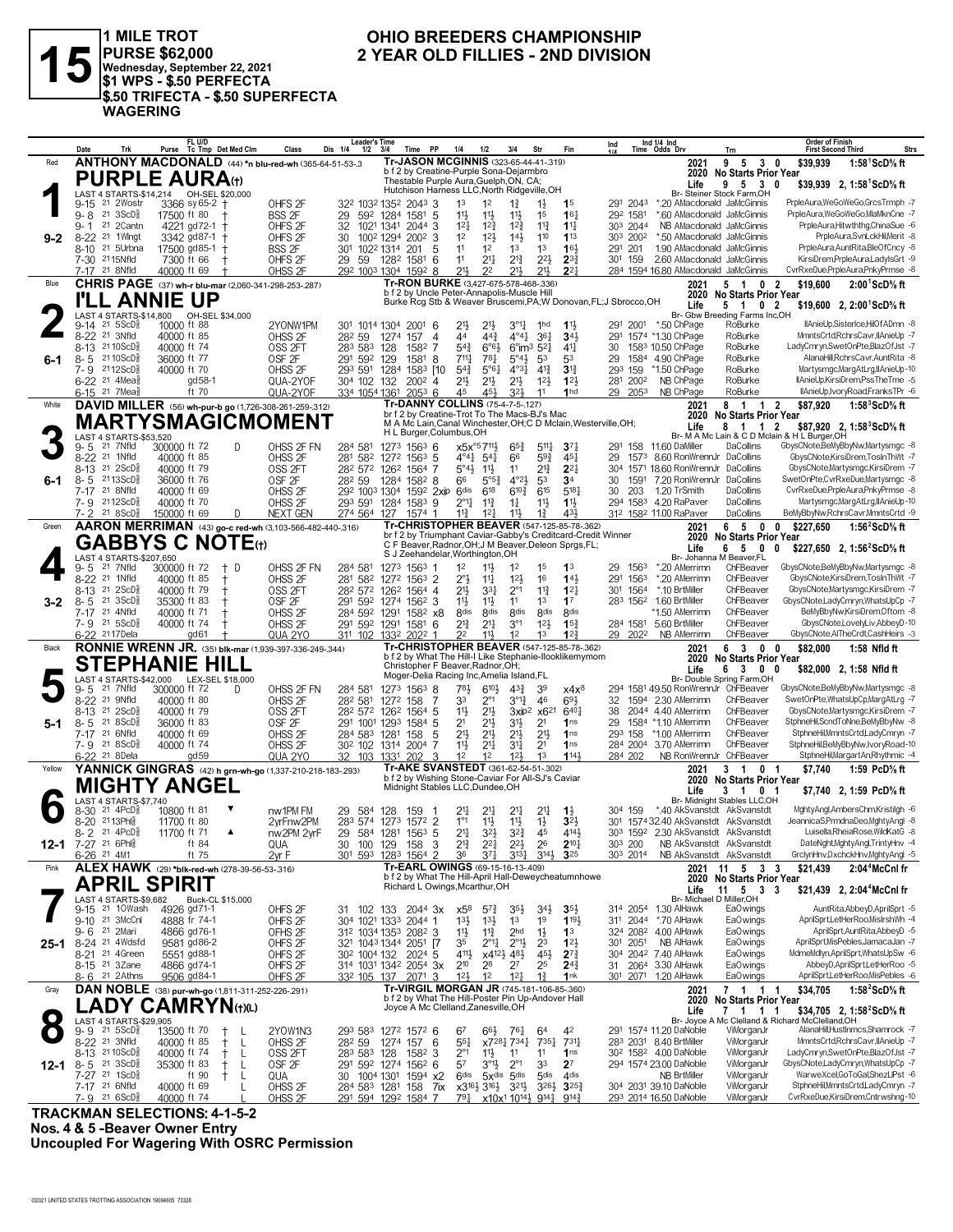|         | <b>1 MILE PACE</b><br><b>PURSE \$50,760</b><br>Wednesday, September 22, 2021<br>JUGETTE DAILY DOUBLE (16-17)<br>I\$1 WPS - \$.50 PERFECTA<br><b>\$.50 TRIFECTA WAGERING</b> | THE 51ST JUGETTE<br><b>3 YEAR OLD FILLIES -1ST ELIMINATION</b><br><b>TOTAL PURSE \$253,800</b>                                                                                                                                    |                                                                                                                                                                                                                                                   |
|---------|-----------------------------------------------------------------------------------------------------------------------------------------------------------------------------|-----------------------------------------------------------------------------------------------------------------------------------------------------------------------------------------------------------------------------------|---------------------------------------------------------------------------------------------------------------------------------------------------------------------------------------------------------------------------------------------------|
|         | GUARANTEED \$20,000 \$.50 PICK 4 (16-17-18-19)                                                                                                                              |                                                                                                                                                                                                                                   |                                                                                                                                                                                                                                                   |
|         | FL U/D<br>Tc Tmp Det Med Clm<br>Class<br>Date<br>Trk<br>Purse                                                                                                               | <b>Leader's Time</b><br>Dis 1/4<br>1/2<br>PP<br>1/4<br>1/2<br>3/4<br>Fin<br>3/4<br>Time<br>Str                                                                                                                                    | <b>Order of Finish</b><br>Ind 1/4 Ind<br>Ind<br>Strs<br>Time Odds Drv<br>Trn<br><b>First Second Third</b>                                                                                                                                         |
| Red     | YANNICK GINGRAS (42) h grn-wh-go (1,337-210-218-183-.293)<br><b>PAULAS BET HANOVER</b>                                                                                      | Tr-RON BURKE (3,427-675-578-468-.336)<br>b f 3 by Betting Line-Paula's Best-Pro Bono Best<br>Christopher J Nicol, West Yorkshire, EN                                                                                              | 1:52 ${}^{3}$ PcD ${}^{5}$ sv<br>2021<br>9<br>0<br>\$25,151<br>1<br>-1<br>2020<br>3<br>\$129,420<br>$1:55^1$ Wbsb $\%$ ft<br>$\mathbf{1}$<br>4<br>11<br>20<br>2<br>3 <sub>5</sub><br>\$154,571 3, 1:52 PcD <sup>5</sup> / <sub>8</sub> sy<br>Life |
|         | LAST 4 STARTS-\$17,097<br>SHS-HBG \$13,000<br>21 $9Wbsb\overline{s}$<br>28000 ft 68<br>9-4<br><b>FAN HANOVE</b>                                                             | 272 56<br>1232 1503 5<br>68<br>$6^{8}$ <sub>4</sub><br>43}<br>$55\frac{1}{2}$<br>663                                                                                                                                              | Br- Hanover Shoe Farms Inc,PA<br>HotMsExpr,ScarltHnv,MackieHnv -7<br>274 1514 34.25 MiWhelan<br>WaWhelan                                                                                                                                          |
|         | 8-28 <sup>21</sup> 5Wbsb <sup>2</sup> 133945 ft 77<br><b>SIMCOE</b>                                                                                                         | 263 551<br>6<br>$9^{\circ}10\frac{3}{4}$<br>$9^{\circ}10$<br>$8^{\circ}7\frac{1}{2}$<br>$74\frac{3}{4}$<br>1234 1511<br>42                                                                                                        | WaWhelan<br>TwnSunksd,VolzDlght,GodNghtMn-11<br>26 <sup>2</sup> 151 <sup>3</sup> 25.50 MiWhelan                                                                                                                                                   |
| 6-1     | $21\text{ }5PCD_8^5$<br>125000 ft 79<br>$8 - 21$<br>LynchCon I<br>8-14 2112PcD <sup>5</sup><br>79767 ft 75<br>PaSS 3wF                                                      | $2^{\circ}1\frac{1}{4}$<br>32<br>26 <sup>2</sup> 55 <sup>2</sup> 122<br>$150^2$ 6<br>661<br>66<br>$63\frac{1}{4}$<br>$3^{2^{3}}$<br>263 553 1231<br>$3^{2}\frac{1}{2}$<br>$3^{2}\frac{1}{2}$<br>42}<br>$45\frac{1}{4}$<br>1501    | NashvlElg, Ods Whitny, MackieHnv -7<br>284 151 52.90 MiWhelan<br>WaWhelan<br>Mikala.FirStrHnv.Solrsstbl -6<br>273 1511 59.90 MiWhelan<br>WaWhelan                                                                                                 |
|         | 21.6Wbsb <sub>8</sub><br>16000 ft 75<br>8-6<br>F-NW2R3000<br>$8 - 3$ 21 11 Wbsb <sup>7</sup><br>ft 69                                                                       | 79<br>$5^{4}$<br>264 55<br>1511 8<br>912<br>911<br>65<br>1224<br>$2^{\circ}1$<br>14<br>12 <sup>1</sup><br>16<br>14<br>30<br>591                                                                                                   | SetnAPrcd,SmilByThB,SpelchHnv -9<br>273 1521 18.55 MiWhelan<br>WaWhelan<br>WaWhelan<br>PIsBetHnv,Motoboatn,LiliGI -6<br>29 1564<br>NB MiWhelan                                                                                                    |
|         | QUA<br>$7-23$ 21 5Wbsb <sup>7</sup><br>ft 71<br>QUA                                                                                                                         | 1274<br>1564 1<br>1 <sup>2</sup><br>1 <sup>2</sup><br>123<br>291 591<br>$1563$ 2<br>14<br>1 <sup>4</sup><br>1281                                                                                                                  | NB MiWhelan<br>WaWhelan<br>PIsBetHnv,LiliGl,ShesDedly -3<br>282 1563                                                                                                                                                                              |
|         | 21 $5PCD\frac{5}{8}$<br>11700 sy 73-1<br>nw2PM FM<br>6-8<br>2112PcD 8<br>11700 ft 74<br>nw2PM FM<br>6- 1                                                                    | 431<br>$4^{3}\frac{3}{4}$<br>$1^{\circ}$ $\frac{1}{4}$<br>$1\frac{3}{4}$<br>271 562 1244<br>1523<br>$\overline{2}$<br>$1^{2}$<br>283 572 1252 154<br>$8^{8}$ <sub>4</sub><br>$89\frac{3}{4}$<br>7°6<br>63<br>$63\frac{1}{4}$<br>8 | PIsBetHnv,BchblkIdy,QuickSix -9<br>274 1523 *1.40 MiWhelan<br>WaWhelan<br>SpelchHnv,Bchblkldy,MorockinK -9<br>28 1543 12.00 MiWhelan<br>WaWhelan                                                                                                  |
|         | 5-25 21 6PcD <sup>5</sup><br>11700 ft 72<br>nw2PM FM                                                                                                                        | $5^{\circ}2\frac{1}{4}$<br>$3^{2}\frac{3}{4}$<br>27 561<br>661<br>3 <sup>3</sup><br>1241<br>153<br>5<br>$66\frac{1}{4}$                                                                                                           | TemprHnv,mikithclw,PIsBetHnv -9<br>283 1531<br>*.40 MiWhelan<br>WaWhelan                                                                                                                                                                          |
| Blue    | 5-18 <sup>21</sup> 4PcD <sup>3</sup><br>11700 ft 78<br>nw2PM FM<br>TIM TETRICK (39) grn-yel-wh (2,044-447-329-280-.354)                                                     | 991<br>963<br>1252 1534 8<br>910<br>9°6 <sup>3</sup><br>964<br>272 57<br>Tr-RON BURKE (3,427-675-578-468-.336)                                                                                                                    | 281 155<br>2.00 MiWhelan<br>WaWhelan<br>Swtnthbch, MorockinK, SiriBlc -9<br>9<br>1:51 <sup>4</sup> RidC% ft<br>2021<br>3<br>2<br>\$164,361<br>0                                                                                                   |
|         | <b>SCARLETT HANOVER</b>                                                                                                                                                     | b f 3 by Bettor's Delight-Sammy's Magic Girl-Western Hanover<br>Burke Rcg Stb, PA; F Baldachino, NJ; J&T Silva- Purnel&Libby, FL;                                                                                                 | 4<br>2020<br>14<br>6<br>\$357,110<br>$1:513Wbsb%$ ft<br>1<br>23<br>9<br>6<br>\$521,471 2, 1:51 <sup>3</sup> Wbsb <sup>7</sup> / <sub>8</sub> ft<br>Life<br>$\overline{1}$                                                                         |
|         | SHS-HBG \$45,000<br>LAST 4 STARTS-\$61,991<br><sup>21</sup> 8Wbsb <sup>7</sup> 335750 ft 68<br><b>FAN HANOVE</b><br>$9 - 11$                                                | Weaver Bruscemi,PA<br>27 544 1222 1501 8<br>$2^{\circ}1\frac{1}{4}$<br>32<br>22<br>22<br>53                                                                                                                                       | Br- Hanover Shoe Farms Inc,PA<br>FirStrHnv,HotMsExpr,VolzDlght-10<br>28 1504 12.30 DaMiller<br>AsCullen                                                                                                                                           |
|         | $9 - 4$<br>21 $9Wbsb\frac{7}{8}$<br>28000 ft 68<br><b>FAN HANOVE</b>                                                                                                        | $21\frac{1}{2}$<br>272 56<br>33<br>$3^{34}$<br>$2^{\circ}$<br>$2^{2}$<br>$\overline{2}$<br>1232 1503                                                                                                                              | 273 151<br>3.90 DaMiller<br>AsCullen<br>HotMsExpr,ScarltHnv,MackieHnv -7                                                                                                                                                                          |
| $7 - 2$ | 8-22 <sup>21</sup> 9RidC <sub>8</sub><br>77844 ft 86<br>ONSS-GL<br>8-14 21 4Wbsb <sup>7</sup><br>19200 ft 68<br>F-NW14000L                                                  | 33<br>264 544 1231<br>1514<br>5<br>1 <sup>2</sup><br>$11\frac{1}{2}$<br>1 <sup>2</sup><br>$1\frac{11}{4}$<br>79<br>78<br>7°6<br>273 554 1233<br>3<br>75}<br>$5^{2}$<br>1512                                                       | *.30 EdHensley<br>AsCullen<br>ScarltHnv,GamOfShdw,BstHedWst -6<br>283 1514<br>AsCullen<br>ParisnBlc.BtrBeDnaN.Westbeach -9<br>271 152<br>4.65 EdHensley                                                                                           |
|         | 8-2 <sup>21</sup> 8GRvr<br>ONSS-GL<br>81120 ft 71<br>7-23 <sup>21</sup> 4Wbsb <sup>7</sup> <sub>8</sub><br>ONSS-GL<br>80106 ft 71                                           | 123<br>12 <sup>1</sup><br>1 <sup>2</sup><br>11<br>11<br>263 552 1233<br>153<br>3<br>33<br>$11\frac{1}{2}$<br>$11\frac{1}{2}$<br>12 <sup>1</sup><br>272 56<br>1513<br>3<br>$11\frac{1}{2}$<br>1241                                 | 1.70 EdHensley<br>AsCullen<br>ScarltHnv,WstrnWish,BstHedWst -8<br>292 153<br>7.90 EdHensley<br>272 1513<br>AsCullen<br>Dabrndwgs,ScarltHnv,AintShPrf -8                                                                                           |
|         | 21 $3Wbsb\overline{s}$<br>$7 - 5$<br>81486 ft 80<br>ONSS-GL                                                                                                                 | 33<br>11}<br>11<br>11<br>1nk<br>291 574<br>1253<br>153<br>$\overline{4}$                                                                                                                                                          | *.70 EdHensley<br>AsCullen<br>ScarltHnv,BstHedWst,NightIfSI -7<br>272 153                                                                                                                                                                         |
|         | 6-19 21 8M1<br>50000 ft 81<br>3YOF Open<br>▲<br>6-14 2117 Gty1<br>ft 68<br>QUA                                                                                              | $\overline{2}$<br>53}<br>55}<br>5°3 <sup>3</sup><br>$65\frac{1}{4}$<br>271 554<br>1491<br>$55\frac{3}{4}$<br>1233<br>294 582 1252<br>1523<br>5<br>$6^{71}$<br>$6^{71}$<br>$6^{7}\frac{1}{2}$<br>$5^{21}$<br>$4^{2}$               | 254 1501 30.80 BrSears<br>RoBurke<br>TestOfFth,GraceHill,BluDmndEy -9<br><b>NB DaMiller</b><br>RoBurke<br>ShsNunBtr,SeswftJoy,WarweUbet -6<br>261 153                                                                                             |
|         | 5-31 21 10 Phls<br>13000 ft 70<br>Mnw14000L5<br>5-11 21 3Ph<br>ft 60<br>Qua                                                                                                 | 264 553 124<br>$6^{\circ}3\frac{1}{2}$<br>42<br>42}<br>1522<br>7<br>$66\frac{1}{2}$<br>66<br>$1^{2}\frac{3}{4}$<br>274 58<br>1524 3<br>$13\frac{1}{2}$<br>1 <sup>2</sup><br>1 <sup>2</sup><br>1 <sup>5</sup><br>1251              | DanceClub,Betalady,Betsea -7<br>5.50 GeBrennan<br>RoBurke<br>281 1524<br>RoBurke<br>ScarltHnv,AlwaysBLg,ItlaSIstr -5<br>273 1524<br>NB DaMiller                                                                                                   |
| White   | <b>GEORGE BRENNAN</b> (54) red-blk-wh (1,475-257-209-187-295)                                                                                                               | Tr-NIK DRENNAN (150-33-24-21-.356)                                                                                                                                                                                                | 12<br>6<br>$\overline{2}$<br>1:50 $^1$ PcD $^5\!\!$ ft<br>\$149,698<br>2021<br>-1                                                                                                                                                                 |
|         | <b>MIKALA</b> (L)                                                                                                                                                           | b f 3 by Always B Miki-Shes Some Treasure-Somebeachsomewhere<br>J Davino, Clrksbrg, NJ; B Shackman, AB;                                                                                                                           | $\overline{2}$<br>0<br>2020<br>0<br>0<br>\$520<br>14<br>6 2 1<br>Life<br>\$150,218 3, 1:50 PcD % ft                                                                                                                                               |
|         | LAST 4 STARTS-\$72,883<br>LEX-SEL \$180,000<br>9-11 21 7Fhld<br>56000 ft 77<br>NJSDF3f-F                                                                                    | Anthony Perretti Fm, Asbry Pk, NJ; Drennan Stb, Alntwn, NJ<br>27 551<br>124<br>1521 1<br>$21\frac{1}{2}$<br>$21\frac{1}{2}$<br>$11\frac{1}{4}$<br>11号<br>$1^{2}$                                                                  | Br- White Birch Farm, NJ<br>Mikala, Podim Girl, Incasyddn - 5<br>*.05 GeBrennan<br>281 1521<br>NiDrennan                                                                                                                                          |
|         | 9-4 2111PcD <sup>5</sup><br>253000 ft 74<br>L<br>PaSS Final<br>8-28 <sup>21</sup> 4Fhld<br>10000 ft 72<br>L<br>NJSDF3f-L1                                                   | $2^{\circ}1$<br>262 541<br>1502 8<br>421<br>$4^{3}\frac{3}{4}$<br>$4^{2}$<br>$6^{2}$<br>122<br>1 <sup>2</sup><br>1 <sup>2</sup><br>$11\frac{1}{2}$<br>1 <sup>2</sup><br>13 <sup>1</sup><br>274 57<br>1252<br>1533 4               | 283 1504 14.00 GeBrennan<br>GraceHill,BluDmndEy,MilieuHnv -9<br>NiDrennan<br>*.10 GeBrennan<br>NiDrennan<br>Mikala, Podim Girl, Always BLg - 7<br>281 1533                                                                                        |
| 4-1     | 8-14 2112PcD <sup>5</sup><br>79767 ft 75<br>L<br>PaSS 3wF                                                                                                                   | $\overline{2}$<br>263 553<br>1501<br>$11\frac{1}{4}$<br>$11\frac{1}{4}$<br>$11\frac{1}{4}$<br>11}<br>$14\frac{3}{4}$<br>1231                                                                                                      | 5.00 GeBrennan<br>Mikala,FirStrHnv,Solrsstbl -6<br>27<br>1501<br>NiDrennan                                                                                                                                                                        |
|         | 8-7 21 2M1<br>97550 ft 88<br>ShadyDaisy<br>7-24 2111Mea <sup>5</sup><br>148332 ft 77<br>▲<br>PASS-3YOF<br>L                                                                 | 264 543 1224<br>149<br>5<br>$64\frac{3}{4}$<br>66}<br>$6^{\circ 51}$<br>443<br>$34\frac{3}{4}$<br>44<br>$4^{\circ}4\frac{1}{2}$<br>$76\frac{1}{2}$<br>791<br>711월<br>261 544 1213<br>149<br>7                                     | 18.10 GeBrennan<br>GraceHill,FirStrHnv,Mikala -7<br>150<br>NiDrennan<br>261<br>BluDmndEy,MilieuHnv,ChaseLnge -9<br>2.60 GeBrennan<br>NiDrennan<br>283 1512                                                                                        |
|         | 7-14 21 8Ph<br>12600 ft 90<br>L<br>nw3PM FM<br>6-25 <sup>21</sup> 5Phls<br>12600 ft 78<br>L<br>nw3PM FM                                                                     | $21\frac{1}{2}$<br>$11\frac{1}{2}$<br>273 563 1242 1521<br>$11\frac{1}{2}$<br>1 <sup>3</sup><br>14<br>4<br>271 561<br>44<br>$4^{\circ}3$<br>1 <sup>3</sup><br>16<br>173<br>1233<br>1514<br>7                                      | *.05 GeBrennan<br>NiDrennan<br>Mikala, RydiaHnv, Always BLg -6<br>274 1521<br>281 1514<br>*.30 GeBrennan<br>NiDrennan<br>Mikala, Chase Lnge, Wickd Ways -8                                                                                        |
|         | 74766 ft 80<br>$6 - 5$<br>21 11Mea§<br>PASS-3Y0F                                                                                                                            | 441<br>441<br>$4^{\circ}2\frac{1}{2}$<br>42<br>$11\frac{1}{4}$<br>263 543 122<br>1501<br>6                                                                                                                                        | 5.90 GeBrennan<br>NiDrennan<br>Mikala, Thebchscl, MarslaHnv -6<br>274 1501                                                                                                                                                                        |
|         | 5-19 21 4Phls<br>50645 ft 86<br>PASS 3YrF<br>5-12 <sup>21</sup> 2Phis<br>10800 ft 64<br>nw1PM FM                                                                            | 53}<br>263 541 1214<br>56<br>56}<br>56<br>2 <sub>nk</sub><br>150<br>$21\frac{1}{2}$<br>274 564 125<br>11<br>$21\frac{1}{2}$<br>211,<br>2nk<br>$152^2$ 6                                                                           | 5.60 GeBrennan NiDrennan<br>Thebchscl, Mikala, BluDmndEy -6<br>27 150<br>Thebchscl.Mikala.JmBetonsx -8<br>271 1522 5.40 GeBrennan NiDrennan                                                                                                       |
| Green   | <b>ANDREW MCCARTHY</b> (35) r blu-grn (1,457-271-222-192-.315)                                                                                                              | Tr-TONY ALAGNA (663-159-111-86-.376)<br>b f 3 by Always B Miki-Anndrovette-Riverboat King                                                                                                                                         | 1:50 $^{2}$ PcD $\%$ ft<br>2021<br>11<br>5<br>\$106,650<br>3<br>-1<br>2020<br>2<br>4<br>0<br>\$14,550<br>1:51 <sup>+</sup> Lex1 ft<br>0                                                                                                           |
|         | <b>NASHVILLE ELGÈNNA</b><br>LAST 4 STARTS-\$82,500 LEX-SEL \$190,000                                                                                                        | Crawford Farms Racing, Syracuse, NY                                                                                                                                                                                               | 5 <sub>1</sub><br>Life<br>15<br>5<br>\$121.200 3. 1:50 <sup>2</sup> PcD <sup>5</sup> / <sub>8</sub> ft<br>Br- Crawford Farms LLC.NY                                                                                                               |
|         | 21 9Phis<br>40000 ft 74<br>$9 - 5$<br><b>TSS FINAL</b>                                                                                                                      | 271 553 1224 1502 8<br>$21\frac{1}{2}$<br>3½<br>3 <sup>1</sup><br>$2^{2}$<br>$1\frac{1}{4}$                                                                                                                                       | OdsWhitny, NashvlElg, som khanvr -8<br>274 1504 8.70 SiAllard<br>ToAlagna<br>NashvlElg, Ods Whitny, MackieHnv -7                                                                                                                                  |
|         | 8-21 <sup>21</sup> 5PcD <sup>§</sup><br>125000 ft 79<br>LynchCon I<br>8-14 21 11 PcD <sup>3</sup><br>20000 ft 75<br>TSS 3yrF                                                | 2 <sup>11</sup><br>$2^{11}$<br>423<br>$1^{11}$<br>26 <sup>2</sup> 55 <sup>2</sup> 122<br>$150^2$ 5<br>43<br>$12\frac{1}{2}$<br>272 554 1234 1511 5<br>21<br>$21\frac{1}{4}$<br>$2^{11}$<br>$2^{11}$                               | 274 150 <sup>2</sup> *2.00 AnMccarthy ToAlagna<br>NashvlElg,PodimGirl,CptnsMaid -7<br>2.40 AnMccarthy ToAlagna<br>271 1511                                                                                                                        |
| 2-1     | $8 - 8$<br>21 7Phl§<br>11200 ft 78<br>Mnw10700L5<br>7-24 21 1Mea <sup>5</sup><br>20000 ft 77<br>▲<br>TSS-3YOF                                                               | 8<br>811<br>78<br>$8°6\frac{1}{2}$<br>86<br>$6^{21}$<br>271 554 1241<br>153<br>$1^{\circ}1\frac{1}{2}$<br>$2\frac{1}{2}$<br>$3^{2}$<br>272 553 123<br>$11\frac{1}{2}$<br>1504<br>11<br>7                                          | 3.80 SiAllard<br>ToAlagna<br>FghtngEvl,StphneDeo,SwetrLulu -8<br>28<br>1532<br>ApBlazOfG,FghtngEvl,NashvlElg -7<br>2.90 AnMccarthy<br>ToAlagna<br>281<br>1511                                                                                     |
|         | 7-7 21 4Phls<br>12600 ft 94<br>nw3PM FM                                                                                                                                     | $11\frac{1}{2}$<br>33<br>$11\frac{1}{2}$<br>$11\frac{1}{2}$<br>1 <sub>hd</sub><br>28 563 124<br>152                                                                                                                               | *.40 AnMccarthy ToAlagna<br>NashvlElg, JmBetonsx, SthMina -7<br>152<br>28                                                                                                                                                                         |
|         | 6-30 <sup>21</sup> 1Phls<br>12600 ft 94<br>nw3PM FM<br>12600 ft 74<br>6-23 <sup>21</sup> 9Ph<br>nw3PM FM                                                                    | $2^{\circ}1$<br>272 562 1234 1514 7<br>$11\frac{1}{2}$<br>11<br>2 <sub>ns</sub><br>11<br>2 <sup>1</sup><br>2 <sup>1</sup> 2<br>2 <sup>2</sup><br>$2^{2^{3}}$<br>28 561 1234 1511 8<br>$2^{13}$                                    | BeachCrzy, NashvlElg, Tava -8<br>1514<br>*.50 AnMccarthy ToAlagna<br>28<br>InLoOfMny, NashvlElg, AlwaysBLg -8<br>273 1514 6.20 AnMccarthy ToAlagna                                                                                                |
|         | $6 - 5$ 21 6 Meas<br>20000 ft 80<br>▲<br>TSS-3YOF<br>5-28 21 9Phls<br>12600 ft 68<br>nw3PM FM                                                                               | 33<br>33<br>$3^{o_2}\frac{1}{2}$<br>3 <sup>1</sup><br>$5^{13}$<br>262 55<br>122<br>1511<br>3<br>$21\frac{1}{2}$<br>$2^{11}$<br>2 <sup>11</sup><br>$2\frac{3}{4}$<br>281 571 1252 1523 1<br>21}                                    | StarCaptn, WickdWays, BeachCrzy -7<br>291 1513 *1.00 AMerrimn<br>ToAlagna<br>271 1524 1.60 AnMccarthy ToAlagna<br>ChaseLnge,NashvlElg,GingrTrLz -6                                                                                                |
|         | 5-19 21 10 Phil<br>20000 ft 86<br>TSS 3YrF                                                                                                                                  | 273 562 124<br>$4^{\circ}3$<br>$4^{012}$<br>3 <sup>1</sup><br>21<br>1521 7<br>43                                                                                                                                                  | somkhanvr, NashvlElg, SpelchHnv -7<br>28 1522 5.40 AnMccarthy ToAlagna                                                                                                                                                                            |
| Black   | TYLER BUTER (35) br-go (1,788-234-234-235-.247)                                                                                                                             | Tr-ROLAND MALLAR (37-5-6-5-270)<br>b f 3 by Sweet Lou-Lounge Act-Cam's Card Shark                                                                                                                                                 | \$123,567<br>1:50 <sup>4</sup> PcD% ft<br>2021<br>14<br>4<br>3 <sub>1</sub><br>$\overline{2}$<br>$\overline{2}$<br>$0\quad 0$<br>2020<br>\$10,400<br>1:53 Phl% ft                                                                                 |
|         | <b>CHASE LOUNGE</b><br>LAST 4 STARTS-\$70,181<br>SHS-HBG \$70,000                                                                                                           | William A Hartt, Carmel, ME                                                                                                                                                                                                       | 16<br>\$133,967 3, 1:50 <sup>4</sup> PcD <sup>5</sup> / <sub>8</sub> ft<br>Life<br>6<br>3<br>$\overline{\mathbf{1}}$<br>Br- The Ok Corral, IL                                                                                                     |
|         | ft 76<br>9-14 21 1Phls<br>Qua<br>9-4 2111PcD <sup>3</sup><br>253000 ft 74<br>PaSS Final                                                                                     | 1 <sup>9</sup><br>110<br>110<br>29 58<br>1253 154<br>21}<br>1 <sup>3</sup><br>-1<br>$73\frac{3}{4}$<br>$63\frac{3}{4}$<br>262 541<br>122<br>$150^2$ 5<br>$76\frac{1}{4}$<br>$77\frac{1}{2}$<br>42                                 | ChaseLnge,StelarBlc,BetUlmRck -5<br><b>NB RoMallar</b><br>RoMallar<br>28 <sup>2</sup> 154<br>GraceHill,BluDmndEy,MilieuHnv -9<br>28 1504 20.10 TyButer<br>RoMallar                                                                                |
|         | 8-28 <sup>21</sup> 8PcD <sup>§</sup><br>35000 ft 73<br>AllStars                                                                                                             | 14<br>11<br>$11\frac{1}{4}$<br>11<br>1nk<br>264 551<br>1232<br>1504<br>3                                                                                                                                                          | ChaseLnge, MilieuHnv, ExtrlaHnv -6<br>272 1504 *1.00 TyButer<br>RoMallar                                                                                                                                                                          |
| 10-1    | 8-21 21 9PcD <sup>5</sup><br>250000 ft 81<br>Lynch<br>8-14 2110PcD <sup>3</sup><br>79767 ft 75<br>PaSS 3yrF                                                                 | $74\frac{1}{4}$<br>910<br>993<br>963<br>26 <sup>2</sup> 55<br>122<br>149<br>8<br>56<br>$21\frac{1}{4}$<br>$21\frac{1}{4}$<br>261 543 1222 1493<br>$21\frac{1}{4}$<br>2 <sup>11</sup><br>$2\frac{1}{2}$<br>3                       | GraceHill,FirStrHnv,Thebchscl -9<br>264 1501 80.40 GeBrennan<br>RoMallar<br>27 1493 19.90 GeBrennan<br>RoMallar<br>GraceHill,ChaseLnge,Thebchscl -6                                                                                               |
|         | 7-31 2112Mea}<br>106745 ft 70<br>ADIOO VOLO                                                                                                                                 | 2 <sup>1</sup><br>$2^{\circ}1\frac{1}{2}$<br>2 <sup>2</sup><br>2 <sup>2</sup><br>1494 5<br>57<br>27 54<br>1212                                                                                                                    | 292 1511 6.80 AnMccarthy<br>RoMallar<br>BluDmndEy,BeachCrzy,DarbyHnv -9                                                                                                                                                                           |
|         | 7-24 2111Mea<br>148332 ft 77<br>▲<br>PASS-3YOF<br>nw5PM FM<br>7-11 21 10 Phis<br>14400 ft 84                                                                                | 11<br>$2^{21}$<br>ip2 <sup>2</sup><br>$\overline{4}$<br>$21\frac{1}{2}$<br>3 <sub>5</sub><br>261 544 1213<br>149<br>11<br>$11\frac{3}{4}$<br>11号<br>$2\frac{1}{2}$<br>272 57<br>1243 1513 4<br>11                                 | RoMallar<br>BluDmndEy,MilieuHnv,ChaseLnge -9<br>7.30 AnMccarthy<br>28<br>150<br>OdsWhitny,ChaseLnge,PeaksCrsr -8<br>2.10 SiAllard<br>RoMallar<br>27<br>1513                                                                                       |
|         | 7-4 21 6Phls<br>14400 ft 78<br>nw5PM FM                                                                                                                                     | $2^{3}_{4}$<br>$4^{2}\frac{1}{2}$<br>$2^{\circ}$ <sup>1</sup><br>271 56<br>1522 2<br>$4^{04}\frac{1}{2}$<br>1 <sup>1</sup><br>1231                                                                                                | ChaseLnge,OdsWhitny,FghtngEvI -7<br>1.80 ArStaffordJr RoMallar<br>291 1522                                                                                                                                                                        |
|         | 6-25 <sup>21</sup> 5Ph<br>12600 ft 78<br>nw3PM FM<br>6-16 21 6Ph<br>12600 ft 78<br>nw3PM FM                                                                                 | $21\frac{1}{2}$<br>$2^{7}\frac{1}{2}$<br>271 561<br>1233 1514 6<br>11<br>4[14}<br>6 <sup>9</sup><br>$3^{3}\frac{1}{2}$<br>$3^{3}\frac{1}{2}$<br>273 561<br>1234 152<br>$2^{\circ}1\frac{1}{4}$<br>2}<br>2p6dqnk                   | RoMallar<br>Mikala, Chase Lnge, Wickd Ways -8<br>284 1531 2.70 DaMiller<br>BeachCrzy,somkhanvr+WickdWays+ -6<br>2.20 DaMiller<br>RoMallar<br>152                                                                                                  |

**TRACKMAN SELECTIONS: 4-2-3-1**

**Nos. 1 & 2 -Burke Racing Stable Entry**

**Uncoupled For Wagering**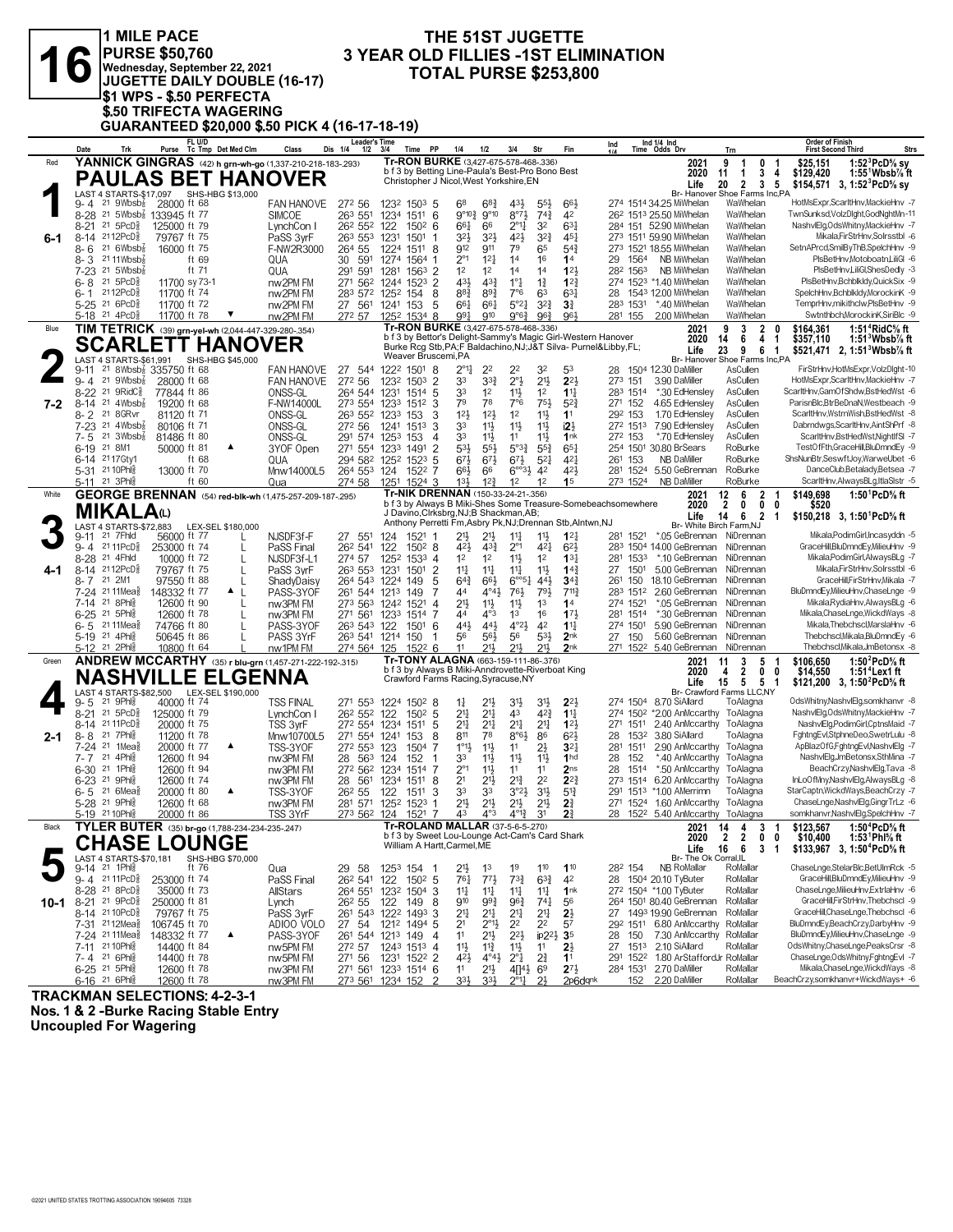

#### THE 51ST JUGETTE **3 YEAR OLD FILLIES - 2ND ELIMINATION TOTAL PURSE \$253,800**

|         | Date                                                                  | FL U/D<br>Purse Tc Tmp Det Med Clm                            | Class<br>Dis 1/4                             | <b>Leader's Time</b><br>Time PP<br>1/2<br>3/4                           | 1/4<br>1/2<br>3/4                                                                  | Str<br>Fin                                                                                                        | Ind 1/4 Ind<br>Ind<br>Time Odds Drv                                  | Trn                                                        | <b>Order of Finish</b><br><b>Strs</b><br><b>First Second Third</b>                       |
|---------|-----------------------------------------------------------------------|---------------------------------------------------------------|----------------------------------------------|-------------------------------------------------------------------------|------------------------------------------------------------------------------------|-------------------------------------------------------------------------------------------------------------------|----------------------------------------------------------------------|------------------------------------------------------------|------------------------------------------------------------------------------------------|
| Red     |                                                                       | TIM TETRICK (39) grn-yel-wh (2,044-447-329-280-.354)          |                                              |                                                                         | Tr-TONY ALAGNA (663-159-111-86-376)                                                |                                                                                                                   | 2021                                                                 | 10<br>4<br>4                                               | 1:50 $^2$ Phl% ft<br>\$90.650<br>0                                                       |
|         |                                                                       | <b>ODDS ON WHITNEY</b>                                        |                                              |                                                                         | Odds On Racing, Boca Raton, FL                                                     |                                                                                                                   | b f 3 by Somebeachsomewhere-Panera Hanover-Rocknroll Hanover<br>2020 | 3<br>$\overline{1}$<br>7                                   | 0<br>\$49,150 Q 1:51 <sup>2</sup> Lex1 ft                                                |
|         |                                                                       |                                                               |                                              |                                                                         |                                                                                    |                                                                                                                   | Life                                                                 | 17<br>$\overline{1}$<br>5<br>Br- Hanover Shoe Farms Inc,PA | \$139,800 3, 1:50 <sup>2</sup> Phl <sup>5</sup> / <sub>8</sub> ft<br>0                   |
|         | 21 9Phl?<br>$9 - 5$                                                   | LAST 4 STARTS-\$54,500 SHS-HBG \$400,000<br>40000 ft 74       | TSS FINAL                                    | 271 553 1224 1502 5                                                     | 2°1<br>$11\frac{1}{2}$<br>11                                                       | 123<br>11                                                                                                         | 273 1502 *1.40 TiTetrick                                             | ToAlagna                                                   | OdsWhitny,NashvlElg,somkhanvr -8                                                         |
|         | 21 $5PCD\frac{5}{8}$<br>$8 - 21$                                      | 125000 ft 79                                                  | LynchCon I                                   | 26 <sup>2</sup> 55 <sup>2</sup> 122<br>$150^2$ 4                        | 55<br>$5^{\circ}4^{\frac{3}{4}}$                                                   | $11\frac{1}{2}$<br>$11\frac{1}{4}$<br>2 <sup>11</sup>                                                             | 283 1503 2.50 TiTetrick                                              | ToAlagna                                                   | NashvlElg, Ods Whitny, MackieHnv -7                                                      |
|         | 21 3PcD <sup>5</sup><br>8-14                                          | 20000 ft 72                                                   | 272 552<br>TSS 3vrF                          | 6<br>1231<br>1511                                                       | $66\frac{3}{4}$<br>661                                                             | $4^{013}$<br>$5^{21}$<br>$6^{2}$                                                                                  | 1513 *1.30 DeDunn<br>28                                              | ToAlagna                                                   | MackieHnv,somkhanvr,StyctnHnv -6                                                         |
| $9 - 2$ | 8-8 2110Phls                                                          | 13000 ft 78                                                   | 272 56<br>Mnw14500L5                         | 124<br>1511<br>7                                                        | 11}<br>$11\frac{1}{2}$                                                             | $11\frac{1}{2}$<br>11<br>$2^{2}$                                                                                  | 273 1513 *1.70 SiAllard                                              | ToAlagna                                                   | Betsea, Ods Whitny, Tobgo Time -7                                                        |
|         | 7-24 <sup>21</sup> 2Mea                                               | 20000 ft 77<br>▲                                              | TSS-3YOF                                     | 264 552 1233<br>1511<br>7                                               | 11号<br>$21\frac{1}{2}$                                                             | 3 <sup>1</sup><br>$ip31\frac{1}{2}$<br>$1\frac{1}{2}$                                                             | 272 1511<br>*.80 TiTetrick                                           | ToAlagna                                                   | OdsWhitny,DarbyHnv,Realizatn -7                                                          |
|         | 21 10Phl용<br>$7 - 11$                                                 | 14400 ft 84                                                   | nw5PM FM<br>272 57                           | $151^3$ 5<br>1243                                                       | 21}<br>$2^{13}$                                                                    | 2 <sup>11</sup><br>2 <sup>1</sup><br>$1\frac{1}{2}$                                                               | 264 1513 *.40 TiTetrick                                              | ToAlagna                                                   | OdsWhitny,ChaseLnge,PeaksCrsr -8                                                         |
|         | 21 6Phis<br>7-4<br>$21.8$ Mea $\frac{5}{8}$                           | 14400 ft 78<br>$\blacktriangle$                               | nw5PM FM<br>271 56                           | 1231<br>1522 7                                                          | $11\frac{1}{2}$<br>i3°<br>441,                                                     | $1\frac{3}{4}$<br>2 <sup>1</sup><br>$1\frac{1}{4}$<br>$3^{\circ 4}$<br>32<br>1 <sub>hd</sub>                      | 292 1523 *1.80 AMorgan                                               | ToAlagna<br>ToAlagna                                       | ChaseLnge,OdsWhitny,FghtngEvI -7<br>OdsWhitny,Shezfrklk,MackieHnv -8                     |
|         | 6-5<br>5-28 <sup>21</sup> 7M1                                         | 20000 ft 80<br>15000 sy 53-2<br>$\overline{\mathbf{v}}$       | TSS-3YOF<br>FM4uw1-nw3                       | 263 544 122<br>8<br>151<br>274 562 1251<br>1522 4                       | 443<br>21<br>$11\frac{1}{4}$                                                       | 2 <sub>ns</sub><br>11<br>11                                                                                       | *1.50 TiTetrick<br>281<br>151<br>271 1522<br>4.10 TiTetrick          | ToAlagna                                                   | NrthnStrm,OdsWhitny,JmBetonsx -9                                                         |
|         | 5-19 2114Phlg                                                         | 20000 ft 86                                                   | TSS 3YrF<br>263 55                           | 1233 1513 1                                                             | $4^{\circ}4$<br>$4^{\circ}4^{\circ}$                                               | $4^{\circ}2^1$ $2^1$<br>$44\frac{1}{4}$                                                                           | 282 1522<br>3.70 TiTetrick                                           | ToAlagna                                                   | StyctnHnv,KisThCptn,CptnsMaid -7                                                         |
|         | 5-8 21 8M1                                                            | ft 55                                                         | Qua                                          | 271 561 124<br>1512                                                     | $55\frac{3}{4}$<br>$55\frac{1}{2}$                                                 | $5^{4}$<br>54 <sup>3</sup><br>$2^{4}$                                                                             | 271 1521<br><b>NB TiTetrick</b>                                      | ToAlagna                                                   | HotMsExpr,OdsWhitny,LnyAtTheB -8                                                         |
| Blue    |                                                                       | CHRIS PAGE (37) wh-r blu-mar (2,060-341-298-253-.287)         |                                              |                                                                         | Tr-RON BURKE (3,427-675-578-468-.336)                                              |                                                                                                                   | 2021                                                                 | $\overline{2}$<br>0<br>11                                  | \$67,049<br>1:51 Mea $\%$ ft<br>0                                                        |
|         |                                                                       | <b>CONTINUALOU(L)</b>                                         |                                              |                                                                         | b f 3 by Sweet Lou-Continual Velocity-Real Artist                                  |                                                                                                                   | 2020                                                                 | $\overline{2}$<br>13<br>4                                  | \$262,955<br>0<br>1:50 $^2$ DD $\%$ ft                                                   |
|         |                                                                       |                                                               |                                              |                                                                         | Burke Racing Stable LLC, Fredericktown, PA;<br>Weaver Bruscemi LLC, Canonsburg, PA |                                                                                                                   | Life                                                                 | $\overline{2}$<br>24<br>6                                  | \$330,004 2, 1:50 <sup>2</sup> DD% ft<br>0                                               |
|         | LAST 4 STARTS-\$2,800<br>$2111$ Pc $D_{8}^5$<br>9-4                   | 253000 ft 74                                                  | PaSS Final<br>262 541                        | 122<br>150 <sup>2</sup> 7                                               | $8^{71}$<br>$8^{8}$ <sub>4</sub>                                                   | $8^{\circ}4^{\frac{3}{4}}$<br>$72\frac{1}{2}$<br>$75\frac{1}{4}$                                                  | 274 1504 87.60 DaMiller                                              | RoBurke                                                    | Br- Burke Racing Stable LLC & Weaver Bruscemi LLC.PA<br>GraceHill,BluDmndEy,MilieuHnv -9 |
|         | 8-28 21 8PcD3                                                         | 35000 ft 73<br>L                                              | 264 551<br>AllStars                          | 1232 1504 2                                                             | $3^{2}\frac{3}{4}$<br>$3^{2}\frac{3}{4}$                                           | 42}<br>$3^{01}$<br>3 <sup>11</sup>                                                                                | 274 1512 5.20 MaKakaley                                              | RoBurke                                                    | ChaseLnge, MilieuHnv, ExtrlaHnv -6                                                       |
|         | 21 9PcD3<br>$8 - 21$                                                  | 250000 ft 81<br>L                                             | 26 <sup>2</sup> 55<br>Lynch                  | $\overline{2}$<br>122<br>149                                            | $77\frac{1}{2}$<br>$7^{\circ}7^{\circ}$                                            | 76<br>$6^{o_{32}}$<br>85                                                                                          | 272 1501 66.20 DaMiller                                              | RoBurke                                                    | GraceHill,FirStrHnv,Thebchscl -9                                                         |
| 10-1    | 21 10 PcD<br>8-14                                                     | 79767 ft 75<br>$\mathbf{I}$                                   | PaSS 3wF                                     | 261 543 1222<br>1493<br>-1                                              | 55<br>55                                                                           | $5^{3}\frac{3}{4}$<br>$5^{41}$<br>$69\frac{3}{4}$                                                                 | 28 <sup>2</sup> 151 <sup>3</sup> 15.60 DaMiller                      | RoBurke                                                    | GraceHill,ChaseLnge,Thebchscl -6                                                         |
|         | 7-31 2112Meas                                                         | 106745 ft 70                                                  | 27 54<br>ADIOO VOLO                          | 1212<br>1494 1                                                          | 3°2<br>32                                                                          | 55<br>45<br>$8^{14}$                                                                                              | 301 1523 16.30 DaMiller                                              | RoBurke                                                    | BluDmndEy,BeachCrzy,DarbyHnv -9                                                          |
|         | 7-24 21 11 Mea <sup>5</sup>                                           | 148332 ft 77<br>L                                             | PASS-3YOF<br>261                             | 544 1213 149<br>-5                                                      | $8^{10}$<br>783                                                                    | $6^{10}$<br>55<br>58                                                                                              | 282 151<br>8.70 DaMiller                                             | RoBurke                                                    | BluDmndEy,MilieuHnv,ChaseLnge -9                                                         |
|         | 21 4M1<br>$7 - 17$                                                    | L<br>174400 gd81-1                                            | M Shalee                                     | 271 542 1214<br>1483<br>2x                                              | 67<br>7°6                                                                          | $x10^{\circ}x$ 10 <sup>171</sup> / <sub>2</sub><br>1027                                                           | 301 154 66.80 DaMiller                                               | RoBurke                                                    | HotMsExpr,FirStrHnv,BluDmndEy-10                                                         |
|         | 21 $5HOP_8^T$<br>$7 - 4$                                              | 110000 ft 86<br>D                                             | 254 54<br>Nadia                              | 2<br>1221<br>1491                                                       | 431<br>45 <sup>3</sup>                                                             | $68\frac{3}{4}$<br>$6^{11}$<br>$66\frac{1}{2}$                                                                    | 1512 15.60 DaMiller<br>28<br>254 1502 13.40 JoBongiorno RoBurke      | RoBurke                                                    | HotMsExpr,GraceHill,BluDmndEy -6                                                         |
|         | 21 8M1<br>$6 - 19$<br>$21 \text{ 9}$ Mea $\frac{5}{8}$<br>6-5         | 50000 ft 81<br>74766 ft 80                                    | 271 554<br>3YOF Open<br>PASS-3YOF            | 1233<br>1491<br>$\overline{4}$<br>274 553 1231<br>$\overline{2}$<br>151 | 761<br>781<br>32<br>$1^{\circ}1$                                                   | $65\frac{1}{4}$<br>861<br>66<br>$11\frac{1}{2}$<br>11<br>1 <sub>ns</sub>                                          | 3.60 RonWrennJr<br>274 151                                           | RoBurke                                                    | TestOfFth,GraceHill,BluDmndEy -9<br>Continulu,BluDmndEy,Incasyddn -6                     |
|         | 5-19 21 6Phlg                                                         | 50245 ft 86                                                   | PASS 3YrF                                    | 27 554 1233 151<br>5                                                    | 11}<br>$11\frac{3}{4}$                                                             | $11\frac{3}{4}$<br>11<br>$1\frac{3}{4}$                                                                           | 272 151<br>1.50 DaMiller                                             | RoBurke                                                    | Continulu, Jk Alwaysb, Incasyddn - 5                                                     |
| White   |                                                                       | <b>RONNIE WRENN JR.</b> (35) blk-mar (1,939-397-336-249-.344) |                                              |                                                                         | Tr-BRIAN BROWN (318-74-74-46-.410)                                                 |                                                                                                                   | 2021                                                                 | $\boldsymbol{2}$<br>2<br>0                                 | 1:50 $4$ ScD $%$ ft<br>0<br>\$13,500                                                     |
|         |                                                                       | <b>OAKWOODANABELLA IR</b>                                     |                                              |                                                                         |                                                                                    | b f 3 by Foreclosure N-Carmel Camden-No Pan Intended                                                              | 2020                                                                 | 6<br>0<br>6                                                | 0<br>\$14,917 No Std Rec Time                                                            |
|         |                                                                       |                                                               |                                              |                                                                         | Denis Copse, Colimerckireland, IR                                                  |                                                                                                                   | Life                                                                 | 8<br>0<br>8                                                | 0<br>\$28,417 3, 1:50 <sup>4</sup> ScD% ft                                               |
|         | LAST 4 STARTS-\$18,802<br>$9-16$ 21 $4$ ScD <sup>5</sup> <sub>8</sub> | 14000 ft 82                                                   | FMNW4PMRLT<br>27                             | 1233 1504 2<br>562                                                      | 11}<br>$11\frac{1}{2}$                                                             | 11<br>$1^{13}$<br>$11\frac{1}{4}$                                                                                 | *.40 AuHanners BrBrown<br>271 1504                                   | Br- James Delanev.IR                                       | Oakwdnbll, McKella, Jenas Tonc -9                                                        |
|         | $2115$ ScD $\frac{5}{8}$<br>9-9                                       | 13000 ft 58                                                   | 294 583<br>FMNW2PMRLT                        | 3<br>126<br>153                                                         | $11\frac{1}{2}$<br>$1\frac{1}{4}$                                                  | 1 <sup>2</sup><br>1 <sup>5</sup><br>$1^{10\frac{3}{4}}$                                                           | 27<br>*.60 CaMcCown<br>153                                           | BrBrown                                                    | Oakwdnbll, VelctySan, NebbleHnv-10                                                       |
|         | 8-31 21 2ScD <sup>5</sup>                                             | ft 79                                                         | QUA                                          | 284 582 127<br>$155^3$ 2                                                | $2^{21}$<br>$21\frac{1}{2}$                                                        | 34<br>3 <sup>1</sup><br>2 <sup>3</sup>                                                                            | 283 1554<br>NB AuHanners                                             | BrBrown                                                    | PceBbvPce.Oakwdnbll.HedTThBch -5                                                         |
| 6-1     | 10-25 20<br>FT IR                                                     | 2511                                                          | RACED APPROX 1 MILE                          |                                                                         |                                                                                    |                                                                                                                   | VGill<br>MILE RATE 2001                                              |                                                            | Oakwoodanabellalr, Churchview Di                                                         |
|         | 10-11 20 FT IR                                                        | 6697                                                          | RACED APPROX 1 MILE                          |                                                                         |                                                                                    |                                                                                                                   | VGill<br>1583<br>MILE RATE                                           |                                                            | Oakwoodanabellalr, The Gypsy Quee                                                        |
|         | 9-26 20 FT GB                                                         | 4610                                                          | RACED APPROX 1 MILE                          |                                                                         |                                                                                    |                                                                                                                   | 1582<br>VGill<br>MILE RATE                                           |                                                            | Oakwoodanabellalr, IndianasQues                                                          |
|         | 20 FT GB<br>9-5                                                       | 2502                                                          | RACED APPROX 1 MILE                          |                                                                         |                                                                                    |                                                                                                                   | 2002<br>VGill<br>MILE RATE                                           |                                                            | Oakwoodanabellalr.CoalfordSki.                                                           |
|         | 8-29 20<br>FT GB<br>8-15 20 FT_GB                                     | 10536<br>724                                                  | RACED APPROX 1 MILE<br>RACED APPROX 1 MILE   |                                                                         |                                                                                    |                                                                                                                   | VGill<br>MILE RATE 2011<br>VGill<br>MILE RATE 2022                   |                                                            | Oakwoodanabellalr, IndianasQues<br>Oakwoodanabellalr, Wasntexpecti                       |
| Green   |                                                                       | DAVID MILLER (56) wh-pur-b go (1,726-308-261-259-.312)        |                                              |                                                                         | Tr-BRETT PELLING (250-77-40-32-.440)                                               |                                                                                                                   | 2021                                                                 | 9<br>8<br>1                                                | \$414,050<br>1:49 <sup>1</sup> M1 ft<br>0                                                |
|         |                                                                       |                                                               |                                              |                                                                         |                                                                                    | b f 3 by Art Major-Cannae Cammie-Cam's Card Shark                                                                 | 2020                                                                 | 8<br>$\overline{1}$<br>9                                   | 0<br>\$500,000<br>1:48°Lex1 ft                                                           |
|         |                                                                       | TEST OF FAITH                                                 |                                              |                                                                         | Melvin P Segal, Charlotte, NC;                                                     | Kentuckiana Racing Stable, Lexington, KY; Eddie Gran, Lexington, KY                                               | Life                                                                 | $\overline{2}$<br>18<br>16                                 | \$914,050 2, 1:48 <sup>4</sup> Lex1 ft<br>0                                              |
|         | LAST 4 STARTS-\$250.700<br>21 7 YR                                    | SHS-HBG \$92,000                                              |                                              |                                                                         |                                                                                    | 1 <sup>2</sup><br>15 <sub>1</sub>                                                                                 | 283 1523<br>*.20 DaMiller                                            | Br- Frederick W Hertrich III,DE<br><b>BrGPelling</b>       | TestOfFth,SummerRae,DelghtflZ -8                                                         |
|         | 9-10<br>8-29 21 8TgDng                                                | 200000 ft 70<br>214000 ft 77                                  | NYSS FINAL<br>271 56<br>264 56<br>EBC 3YO FP | $152^3$ 5<br>124<br>3<br>1233<br>1511                                   | $11\frac{1}{2}$<br>$1^{\circ}1$<br>$21\frac{1}{4}$<br>21}                          | 11<br>$2^{\circ}3$<br>$1\frac{1}{4}$<br>$1^{11}$                                                                  | 273 1511<br>*.05 DaMiller                                            | <b>BrGPelling</b>                                          | TestOfFth,ThinkOfGl,HertOfMn -8                                                          |
|         | 8-14 2110VD <sup>7</sup>                                              | 56000 ft 77                                                   | <b>NYSS</b><br>282 571                       | 1251<br>1513<br>5                                                       | 11}<br>$11\frac{1}{2}$                                                             | $11\frac{1}{2}$<br>16 <sup>1</sup><br>1 <sup>7</sup>                                                              | *.05 DaMiller<br>262 1513                                            | <b>BrGPelling</b>                                          | TestOfFth,Purameri,SoDiva -6                                                             |
| $8 - 5$ | 7-31 21 8M1                                                           | 62800 ft 73                                                   | Geers                                        | 264 552 122<br>149<br>[11                                               | $2^{\circ}1\frac{1}{4}$<br>$5^{4}$                                                 | $11\frac{1}{4}$<br>$11\frac{1}{4}$<br>2 <sub>nk</sub>                                                             | 27 149<br>*.40 DaMiller                                              | <b>BrGPelling</b>                                          | FirStrHnv,TestOfFth,OfTheRcrd-11                                                         |
|         | 21 2YR<br>7-15                                                        | 51300 ft 84                                                   | <b>NYSS</b><br>28                            | 564<br>1244<br>1522 4                                                   | $1^{\circ}1\frac{1}{2}$<br>$11\frac{1}{2}$                                         | 15 <sup>3</sup><br>1 <sup>3</sup><br>1 <sup>2</sup>                                                               | 273 1522<br>*.05 DaMiller                                            | <b>BrGPelling</b>                                          | TestOfFth.ThinkOfGl.Tava -7                                                              |
|         | 21 7 YR<br>$7 - 2$                                                    | 150000 sy 70-2                                                | <b>PARK MGM</b><br>282 582                   | 1261<br>1532 3                                                          | 11号<br>1 <sup>2</sup>                                                              | 1 <sup>2</sup><br>1 <sup>2</sup><br>13 <sub>1</sub>                                                               | *.05 DaMiller<br>271 1532                                            | <b>BrGPelling</b>                                          | TestOfFth,HertOfMn,DarbyHnv -8                                                           |
|         | 6-25 21 5YR                                                           | 25000 ft 75                                                   | 273 56<br><b>PARK MGM</b>                    | 124<br>1521<br>6                                                        | 461<br>45                                                                          | $2\frac{1}{2}$<br>$3^{o_2}\frac{1}{2}$<br>$1\frac{3}{4}$                                                          | *.05 DaMiller<br>274 1521                                            | <b>BrGPelling</b>                                          | TestOfFth.Clasicist.MarslaHnv -6                                                         |
|         | 6-19 21 8M1                                                           | 50000 ft 81                                                   | 3YOF Open<br>271 554                         | 1491<br>6<br>1233                                                       | 3°2<br>$11\frac{1}{4}$<br>$3°3\frac{1}{2}$                                         | $11\frac{1}{4}$<br>1 <sup>2</sup><br>$1\frac{11}{2}$<br>1 <sup>2</sup><br>$18\frac{3}{4}$                         | *.30 DaMiller<br>253 1491<br>274 1561<br><b>NB DaMiller</b>          | <b>BrGPelling</b>                                          | TestOfFth,GraceHill,BluDmndEy -9<br>TestOfFth,MomsComnd,DelDigity -4                     |
|         | 6-15 2113Phls<br>6-2 <sup>21</sup> 12Stga                             | ft 76<br>50400 ft 75                                          | Qua<br><b>NYSS</b>                           | 291 584 1282<br>1561<br>$\overline{4}$<br>5<br>273 562 125<br>1521      | $11\frac{3}{4}$<br>$2^{\circ}1$<br>$11\frac{1}{2}$                                 | $11\frac{1}{2}$<br>$12\frac{1}{2}$<br>1 <sup>3</sup><br>$15\frac{1}{4}$                                           | *.05 DaMiller<br>271 1521                                            | <b>BrGPelling</b><br><b>BrGPelling</b>                     | TestOfFth,AlbergHnv,RightflyM -6                                                         |
|         | 5-25 <sup>21</sup> 1Phis                                              | ft 64                                                         | Qua                                          | 282 582 126<br>1531                                                     | 33<br>34                                                                           | 21<br>11}<br>$2^{\circ}6$                                                                                         | 26 1531<br><b>NB DaMiller</b>                                        | <b>BrGPelling</b>                                          | TestOfFth,FredmWarr,WarDaddy -6                                                          |
| Black   |                                                                       | <b>BRETT MILLER</b> (48) pur-wh-gra (2,153-339-295-251-272)   |                                              |                                                                         | Tr-BRIAN HAYNES (40-12-7-4-.431)                                                   |                                                                                                                   | 2021                                                                 | $\overline{7}$<br>13<br>1                                  | \$262,750<br>1:48 $4$ Lex1ft<br>2                                                        |
|         |                                                                       | <b>SMOTHASTENESEWISKY</b>                                     |                                              |                                                                         | b f 3 by Nob Hill High-Tender Spirit-Western Ideal                                 |                                                                                                                   | 2020                                                                 | 9<br>8<br>0                                                | \$77,981<br>0<br>1:53 $^2$ Nfld ft                                                       |
|         |                                                                       |                                                               |                                              |                                                                         | Brian D Haynes, Washington C H, OH                                                 |                                                                                                                   | Life                                                                 | 22 15 1 2                                                  | \$340.731 3.1:48 <sup>4</sup> Lex1 ft                                                    |
|         | <b>AST 4 STARTS-\$208.750</b><br>21 6Nfld<br>9-5                      | 300000 ft 72<br>D                                             | OHSS 3F FN<br>264 55                         | 123<br>$1502$ 3                                                         | $4^{3}\frac{3}{4}$<br>$4^{01}\frac{1}{2}$                                          | $2^{\circ}2^{\circ}$<br>16<br>$17\frac{1}{2}$                                                                     | 272 1502 *.70 BrtMiller                                              | <b>BrHaynes</b>                                            | Br- Robert A Mondillo & Donald E Robinson, OH<br>Smothstns, ScrmnDemn, SumerToch -8      |
|         | 8-28 2113Nfld                                                         | 20000 ft 82                                                   | <b>FMOPEN</b>                                | 271 553 124<br>1514 3                                                   | $21\frac{1}{2}$<br>$21\frac{1}{4}$                                                 | $2^{11}$<br>$2^{11}$<br>2 <sub>hd</sub>                                                                           | 273 1514 *1.40 HuMyers                                               | <b>BrHaynes</b>                                            | DojeaRita,Smothstns,VowToWow -9                                                          |
|         | 8-20 21 7 ScD <sup>3</sup>                                            | 50000 ft 81                                                   | OSS 3F                                       | $\overline{2}$<br>274 57 1242 152                                       | 33<br>33                                                                           | $2^{\circ}$ <sub>2</sub><br>$1\frac{1}{2}$<br>2 <sub>ns</sub>                                                     | *.05 BrtMiller<br>273 152                                            | <b>BrHaynes</b>                                            | Smothstns,LveHerWld,ScrmnDemn -7                                                         |
| 7-2     | $8 - 6$ 2112ScD <sup>3</sup>                                          | 57500 ft 76                                                   | OSF 3F                                       | 273 562 1243 1513<br>3                                                  | 2 <sup>11</sup><br>$21\frac{1}{2}$                                                 | $3^{13}$<br>$3^{11}$<br>$1^{11}$                                                                                  | *.50 BrtMiller<br>263 1513                                           | <b>BrHaynes</b>                                            | Smothstns, DragnsLck, LveHerWld -7                                                       |
|         | 8-1 <sup>21</sup> 7Lex1                                               | 7500 ft 80                                                    | <b>FMOPEN</b>                                | 263 552 124 1512 7                                                      | $1^{\circ}$ $\frac{3}{4}$<br>$11\frac{1}{2}$                                       | $11\frac{1}{2}$<br>1 <sup>3</sup><br>3 <sup>1</sup>                                                               | 273 1513<br>*.70 TySmith                                             | <b>BrHaynes</b>                                            | RelRcknRv,CultIcon,Smothstns -7                                                          |
|         | 7-25 <sup>21</sup> 7Lex1                                              | 9000 ft 86                                                    | FM OPEN                                      | 26 <sup>2</sup> 53 <sup>3</sup> 121 <sup>1</sup> 1484 2                 | $3^{01}$<br>11                                                                     | 21<br>2 <sup>1</sup><br>1 <sup>4</sup>                                                                            | 272 1484<br>*.30 TySmith                                             | <b>BrHaynes</b>                                            | Smothstns, MissFire, AbultaHnv -6                                                        |
|         | 7-16 21 10 ScD <sup>3</sup><br>7-2 2113Nfld                           | 50000 ft 73<br>14200 ft 65                                    | OHSS 3F<br>26 <sup>2</sup> 55                | 1223 1512 1                                                             | 1 <sup>o</sup> ns<br>$11\frac{1}{4}$                                               | 1 <sub>ns</sub><br>11<br>$44\frac{1}{2}$                                                                          | 1.50 HuMyers<br>293 1521<br>*.30 HuMyers                             | <b>BrHaynes</b><br><b>BrHaynes</b>                         | SumerToch,LveHerWld,WallSaid -6<br>Smothstns, DightKate, SeaRose -9                      |
|         | 6-26 <sup>21</sup> 9Nfld                                              | 11000 ft 81                                                   | <b>FMNW8500L4</b><br><b>FMNW5500L4</b>       | 264 563 1242 1523 5<br>271 551 1231 1521 [9                             | $1^{\circ}1$<br>$1\frac{1}{2}$<br>$55\frac{1}{4}$<br>$5^{\circ}5^{\circ}$          | $12\frac{1}{2}$<br>1 <sup>5</sup><br>$14\frac{1}{2}$<br>$3^{\circ 2}\frac{3}{4}$<br>$2^{3}_{4}$<br>$1\frac{3}{4}$ | 281 1523<br>*.60 HuMyers<br>282 1521                                 | <b>BrHaynes</b>                                            | Smothstns,BjsRocket,OfclTrsre -9                                                         |
|         | 6-5 <sup>21</sup> 9Nfld                                               | 50000 ft 83                                                   | OHSS 3F                                      | 27 553 1233 152<br>$\overline{4}$                                       | $5^{4}$<br>$5^{\circ}3$                                                            | $1^{\circ\circ}1$<br>$13\frac{1}{4}$<br>1 <sup>4</sup>                                                            | 28 <sup>2</sup> 152 3.70 HuMyers                                     | <b>BrHaynes</b>                                            | Smothstns,ShmflEyes,RnyDayChc -9                                                         |
|         | $5-28$ 21 $65cD_x^5$                                                  | 12500 ft 55                                                   | EMNIMASOOL 4                                 | 271 552 1244 1521 0                                                     | 1013<br>1081                                                                       | 123<br>$Q^{oo}53.531$                                                                                             | 274 1534 4110 TrSmith                                                | <b>RrHaynes</b>                                            | RocknaZoe Probert ShersBabe-10                                                           |

**TRACKMAN SELECTIONS: 4-5-1-3**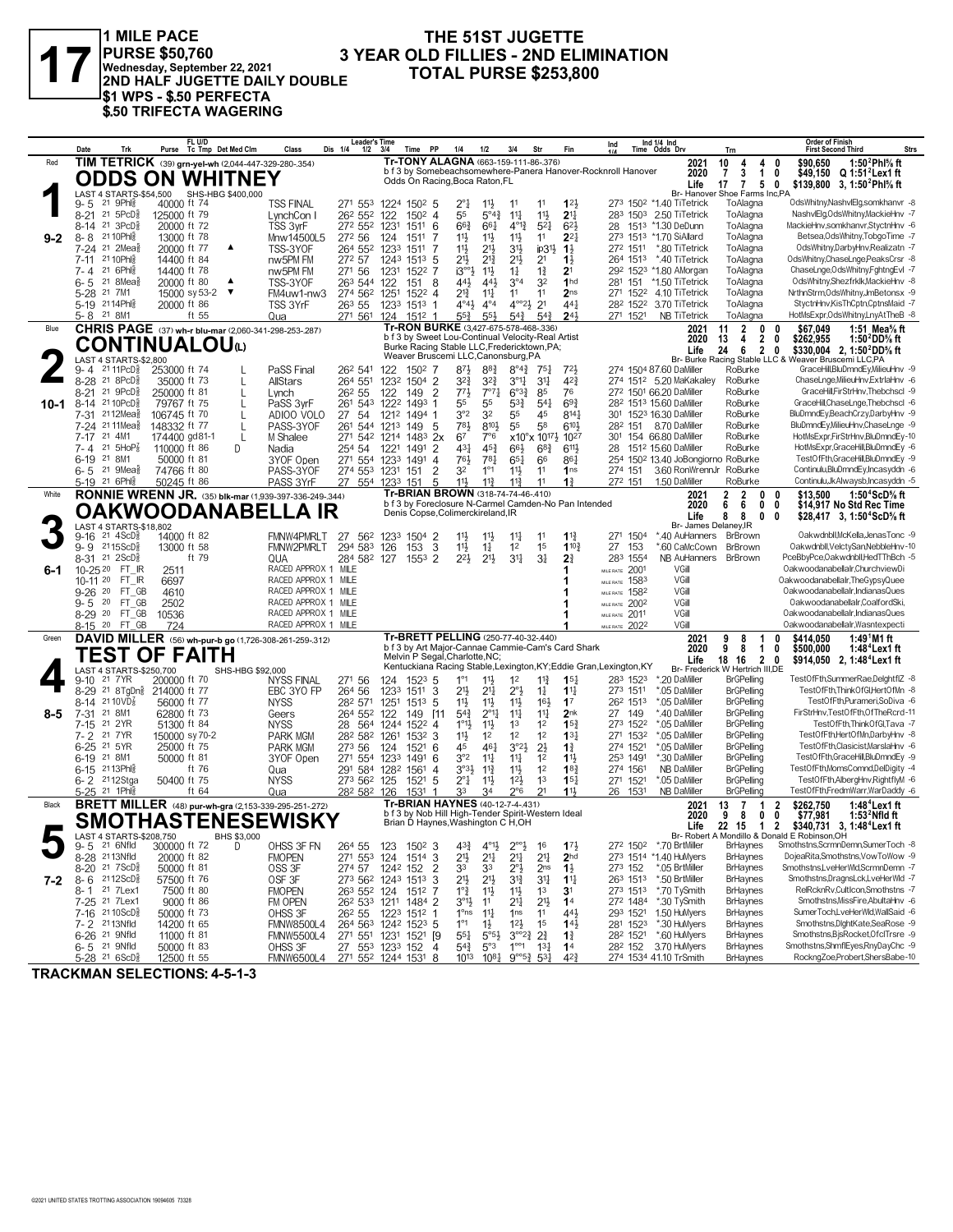

**2** YEAR OLD FILLIES<br> **1 MILE TROT**<br>
PURSE \$46,310<br>
Wednesday, September 22, 2021<br>
\$1 WPS - \$.50 PERFECTA **PURSE \$46,310 Wednesday, September 22, 2021 \$1 WPS - \$.50 PERFECTA \$.50 TRIFECTA - \$.50 SUPERFECTA WAGERING**

## **THE STANDARDBRED**

|         | Date<br>Trk                                                                 | FL U/D<br>Purse Tc Tmp Det Med Clm                                   | Class<br>Dis 1/4                     | <b>Leader's Time</b><br>1/2 | 3/4<br>Time PP                                                                                              | 1/4<br>1/2                                                                  | 3/4                                                                              | Str                                         | Fin                                   | Ind 1/4 Ind<br>Order of Finish<br>Ind<br>Time Odds Drv<br><b>First Second Third</b><br>Strs<br>Trn                                                 |
|---------|-----------------------------------------------------------------------------|----------------------------------------------------------------------|--------------------------------------|-----------------------------|-------------------------------------------------------------------------------------------------------------|-----------------------------------------------------------------------------|----------------------------------------------------------------------------------|---------------------------------------------|---------------------------------------|----------------------------------------------------------------------------------------------------------------------------------------------------|
| Red     |                                                                             | TIM TETRICK (39) grn-yel-wh (2,044-447-329-280-.354)                 |                                      |                             | Tr-ANETTE LORENTZON (633-104-99-95-.301)                                                                    |                                                                             |                                                                                  |                                             |                                       | 2021<br>5 1 1 1<br>\$62,820<br>1:57 HoP% ft                                                                                                        |
|         |                                                                             | <b>SIMPLY RIGHT</b>                                                  |                                      |                             | b f 2 by Swan For All-Stirling Debutant-Credit Winner<br>AI J Libfeld, Pickering, ON, CA                    |                                                                             |                                                                                  |                                             |                                       | <b>No Starts Prior Year</b><br>2020                                                                                                                |
|         |                                                                             | LAST 4 STARTS-\$60,545 LEX-SEL \$87,000                              |                                      |                             |                                                                                                             |                                                                             |                                                                                  |                                             |                                       | Life<br>5 1 1 1<br>\$62,820 2, 1:57 HoP% ft<br>Br- Alan R Troyer & Larry W Troyer, IN                                                              |
|         | $9-15$ <sup>21</sup> 2HoP <sub>8</sub>                                      | 65000 ft 74                                                          | ISS-2F-LG5                           |                             | 281 573 1273 1552 5                                                                                         | $3^{3}\frac{1}{2}$<br>2}                                                    | $2^{\circ}2$                                                                     | $3^{11}$                                    | $5^{3}$                               | 28<br>7.40 ElDeaton<br>Jusmknylk,LuvLoreli,Fleurie -8<br>156<br>AnLorentzon                                                                        |
|         | $9 - 8$ 21 10 Hop $\frac{7}{8}$                                             | 66000 ft 66                                                          | ISS-2F-LG4<br>29                     | 593                         | 1282 1561<br>$\overline{4}$                                                                                 | $1\frac{1}{4}$<br>3 <sup>2</sup>                                            | $3^{12}$                                                                         | $2^{13}$                                    | 3 <sup>2</sup>                        | 274 1563 2.10 ElDeaton<br>Fleurie, Jusmknylk, SmplyRght-10<br>AnLorentzon                                                                          |
|         | 8-25 <sup>21</sup> 9HoP <sub>8</sub>                                        | 66000 ft 75                                                          | ISS-2F-LG3<br>281                    | 584                         | 129<br>157<br>6                                                                                             | $1^{\circ}2$<br>$2^{13}$                                                    | $2^{\circ}1\frac{1}{4}$                                                          | 12 <sub>1</sub>                             | $13\frac{1}{4}$                       | SmplyRght,Macy,LuvLoreli-10<br>274 157<br>5.80 ElDeaton<br>AnLorentzon                                                                             |
| $2 - 1$ | 8-17 <sup>21</sup> 3Lex1                                                    | gd78                                                                 | QUA                                  | 293 59                      | 1293<br>2001<br>2                                                                                           | 56<br>$55\frac{1}{4}$                                                       | 56                                                                               | $3^{8}$                                     | $2\frac{3}{4}$                        | ShosheDeo,SmplyRght,SonysMoni -7<br>293 2002<br>NB ElDeaton<br>AnLorentzon<br>Callmesue, SmplyRght, MySwtMiMi -9<br>AnLorentzon                    |
|         | $7-31$ 21 $3HOP_8^7$<br>7-14 21 9HoP3                                       | 65500 ft 75<br>45500 ft 82                                           | ISS-2F-LG2<br>ISS-2F-LG1             | 274 581 128                 | 1573 2<br>281 572 1272 1561 6                                                                               | $3^{3}\frac{1}{2}$<br>$3^{3}\frac{1}{2}$<br>$6^{12}\frac{1}{2}$<br>$6^{12}$ | $2^{\circ}1\frac{1}{2}$<br>$6^{71}$                                              | $2\frac{1}{4}$<br>67                        | 2 <sub>hd</sub><br>57                 | 292 1573 17.40 ElDeaton<br>284 1573 5.70 ElDeaton<br>Fleurie, MissSpicy, Aly AlyInF -8<br>AnLorentzon                                              |
| Blue    |                                                                             | SCOTT ZERON (32) r blu-wh-c red (1,798-204-252-243-.236)             |                                      |                             | Tr-RICK ZERON (124-16-23-9-.256)                                                                            |                                                                             |                                                                                  |                                             |                                       | \$8,783 Q 2:01 <sup>4</sup> Wbsb <sup>7</sup> / <sub>8</sub> ft<br>2021<br>40<br>10                                                                |
|         |                                                                             |                                                                      |                                      |                             | b f 2 by Father Patrick-Mylittlestarshine-Muscles Yankee                                                    |                                                                             |                                                                                  |                                             |                                       | 2020<br><b>No Starts Prior Year</b>                                                                                                                |
|         |                                                                             | POCAHONTAS                                                           |                                      |                             | Rick Zeron Stables, ON; Dean Lockhart, ON; Jeffery E Ruch, ON                                               |                                                                             |                                                                                  |                                             |                                       | 4 0 1 0<br>\$8,783 2, Q 2:01 <sup>4</sup> Wbsb <sup>7</sup> / <sub>8</sub> ft<br>Life                                                              |
|         | LAST 4 STARTS-\$8,783<br>9-11 <sup>21</sup> 3Wbsb <sup>2</sup> 309680 ft 68 |                                                                      | PEACEFUL W                           | 281 573 126                 | 1543 8                                                                                                      |                                                                             | 10 <sup>15</sup> / <sub>2</sub> 10 <sup>15</sup> / <sub>2</sub> 10 <sup>12</sup> | 1013                                        | 7113                                  | Br- Rick Joe&Johnny Stb & Camel Club Stb,ON;etc.<br>Venerable, AdreCstle, PeytonHnv-10<br>283 157 79.20 ScZeron<br>RiZeron                         |
|         | $9 - 2$<br>$21$ 2Wbsb $\frac{1}{8}$                                         | 23700 ft 59                                                          | PEACEFUL W                           | 273 57                      | 1254 1542 4                                                                                                 | $6^{12}\frac{3}{4}$                                                         | $6^{10}$<br>$6^{8}\frac{1}{2}$                                                   | 610                                         | 4111                                  | Venerable, DabraDay, Samosa - 6<br>291 1563 32.40 RiZeron<br>RiZeron                                                                               |
|         | $8-17$ 21 6Wbsb <sup>7</sup> <sub>8</sub>                                   | 12000 ft 75                                                          | 2FNW1R1000                           |                             | 292 593 1284 1573<br>7                                                                                      | 33<br>33                                                                    | 441                                                                              | 42                                          | $2^{11}$                              | GyreHnv,Pocahonts,MagclAngl-10<br>281 1574 10.80 RiZeron<br>RiZeron                                                                                |
| 3-1     | 7-22 <sup>21</sup> 3Wbsb <sup>2</sup>                                       | 15800 ft 68<br>$\pm$                                                 | PURE IVORY                           |                             | 284 584 1284 1573 5                                                                                         | 79<br>673                                                                   | 56                                                                               | $5^{4}$                                     | 510                                   | RiZeron<br>ClockwrkO.CrigteHal.LadisFrst-10<br>293 1593 5.30 RiZeron                                                                               |
|         | $7-16$ 21 6Wbsb <sup>7</sup>                                                | gd68-1                                                               | 2YR-QUA                              | 294 1004 1321               | 2001<br>2                                                                                                   | 2 <sup>2</sup><br>$21\frac{1}{2}$                                           | $2^{\circ}1$                                                                     | 11                                          | x21                                   | RosRnXcnt,Pocahonts,WarweXena -6<br>28 2002<br>NB RiZeron<br>RiZeron                                                                               |
|         | $7 - 2$ 21 10 Wbsb $\frac{7}{8}$                                            | ft 69                                                                | 2YR-F-QUA                            | 301 102 133                 | 2014 2<br>Tr-ROBERT TAYLOR (278-35-40-47-262)                                                               | 341,<br>$2^{\circ}2$                                                        | $21\frac{1}{2}$                                                                  | $2\frac{1}{2}$                              | $1\frac{1}{2}$                        | 283 2014<br>RiZeron<br>Pocahonts, DabraDay, ClevIndMn -5<br>NB RiZeron                                                                             |
| White   |                                                                             | JORDAN ROSS (P) (24) *pur-yel (321-32-49-39-.225)                    |                                      |                             | b f 2 by Muscle Massive-Little Ms Chrissy-Southwind Breeze                                                  |                                                                             |                                                                                  |                                             |                                       | 2021<br>6 0 1 1<br>\$22,500<br>2020<br><b>No Starts Prior Year</b>                                                                                 |
|         |                                                                             | MY SWEET MI MI⊕                                                      |                                      |                             | Taylor Racing LLC, Middletown, IN; Donnie Ray Taylor, Bolivar, TN                                           |                                                                             |                                                                                  |                                             |                                       | \$22,500<br>Life<br>6011                                                                                                                           |
|         | LAST 4 STARTS-\$16,360                                                      |                                                                      |                                      |                             |                                                                                                             |                                                                             |                                                                                  |                                             |                                       | Br- Taylor Racing LLC, IN                                                                                                                          |
|         | 21 $5HOP_8^7$<br>$9 - 15$<br>21 10HoP $\frac{7}{8}$                         | 65000 ft 68                                                          | ISS-2F-LG5<br>28                     |                             | 573 1273 1554 4                                                                                             | 2°1}<br>$3^{32}$<br>$99\frac{3}{4}$                                         | $44\frac{1}{2}$<br>9°91                                                          | $44\frac{3}{4}$<br>791                      | $47\frac{1}{4}$<br>510}               | MmsDream,RDesrblLd,Callmesue -8<br>284 1571 79.10 RoTaylor<br>RoTaylor<br>Fleurie, Jusmknylk, SmplyRght-10<br>28                                   |
|         | $9 - 8$<br>21 $5HOP_8^7$<br>$9 - 1$                                         | 66000 ft 66<br>10000 ft 76                                           | ISS-2F-LG4<br>29<br>2yF-nw1          | 292 1002 1304               | 593 1282 1561 6<br>$1593$ x1                                                                                | $9^{12}$<br>7213                                                            | $711\frac{3}{4}$<br>$7^{19}\frac{1}{4}$                                          | $69\frac{3}{4}$                             | $6^{73}$                              | 1581 49.70 RoTaylor<br>RoTaylor<br>RoTaylor<br>MsveStrde,SwanTrixe,LoveKiten -9<br>28<br>2011 3.10 RoTaylor                                        |
| 12-1    | 21 $2HOP_8^7$<br>$8 - 8$                                                    | 12500 ft 86                                                          | 2F-nw1-ser                           | 302 1012 1311               |                                                                                                             | 2002 2 SCR VET - Sick                                                       |                                                                                  |                                             |                                       | RoTaylor<br>Sunftrths, PvLibby, MsveStrde -5                                                                                                       |
|         | 7-31 21 3HoP <sup>7</sup>                                                   | 65500 ft 75                                                          | ISS-2F-LG2                           | 274 581 128                 | $1573$ 4                                                                                                    | 451<br>45                                                                   | $44\frac{1}{2}$                                                                  | 43                                          | 3 <sup>2</sup>                        | RoTaylor<br>Callmesue, SmplyRght, MySwtMiMi -9<br>291 158 43.10 RoTaylor                                                                           |
|         | 7-14 21 11 Ho <sup>2</sup>                                                  | 45500 ft 74                                                          | ISS-2F-LG1                           |                             | 29 591 1292 1571 9                                                                                          | 710<br>$69\frac{1}{2}$                                                      | $45\frac{1}{4}$                                                                  | $45\frac{3}{4}$                             | $48\frac{1}{4}$                       | MmsDream,RDesrblLd,SwansEye -9<br>28 <sup>2</sup> 1584 27.40 RoTaylor<br>RoTaylor                                                                  |
| Green   |                                                                             | DEXTER DUNN (32) *red-blk-wh (1,760-339-267-219-318)                 |                                      |                             | Tr-NANCY TAKTER (433-79-69-56-.314)                                                                         |                                                                             |                                                                                  |                                             |                                       | 4 0 1<br>\$5,000<br>2021<br>0                                                                                                                      |
|         |                                                                             | <b>.ADYBUGS N BOURBON(t)</b>                                         |                                      |                             | b f 2 by Muscle Hill-Sterling Volo-Donato Hanover<br>Black Hrs Rcg, Lebanon, NJ; C Takter, E Windsor, NJ;   |                                                                             |                                                                                  |                                             |                                       | 2020<br><b>No Starts Prior Year</b>                                                                                                                |
|         | LAST 4 STARTS-\$5,000                                                       | LEX-SEL \$185,000                                                    |                                      |                             | J D Fielding, ON; H A Liverman, Miami Bch, FL                                                               |                                                                             |                                                                                  |                                             |                                       | Life<br>0 <sub>1</sub><br>\$5,000<br>4<br>0<br>Br- Kentuckiana Fms LLC,KY;J JahreJr & J Jahre Jr,NO                                                |
|         | 21 5Lex1<br>$9 - 5$                                                         | 20000 gd70-4 +                                                       | <b>KYCOMMSER</b>                     |                             | $\overline{2}$<br>304 1011 1314 201                                                                         | 32}<br>$3^{2}\frac{3}{4}$                                                   | $3^{012}$                                                                        | 33                                          | $65\frac{1}{2}$                       | DateNght,SafrnGirl,MoniHeist-10<br>294 202 29.50 MatMelander NaTakter                                                                              |
|         | 8-23 <sup>21</sup> 7Lex1                                                    | 20000 ft 90<br>$\pm$                                                 | <b>KYCOMMSER</b>                     |                             | 284 574 1262 1533<br>-1                                                                                     | 32}<br>$3^{2}\frac{3}{4}$                                                   | $4^{21}$                                                                         | 45                                          | $2^{5}$                               | DateNght,LadybgsNB,BleByuDeo -7<br>28 1544 13.90 DeDunn<br>NaTakter                                                                                |
|         | 8-17 21 1Lex1                                                               | gd78<br>$\pm$                                                        | QUA                                  |                             | 284 573 1274 1572 2                                                                                         | 1 <sup>2</sup><br>$11\frac{1}{2}$                                           | 11                                                                               | 1 <sup>2</sup>                              | 2 <sup>nk</sup>                       | OutsdThFr.LadvbgsNB.AldebrnAc -7<br>NB DeDunn<br>293 1572<br>NaTakter                                                                              |
| 15-1    | 8-15 21 9Lex1<br>8-1 21 4Lex1                                               | 20000 gd72<br>20000 ft 80                                            | <b>KYCOMMSER</b><br><b>KYCOMMSER</b> | 292 581<br>291 582 128      | 1272 1561 x1<br>155<br>x2                                                                                   | 883<br>$7^{17}\frac{3}{4}$                                                  | 8101<br>7°8<br>$76\frac{1}{4}$<br>$712\frac{1}{2}$                               | 9141<br>$6^{13}$                            | <b>gdis</b><br>7191                   | Medley,BleByuDeo,Monmvsmnt-10<br>6.10 DeDunn<br>NaTakter<br>293 1584 3.60 JiTakter<br>NaTakter<br>DateNght,GardnSttD,SthrnAtmn -8                  |
|         | 7-10 21 10M1                                                                | ft 75                                                                | 2yr F                                | 284 564 126                 | $1561$ 5                                                                                                    | 21}<br>$21\frac{1}{2}$                                                      | $2^{21}$                                                                         | 2 <sup>2</sup>                              | 2nk                                   | NaTakter<br>BtrflyFce,LadybgsNB,PinkCcChn -5<br>294 1561<br>NB DeDunn                                                                              |
| Black   |                                                                             | AARON MERRIMAN (43) go-c red-wh (3,103-566-482-440-.316)             |                                      |                             | Tr-CHRISTOPHER BEAVER (547-125-85-78-.362)                                                                  |                                                                             |                                                                                  |                                             |                                       | 8<br>$\mathbf 0$<br>2021<br>1 3<br>\$7,266 Q 2:06 Dela gd                                                                                          |
|         |                                                                             | ALL THE CREDIT $_0$                                                  |                                      |                             | b f 2 by Credit Winner-Medallist-Glidemaster                                                                |                                                                             |                                                                                  |                                             |                                       | <b>No Starts Prior Year</b><br>2020                                                                                                                |
|         |                                                                             |                                                                      |                                      |                             | Christopher F Beaver, Radnor, OH;<br>Donald E Robinson, Cardington, OH                                      |                                                                             |                                                                                  |                                             |                                       | Life<br>80<br>13<br>\$7,266 2,Q 2:06 Dela gd                                                                                                       |
|         | LAST 4 STARTS-\$2,076<br>21 7Nfld<br>$9 - 15$                               | LEX-SEL \$16,000<br>8800 ft 69                                       | 2yr Nw1PM                            | 291 100                     | 1292 1582 6                                                                                                 | 443<br>45}                                                                  | $45\frac{1}{4}$                                                                  | 410                                         | $3^{7}$                               | Br- Winbak Farm, MD<br>292 1594 2.10 AMerrimn<br>ChFBeaver<br>LadylsGrt,TraperMan,AlTheCrdt -8                                                     |
|         | 9-1 21 8Nfld                                                                | 8500 ft 70<br>$^{+}$                                                 | FMNW1PMCD                            |                             | 284 584 1284 1581 6                                                                                         | x9°1339133                                                                  | $99\frac{1}{4}$                                                                  | $8^{14}$                                    | 714                                   | ChFBeaver<br>WakkiWave,VIntneKid,CchtsDrem -9<br>4.40 AMerrimn<br>30 <sup>2</sup> 201                                                              |
|         | 8-23 <sup>21</sup> 1Nfld                                                    | 8500 ft 84<br>$\mathsf{t}$                                           | NW1PMCD                              | 29 59                       | 129<br>1581<br>2                                                                                            | $4^{21}$<br>$5^{21}$                                                        | $5^{4}$                                                                          | $36\frac{1}{2}$                             | $36\frac{3}{4}$                       | LosFlshyD,WinngDstn,AlTheCrdt -9<br>294 1593 2.90 AMerrimn<br>ChFBeaver                                                                            |
| 15-1    | 8-11 21 50D                                                                 | 11375 ft 82                                                          | MDSF2YRF                             |                             | 284 583 1274 1581 5 SCR VET - Sick                                                                          |                                                                             |                                                                                  |                                             |                                       | ChFBeaver<br>WhatShidl, WeCldBHrs, ShesAlWmn -4                                                                                                    |
|         | 8-8 <sup>21</sup> 3TgDng<br>7-29 21 8Meas                                   | 15000 ft 82                                                          | NY EXCEL A                           |                             | 283 584 1273 1564 5                                                                                         | $x66\frac{3}{4}67\frac{1}{2}$                                               | 68                                                                               | 611                                         | 6201<br>4121                          | ChFBeaver<br>313 2004 12.40 ScZeron<br>PrfctVixn, AdjureHnv, DeliTesel -7<br>ChFBeaver<br>TieOneOn,Dreamnhgh,MisPrncpl -7                          |
| Yellow  |                                                                             | 18000 sy 76-1 +<br>ANDY MILLER (53) or-wh-blk (766-117-106-104-.275) | ARDEN-2YOF                           |                             | 281 572 1254 1552 2<br>Tr-JULIE MILLER (440-102-74-60-.371)                                                 | 33<br>$34\frac{1}{2}$                                                       | 33                                                                               | 471                                         |                                       | 312 1574 43.60 AMerrimn<br>6 3<br>$3\quad 0$                                                                                                       |
|         |                                                                             |                                                                      |                                      |                             | b f 2 by Chapter Seven-Anonyme Hanover-Explosive Matter                                                     |                                                                             |                                                                                  |                                             |                                       | \$42,500<br>1:56 <sup>2</sup> VD% ft<br>2021<br>No Starts Prior Year<br>2020                                                                       |
|         |                                                                             | <b>ADJURE HANOVER</b>                                                |                                      |                             | Andy Miller Stb Inc, Millstone Twp, NJ; M A Anderson, Naples, FL;                                           |                                                                             |                                                                                  |                                             |                                       | 6<br>\$42,500 2, 1:56 <sup>2</sup> VD% ft<br>Life<br>$3^{\circ}$<br>30                                                                             |
|         | LAST 4 STARTS-\$31,250                                                      | SHS-HBG \$30,000                                                     |                                      |                             | L A Willinger, Louisville, KY                                                                               |                                                                             |                                                                                  |                                             |                                       | Br- Hanover<br>Shoe Farms Inc, PA<br>ImpctJane,AdjureHnv,JeSsSBI -9                                                                                |
|         | $21.6VD_{8}$<br>9-11<br>8-28 2110VD                                         | 50000 ft 76<br>15000 ft 74                                           | NY EXCEL A<br>NY EXCEL A             | 281 591<br>282 581 128      | 1282 1562 3<br>1562 4                                                                                       | 56<br>561<br>431<br>443                                                     | $3^{01}$<br>$2^{\circ}1$                                                         | 3 <sup>1</sup><br>11号                       | 2 <sup>1</sup><br>$1\frac{13}{4}$     | 1563 E*.05 BrxBoyd<br>JuMiller<br>28<br>*.70 AnMiller<br>JuMiller<br>AdjureHnv,DeliTesel,PrfctVixn -8<br>281<br>1562                               |
|         | 8-19 21 3YR                                                                 | 15000 ft 75                                                          | <b>EXCEL A</b>                       | 301 1013 1313               | 2004 1                                                                                                      | 21}                                                                         | $2^{\circ}$ $\frac{3}{4}$<br>$2^{01}\frac{1}{2}$                                 | $2\frac{3}{4}$                              | 1 <sup>1</sup>                        | JuMiller<br>AdjureHnv,TantIzBlc,ImpctJane -7<br>29<br>2004<br><b>NB AnMiller</b>                                                                   |
| $5 - 2$ | 8-8 <sup>21</sup> 3TgDng                                                    | 15000 ft 82                                                          | NY EXCEL A                           |                             | 283 584 1273 1564 7                                                                                         | 32}<br>33                                                                   | $2^{\circ}1$                                                                     | $2^{13}$                                    | 2 <sup>4</sup>                        | PrfctVixn, AdjureHnv, DeliTesel -7<br>30<br>1573<br>*.25 AnMiller<br>JuMiller                                                                      |
|         | 7-21 <sup>21</sup> 2Btva                                                    | 15000 ft 73                                                          | EXCEL A                              |                             | 294 1002 1304 1594 7                                                                                        | $11\frac{3}{4}$<br>$11\frac{3}{4}$                                          | $11\frac{1}{4}$                                                                  | 11                                          | $1^{2}$                               | 29<br>JuMiller<br>AdjureHnv.RheiaRose.DeliTesel -7<br>1594<br>*.35 AnMiller                                                                        |
|         | 7-6 2111Stga                                                                | 15000 ft 82                                                          | NY EXCEL A                           |                             | 292 592 1292 1583 8                                                                                         | $1^\circ\frac{1}{2}$<br>$11\frac{1}{4}$                                     | $11\frac{1}{2}$                                                                  | 1 <sub>ns</sub>                             | 2 <sup>3</sup>                        | 292 1584 *1.30 AnMiller<br>JuMiller<br>Iluvmymms, AdjureHnv, New YrsEve -8                                                                         |
| Pink    |                                                                             | DAVID MILLER (56) wh-pur-b go (1,726-308-261-259-.312)               |                                      |                             | Tr-CHRISTOPHER BEAVER (547-125-85-78-.362)<br>b f 2 by Muscle Hill-Sabrina Hall-Garland Lobell              |                                                                             |                                                                                  |                                             |                                       | 70<br>\$13,335 $Q$ 2:00 <sup>4</sup> HoP% ft<br>2021<br>2 2<br>2020                                                                                |
|         |                                                                             | SABRINA HILL                                                         |                                      |                             | Christopher F Beaver, Radnor, OH                                                                            |                                                                             |                                                                                  |                                             |                                       | No Starts Prior Year<br>7022<br>\$13,335 2,Q 2:00 <sup>4</sup> HoP% ft<br>Life                                                                     |
|         | LAST 4 STARTS-\$9.685                                                       | SHS-HBG \$45,000                                                     |                                      |                             |                                                                                                             |                                                                             |                                                                                  |                                             |                                       | Br- Jonas L Schlabach, OH                                                                                                                          |
|         | 9-8<br>2116Nfld                                                             | 8800 ft 67                                                           | FMNW1PMCD                            | 292 594 129                 | 159 <sup>2</sup> x <sub>1</sub> 9                                                                           | $8^{12}$                                                                    | $8^{\circ}8^{\frac{1}{2}}$                                                       | $6^{\circ 4}$ 4 <sup>1</sup> / <sub>4</sub> | $2\frac{3}{4}$                        | 293 1593 *1.90 RyStahl<br>IveGtThWI,SabrnaHil,Allegra -9<br>ChFBeaver                                                                              |
|         | 8-25 <sup>21</sup> 4Nfld<br>8-6 21 2M1                                      | 8500 ft 78<br>40000 ft 81                                            | 2YR NW1PM<br>GrdnState               | 291 591 129<br>274 58       | 1582 [9<br>1261<br>$1533$ 4                                                                                 | $1^{\circ}1_{4}^{1}$<br>$1^{2}$<br>441<br>$44\frac{1}{4}$                   | $11\frac{3}{4}$<br>46}                                                           | 11支<br>481                                  | $2\frac{3}{4}$<br>414                 | MoBay,SabrnaHil,Andvrcddy -9<br>293 1583 1.60 RonWrennJr ChFBeaver<br>GrclynHnv, MissyTrix, MgcCanHpn -6<br>ChFBeaver<br>29 1562 19.40 ScZeron     |
| 15-1    | 7-29 21 1Mea}                                                               | 18000 sy 76-1                                                        | ARDEN-2YOF<br>29                     |                             | 591 1284 158<br>5                                                                                           | $2\frac{1}{2}$<br>2 <sup>1</sup>                                            | 31}                                                                              | 2 <sup>1</sup>                              | $35\frac{3}{4}$                       | ChFBeaver<br>GumdrpHnv,SistrSwel,SabrnaHil -6<br>301 1591 1.20 AMerrimn                                                                            |
|         | 7-23 21 7M1                                                                 | 20000 ft 77                                                          | Kndrgarten                           |                             | 28 573 1261 1542<br>-1                                                                                      | 34<br>$3^{3}\frac{1}{2}$                                                    | $3^{3}4$                                                                         | 44                                          | $65\frac{1}{2}$                       | MiswInrFs,GrcIynHnv,EbiesLady -9<br>283 1552 20.00 DaMiller<br>ChFBeaver                                                                           |
|         | 7-9 21 3M1                                                                  | 20000 ft 79                                                          | 2 yr F                               | 294 583 128                 | 156<br>-5                                                                                                   | 11<br>321                                                                   | 431                                                                              | 334                                         | 3 <sup>2</sup>                        | MreThnEvr,PalrmoHnv,SabrnaHil -9<br>ChFBeaver<br>274 1562 11.60 ScZeron                                                                            |
| Gray    |                                                                             | CHARLIE NORRIS (58) blu-go-wh (40-6-1-1-172)                         |                                      |                             | <b>Tr-CHARLIE NORRIS (43-8-4-2-.253)</b>                                                                    |                                                                             |                                                                                  |                                             |                                       | 7 <sub>1</sub><br>2021<br>\$7,806<br>1:59 $^{2}$ PcD $\%$ ft<br>0 <sub>1</sub>                                                                     |
|         | <b>AULTER EGO</b>                                                           |                                                                      |                                      |                             | b f 2 by Credit Winner-Miss Aultsville-Kadabra<br>Carrie L Norris, Pittston, PA; Max J Hempt, Carlisle, PA; |                                                                             |                                                                                  |                                             |                                       | 2020<br><b>No Starts Prior Year</b><br>Life<br>7 1 0 1<br>\$7,806 2, 1:59 <sup>2</sup> PcD <sup>5</sup> / <sub>8</sub> ft                          |
|         | LAST 4 STARTS-\$6,264                                                       | SHS-HBG \$32,000                                                     |                                      |                             | Acadia Farms Inc, Canfield, OH                                                                              |                                                                             |                                                                                  |                                             |                                       | Br- M Hempt & J Frisch & B Graffius & C Murphy, PA                                                                                                 |
|         | 9-13 <sup>21</sup> 5Lex1                                                    | 6700 ft 81                                                           | NW1PMRL                              | 281 56                      | 126<br>1554 6                                                                                               | $6^{\circ}3^{\circ}2$                                                       | $6^{\circ}6^{\circ}2$<br>$85\frac{1}{2}$                                         | $8^{9}\frac{1}{2}$                          | $8^{11}\frac{1}{4}$                   | DancOnThW,ZoeDeo,YnkeRmnce-10<br>31 158 15.60 ChNorris<br>ChNorris                                                                                 |
|         | 9-6 <sup>21</sup> 4Lex1                                                     | 6300 ft 79                                                           | NW1PMRL                              | 294 581                     | 1264 1553 2                                                                                                 | 76<br>$7^{7}\frac{3}{4}$                                                    | $8^{8}\frac{1}{2}$                                                               |                                             | xip10210293                           | RasdByLny, YnkeRmnce, Unmstkble-10<br>331 2013 63.70 ChNorris<br>ChNorris                                                                          |
|         | 8-24 <sup>21</sup> 8PcD <sup>5</sup><br>8-17 21 8PcD <sup>5</sup>           | 10800 ft 86<br>10800 ft 74                                           | nw1PM FM                             | 283 58                      | 1283 1592 3                                                                                                 | 44<br>443                                                                   | $2^{\circ}$ <sub>2</sub>                                                         | 2 <sub>hd</sub>                             | $1\frac{1}{2}$                        | 304 1592 7.40 ChNorris<br>AulterEgo,Kristilgh,AmbersChm -8<br>ChNorris<br>ChNorris<br>GrceNFavr, NonaBela, BtrflyFce -8<br>303 1572 26.60 ChNorris |
| 25-1    | 8-8 21 7TgDn}                                                               | ▲<br>6600 ft 82                                                      | nw1PM FM<br>NY EXCEL B               |                             | 28 571 1254 156<br>3<br>292 592 1292 2011<br>6                                                              | $44\frac{1}{4}$<br>$44\frac{1}{2}$<br>$5^{3}\frac{3}{4}$<br>56              | $55\frac{1}{4}$<br>$5^{4}$                                                       | $56\frac{3}{4}$<br>5 <sup>4</sup>           | $47\frac{1}{2}$<br>$3^{3}\frac{1}{2}$ | ChNorris<br>SundeFndy,FlantItTW,AulterEgo -6<br>312 2014 15.00 ChNorris                                                                            |
|         | 7-21 <sup>21</sup> 2Btva                                                    | 15000 ft 73                                                          | <b>EXCEL A</b>                       |                             | 294 1002 1304 1594 3                                                                                        | 59<br>510                                                                   | $5^{7}$ <sub>4</sub>                                                             | 591                                         | $5^{18}$                              | AdjureHnv, RheiaRose, DeliTesel -7<br>31 2032 37.00 ChNorris<br>ChNorris                                                                           |
| Purple  |                                                                             | <b>BRETT MILLER</b> (48) pur-wh-gra (2,153-339-295-251-272)          |                                      |                             | Tr-STEVE CARTER (276-46-58-46-.339)                                                                         |                                                                             |                                                                                  |                                             |                                       | 6 0 0 1<br>\$2,404 $Q$ 2:02 <sup>2</sup> ScD <sup>5</sup> / <sub>8</sub> ft<br>2021                                                                |
|         |                                                                             | <b>SOMETHING PINK(t)(L)</b>                                          |                                      |                             | b f 2 by Father Patrick-Margie Seelster-Angus Hall                                                          |                                                                             |                                                                                  |                                             |                                       | 2020<br><b>No Starts Prior Year</b>                                                                                                                |
|         |                                                                             |                                                                      |                                      |                             | Jay E & Jacob M Mossbarger, Washington C H, OH                                                              |                                                                             |                                                                                  |                                             |                                       | \$2,404 2,Q 2:02 <sup>2</sup> ScD% ft<br>Life<br>6<br>$\mathbf{0}$<br>0                                                                            |
|         | LAST 4 STARTS-\$2,404<br>$9-14$ 21 $2$ ScD <sup>5</sup> <sub>8</sub>        | ft 89<br>$^+$<br>- L                                                 | QUA                                  |                             | 30 <sup>2</sup> 102 <sup>2</sup> 132 <sup>2</sup> 202 <sup>2</sup> 2                                        | $12\frac{1}{2}$<br>$1^{2}$                                                  | $13\frac{1}{2}$                                                                  | $1^7$                                       | $17\frac{1}{4}$                       | Br- Jay E Mossbarger & Jacob M Mossbarger, OH<br>SmthngPnk,NextEpsde,SndMteBlu -4<br>NB WiMann<br>StCarter<br>2022<br>30                           |
|         | 8-30 21 3PcD <sup>5</sup>                                                   | $\blacktriangledown$<br>10800 ft 81                                  | nw1PM FM                             |                             | 28 584 1283 1592 3                                                                                          | $x5^{07}\frac{3}{4}6^{19}\frac{3}{4}$                                       | 627                                                                              | $6^{12}\frac{3}{4}$                         | $6^{23}$                              | ElKismet, WildKatG, BucktHead -7<br>30<br>204 10.90 TyButer<br>AnLorentzon                                                                         |
|         | 8-16 <sup>21</sup> 6PcD <sup>3</sup>                                        | 20000 ft 80                                                          | TSS 2yrF                             | 292 59                      | 1272 1564 6                                                                                                 | $5^{71}$<br>$59\frac{1}{4}$                                                 | $5^{16}$                                                                         | $5^{15\frac{1}{2}}$ $5^{17\frac{1}{2}}$     |                                       | DesgnFshn,PureWow,ChmbrsCve -8<br>293 2001 54.40 MaMacDnld<br>AnLorentzon                                                                          |
| 12-1    | 21 1Phis<br>8-6                                                             | 20000 ft 88                                                          | TSS 2YrF                             |                             | 284 584 1274 157<br>2                                                                                       | 21}<br>$3^{31}$                                                             | $3^{012}$                                                                        |                                             | x8x <sup>10</sup> 8 <sup>24</sup>     | 333 2014 14.00 DeDunn<br>DesgnFshn, NewelPlce, WhskyGirl -8<br>AnLorentzon                                                                         |
|         | 7-29 21 4Ph<br>7-22 2113Phil                                                | 11700 ft 80<br>11700 ft 80                                           | 2yrFnw2PM<br>2yrFnw2PM               |                             | 6<br>283 584 1281 158<br>29 100 1291 1584 7                                                                 | $12\frac{1}{2}$<br>$11\frac{3}{4}$<br>6 <sup>9</sup><br>$4^{\circ}5$        | $11\frac{1}{2}$<br>3°5                                                           | 1hd<br>$46\frac{3}{4}$                      | $3^{2}$<br>$66\frac{3}{4}$            | 301 1582 7.80 DeDunn<br>MoneyMtrs,Sevenare,SmthngPnk -8<br>AnLorentzon<br>Creeation, YorDdTM, Comical -7<br>30 2001 40.80 TiTetrick<br>AnLorentzon |
|         |                                                                             |                                                                      |                                      |                             |                                                                                                             |                                                                             |                                                                                  |                                             |                                       |                                                                                                                                                    |
|         |                                                                             | <b>TRACKMAN SELECTIONS: 1-6-2-3</b>                                  |                                      |                             | Nos. 5 & 7 - Beaver Owner Entry                                                                             |                                                                             |                                                                                  |                                             |                                       | No. 9 - Something Pink                                                                                                                             |

©2021 UNITED STATES TROTTING ASSOCIATION 19094605 73328

**NO. 9 STARTS FROM 2ND TIER Uncoupled For Wagering With OSRC Permission 1st Start On Lasix**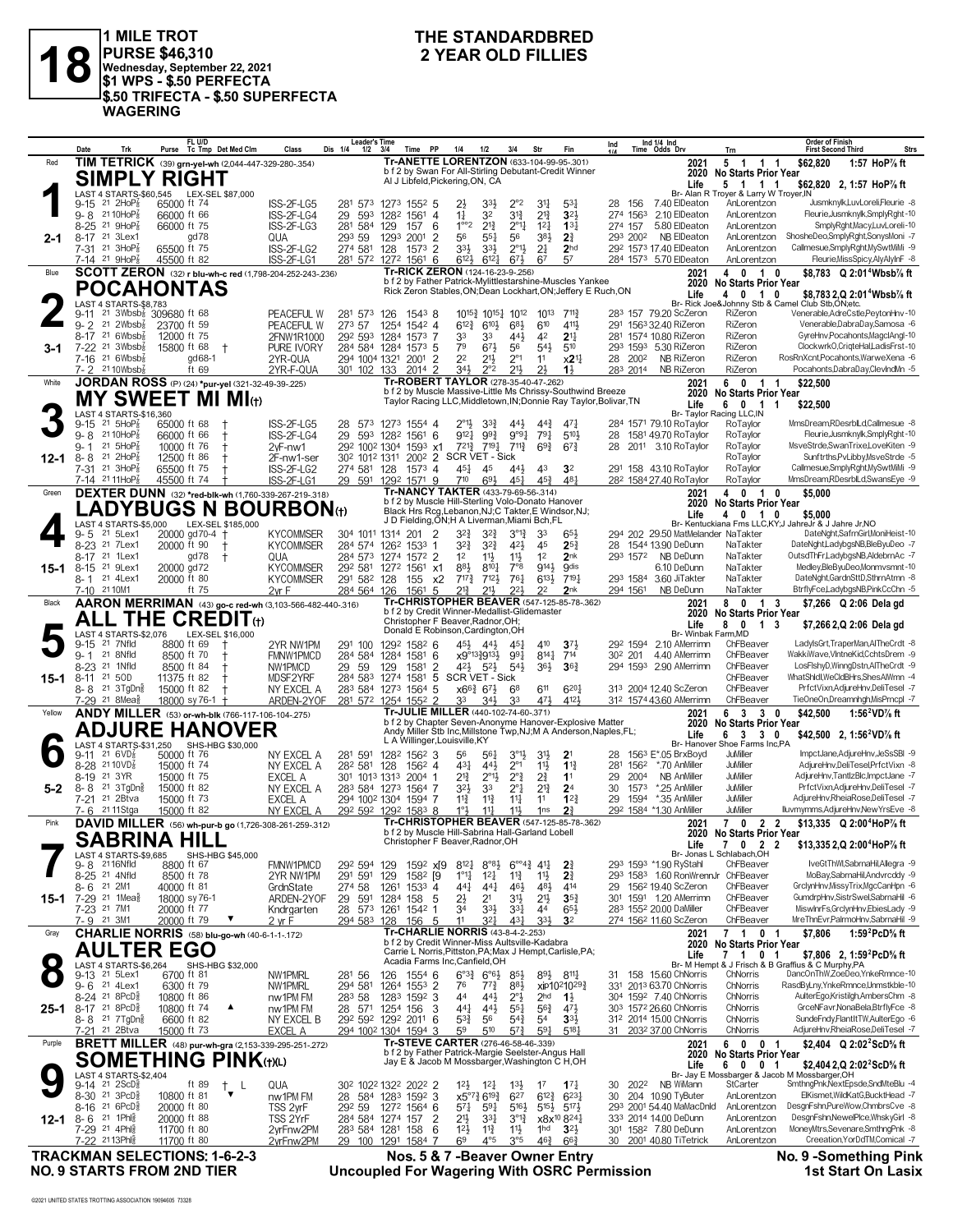

1 MILE PACE<br>PURSE \$17,500<br>Wednesday, September 22, 2021<br>\$1 WPS - \$.50 PERFECTA \$.50 TRIFECTA \$.20 SUPER HIGH 5 WAGERING

#### **BUCKEYE STALLION SERIES** 3 YEAR OLD FILLIES - 3RD DIVISION

|           | Date                            | Trk                                                                            | Purse                                     | FL U/D<br>Tc Tmp Det Med Clm                                                                         | Class                                            | <b>Leader's Time</b><br>Dis 1/4<br>$1/2$ $3/4$                                            |                         | PP<br>Time                                                                                                                                  | 1/4                                           | 1/2                                    | 3/4                                                   | Str                                          | Fin                                                                               | Ind             |                      | Ind 1/4 Ind<br>Time Odds Drv                                             | Trn                                                                                                                                                            | <b>Order of Finish</b><br>Strs<br><b>First Second Third</b>                                                                                                                                          |
|-----------|---------------------------------|--------------------------------------------------------------------------------|-------------------------------------------|------------------------------------------------------------------------------------------------------|--------------------------------------------------|-------------------------------------------------------------------------------------------|-------------------------|---------------------------------------------------------------------------------------------------------------------------------------------|-----------------------------------------------|----------------------------------------|-------------------------------------------------------|----------------------------------------------|-----------------------------------------------------------------------------------|-----------------|----------------------|--------------------------------------------------------------------------|----------------------------------------------------------------------------------------------------------------------------------------------------------------|------------------------------------------------------------------------------------------------------------------------------------------------------------------------------------------------------|
| Red       |                                 | WALL SAID                                                                      |                                           | TIM TETRICK (39) grn-yel-wh (2,044-447-329-280-.354)                                                 |                                                  |                                                                                           |                         | Tr-MIKE SWEENEY (186-23-27-22-.244)<br>b f 3 by Well Said-Ashland Blue-Blissfull Hall                                                       |                                               |                                        |                                                       |                                              | Wall Bros Stb, Mrn, OH; P Sweeney, Dlwr, OH; R Miller, Grvprt, OH;                |                 |                      | 2021<br>2020<br>Life                                                     | 3<br>14<br>4<br>-1<br>3<br>15<br>6<br>$\overline{1}$<br>29 10<br>6<br>$\overline{\mathbf{2}}$                                                                  | 1:52 ScD% ft<br>\$28,360<br>\$27,540<br>1:56 $2$ ScD $\%$ ft<br>\$55,900 3, 1:52 ScD% ft                                                                                                             |
|           | 9-15                            | LAST 4 STARTS-\$3,951<br>21 3UpSan<br>8-26 <sup>21</sup> 4Hick                 | 5468 gd75-1<br>5268 gd84-1                |                                                                                                      | OHFS 3F<br>OHFS 3F                               | 294 592<br>292 593                                                                        | 1301<br>1301            | J Miller.Dbln.OH<br>$\overline{2}$<br>158<br>2003 [7                                                                                        | 21,<br>32                                     | 2 <sup>1</sup><br>32}                  | 33<br>5104                                            | 2 <sup>11</sup><br>7dis                      | 2 <sub>nk</sub><br>7 <sub>dis</sub>                                               | 274 158         |                      | 4.20 ChPresley<br>*1.50 HaLeVan                                          | Br- Wall Bros Stable, OH<br>MSweeney<br>MSweeney                                                                                                               | DontTrip,WallSaid,MrgnOfErr -6<br>LovelsHil,CousnMrge,Fevrslstc -7                                                                                                                                   |
| 6-1       | $8 - 20$                        | $21 \, 3ScD8$<br>8-11 <sup>21</sup> 3Attc<br>7-30 2116Nfld                     | 50000 ft 87<br>5168 sl 82-2<br>7000 ft 61 |                                                                                                      | OSS 3F<br>OHFS 3F<br>OHFS 3F                     | 26 55<br>294 101 1314 2013 3<br>27 553                                                    | 123                     | 1522 1<br>1243 1534 7                                                                                                                       | 33<br>11<br>$66\frac{3}{4}$                   | $3^{2}$<br>11<br>64                    | $5^{2}$<br>$1\frac{3}{4}$<br>5 <sup>3</sup>           | $73\frac{3}{4}$<br>$1\frac{1}{4}$<br>76      | $87\frac{1}{4}$<br>16 <sup>1</sup><br>$55\frac{1}{4}$                             |                 | 294 2013<br>293 1544 | 301 1534 15.60 CaMcCown<br>NB CaMcCown<br>4.30 CaMcCown                  | MSweeney<br>MSweeney<br>MSweeney                                                                                                                               | DragnsLck,SheKnwsIt,SumerToch -8<br>WallSaid, Sistr Said, ShawTown -6<br>LovlyMnro,SnapyLady,DontTrip -8                                                                                             |
| Blue      |                                 | 7-25 <sup>21</sup> 1Mary                                                       | 5305 gd75-1                               | KAYNE KAUFFMAN (43) c red-wh-blk (1,436-138-163-185-.202)<br><b>POMPATUSE OF</b>                     | OHFS 3F<br><b>LOVE</b>                           | 294 1012 131                                                                              |                         | $159^2$ 5<br>Tr-KIMBERLY DAILEY (163-20-19-30-249)<br>b f 3 by Mr Wiggles-Big Time Blaire-Well Said<br>Kimberly A Dailey, Mechanicsburg, OH | 11}                                           | 11}                                    | 1 <sup>2</sup>                                        | 1 <sup>2</sup>                               | 14 <sub>1</sub>                                                                   |                 | 282 1592             | *.50 CaMcCown<br>2021<br>2020                                            | MSweeney<br>9<br>1<br>n<br>Δ<br>3<br>6<br>-1<br>14                                                                                                             | WallSaid,DontTrip,MedIndScr -7<br>\$26,986<br>$1:532$ Nfld ft<br>\$59,545<br>$1:541$ Nfld ft                                                                                                         |
|           | 9-15                            | LAST 4 STARTS-\$3.194<br>21 6UpSan                                             | 5468 gd75-1                               | OH-SEL \$4,000                                                                                       | OHFS 3F                                          | 291 571                                                                                   |                         | 1262 1563 4                                                                                                                                 | 471                                           | 46                                     | 49                                                    | 471                                          | $1^{2}$                                                                           |                 | 282 1563             | Life<br>Br- Cathy S Ross, OH<br>1.40 KDSnyder                            | 4<br>23<br>10<br>-1<br>KiDailey                                                                                                                                | \$86,531 3, 1:53 <sup>2</sup> Nfld ft<br>PomptsOfL,LovlyMnro,SophsCndy -6                                                                                                                            |
| 8-1       | $9 - 11$<br>$9 - 6$<br>$8 - 15$ | $21 \text{ } 9$ ScD $\frac{5}{8}$<br>$21 \text{ } 2SCD\frac{5}{8}$<br>21 4 Cel | 17500 ft 72<br>5754 gd74-1                | ft 83                                                                                                | <b>BSS 3F</b><br>QUA<br>OHFS 3F                  | 271 571<br>282 572 1264<br>294 1011 1303                                                  | 125                     | $\overline{2}$<br>154<br>1553 2<br>1582 1                                                                                                   | $77\frac{3}{4}$<br>35}<br>34                  | $8^{\circ}6^{\frac{3}{4}}$<br>25<br>32 | $7°3\frac{1}{2}$<br>321<br>43                         | 83<br>4 <sup>1</sup><br>$44\frac{3}{4}$      | $6^{2}3$<br>53<br>410                                                             | 29<br>29<br>291 | 1543<br>1561<br>2002 | 9.10 RyStahl<br>NB KDSnyder<br>3.10 KDSnyder                             | KiDailey<br>KiDailey<br>KiDailey                                                                                                                               | RcknTBlu,RechthrAs,DisrnoHil-10<br>WordOut,LynsFrnds,BldngBost -8<br>RcknTBlu,LovlyMnro,RnyDayChc -7                                                                                                 |
|           |                                 | 7-15 <sup>21</sup> 7ScD <sup>3</sup><br>6-27 <sup>21</sup> 6Nfld               | 17500 ft 80<br>17500 ft 79                |                                                                                                      | <b>BSS 3F</b><br><b>BSS 3F</b>                   | 261 543 1223 1523 5<br>273 563                                                            |                         | 1243 1532 4                                                                                                                                 | 44<br>14                                      | $2^{\circ}1$<br>14 <sup>1</sup>        | $15\frac{1}{2}$                                       | 2 <sup>o</sup> ns 2hd<br>17                  | $65\frac{3}{4}$<br>16 <sup>3</sup>                                                |                 | 311 1534<br>284 1532 | 1.90 KaKauffman KiDailey<br>*.80 AMerrimn                                | KiDailey                                                                                                                                                       | NebbleHnv,WellNDown,DimndOfcl -9<br>PomptsOfL,Bercrkhny,JenasTonc -8                                                                                                                                 |
| White     |                                 | <b>LACEY</b><br>LAST 4 STARTS-\$5,504                                          |                                           | AARON MERRIMAN (43) go-c red-wh (3,103-566-482-440-.316)                                             |                                                  |                                                                                           |                         | Tr-CARL COCCIOLONE (148-20-26-13-262)<br>b f 3 by McArdle-Yankee Lacey-Bettor's Delight<br>J B Piatt III, Washington, PA                    |                                               |                                        |                                                       |                                              | C R Cocciolone, Monessen, PA; M F Sosovicka, Allison Pk, PA;                      |                 |                      | 2021<br>2020<br>Life<br>Br- David H Miller, OH                           | 3<br>24<br>4<br>-5<br>$\mathbf 0$<br>6<br>0<br>0<br>3<br>30<br>4<br>-5                                                                                         | 1:54 $2$ Mea $\%$ ft<br>\$41.719<br>\$1,649<br>\$43,368 3, 1:54 <sup>2</sup> Mea <sup>5</sup> / <sub>8</sub> ft                                                                                      |
|           | $9 - 16$<br>$9 - 9$             | $21 \text{ 3}$ Mea $\frac{3}{8}$<br>217SCD <sub>8</sub>                        | 9500 ft 66<br>14000 ft 68                 | OH-SEL \$5,000                                                                                       | NW3EXTPM<br>FMNW4PMRLT                           | 272 564<br>28 57                                                                          | 1242<br>1244 153        | $1524$ 5<br>- 6                                                                                                                             | 33<br>$7^{10\frac{3}{4}}$                     | 33<br>791                              | 33,<br>$75\frac{1}{4}$                                | 2 <sup>1</sup><br>5 <sup>11</sup>            | $3\frac{13}{4}$<br>5p42}                                                          |                 | 281 1531             | 2.90 DaPalone<br>273 1532 4.80 BrtMiller                                 | CaCocciolone<br>CaCocciolone                                                                                                                                   | Abacus, Big Bng Bng, Lacey -7<br>TinyBtOfS,JenasTonc,ViltsRnbw -8                                                                                                                                    |
| 9-1       | $8 - 20$                        | 217SCD <sub>8</sub><br>8-11 <sup>21</sup> 7Mea <sup>5</sup>                    | 50000 ft 81<br>9300 sy 80-1               |                                                                                                      | OSS 3F<br><b>FMNW5000L5</b>                      | 274 57<br>28 573 1252                                                                     | 1242 152                | 1<br>153<br>[10                                                                                                                             | 443<br>56                                     | 443<br>3°2                             | $5^{3}{}_{4}^{3}$<br>2 <sup>1</sup>                   | $5^{13}$<br>3 <sup>3</sup>                   | $5^{2}$<br>46                                                                     |                 |                      | 271 1522 29.10 AMerrimn<br>283 1541 11.70 DaPalone                       |                                                                                                                                                                | CaCocciolone Smothstns,LveHerWld,ScrmnDemn -7<br>CaCocciolone LadyNewtn,StandngRs,ToutDaLou -9                                                                                                       |
|           |                                 | 7-29 21 10 Meas<br>7-22 <sup>21</sup> 10 Mea                                   | 9500 gd76-1<br>9500 ft 73                 |                                                                                                      | FMW2NW3EXT<br>FMW2NW3EXT                         | 28 <sup>2</sup> 58 <sup>1</sup> 126 <sup>1</sup> 154 <sup>3</sup> 3<br>28 573 1263 1542 5 |                         |                                                                                                                                             | 11<br>$21\frac{1}{2}$                         | $11\frac{1}{2}$<br>$11\frac{1}{2}$     | 11<br>$11\frac{1}{2}$                                 | 11<br>1 <sup>2</sup>                         | 1nk<br>11 <sup>3</sup>                                                            |                 |                      | 28 <sup>2</sup> 1543 1.70 DaPalone<br>274 1542 *.40 DaPalone             | CaCocciolone<br>CaCocciolone                                                                                                                                   | Lacey,CoverStry,Ravnscfdm -9<br>Lacey, RuthmeHnv, TwnChtCht -8                                                                                                                                       |
| Green     |                                 | LAST 4 STARTS-\$3,200                                                          |                                           | <b>DEXTER DUNN</b> (32) *red-blk-wh (1,760-339-267-219-.318)<br>HEAVENISSOFARAWAY                    |                                                  |                                                                                           |                         | Tr-ANETTE LORENTZON (633-104-99-95-.301)<br>b f 3 by Racing Hill-Book Babe-Shadow Play<br>Anette Lorentzon, Paris, KY                       |                                               |                                        |                                                       |                                              |                                                                                   |                 |                      | 2021<br>2020<br>Life                                                     | $\mathbf{1}$<br>7<br>$\mathbf{1}$<br>- 1<br>$\overline{2}$<br>$\mathbf 0$<br>7<br>- 1<br>3<br>$\overline{2}$<br>$\mathbf{1}$<br>14<br>Br- Anette Lorentzon, KY | \$18.125<br>1:54 Nfld gd<br>\$25,000<br>1:54 Nfld ft<br>\$43,125 3, 1:54 Nfld gd                                                                                                                     |
|           |                                 | $9-11$ 21 8ScD <sup>3</sup><br>9-5 2112Lex1                                    | 17500 ft 72<br>20000 gd70-4               |                                                                                                      | <b>BSS 3F</b><br><b>KYCOMMSER</b>                | 272 564 1244 1532 3<br>30 <sup>2</sup> 591                                                | 128                     | $155^3$ 1                                                                                                                                   | 55}<br>33                                     | 761<br>33                              | 961<br>$3^{2^{3}}$                                    | 64<br>3 <sup>4</sup>                         | $63\frac{1}{2}$<br>$45\frac{1}{4}$                                                | 28<br>28        | 154<br>1563          | 3.70 DaNoble<br>2.50 BrSears                                             | AnLorentzon<br>AnLorentzon                                                                                                                                     | FreeThnkr, OdsBuckys, LadyWarir -9<br>WickdWays,StarCaptn,Realizatn -5                                                                                                                               |
| 4-1       |                                 | 8-22 <sup>21</sup> 6Lex1<br>8-11 21 3Lex1                                      | 20000 ft 90<br>20000 gd88                 |                                                                                                      | <b>KYCOMMSER</b><br>KY3CMWF                      | 271 542 122<br>274 553 1223 1491 4                                                        |                         | 1491 4                                                                                                                                      | $5^{7}$<br>32                                 | 661<br>31}                             | 89<br>$5^{7}$                                         | 77<br>820                                    | 410<br>8201                                                                       |                 | 291 1531             | 272 1511 32.30 ElDeaton<br>NB ElDeaton                                   | AnLorentzon<br>AnLorentzon                                                                                                                                     | NotrsPink.InLoOfMnv.StarCaptn -9<br>NotrsPink, WickdWays, InLoOfMny-11                                                                                                                               |
|           |                                 | 7-26 21 2Lex1<br>7-15 21 1ScD <sup>5</sup>                                     | 15000 ft 88<br>17500 ft 88                |                                                                                                      | <b>KYCHAMPREP</b><br><b>BSS 3F</b>               | 274 552 1232 1501<br>264 553 1223 152                                                     |                         | $\overline{2}$<br>3                                                                                                                         | $3^{2}\frac{3}{4}$<br>54}                     | 33<br>$56\frac{1}{4}$                  | 33<br>47                                              | 34<br>361                                    | $33\frac{1}{4}$<br>2 <sup>1</sup>                                                 | 28 152          |                      | 264 1504 4.40 ElDeaton<br>*.90 DaNoble                                   | AnLorentzon<br>AnLorentzon                                                                                                                                     | SngleGirl, OdsBadBny, Hevnsfrwy -6<br>CrusnThrT,Hevnsfrwy,RufOnLrn-10                                                                                                                                |
| Black     |                                 | LAST 4 STARTS-\$4,307                                                          | NORA TOVAധ                                | <b>CHRIS PAGE</b> (37) wh-r blu-mar (2,060-341-298-253-.287)                                         |                                                  |                                                                                           |                         | Tr-JAMAL WILLIAMS (17-3-3-3-333)<br>Clifford N Grundy, West Bloomfield, MI                                                                  |                                               |                                        |                                                       |                                              | b f 3 by Western Terror-Give Me Points-Pro Bono Best                              |                 |                      | 2021<br>2020<br>Life                                                     | 18<br>5<br>6<br>-5<br>12<br>$\mathbf{1}$<br>2<br>-1<br>- 8<br>30<br>6<br>- 6<br>Br- Pacey A Mindlin & Kenneth I Cohen, OH                                      | \$46.724<br>1:52 Nfld ft<br>\$12,879 Q 1:58 ScD % gd<br>\$59,603<br>3, 1:52 Nfld ft                                                                                                                  |
|           | 9-11<br>$9 - 1$                 | 21 11 ScD <sup>3</sup><br>21 6Find                                             | 17500 ft 71<br>5666 gd75-1                | L                                                                                                    | BSS 3F<br>OHFS 3F                                | 271 572 1244 1533 9<br>28 <sup>2</sup> 100                                                |                         | 1294 1593 1                                                                                                                                 | 443<br>11                                     | $3^{°2}$<br>$1\frac{3}{4}$             | $2^{\circ}1$<br>11                                    | 2 <sup>11</sup><br>$1\frac{1}{4}$            | 3nk<br>2dh <sub>4</sub>                                                           |                 | 284 1533<br>294 1593 | 6.00 ChPage<br>NB JeNisonger                                             | JaWilliams<br>JaWilliams                                                                                                                                       | SadlUpNCr, One Fn And, Nora Tova - 9<br>DisrnoHil, Nora Tova=WstrnRose= -6                                                                                                                           |
| 7-2       | 8-28<br>$8 - 21$                | 21 1HoP $\frac{7}{8}$<br>21 6Green                                             | 3911 gd88-1                               | ft 75<br>L                                                                                           | Qua<br>OHFS 3F                                   | 29<br>293 592 1272 1562 3                                                                 |                         | 572 1253 1531 3                                                                                                                             | $55\frac{1}{4}$<br>32}                        | 56<br>$2^{\circ}$ $\frac{3}{4}$        | 561<br>2 <sup>11</sup>                                | $45\frac{1}{4}$<br>2 <sup>2</sup>            | $45\frac{1}{4}$<br>3 <sup>2</sup>                                                 |                 | 272 1541<br>291 1564 | NB JM Ross<br>2.40 JeNisonger                                            | <b>JaWilliams</b><br>JaWilliams                                                                                                                                | DoOverHnv, The ThndrR, ShmfIEyes -6<br>DisrnoHil,ApleSoozy,NoraTova -5                                                                                                                               |
| Yellow    | 8-15                            | 21 8 Cel<br>8-11 <sup>21</sup> 8Urbna                                          | 5754 gd74-1<br>5766 gd75-1                | RONNIE WRENN JR. (35) blk-mar (1,939-397-336-249-.344)                                               | OHFS 3F<br>OHFS 3F                               | 284 571 1272 1581 2<br>28 581 128                                                         |                         | 1563 [7<br>Tr-RON POTTER (54-11-12-8-.377)                                                                                                  | 431<br>45                                     | 42}<br>443                             | 3°3<br>$2^{\circ}3$                                   | 3 <sup>2</sup><br>21                         | 3 <sup>2</sup><br>1 <sub>hd</sub>                                                 |                 | 303 1583<br>282 1563 | *.60 JeNisonger<br>7.10 JeNisonger JaWilliams<br>2021                    | JaWilliams<br>$15$ 3 1 2                                                                                                                                       | SophsCndy,ShmflEyes,NoraTova -7<br>NoraTova, RnyDayChc, RcknTBlu -7<br>1:52 $3$ ScD $\%$ ft<br>\$23,470                                                                                              |
|           |                                 | LAST 4 STARTS-\$3,120                                                          |                                           | <b>NEBBLE HANOVER</b><br>OH-SEL \$18,000                                                             |                                                  |                                                                                           |                         | b f 3 by Well Said-Northern Sky-Northern Luck<br>Warren R Emery, Greenwood, IN                                                              |                                               |                                        |                                                       |                                              | Last Laugh LLC, Bucyrus, OH; Robert K Dubovec, Fishers, IN;                       |                 |                      | 2020<br>Life                                                             | No Starts Prior Year<br>15 3 1 2<br>Br- Hanover Shoe Farms Inc,PA                                                                                              | \$23,470 3, 1:52 ${}^3$ ScD ${}^5$ s ft                                                                                                                                                              |
|           | 9-16                            | $21 \text{ } 7$ ScD $\frac{3}{8}$<br>g. g 2115ScD <sup>5</sup>                 | 13000 ft 74<br>13000 ft 58                |                                                                                                      | FMNW2PMRLT<br>FMNW2PMRLT                         | 282 564<br>294 583                                                                        | 126                     | 1244 1532 9<br>153<br>[10                                                                                                                   | $1^{\circ}1$<br>44}                           | $11\frac{1}{4}$<br>421                 | $11\frac{3}{4}$<br>3°3                                | $1\frac{3}{4}$<br>364                        | 31<br>3 <sup>11</sup>                                                             |                 |                      | 284 1533 *1.70 DaNoble<br>283 1551 5.30 DaNoble                          | RoPotter<br>RoPotter                                                                                                                                           | RcknrlShl,RacngGlry,NebbleHnv-10<br>Oakwdnbll, VelctySan, NebbleHnv-10                                                                                                                               |
| $12 - 1$  | $9 - 2$<br>$8 - 20$             | 21 9ScD <sup>3</sup><br>$8-26$ 21 1ScD <sup>5</sup><br>21 $7SCD_R^5$           | 13000 ft 67<br>9500 ft 84<br>50000 ft 81  |                                                                                                      | <b>FMNW2PMRLT</b><br><b>FMNW2PMRLT</b><br>OSS 3F | 28 57<br>281 563<br>274 57                                                                | 1252<br>125<br>1242 152 | 1531<br>7<br>153<br>-5<br>5                                                                                                                 | 21}<br>$8^{10}$<br>$6^{7\frac{1}{2}}$         | 87<br>$67\frac{1}{2}$                  | xip4319103<br>$9°6\frac{3}{4}$<br>$6^{o_{32}}$        | 981<br>$8^{3}\frac{1}{4}$<br>$73\frac{1}{2}$ | 711<br>$6^{2}3$<br>$65\frac{1}{2}$                                                |                 |                      | 274 1552 5.70 DaNoble<br>271 1533 *2.00 DaNoble<br>274 153 19.50 DaNoble | RoPotter<br>RoPotter<br>RoPotter                                                                                                                               | OneFnAnd,OdsBuckys,StphnsHpe-10<br>OneFnAnd,RufOnLrn,OdsBuckys -9<br>Smothstns,LveHerWld,ScrmnDemn -7                                                                                                |
| Pink      |                                 | 8-5 <sup>21</sup> 9ScD <sup>3</sup>                                            | 9500 ft 83                                | DAN NOBLE (38) pur-wh-go (1,811-311-252-226-.291)                                                    | <b>FMNW2PMRLT</b>                                | 27 561 124                                                                                |                         | 152 <sup>2</sup> 3x<br>Tr-CHRISTI NOBLE (436-92-77-62-.357)                                                                                 | $9^{14}\frac{3}{4}$                           | 7°5                                    | $6^{\circ}2^{\frac{3}{4}}$                            | $5^{3}{}_{4}^{3}$                            | 55 <sup>3</sup>                                                                   |                 |                      | 29 1533 *1.60 AMerrimn<br>2021                                           | RoPotter<br>5<br>$\overline{2}$<br>18<br>-3                                                                                                                    | Pnknprfct,FncyNFast,OneFnAnd-10<br>\$38,168<br>1:52 <sup>4</sup> ScD% ft                                                                                                                             |
|           | 9-11                            | LAST 4 STARTS-\$10,765<br>21 11 ScD <sup>5</sup>                               | 17500 ft 71                               | BBL E UB U ABUSE<br><b>SADDLE UP N CRUISE(L)</b>                                                     | <b>BSS 3F</b>                                    | 271 572 1244 1533 4                                                                       |                         | br f 3 by Yankee Cruiser-Boots N Saddle-Well Said<br>Chuck E Grubbs, Georgetown, KY                                                         | 33                                            | $43\frac{3}{4}$                        | $4^{\circ}2$                                          | 32                                           | 1 <sub>ns</sub>                                                                   |                 | 282 1533             | 2020<br>Life<br>2.00 DaNoble                                             | 10<br>63<br>3 <sub>3</sub><br>24 8<br>ChrNoble                                                                                                                 | \$11.979 Q 1:56 <sup>1</sup> ScD <sup>5</sup> / <sub>8</sub> ft<br>\$50,147 3, 1:52 <sup>4</sup> ScD% ft<br>Br- P Carter & R Reid Estate, OH; C Grubbs, KY; etc.<br>SadlUpNCr, OneFnAnd, NoraTova -9 |
|           | $9 - 1$                         | 21 4Find<br>8-21 <sup>21</sup> 6Green                                          | 5666 gd75-1<br>3911 gd88-1                | L<br>L                                                                                               | OHFS 3F<br>OHFS 3F                               | 281 1003 1311 2011 [7<br>293 592 1272 1562 2                                              |                         |                                                                                                                                             | 6201<br>2 <sup>1</sup>                        | 761<br>31}                             | $55\frac{3}{4}$<br>33                                 | 421<br>443                                   | 2 <sub>hd</sub><br>$44\frac{3}{4}$                                                |                 | 284 2011             | NB DaNoble<br>292 1572 3.70 ShBarkerII                                   | ChrNoble<br>ChrNoble                                                                                                                                           | Gucci,SadlUpNCr,PalOMnHnv -7<br>DisrnoHil,ApleSoozy,NoraTova -5                                                                                                                                      |
| 6-1       | $8 - 15$                        | 21 8 Cel<br>8-11 <sup>21</sup> 1Urbna                                          | 5754 gd74-1<br>5766 gd75-1                | $\mathbf{I}$<br>L                                                                                    | OHFS 3F<br>OHFS 3F                               | 284 571 1272 1581<br>274 573 127 1561 6                                                   |                         | -5                                                                                                                                          | $3^{o_2}\frac{1}{2}$<br>$1^\circ \frac{1}{2}$ | $3^{01}$<br>$1\frac{1}{2}$             | $43\frac{1}{2}$<br>1 <sub>ns</sub>                    | $5^{3}$<br>1 <sup>hd</sup>                   | 510<br>14 <sup>1</sup>                                                            |                 | 321 2001<br>291 1561 | 3.30 RoGillespie<br>1.60 DaNoble                                         | ChrNoble<br>ChrNoble                                                                                                                                           | SophsCndy,ShmflEyes,NoraTova -7<br>SadlUpNCr,PalOMnHnv,AliBTeror -8                                                                                                                                  |
| Gray      |                                 | 8-5 <sup>21</sup> 4Xenia                                                       | 10832 gd85-1                              | <b>BRETT MILLER</b> (48) pur-wh-ara (2.153-339-295-251-272)                                          | OHFS 3F                                          | 30 102 1311 2003 1                                                                        |                         | Tr-VIRGIL MORGAN JR (745-181-106-85-.360)                                                                                                   | 33                                            | $5^{2}1$                               | $5^{2}$                                               | $5^{2}$                                      | 3 <sup>2</sup>                                                                    |                 | 291 201              | *1.30 ShBarkerII<br>2021                                                 | ChrNoble<br>8<br>$\frac{2}{2}$<br>17<br>-2                                                                                                                     | RcknTBlu,PalOMnHnv,SadlUpNCr -8<br>1:52 $2$ ScD $\%$ ft<br>\$55,570                                                                                                                                  |
| $\bullet$ |                                 | LAST 4 STARTS-\$7.349<br>$9-11$ 21 $9$ ScD <sup>5</sup> <sub>8</sub>           | 17500 ft 72                               | <b>DISARONNO HILL©</b>                                                                               | BSS 3F                                           | 271 571 125                                                                               |                         | b f 3 by Racing Hill-Beautiful Hill-Well Said<br>Virgil V Morgan Jr, Grv Cty, OH<br>154 8                                                   | 443                                           | $2^{\circ}1\frac{1}{2}$                | $2^{\circ}$ hd                                        | 2 <sub>hd</sub>                              | Carl T Howard, Powell, OH; Kiara D & Tre V Morgan, Grv Cty, OH;<br>3 <sup>1</sup> |                 | 291 1541             | 2020<br>Life<br>Br- Tom Hill, UK<br>*.60 BrtMiller                       | $\bar{2}$<br>10<br>$\mathbf{1}$<br>27<br>9<br>4<br>4<br>ViMorganJr                                                                                             | 1:54 <sup>4</sup> ScD% ft<br>\$35,255<br>\$90,825 3, 1:52 <sup>2</sup> ScD% ft<br>RcknTBlu,RechthrAs,DisrnoHil-10                                                                                    |
|           | $9 - 1$                         | 21 6Find<br>8-21 <sup>21</sup> 6Green                                          | 5666 gd75-1<br>3911 gd88-1                | L<br>L                                                                                               | OHFS 3F<br>OHFS 3F                               | 28 <sup>2</sup> 100 129 <sup>4</sup> 159 <sup>3</sup> 6<br>293 592 1272 1562 1            |                         |                                                                                                                                             | $66\frac{3}{4}$<br>11                         | $4^{\circ}2$<br>$1\frac{3}{4}$         | $3^{\circ\circ11}$<br>$11\frac{1}{2}$                 | $2\frac{1}{4}$<br>1 <sup>2</sup>             | $1\frac{1}{4}$<br>$1^{11}$                                                        |                 | 293 1593             | <b>NB AlHawk</b><br>29 156 <sup>2</sup> *1.00 RaTharps                   | ViMorganJr<br>ViMorganJr                                                                                                                                       | DisrnoHil, Nora Tova=WstrnRose= -6<br>DisrnoHil,ApleSoozy,NoraTova -5                                                                                                                                |
| 4-1       |                                 | 8-11 21 8Urbna<br>$8 - 6$ 21 3ScD <sup>5</sup>                                 | 5766 gd75-1<br>57500 ft 87                |                                                                                                      | OHFS 3F<br>OSF 3F                                | 28 581 128<br>271 562 1232 1513 1                                                         |                         | $1563$ 2                                                                                                                                    | 22<br>33                                      | $21\frac{1}{2}$<br>33                  | 34<br>$3^{24}$                                        | 3 <sup>1</sup><br>2 <sup>1</sup>             | $4^{2}\frac{3}{4}$<br>2 <sup>11</sup>                                             | 29              |                      | 1571 *.80 AlHawk<br>274 1514 24.80 BrtMiller                             | ViMorganJr<br>ViMorganJr                                                                                                                                       | NoraTovaRnvDavChc.RcknTBlu -7<br>SumerToch,DisrnoHil,JenasTonc -7                                                                                                                                    |
| Purple    | 7-27 <sup>21</sup> 5Sid         |                                                                                | 5566 gd89-1                               | SCOTT ZERON (32) r blu-wh-c red (1,798-204-252-243-.236)<br><b>PAL O MINE HANOVER</b> <sup>(L)</sup> | OHFS 3F                                          | 314 1021 1322 2004 4                                                                      |                         | Tr-TERRY HALL (55-2-8-6-.154)<br>b f 3 by Western Vintage-Personal Ad-Artiscape<br>Terry L Hall, Cincinnati, OH                             | 11                                            | 1}                                     | $1\frac{3}{4}$                                        | 1 <sup>2</sup>                               | 1 <sup>3</sup>                                                                    |                 |                      | 28 <sup>2</sup> 200 <sup>4</sup> *.80 JeNisonger<br>2021<br>2020         | ViMorganJr<br>33<br>$\overline{2}$<br>6<br>- 5<br>6<br>2<br>0<br>0                                                                                             | DisrnoHil,ApleSoozy,DmeWthKss -5<br>1:54 $3$ MVR $\%$ ft<br>\$35,500<br>\$12,070<br>1:54 ScD% ft                                                                                                     |
|           |                                 | LAST 4 STARTS-\$1,351<br>$9-16$ 21 $4$ ScD $\frac{5}{8}$                       | 14000 ft 82                               | OH-SEL \$9,000                                                                                       | FMNW4PMRLT                                       | 27 562 1233 1504 1                                                                        |                         |                                                                                                                                             | 54}                                           | $54\frac{1}{2}$                        | $5^{4}$                                               | 67                                           | 7121,                                                                             |                 |                      | Life<br>283 1531 43.20 TeHall                                            | 39<br>6 5<br>4<br>Br- Hanover Shoe Farms Inc,PA<br>TeHall                                                                                                      | \$47,570 2, 1:54 <sup>3</sup> ScD% ft<br>Oakwdnbll, McKella, JenasTonc -9                                                                                                                            |
|           | 9- 1                            | $9-11$ 21 $9$ ScD $\frac{3}{8}$<br>21 4Find                                    | 17500 ft 72<br>5666 gd75-1                | L                                                                                                    | BSS 3F<br>OHFS 3F                                | 271 571 125 154 1<br>281 1003 1311 2011 3                                                 |                         |                                                                                                                                             | 56<br>21                                      | 75}<br>2 <sup>1</sup>                  | $8^{\circ 5\frac{1}{4}}$<br>$2^{\circ}$ $\frac{3}{4}$ | 95<br>$2\frac{1}{4}$                         | 961<br>3 <sup>3</sup>                                                             | 30              |                      | 291 1551 15.10 KaKauffman TeHall<br>201 <sup>2</sup> NB TeHall           | TeHall                                                                                                                                                         | RcknTBlu,RechthrAs,DisrnoHil-10<br>Gucci,SadlUpNCr,PalOMnHnv -7                                                                                                                                      |
|           |                                 | 25-1 8-24 <sup>21</sup> 4Lima<br>8-21 2113Green                                | 5604 gd88-2<br>3911 gd88-1                |                                                                                                      | OHFS 3F<br>OHFS 3F                               | 30 1011 1304 2001 2<br>293 100 130                                                        |                         | 1584 2                                                                                                                                      | 2 <sup>1</sup><br>44                          | 2 <sup>11</sup><br>$2^{\circ}1$        | 31}<br>$2^{\circ}$ $\frac{3}{4}$                      | $21\frac{1}{2}$<br>$2\frac{3}{4}$            | 3 <sup>2</sup><br>21                                                              |                 |                      | 293 2003 25.60 TeHall<br>284 159 2.70 TeHall                             | TeHall<br>TeHall                                                                                                                                               | WstrnRose,LovlyMnro,PalOMnHnv -5<br>RosRnWyl,PalOMnHnv,RcknTBlu -5<br>PalOMnHnv,AliBTeror,SnshneFly -4                                                                                               |
|           |                                 | 8-17 21 9Troy                                                                  | 5466 gd82-1                               |                                                                                                      | OHFS 3F                                          | 313 102 1304 2002 4                                                                       |                         |                                                                                                                                             | 321                                           | $3^{01}$                               | 1 <sup>o</sup> hd                                     | 2ns                                          | 1 <sub>ns</sub>                                                                   |                 |                      | 293 2002 *1.00 TeHall                                                    | TeHall                                                                                                                                                         |                                                                                                                                                                                                      |

**TRACKMAN SELECTIONS: 5-4-8-1 NO. 9 STARTS FROM 2ND TIER**